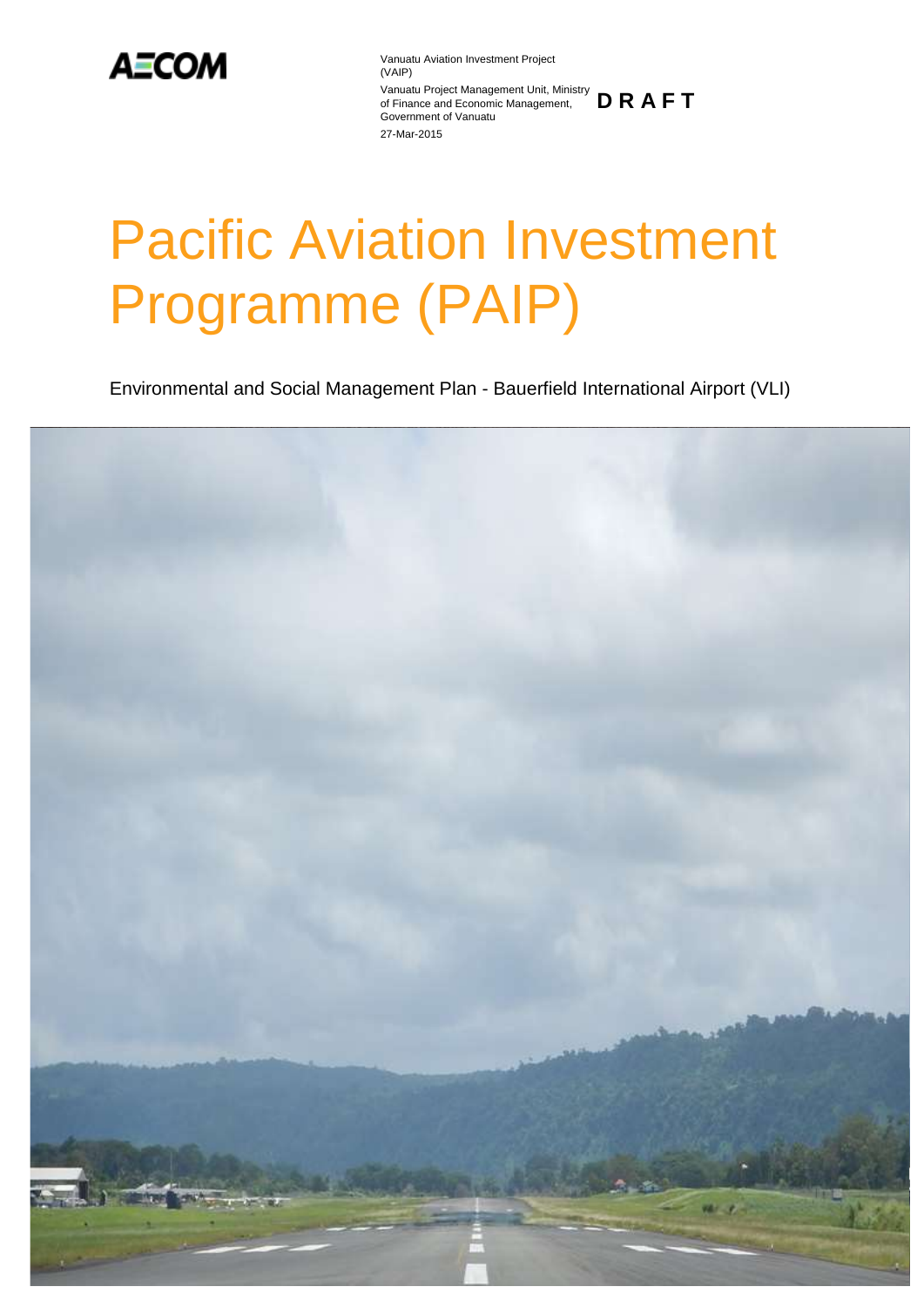**AECOM** Vanuatu Aviation Investment Project (VAIP) Pacific Aviation Investment Programme (PAIP) – Environmental and Social Management Plan - Bauerfield International Airport (VLI)

### **D R A F T**

### Pacific Aviation Investment Programme (PAIP)

Environmental and Social Management Plan - Bauerfield International Airport (VLI)

Client: Vanuatu Project Management Unit, Ministry of Finance and Economic Management, Government of Vanuatu

Co No.: N/A

Prepared by

#### **AECOM New Zealand Limited**

8 Mahuhu Crescent, Auckland 1010, PO Box 4241, Auckland 1140, New Zealand T +64 9 967 9200 F +64 9 967 9201 www.aecom.com

27-Mar-2015

Job No.: 60341506

AECOM in Australia and New Zealand is certified to the latest version of ISO9001, ISO14001, AS/NZS4801 and OHSAS18001.

© AECOM New Zealand Limited (AECOM). All rights reserved.

AECOM has prepared this document for the sole use of the Client and for a specific purpose, each as expressly stated in the document. No other party should rely on this document without the prior written consent of AECOM. AECOM undertakes no duty, nor accepts any responsibility, to any third party who may rely upon or use this document. This document has been prepared based on the Client's description of its requirements and AECOM's experience, having regard to assumptions that AECOM can reasonably be expected to make in accordance with sound professional principles. AECOM may also have relied upon information provided by the Client and other third parties to prepare this document, some of which may not have been verified. Subject to the above conditions, this document may be transmitted, reproduced or disseminated only in its entirety.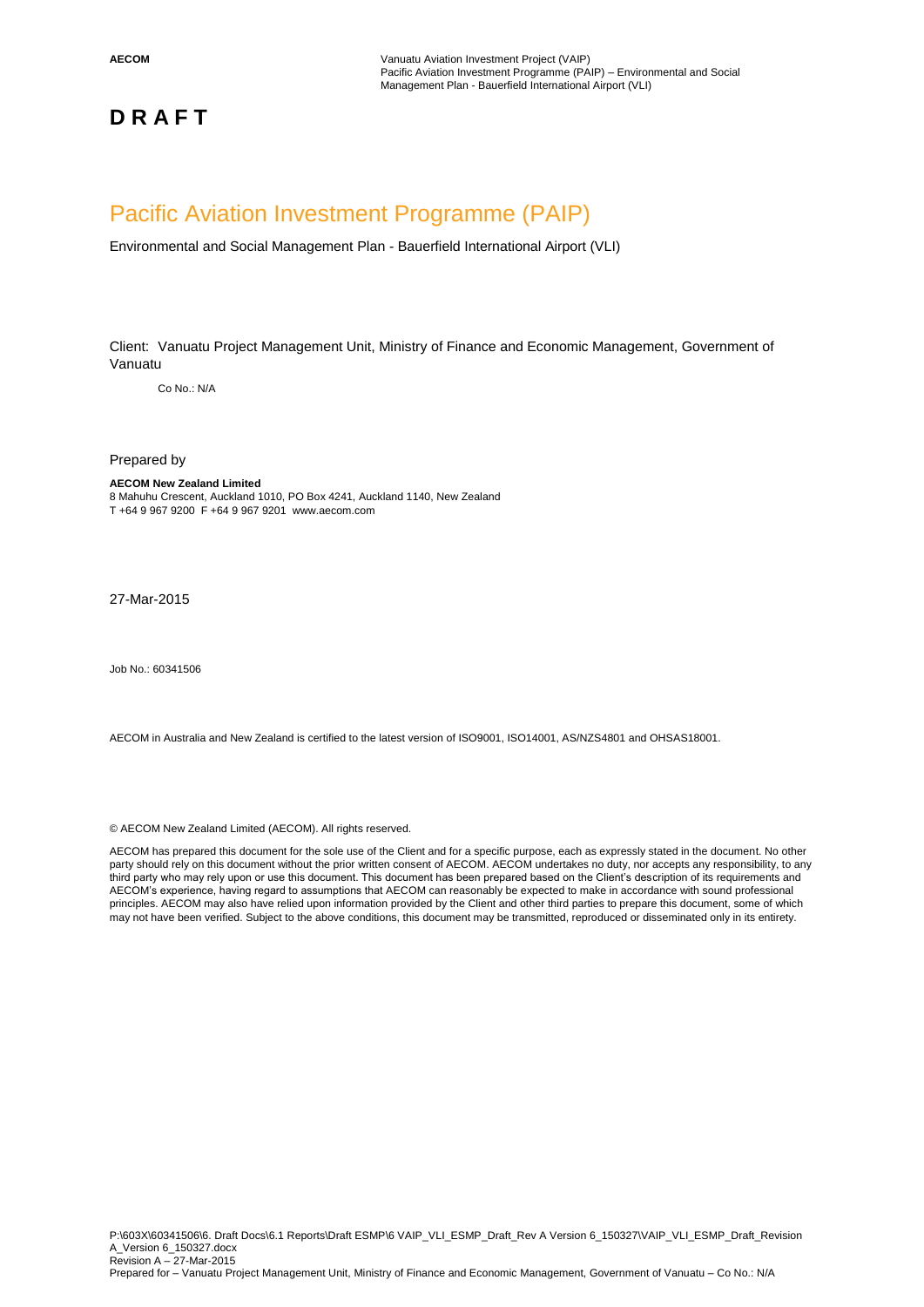### Quality Information

| Document    | Pacific Aviation Investment Programme (PAIP) |
|-------------|----------------------------------------------|
| Ref         | 60341506                                     |
| Date        | 27-Mar-2015                                  |
| Prepared by | Susie Humphrey                               |
| Reviewed by | Emma Trembath                                |

### Revision History

| Revision<br>Revision<br>Date |             | Details                                              | Authorised                                           |  |  |  |  |
|------------------------------|-------------|------------------------------------------------------|------------------------------------------------------|--|--|--|--|
|                              |             | Name/Position                                        | Signature                                            |  |  |  |  |
| A                            | 27-Mar-2015 | For information - Interim<br><b>Working Document</b> | Peter Hartley<br>Technical Director -<br>Environment |  |  |  |  |
|                              |             |                                                      |                                                      |  |  |  |  |
|                              |             |                                                      |                                                      |  |  |  |  |
|                              |             |                                                      |                                                      |  |  |  |  |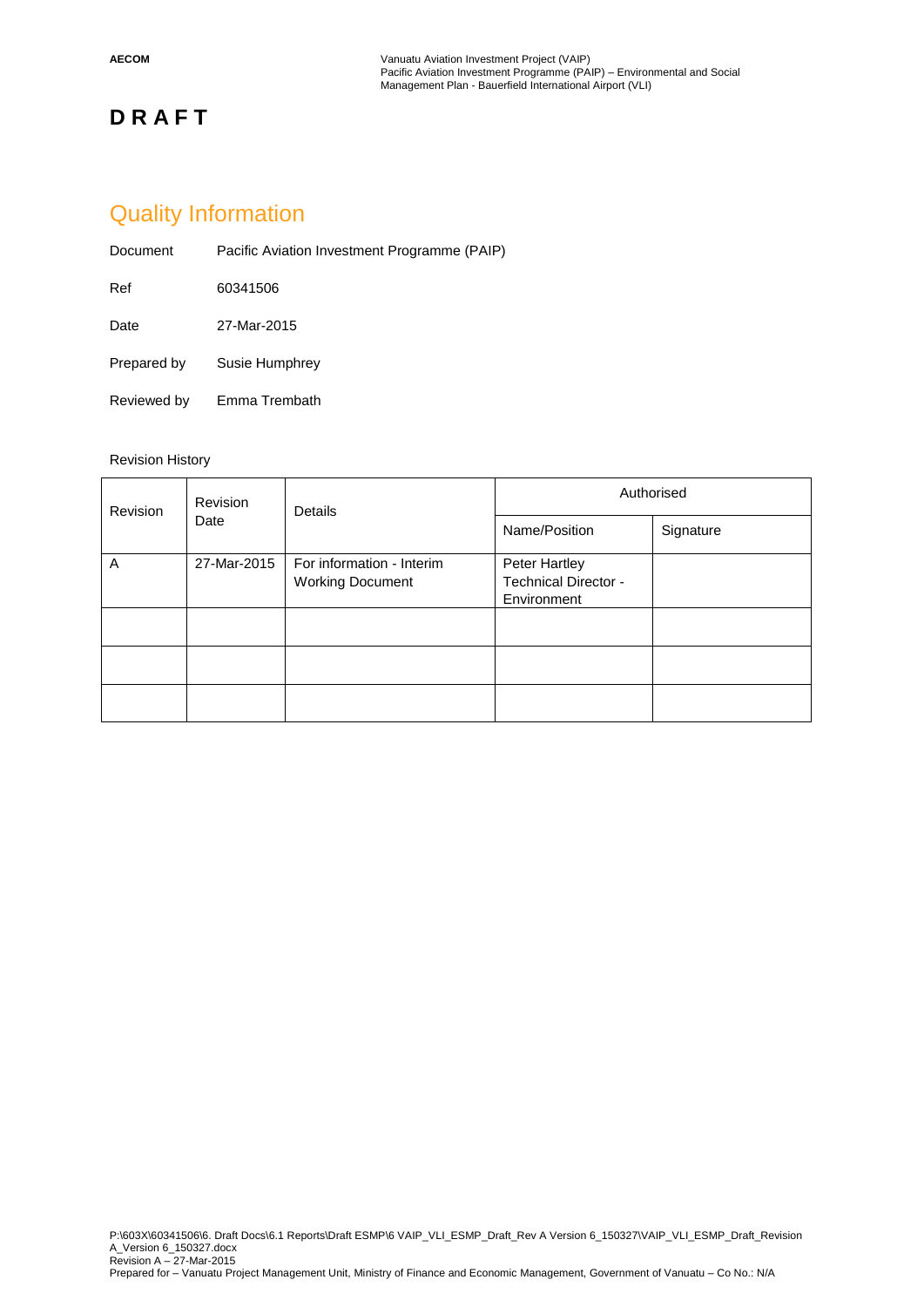### Table of Contents

|     | Glossary and Abbreviations |                   |                                                                | ÷                       |
|-----|----------------------------|-------------------|----------------------------------------------------------------|-------------------------|
|     | <b>Executive Summary</b>   |                   |                                                                | iv                      |
| 1.0 | Introduction               |                   |                                                                | $\mathbf{1}$            |
|     | 1.1                        | Background        |                                                                | $\mathbf{1}$            |
|     | 1.2                        |                   | Environmental and Social Objectives and Scope                  | $\mathbf{1}$            |
|     | 1.3                        |                   | Environmental and Social Management Plan Objectives and Scope  | $\mathbf{1}$            |
|     |                            | 1.3.1             | Environmental Safeguards Document Hierarchy and Development    | $\overline{\mathbf{c}}$ |
|     | 1.4                        |                   | <b>ESMP Methodology</b>                                        | 3                       |
| 2.0 |                            |                   | VAIP Airport Infrastructure Description of Works               | $\overline{4}$          |
|     | 2.1                        |                   | VLI Upgrade Description of Works                               | $\overline{4}$          |
|     |                            | 2.1.1             | Overview of Works                                              | $\overline{4}$          |
|     | 2.2                        |                   | SON Upgrade Description of Works                               | $\,6$                   |
|     |                            | 2.2.1             | Overview of Works                                              | $\,6$                   |
|     | 2.3                        |                   | TAH Upgrade Description of Works                               | $\overline{7}$          |
|     |                            | 2.3.1             | Overview of Works                                              | $\overline{7}$          |
|     | 2.4                        |                   | <b>Emergency Reconstruction Following Tropical Cyclone PAM</b> | $\overline{7}$          |
|     | 2.5                        | Alternatives      |                                                                | 8                       |
|     | 2.6                        |                   | <b>Construction Methodology</b>                                | 8                       |
|     |                            | 2.6.1             | Method of Works Plan (MOWP)                                    | $\bf8$                  |
|     |                            | 2.6.2             | Materials and Equipment                                        | 8                       |
|     |                            | 2.6.3             | Aggregate Supply                                               | 8                       |
|     |                            | 2.6.4             | Construction Camp and Lay Down Areas                           | 12                      |
|     |                            | 2.6.5             | Duration and Timing of Construction Activities                 | 14                      |
| 3.0 |                            |                   | Policy, Legal and Administration Framework                     | 15                      |
|     | 3.1                        |                   | <b>National Requirements</b>                                   | 15                      |
|     |                            | 3.1.1             | Environmental Management and Conservation Act (2006)           | 15                      |
|     |                            | 3.1.2             | Water Resources Management Act (2002)                          | 15                      |
|     |                            | 3.1.3             | Mines and Minerals Act (1986)                                  | 16                      |
|     |                            | 3.1.4             | Lands Acts (2009) and New Land Laws (2014)                     | 17                      |
|     |                            | 3.1.5             | Other Legislation                                              | 17                      |
|     | 3.2                        |                   | <b>Regional Requirements</b>                                   | 18                      |
|     | 3.3                        |                   | International Obligations                                      | 18                      |
|     | 3.4                        |                   | World Bank Policy                                              | 18                      |
| 4.0 |                            |                   | <b>Environmental and Social Environment</b>                    | 20                      |
|     | 4.1                        |                   | <b>Physical Environment</b>                                    | 20                      |
|     |                            | 4.1.1             | Location and Geography                                         | 20                      |
|     |                            | 4.1.2             | Climate                                                        | 22                      |
|     |                            | 4.1.3             | Soil and Geology                                               | 22                      |
|     |                            | 4.1.4             | <b>Water Resources</b>                                         | 22                      |
|     |                            | 4.1.5             | Land Use around VLI                                            | 22                      |
|     | 4.2                        |                   | <b>Biological Environment</b>                                  | 23                      |
|     |                            | 4.2.1             | <b>Marine Biodiversity</b>                                     | 23                      |
|     |                            | 4.2.2             |                                                                | 23                      |
|     |                            | 4.2.3             | <b>Terrestrial Biodiversity</b><br>Conservation Areas on Efate | 23                      |
|     |                            |                   |                                                                |                         |
|     |                            | 4.2.4             | Rare or Endangered Species                                     | 24                      |
|     | 4.3                        |                   | Socio-Economic Conditions                                      | 24                      |
|     |                            | 4.3.1             | Population and Demographics                                    | 24                      |
|     |                            | 4.3.2             | <b>Education and Health</b>                                    | 24                      |
|     |                            | 4.3.3             | Livelihoods and Economic Activities                            | 25                      |
|     |                            | 4.3.4             | Land Tenure and Rights                                         | 25                      |
|     | 4.4                        |                   | Projected Climate Changes and Impacts                          | 26                      |
| 5.0 |                            |                   | Consultation and Stakeholder Engagement                        | 28                      |
|     | 5.1                        |                   | Background and Approach                                        | 28                      |
|     | 5.2                        |                   | Outcomes of Consultation to Date                               | 28                      |
|     | 5.3                        | <b>Disclosure</b> |                                                                | 28                      |

P:\603X\60341506\6. Draft Docs\6.1 Reports\Draft ESMP\6 VAIP\_VLI\_ESMP\_Draft\_Rev A Version 6\_150327\VAIP\_VLI\_ESMP\_Draft\_Revision A\_Version 6\_150327.docx Revision A – 27-Mar-2015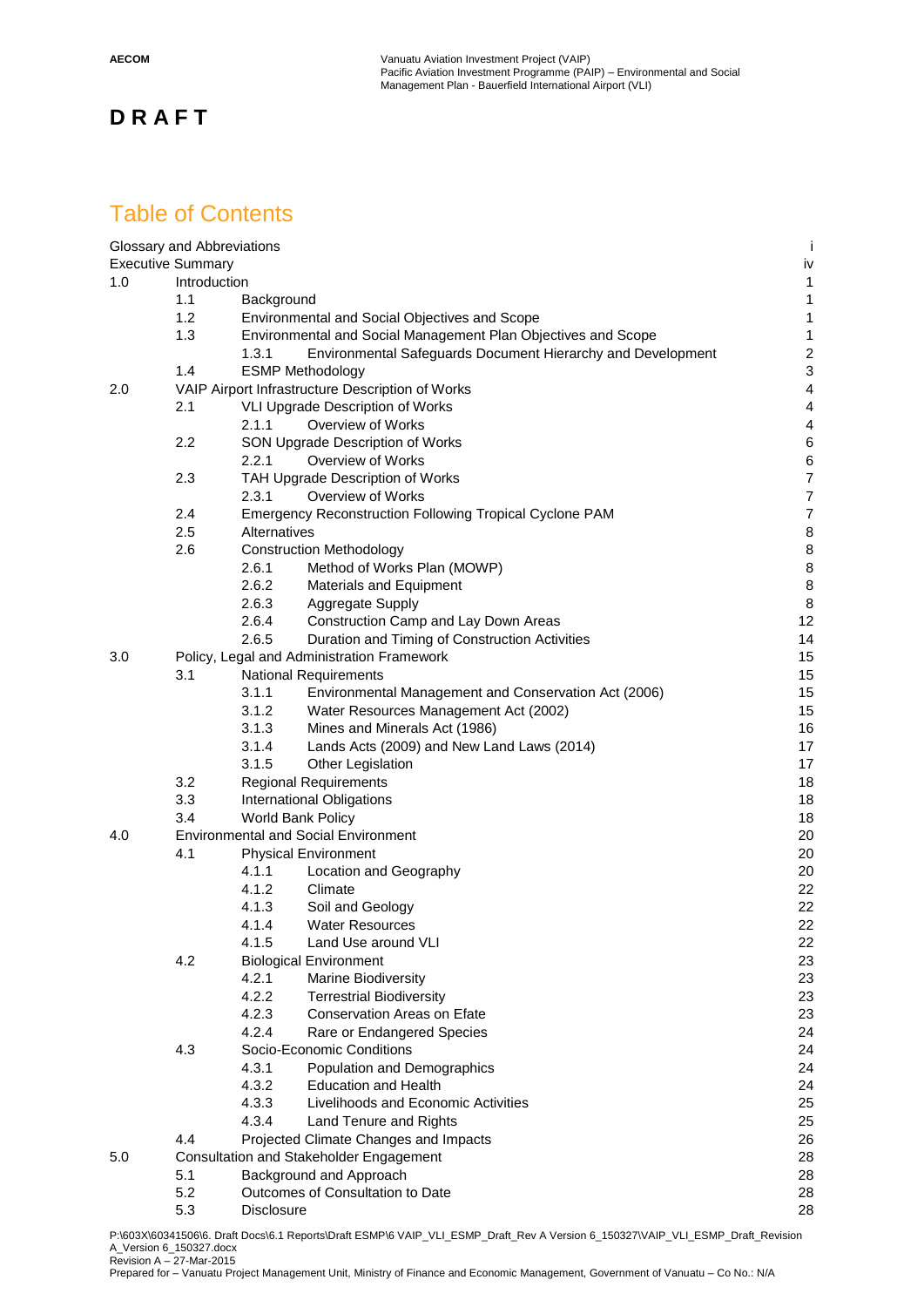|            | 5.4<br>5.5      | <b>Sensitive Receptors</b><br><b>Resettlement Policy Framework</b> | 29<br>29 |
|------------|-----------------|--------------------------------------------------------------------|----------|
| 6.0        |                 | <b>Environmental and Social Impacts</b>                            | 30       |
|            | 6.1             | Overview of Impacts                                                | 30       |
|            | 6.2             | <b>Environmental Impacts</b>                                       | 30       |
|            |                 | 6.2.1<br>Solid Waste                                               | 30       |
|            |                 | 6.2.2<br><b>Water Resources</b>                                    | 30       |
|            |                 | 6.2.3<br><b>Biological Resources</b>                               | 30       |
|            |                 | 6.2.4<br>Hazardous Substances and Materials                        | 31       |
|            |                 | 6.2.5<br>Noise and Vibration                                       | 31       |
|            |                 | 6.2.6<br>Erosion and Sediment control                              | 31       |
|            |                 | 6.2.7<br>Air Emissions and Odours                                  | 31       |
|            |                 | 6.2.8<br><b>Traffic and Airport Operations</b>                     | 31       |
|            |                 | 6.2.9<br><b>Wastewater Discharges</b>                              | 32       |
|            |                 | 6.2.10<br>Quarry and Aggregate Supply                              | 32       |
|            |                 | 6.2.11<br><b>Biosecurity</b>                                       | 32       |
|            |                 | 6.2.12<br>Impacts on Cultural Property                             | 32       |
|            |                 | 6.2.13<br>Secondary and Cumulative Impacts                         | 33       |
|            |                 | 6.2.14<br>Coastal and Marine Environment Impacts                   | 33       |
|            | 6.3             |                                                                    | 33       |
|            |                 | Social Impacts<br>6.3.1<br>Health and Safety                       | 33       |
|            |                 | 6.3.2<br><b>Business Impacts</b>                                   | 33       |
| 7.0        |                 | <b>Mitigation Measures</b>                                         | 34       |
|            | 7.1             | Aggregate, Materials and Equipment Importation                     | 34       |
|            | 7.2             | Hazardous Substance Use, Storage and Disposal                      | 35       |
|            | 7.3             | Safety and Traffic Management                                      | 35       |
|            | 7.4             | Stormwater and Water Management                                    | 35       |
|            |                 | 7.4.1<br>Stormwater Management                                     | 35       |
|            |                 | 7.4.2<br>Water Management                                          | 36       |
|            | 7.5             | Bitumen, Asphalt and Concrete Plant                                | 36       |
|            | 7.6             | <b>Construction Camp</b>                                           | 36       |
|            | 7.7             | <b>Erosion and Sediment Control</b>                                | 37       |
|            | 7.8             | Waste Water Management                                             | 37       |
|            | 7.9             | Solid Waste Management                                             | 38       |
|            | 7.10            | Socio-Economic Measures                                            | 38       |
| 8.0        |                 | Roles and Responsibilities                                         | 39       |
|            | 8.1             | Institutional Capacity                                             | 39       |
|            | 8.2             | Grievance Redress Mechanism                                        | 40       |
| 9.0        |                 | Compliance and Monitoring Plan                                     | 41       |
|            | 9.1             | Monitoring Plan                                                    | 41       |
|            | 9.2             | Monitoring Plan Reporting                                          | 41       |
| 10.0       |                 | <b>Contingency Planning</b>                                        | 42       |
|            |                 |                                                                    |          |
| Appendix A |                 |                                                                    |          |
|            |                 | <b>Mitigation Measures</b>                                         | Α        |
|            |                 |                                                                    |          |
| Appendix B | Monitoring Plan |                                                                    | В        |
|            |                 |                                                                    |          |
| Appendix C |                 |                                                                    |          |
|            |                 | <b>ESMP Monitoring Plan Inspection Checklist</b>                   | С        |
| Appendix D |                 |                                                                    |          |
|            |                 | <b>Resettlement Policy Framework</b>                               | D        |
|            |                 |                                                                    |          |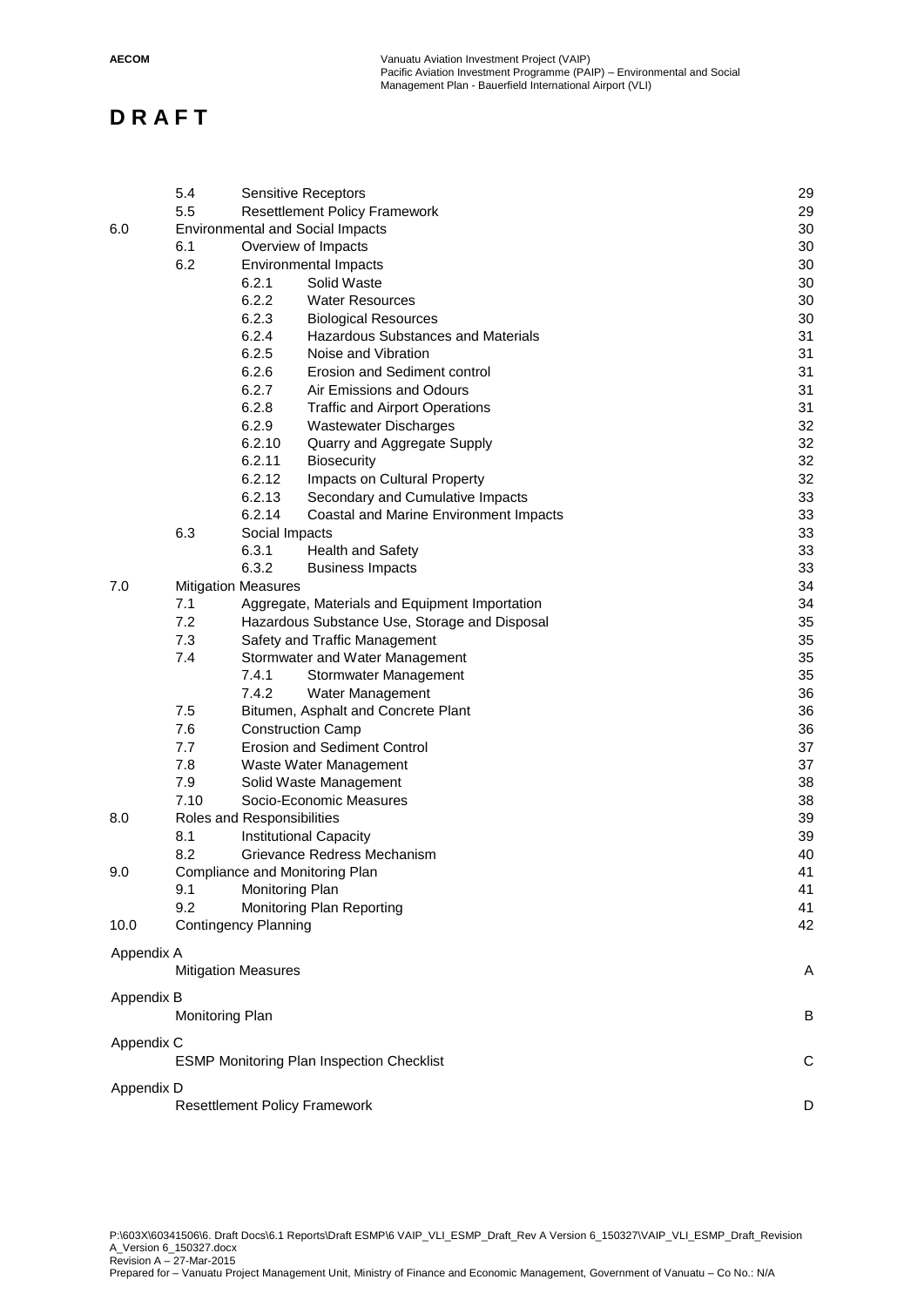### Glossary and Abbreviations

| $\rm ^{o}C$  | Degrees Celsius                                                                                                                                                                                                                                                                                                                                                                                                      |  |  |  |  |  |
|--------------|----------------------------------------------------------------------------------------------------------------------------------------------------------------------------------------------------------------------------------------------------------------------------------------------------------------------------------------------------------------------------------------------------------------------|--|--|--|--|--|
| <b>ACM</b>   | <b>Asbestos Containing Material</b>                                                                                                                                                                                                                                                                                                                                                                                  |  |  |  |  |  |
| ADS-B        | Auto Dependent Surveillance - Broadcast - a new, low-cost technology that<br>allows for more efficient aircraft surveillance and consequent safer operations<br>across the Pacific. ADS-B is being implemented by all PAIP participating<br>countries.                                                                                                                                                               |  |  |  |  |  |
| <b>AGL</b>   | Aeronautical Ground Lighting System                                                                                                                                                                                                                                                                                                                                                                                  |  |  |  |  |  |
| <b>ATS</b>   | <b>Air Traffic Services</b>                                                                                                                                                                                                                                                                                                                                                                                          |  |  |  |  |  |
| APs          | <b>Affected Parties</b>                                                                                                                                                                                                                                                                                                                                                                                              |  |  |  |  |  |
| <b>ARAP</b>  | Abbreviated Resettlement Plan                                                                                                                                                                                                                                                                                                                                                                                        |  |  |  |  |  |
| <b>ARFF</b>  | Airport Rescue and Fire Fighting                                                                                                                                                                                                                                                                                                                                                                                     |  |  |  |  |  |
| <b>AVL</b>   | Airports Vanuatu Limited                                                                                                                                                                                                                                                                                                                                                                                             |  |  |  |  |  |
| <b>AWS</b>   | <b>Automatic Weather Station</b>                                                                                                                                                                                                                                                                                                                                                                                     |  |  |  |  |  |
| CAAV         | Civil Aviation Authority Vanuatu. This civil aviation authority sits under the<br>Ministry of Infrastructure and Public Utilities. The CAAV discharges its duties and<br>responsibilities in accordance with Civil Aviation laws of Vanuatu CAP 258 and<br>the specific operating rules, satisfying the Vanuatu Government policy and<br>International Civil Aviation Organization (ICAO) standards and requirement. |  |  |  |  |  |
| Category B   | World Bank categorised projects with potential limited adverse social or<br>environmental impacts that are few in number, site-specific, largely reversible,<br>and readily addressed through mitigation measures.                                                                                                                                                                                                   |  |  |  |  |  |
| <b>CVOR</b>  | Conventional VHF Omnidirectional Range                                                                                                                                                                                                                                                                                                                                                                               |  |  |  |  |  |
| <b>DEPC</b>  | Department of Environmental Protection and Conservation                                                                                                                                                                                                                                                                                                                                                              |  |  |  |  |  |
| <b>DGMRW</b> | Department of Geology, Mines and Rural Water                                                                                                                                                                                                                                                                                                                                                                         |  |  |  |  |  |
| <b>DME</b>   | Distance Measuring Equipment - A transponder-based radio navigation<br>technology that measures slant range distance by timing the propagation delay<br>of VHF or UHF radio signals.                                                                                                                                                                                                                                 |  |  |  |  |  |
| <b>DVOR</b>  | Doppler VHF Omnidirectional Range - a type of short-range radio navigation<br>system for aircraft, enabling aircraft with a receiving unit to determine their<br>position and stay on course by receiving radio signals transmitted by a network<br>of fixed ground radio beacons.                                                                                                                                   |  |  |  |  |  |
| <b>EEZ</b>   | <b>Exclusive Economic Zone</b>                                                                                                                                                                                                                                                                                                                                                                                       |  |  |  |  |  |
| <b>EHS</b>   | Environmental, Health and Safety                                                                                                                                                                                                                                                                                                                                                                                     |  |  |  |  |  |
| EIA          | <b>Environmental Impact Assessment</b>                                                                                                                                                                                                                                                                                                                                                                               |  |  |  |  |  |
| <b>EMP</b>   | Environmental Management Plan                                                                                                                                                                                                                                                                                                                                                                                        |  |  |  |  |  |
| <b>ESMP</b>  | Environmental and Social Management Plan                                                                                                                                                                                                                                                                                                                                                                             |  |  |  |  |  |
| <b>ESMF</b>  | Environmental and Social Management Framework                                                                                                                                                                                                                                                                                                                                                                        |  |  |  |  |  |
| <b>ESMP</b>  | Environmental and Social Management Plan                                                                                                                                                                                                                                                                                                                                                                             |  |  |  |  |  |
| <b>FOD</b>   |                                                                                                                                                                                                                                                                                                                                                                                                                      |  |  |  |  |  |
|              | Foreign Object Debris                                                                                                                                                                                                                                                                                                                                                                                                |  |  |  |  |  |

P:\603X\60341506\6. Draft Docs\6.1 Reports\Draft ESMP\6 VAIP\_VLI\_ESMP\_Draft\_Rev A Version 6\_150327\VAIP\_VLI\_ESMP\_Draft\_Revision A\_Version 6\_150327.docx Revision A – 27-Mar-2015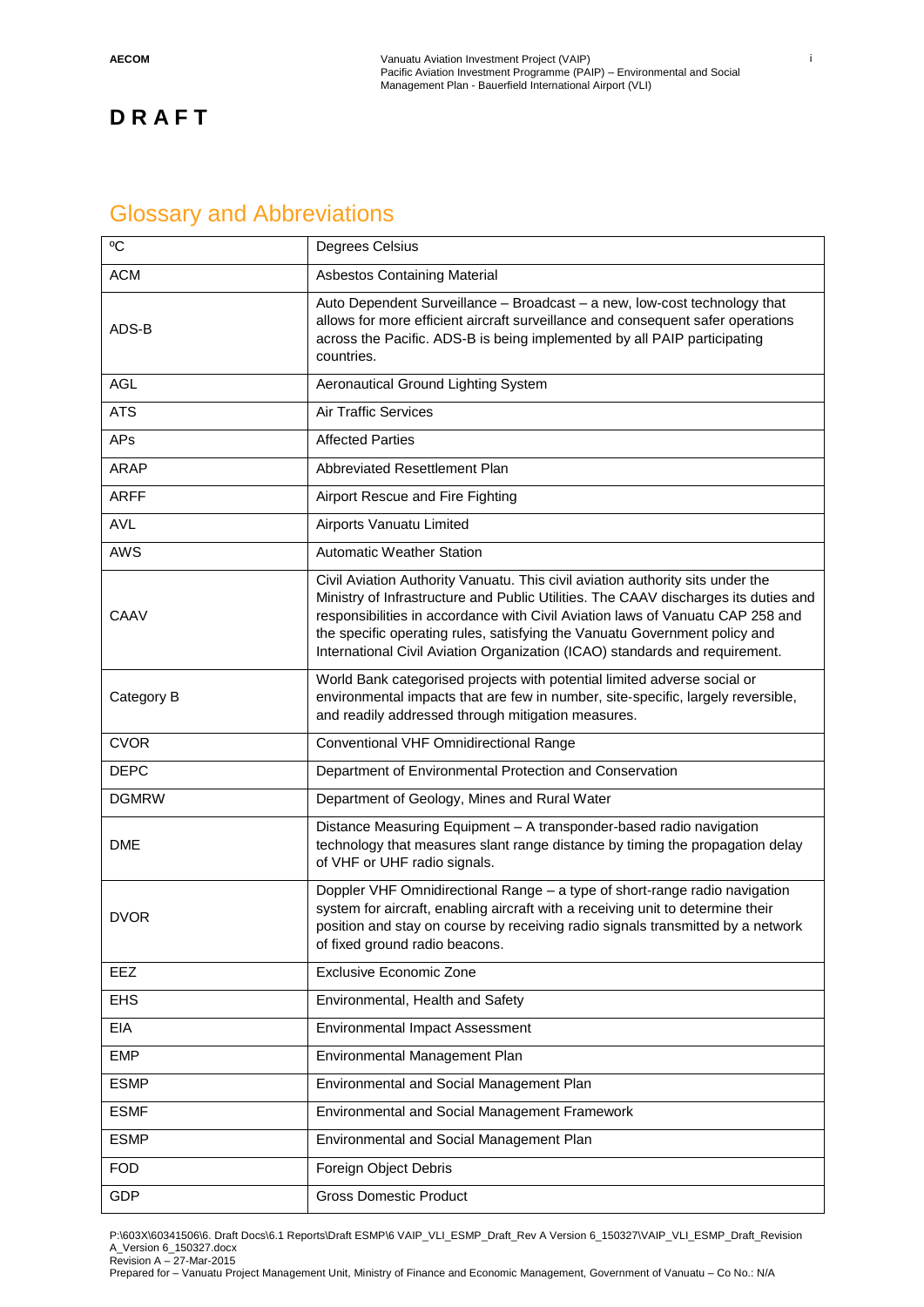| GoV          | Government of Vanuatu                                                                                                                                                                                                                 |
|--------------|---------------------------------------------------------------------------------------------------------------------------------------------------------------------------------------------------------------------------------------|
| <b>HWD</b>   | Heavy Weight Deflectometer                                                                                                                                                                                                            |
| IA           | Implementing agency                                                                                                                                                                                                                   |
| <b>ICAO</b>  | International Civil Aviation Organisation                                                                                                                                                                                             |
| <b>IFC</b>   | International Finance Corporation                                                                                                                                                                                                     |
| <b>IUCN</b>  | International Union for Conservation of Nature                                                                                                                                                                                        |
| km           | kilometre                                                                                                                                                                                                                             |
| L            | Litres                                                                                                                                                                                                                                |
| LED          | <b>Light Emitting Diode</b>                                                                                                                                                                                                           |
| Localizers   | A ground-based navigation aid that give lateral guidance to landing aircraft.                                                                                                                                                         |
| $m/m^2/m^3$  | Metre/ square metres (area)/ cubic metres (volume)                                                                                                                                                                                    |
| <b>MFEM</b>  | Ministry of Finance and Economic Management.                                                                                                                                                                                          |
| <b>MIPU</b>  | Ministry of Infrastructure and Public Utilities. The Public Works Department and<br>Civil Aviation Authority Vanuatu site under this ministry sector.                                                                                 |
| <b>MLNR</b>  | Ministry of Land and Natural Resources                                                                                                                                                                                                |
| <b>MOWP</b>  | Method of Works Plan                                                                                                                                                                                                                  |
| Nakamal      | Traditional meeting place in Vanuatu                                                                                                                                                                                                  |
| <b>NBCS</b>  | National Biodiversity Conservation Strategy                                                                                                                                                                                           |
| <b>NGO</b>   | Non-Governmental Organisation                                                                                                                                                                                                         |
| <b>PAIP</b>  | Pacific Aviation Investment Program                                                                                                                                                                                                   |
| <b>PIB</b>   | <b>Public Information Bulletin</b>                                                                                                                                                                                                    |
| <b>PID</b>   | Photoionization detector                                                                                                                                                                                                              |
| <b>PPE</b>   | Personal protection equipment                                                                                                                                                                                                         |
| ppm          | Parts per million                                                                                                                                                                                                                     |
| <b>PVMC</b>  | Port Vila Municipal Council                                                                                                                                                                                                           |
| <b>PWD</b>   | <b>Public Works Department</b>                                                                                                                                                                                                        |
| <b>RAP</b>   | <b>Resettlement Action Plan</b>                                                                                                                                                                                                       |
| <b>RPF</b>   | <b>Resettlement Policy Framework</b>                                                                                                                                                                                                  |
| SON          | Santo-Pekoa International Airport located in Luganville, Espiritu Santo.                                                                                                                                                              |
| <b>SPREP</b> | South Pacific Regional Environmental Program                                                                                                                                                                                          |
| Stakeholder  | Project stakeholders are all people directly or indirectly, negatively or positively<br>impacted by the project; that are important to make the project successful, or<br>that may oppose the project or that have a vested interest. |
| TAH          | Whitegrass Airport on Tanna                                                                                                                                                                                                           |
| <b>TFSU</b>  | <b>Technical and Fiduciary Services Unit</b>                                                                                                                                                                                          |
| <b>TPH</b>   | Total petroleum hydrocarbons                                                                                                                                                                                                          |
| <b>TMP</b>   | <b>Traffic Management Plan</b>                                                                                                                                                                                                        |
| <b>TOR</b>   | <b>Terms of Reference</b>                                                                                                                                                                                                             |

P:\603X\60341506\6. Draft Docs\6.1 Reports\Draft ESMP\6 VAIP\_VLI\_ESMP\_Draft\_Rev A Version 6\_150327\VAIP\_VLI\_ESMP\_Draft\_Revision A\_Version 6\_150327.docx Revision A – 27-Mar-2015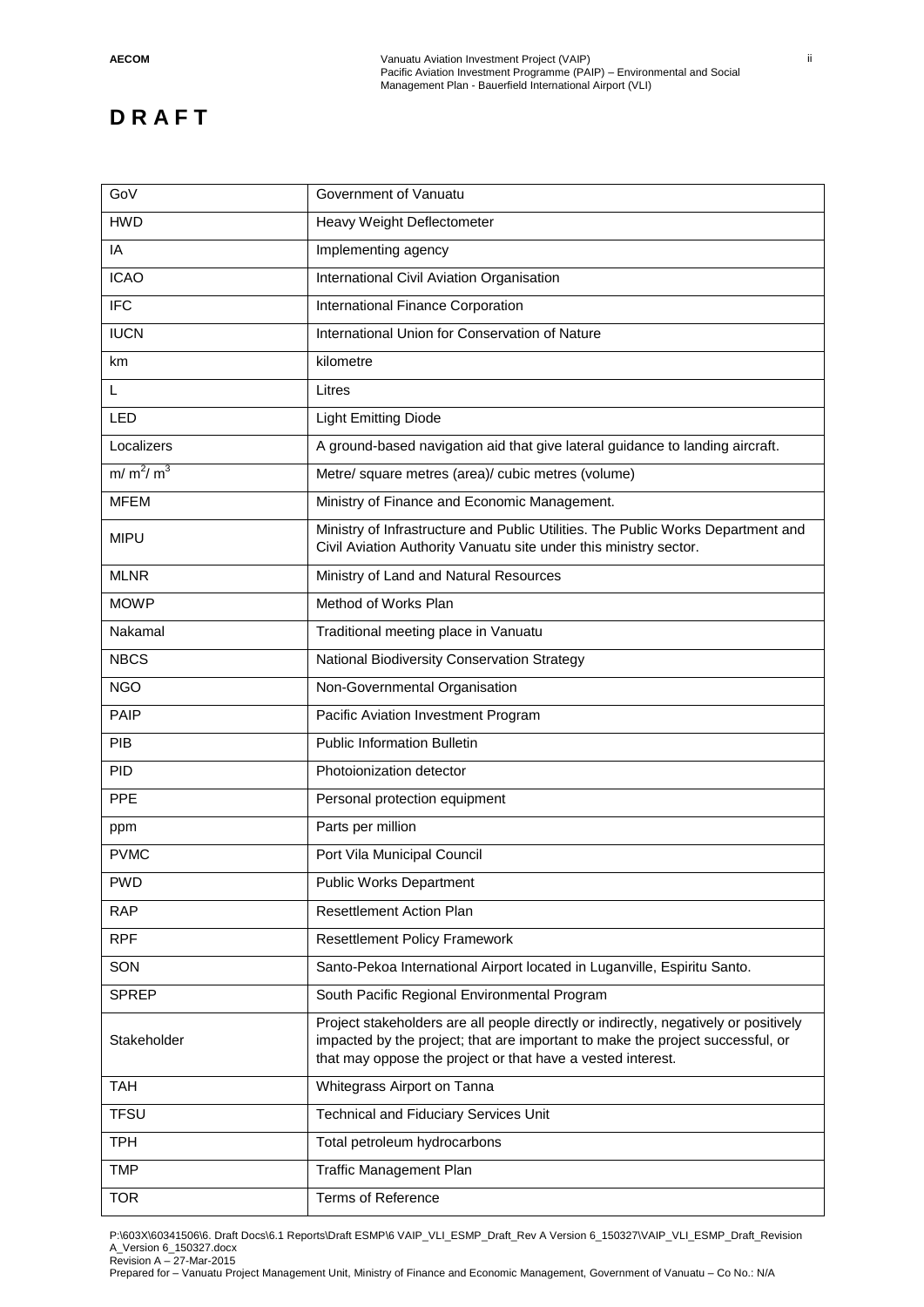| <b>UNELCO</b> | The private water utilities company that serves a reticulated water supply to Port<br>Vila. |
|---------------|---------------------------------------------------------------------------------------------|
| <b>VAIP</b>   | Vanuatu Aviation Investment Program                                                         |
| <b>VHF</b>    | Very high frequency                                                                         |
| VLI           | Bauerfield International Airport located in Port Vila, Efate                                |
| <b>VSAT</b>   | Very small aperture terminal                                                                |
| <b>VOCs</b>   | Volatile organic compounds                                                                  |
| <b>VPMU</b>   | Vanuatu Project Management Unit                                                             |
| <b>WB</b>     | World Bank                                                                                  |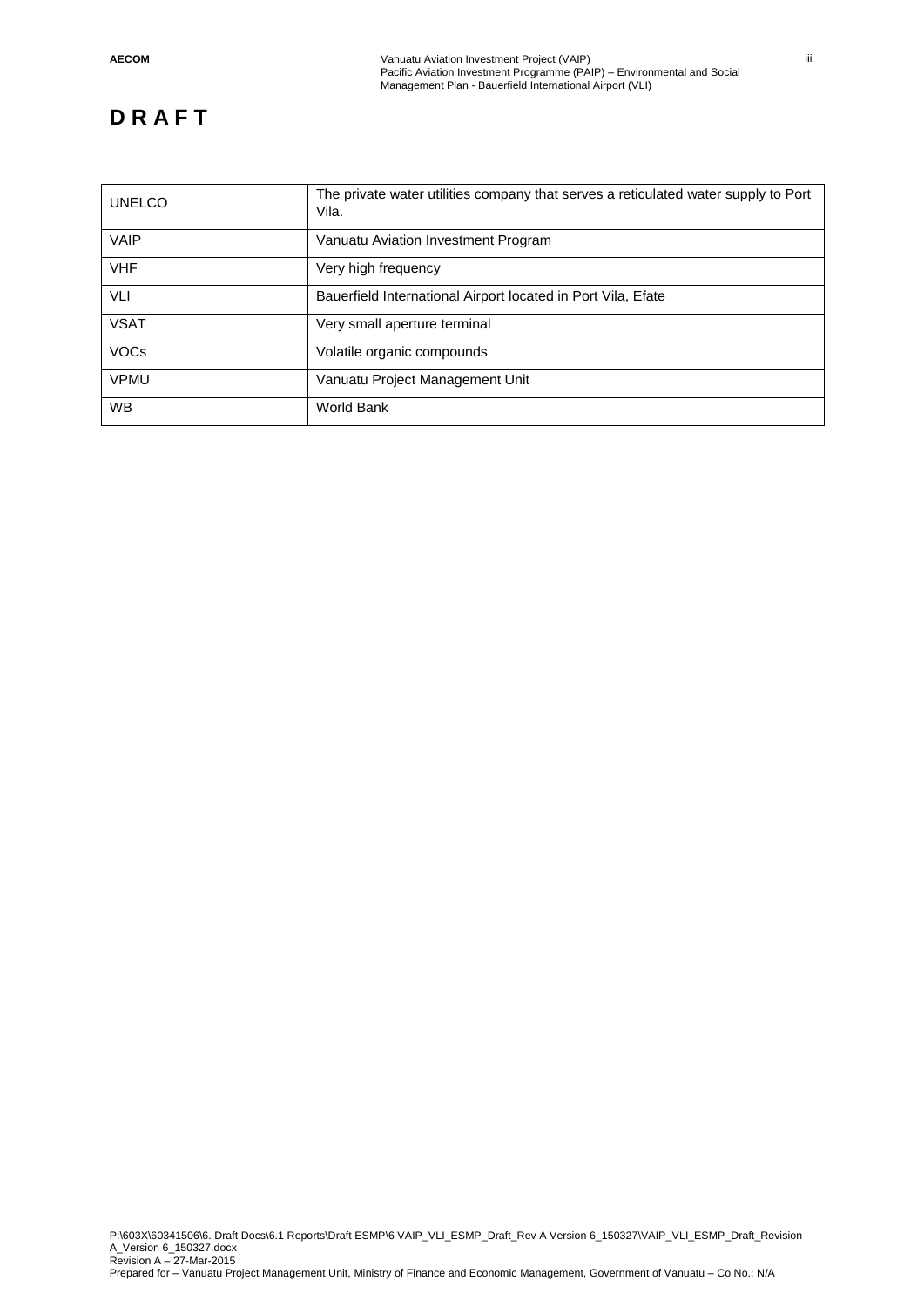### Executive Summary

The Pacific Aviation Investment Program (PAIP) is funded by the World Bank (WB) and has the development objective to (i) improve the safety, security, efficiency, management and environmental sustainability of airports, and (ii) improve regional harmonization of aviation safety standards. The Government of Vanuatu (GoV) and the WB are preparing a project to improve international airport infrastructure in Vanuatu. As part of the regional PAIP, aimed primarily at improving airport safety and security across the Pacific, the Vanuatu Aviation Investment Project (VAIP) has been established. The candidate airports in Vanuatu are:

- Bauerfield International Airport (VLI) located in Port Vila, Efate.
- Santo-Pekoa International Airport (SON) located in Luganville, Espiritu Santo.
- Whitegrass Airport (TAH) on Tanna.

The VAIP project objective is to enable air transport infrastructure and operations of VLI to meet International Civil Aviation Organisation (ICAO) standards, and to improve sustainability of the airport and civil aviation of Vanuatu.

The VAIP is a Category B project under WB environmental and social screening guidelines and requires the development of a site specific Environmental and Social Management Plan (ESMP). Due to the nature of the project it is expected that environmental impacts will be site specific, few if any are irreversible, and mitigation measures can be readily designed and implemented. The WB involuntary resettlement policy OP/BP4.12 is not triggered by the components of the VAIP. The ESMP is required to identify and assess environmental and social issues associated with the proposed activities, and develop mitigation and management measures consistent with World Bank requirements.

| The VAIP program for each of the three candidate airports consists of the following primary tasks: |  |  |
|----------------------------------------------------------------------------------------------------|--|--|
|----------------------------------------------------------------------------------------------------|--|--|

|                                              | <b>Bauerfield International Airport</b><br>(VLI)                                                                                                                                                                                                                                                                                                                             |                            | <b>Santo-Pekoa International Airport</b><br>(SON)                                                                                                                                                                                   |                                  | <b>Whitegrass Airport</b><br>(TAH)                                                                                                                                                                                                                           |
|----------------------------------------------|------------------------------------------------------------------------------------------------------------------------------------------------------------------------------------------------------------------------------------------------------------------------------------------------------------------------------------------------------------------------------|----------------------------|-------------------------------------------------------------------------------------------------------------------------------------------------------------------------------------------------------------------------------------|----------------------------------|--------------------------------------------------------------------------------------------------------------------------------------------------------------------------------------------------------------------------------------------------------------|
| a)<br>b)<br>C)<br>d)<br>e)<br>f)<br>g)<br>h) | Upgrade of runway lighting<br>and cabling.<br><b>Relocation of Domestic</b><br>Terminal Building.<br>Installation of new air traffic<br>control equipment.<br>Installation of new air<br>navigation aids.<br>Installation of new weather<br>monitoring equipment.<br>Installation of new secure<br>communications.<br>Improved power supply.<br>Evaluation of ARFF capacity. | a)<br>b)<br>C)<br>d)<br>e) | Installation of new air traffic<br>control equipment.<br>Installation of new air<br>navigation aids.<br>Installation of new secure<br>communications.<br>Evaluation of ARFF capacity.<br>Installation of new security<br>equipment. | a)<br>b)<br>C)<br>d)<br>e)<br>f) | Upgrade of runway lighting<br>and cabling.<br>Installation of new air<br>navigation aids.<br>Installation of new weather<br>monitoring equipment.<br>Installation of new secure<br>communications.<br>Improved power supply.<br>Evaluation of ARFF capacity. |
| i)                                           | Installation of new security<br>equipment.                                                                                                                                                                                                                                                                                                                                   |                            |                                                                                                                                                                                                                                     |                                  |                                                                                                                                                                                                                                                              |

Furthermore, during project preparation Tropical Cyclone Pam devastated Vanuatu, including damaging all three abovementioned international airports. Damage assessments are currently underway. The VAIP program will also provide support to the GoV with emergency reconstruction activities in the form of goods and works. At present it is not possible to assess the impacts that this work may have on the environment and sensitive social receptors. Once a scope of works is outlined, an assessment will be completed and included in an update to this ESMP.

This ESMP includes information on mitigation, monitoring, capacity development and training, and implementation costs (in accordance with WB Operational Policy 4.01 Environmental Assessment). The majority of potential adverse impacts will occur during the construction phase of the VAIP. However given that this primarily involves the rehabilitation of existing infrastructure, mitigation measures should be able to alleviate or lessen any potential negative impacts. The key potential impacts that are being mitigated are:

- Solid waste generation.
- Soil erosion through vegetation clearing and excavation.

P:\603X\60341506\6. Draft Docs\6.1 Reports\Draft ESMP\6 VAIP\_VLI\_ESMP\_Draft\_Rev A Version 6\_150327\VAIP\_VLI\_ESMP\_Draft\_Revision A\_Version 6\_150327.docx Revision A – 27-Mar-2015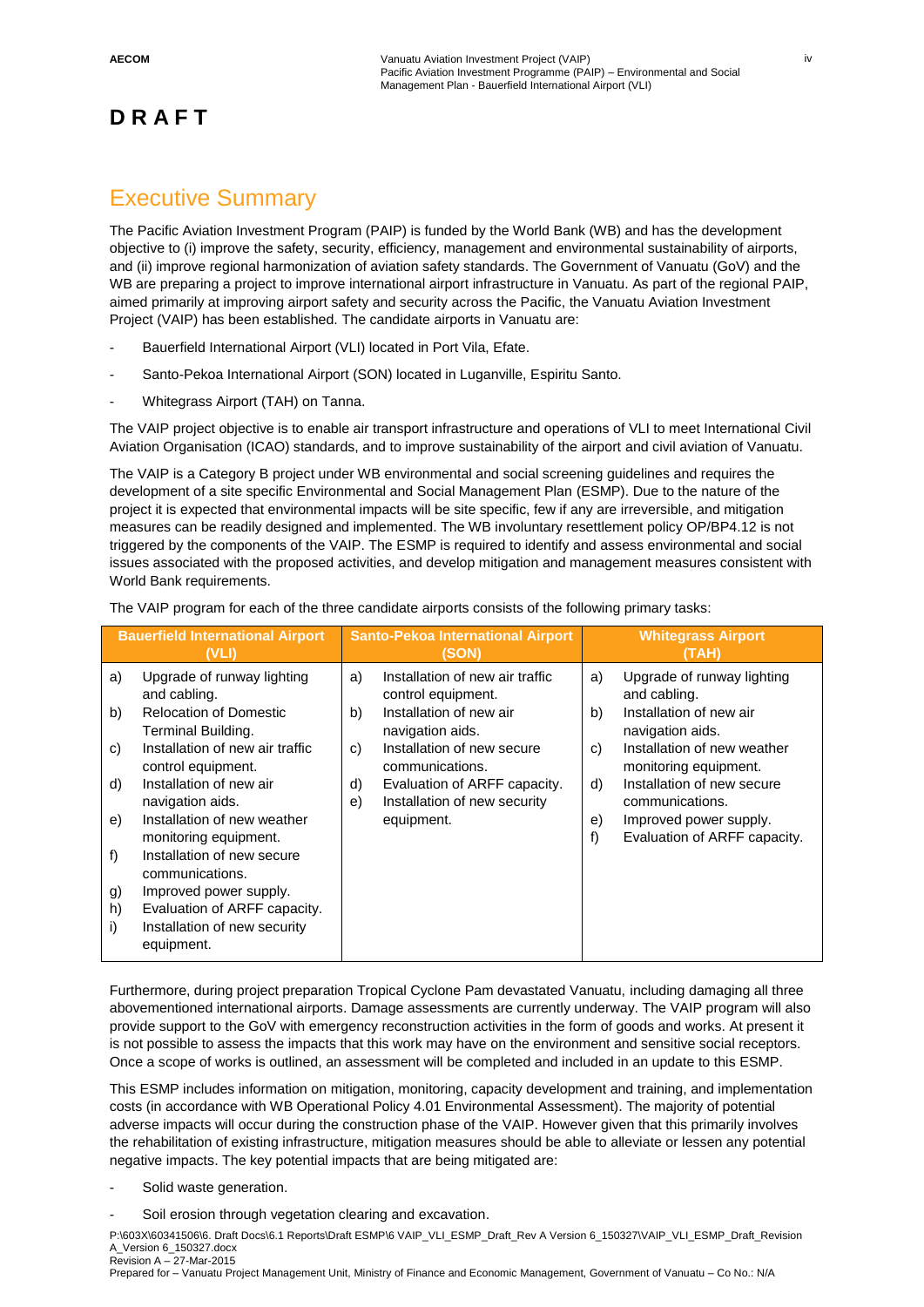- Hazardous materials handling and storage (potentially including hydrocarbon contaminated soils and asbestos containing materials [ACM]).
- Noise and vibration disturbances from machinery and construction activities.
- Air pollution from dust and equipment.
- Traffic disruption during construction activities.
- Transport of equipment and materials from the port and around Efate.
- Disposal of waste materials.
- Safety hazards for workers and users of the facilities where upgrades are occurring.
- Water demand management for freshwater resources.
- Wastewater discharges.
- Construction camp establishment and dis-establishment.

This ESMP is designed to address these issues through:

- Implementation of this ESMP through the Contractor's ESMP.
- Regular supervision and monitoring of the implementation of the ESMP (refer ESMP monitoring plan).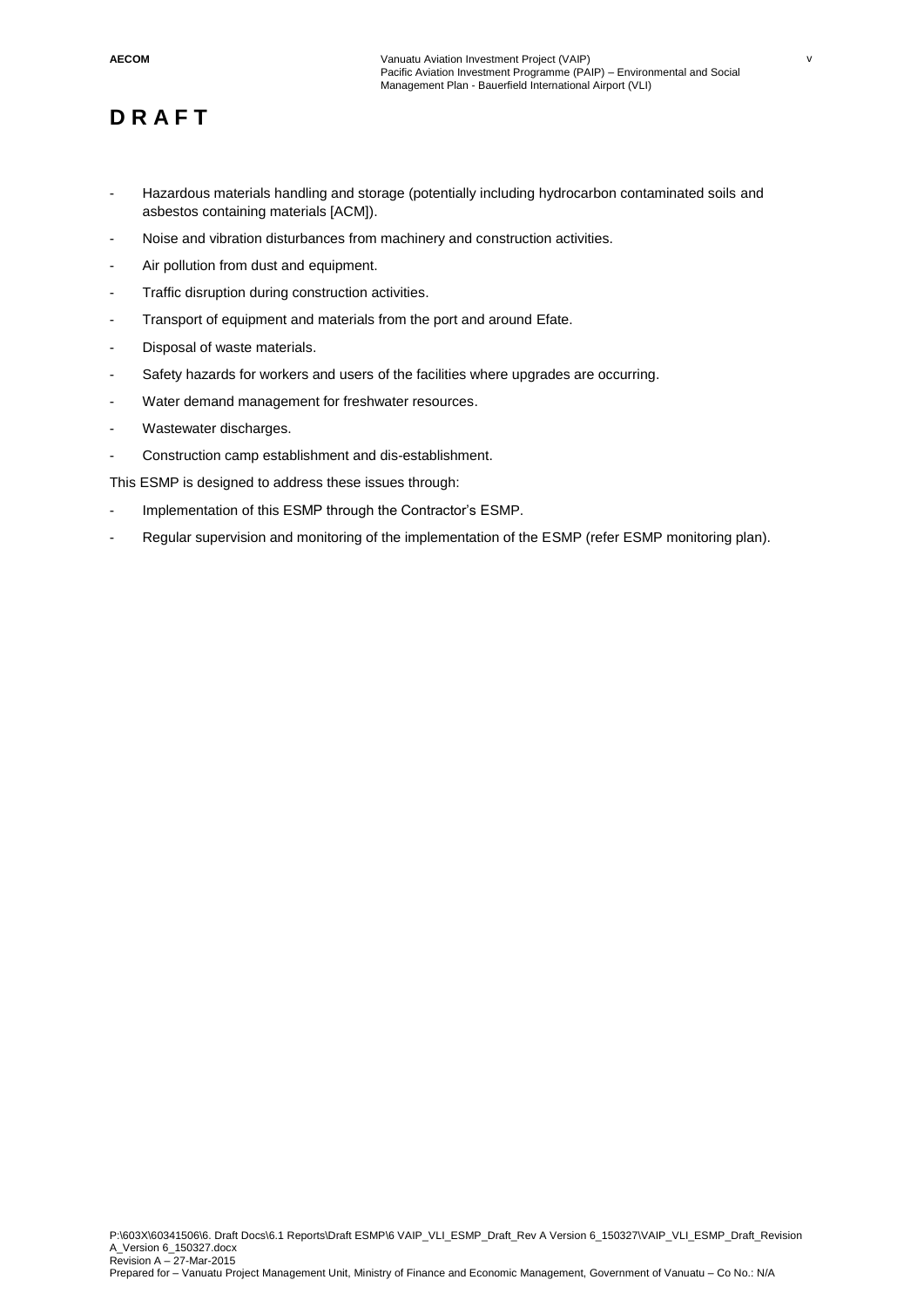1

### **D R A F T**

### 1.0 Introduction

### **1.1 Background**

The Pacific Aviation Investment Program (PAIP) is funded by the World Bank (WB) and has the development objective to (i) improve the safety, security, efficiency, management and environmental sustainability of airports, and (ii) improve regional harmonization of aviation safety standards. The Government of Vanuatu (GoV) and the WB are preparing a project to improve international airport infrastructure in Vanuatu. As part of the regional PAIP, the Vanuatu Aviation Investment Project (VAIP) has been established. The candidate airports in Vanuatu are:

- Bauerfield International Airport (VLI) located in Port Vila, Efate.
- Santo-Pekoa International Airport (SON) located in Luganville, Espiritu Santo.
- Whitegrass Airport (TAH) on Tanna.

In the aftermath of Tropical Cyclone Pam, the VAIP program will also provide support to the GoV with emergency reconstruction activities in the form of goods and works.

VAIP is part of a series of projects under the PAIP, which involves similar activities in Tonga, Tuvalu, Kiribati and Samoa.

The Republic of Vanuatu is a small Pacific archipelago island nation located in the South Pacific Ocean and is approximately a two to three hour flight from ports in Australia and New Zealand. There are approximately 80 islands which comprise of 12,336 km $^2$  spread over 1,300 km. Efate is one of the largest islands and hosts the country's capital Port Vila and is home to a quarter of the country's population.

VLI, located just outside of Port Vila, is the main international airport within Vanuatu and is the primary access point for tourists and expatriate ni-Vanuatu people. VAIP is being presented to the WB Board as an Emergency Operation under paragraph 12 of OP/BP10.00 on the premise that immediate risk of complete pavement failure on 600 m of VLI runway would result in the cessation of all jet operations, which would have a detrimental impact on the national economy which relies heavily on tourism. The VAIP project seeks to address emergency remedial works on the runway and apron pavements to ensure the continuation of international flights.

The primary beneficiaries if the VAIP are air travellers throughout the Pacific Islands, as well as the national and regional administrative bodies and personnel involved in air transport management, freight and passenger air service providers. Other indirect beneficiaries are tourism-related services and seasonal labour markets.

In order to support finalisation of the VAIP project preparation, and bidding of the proposed runway repair works, an Environmental and Social Management Plan (ESMP) is required to identify and assess environmental and social issues associated with the proposed activities, and develop mitigation and management measures consistent with WB requirements.

### **1.2 Environmental and Social Objectives and Scope**

The VAIP project objective is to enable air transport infrastructure and operations of VLI to meet International Civil Aviation Organisation (ICAO) standards, and to improve sustainability of the airport and civil aviation of Vanuatu.

### **1.3 Environmental and Social Management Plan Objectives and Scope**

The VAIP is a Category B project under WB environmental and social screening guidelines and requires the development of a site specific ESMP. Due to the nature of the project it is expected that environmental impacts will be site specific, few if any are irreversible, and mitigation measures can be readily designed and implemented.

The objective of the ESMP is to provide a framework for managing the airport upgrade works in a manner that incorporates the principles of environment sustainability while minimising potential adverse effects on the local community and the environment.

To achieve this objective the ESMP outlines the mitigation measures required for avoiding or minimising the potential impacts of the works and provides a monitoring program to confirm effectiveness of the required mitigation measures. Roles and responsibilities are clearly defined for all stages of the project works and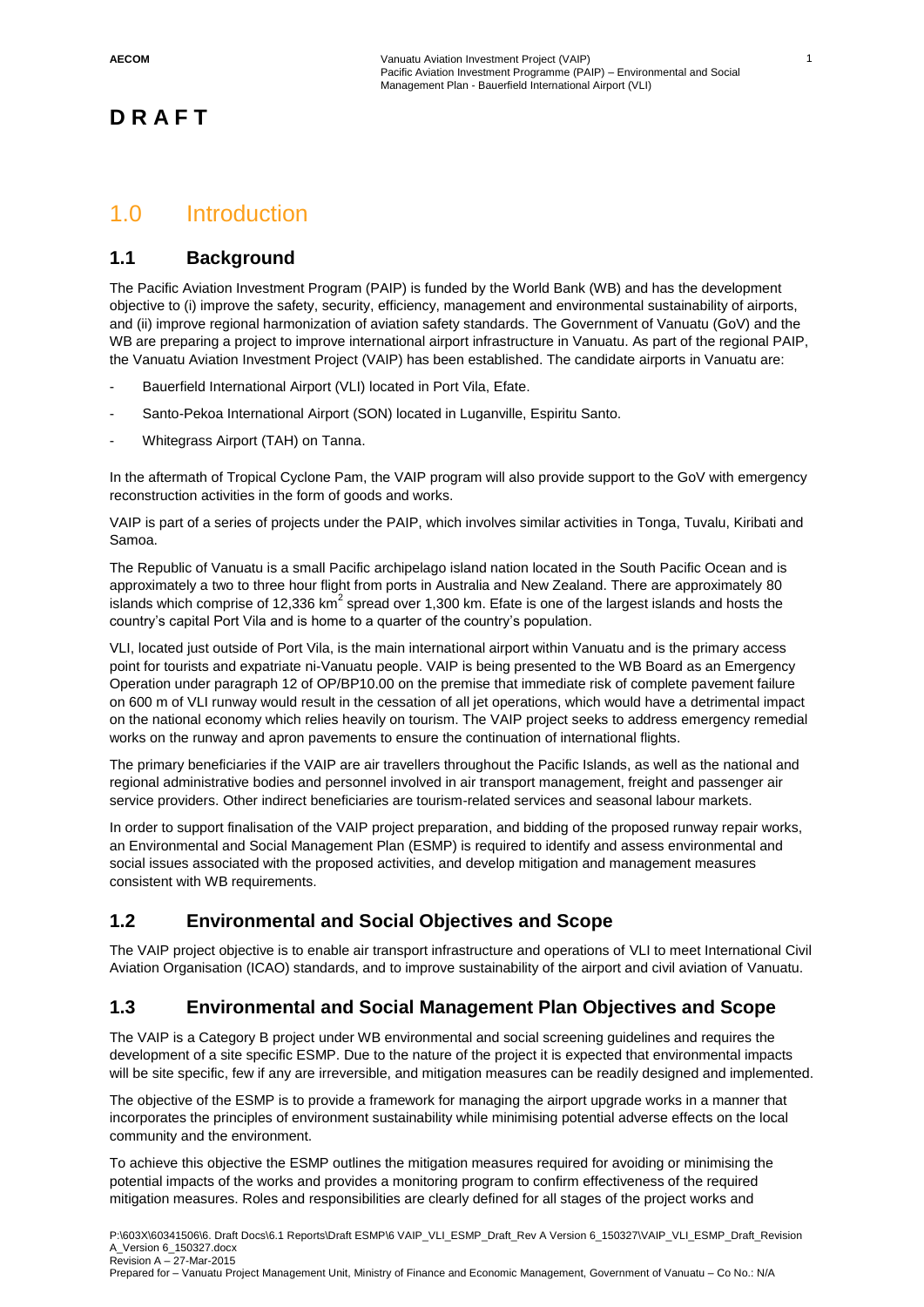execution of project works. The ESMP also provides the details of how the community and stakeholders are to be engaged and the mechanisms for ongoing consultation and communication.

This ESMP is limited to the scope of works as described in Section 2 of this document and addresses impacts and mitigation measures identified at each stage of the project's execution, namely detailed design, construction and operation. This ESMP will be included in the bidding documents for construction contractors and form the basis of the Contractor's ESMP. The mitigation measures identified in this ESMP form the minimum requirement for reducing impacts on the environment as a result of works associated with the project.

#### **1.3.1 Environmental Safeguards Document Hierarchy and Development**

The PAIP has an Environmental and Social Management Framework (ESMF) which outlines the key steps and procedures in screening and assessment of environmental and social issues related to the PAIP (generally). The ESMF sets out the principles, rules, guidelines and procedures to assess the environmental and social impacts. It contains measures and plans to reduce, mitigate and/or offset adverse impacts and enhance positive impacts, provisions for estimating and budgeting the costs of such measures, and information on the agency or agencies responsible for addressing project impacts. It defines roles and responsibilities, and provides guidance for the Implementing Agency (IA), Executing Agencies (EA) (respective country's ministries) and the respective countries Civil Aviation Authorities for developing the environmental and social safeguards documents in compliance with respective WB operational policies (namely OP/BP4.01, OP/BP4.12, OP/BP4.10) and respective country environmental requirements.

The ESMP is a dynamic document which is updated as and when project scope, detailed designs or further information becomes available (e.g. as a result of consultation with stakeholders and the general public), thus creating a hierarchy of documents as the project progresses. The diagram below shows the hierarchy and development of these documents culminating in the development of the contractor's ESMP which specifically details how the contractor will implement requirements of the ESMP. Issues, impacts and mitigation measures identified in superseded ESMPs are incorporated into subsequent versions unless they have been addressed through design or other means, in which case this is identified in the ESMP. Only those documents showing a date have been drafted, all others are either in progress or are yet to start. The Contractors are required to comply with this ESMP and use it to identify what mitigation measures need to be implemented. The Contractors ESMPs will document implementation and specific measures that will be used based on their construction methodology (if different from that identified in Section 2).

The finalised ESMP should be included with the pavement (runway, taxiway and apron) and runway lighting and air navigational aids Contractor procurement bid documents for the VAIP.



#### **Figure 1 Environmental Safeguard Document Hierarchy**

P:\603X\60341506\6. Draft Docs\6.1 Reports\Draft ESMP\6 VAIP\_VLI\_ESMP\_Draft\_Rev A Version 6\_150327\VAIP\_VLI\_ESMP\_Draft\_Revision A\_Version 6\_150327.docx Revision A – 27-Mar-2015 Prepared for – Vanuatu Project Management Unit, Ministry of Finance and Economic Management, Government of Vanuatu – Co No.: N/A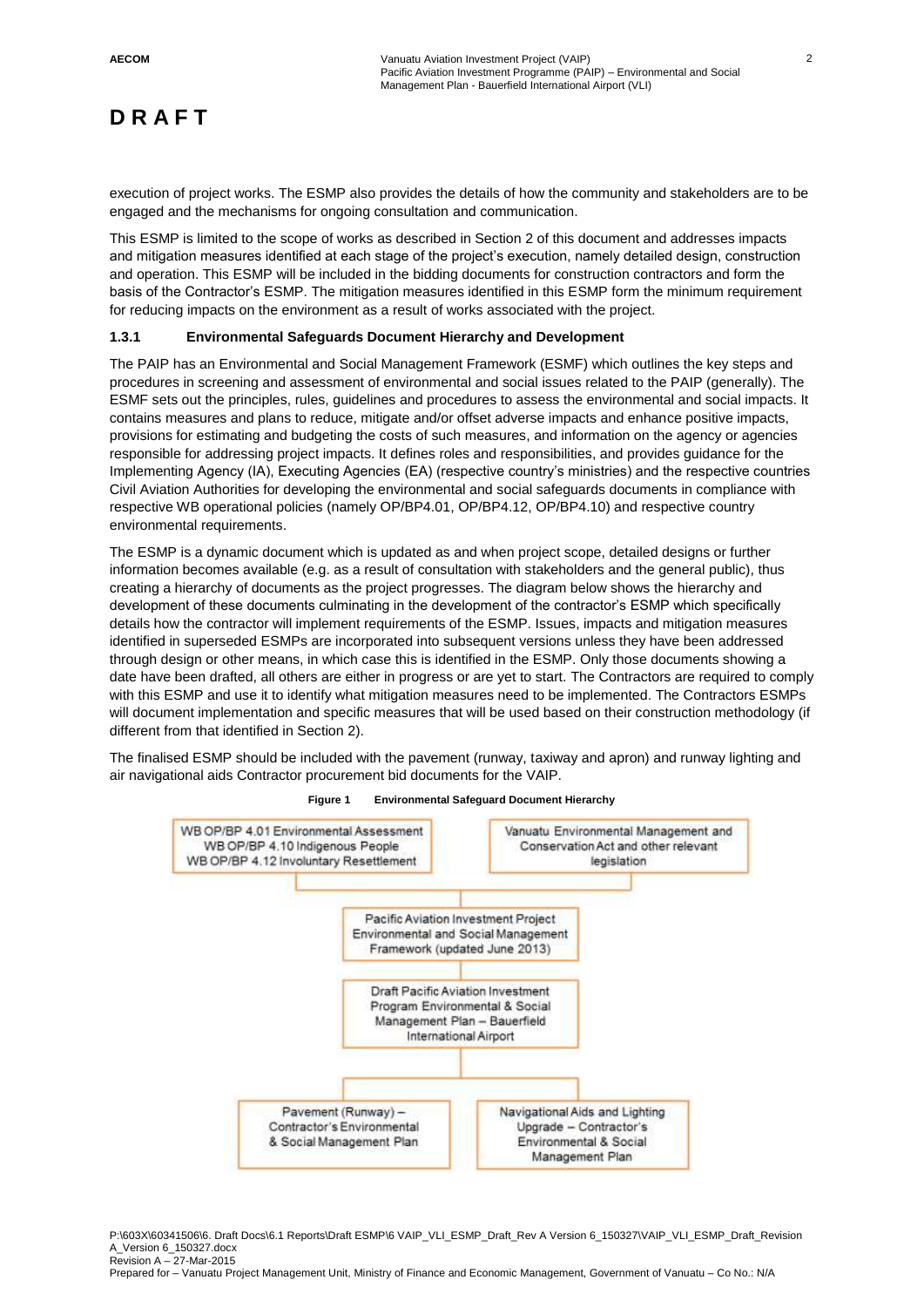### **1.4 ESMP Methodology**

The methodology used to develop this ESMP is as follows:

- Review the ESMF.
- Prepare for field survey and organise site visits, include specific requirements as identified in the ESMF.
- Conduct field survey using the ESMF and an environmental screening checklist as a basis for assessment.
- Liaise with Design and Supervision team regarding any findings which may influence detailed design.
- Draft the VLI ESMP based on consultation outcomes and update with information obtained from the field survey and conceptual designs.
- Submit to Technical and Fiduciary Services Unit (TFSU), Vanuatu Project Management Unit (VPMU), GoV (Department of Environmental Protection and Conservation [DEPC]), Airports Vanuatu Limited (AVL) and the WB for review prior to consultation, update according to comments and feedback from all parties.
- Consultation in and around Port Vila with site specific Public Information Bulletin (PIB) available in hard copy conducted by a VPMU engaged consultant.
- Incorporate outcomes as required from consultation into final VLI ESMP to be included in bidding documents.
- Submit to TFSU, VPMU, GoV (DEPC), AVL and WB for final review.

This ESMP is a dynamic document that can inform the design and be modified accordingly as the design is finalised (and subsequently reissued). At this very early stage of the VAIP project, there is not any site specific concept design, detailed design and supporting assessment reports available to assist in the compilation of this ESMP. Information from the ESMF, field survey, public consultation and also other PAIP EMP examples (e.g. Tonga EMP for Fua'amotu International Airport) have been used to assist in identifying the impacts and mitigation measures for the VAIP project.

As the design work and supporting assessment reports is developed and a detailed scope is defined, this should prompt a review of this ESMP and it should be updated accordingly.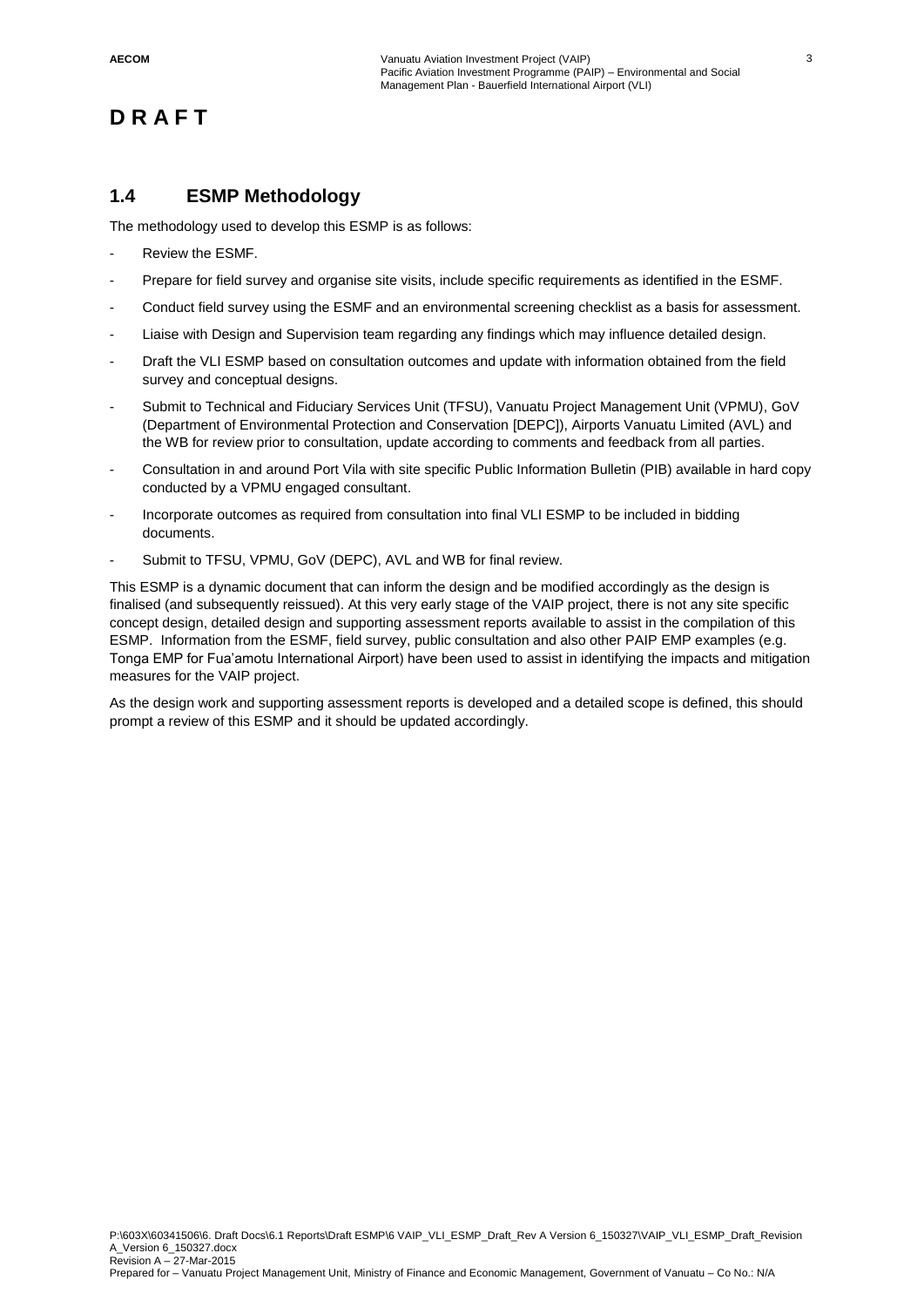### 2.0 VAIP Airport Infrastructure Description of Works

### **2.1 VLI Upgrade Description of Works**

### **2.1.1 Overview of Works**

The VAIP VLI program consists of the following primary tasks:

- a) Rehabilitation and resurfacing of existing airport pavements.
- b) Extension of the apron.
- c) Additional taxiways and widening of existing taxiway.
- d) Upgrade of runway lighting and cabling.
- e) Relocation of Domestic Terminal Building.
- f) Installation of new air traffic control equipment.
- g) Installation of new air navigation aids.
- h) Installation of new weather monitoring equipment.
- i) Installation of new secure communications.
- j) Improved power supply.
- k) Evaluation of ARFF capacity.
- l) Installation of new security equipment.

At the time of the development of this ESMP version, the detailed design work for all of these components has yet to be completed.

### **2.1.1.1 Runway Pavement Design**

The land on which the airfield was positioned was part of a plantation owned by Henri Russet. The US Army established the airfield in 1942. The airfield was originally named Efate Field, Vila Field or McDonald Field but was later officially named Bauer Field after Lt-Col. Harold W. Bauer, an American World War II fighter pilot. The base was disestablished and abandoned in February 1946. Later the airfield was established as an international airport.

The VLI 11/29 Runway is 2.6 km in length and 45 m wide, the current surface is asphalt. Runway upgrade works were last completed in the late 1990's.

VLI's runway, apron and taxiway pavements are in poor condition and need to be repaired urgently. Damages are particularly critical at the Runway 11 end, which will likely require a full rehabilitation. Presently, 600 m of runway is at immediate risk of complete pavement failure and is in need of rehabilitation. Discussions with geotechnical engineers who have undertaken previous similar surveys suggest that the portion of the VLI runway to be upgraded is on alluvial materials which have saturated the pavement structure so full rehabilitation of some 600 m is the proposed treatment to the runway. The remaining 2 km of the runway appears structurally sound and therefore a structural overlay (minimum 65 mm) is all that is required.

The detailed design Consultant for the proposed runway pavement design is Tonkin and Taylor Limited (T&T). At the time of this ESMP version, the detailed design work for the runway pavement work has yet to be completed. T&T are mobilising to the site shortly to complete a preliminary coring and Heavy Weight Deflectometer (HWD) testing to inform pavement design of the runway in order to prepare a design brief for the runway and apron areas.

The proposed runway pavement scope includes the following activities:

- Pavement rehabilitation for the 11/29 Runway including the reconstruction of 600 m length at south-west end of the runway.
- Texturising and nominal 65 mm structural overlay to remaining runway and end turning areas.
- Texturising and structural overlay to existing taxiway and apron.

P:\603X\60341506\6. Draft Docs\6.1 Reports\Draft ESMP\6 VAIP\_VLI\_ESMP\_Draft\_Rev A Version 6\_150327\VAIP\_VLI\_ESMP\_Draft\_Revision A\_Version 6\_150327.docx Revision A – 27-Mar-2015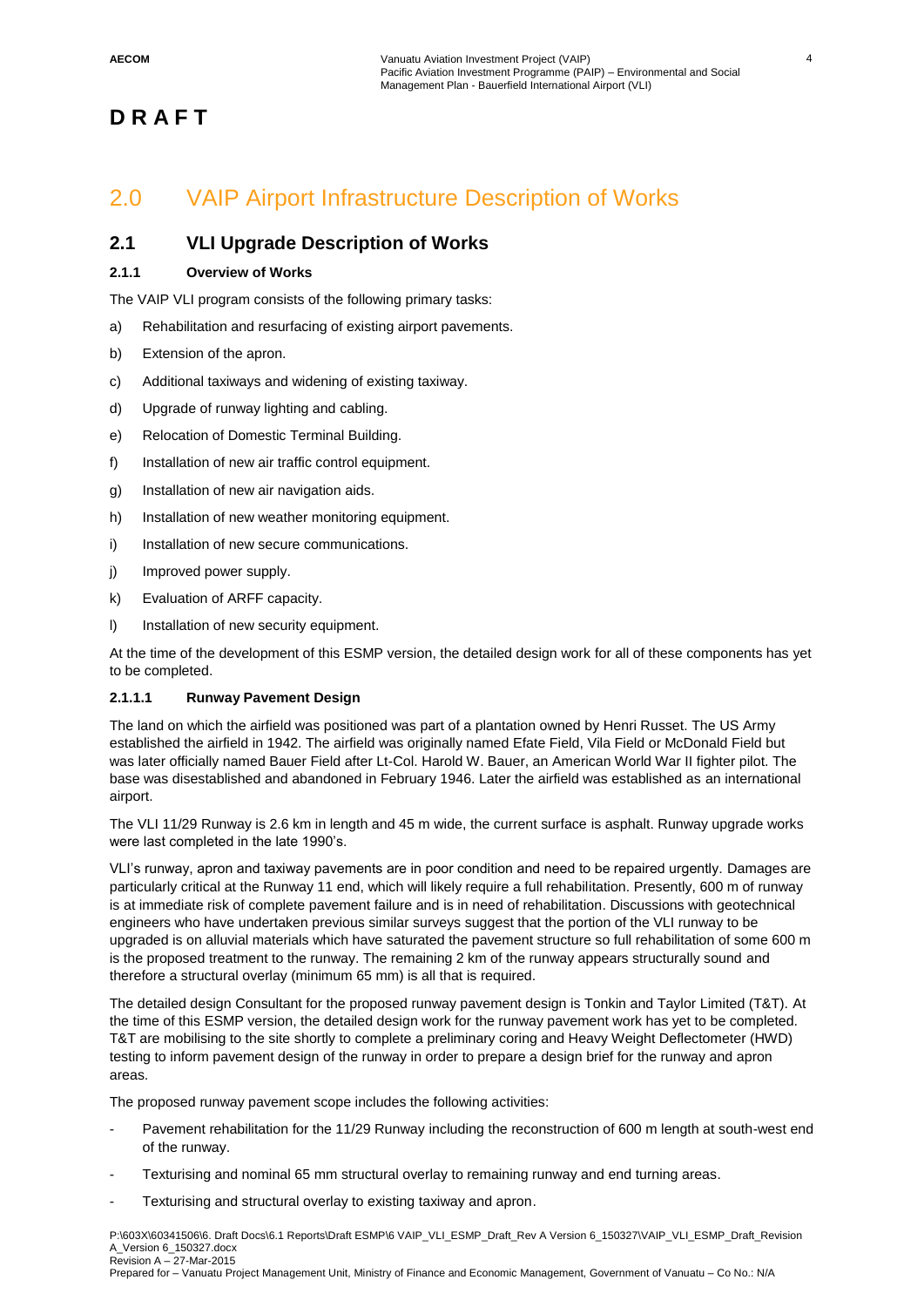All pavements will receive new markings.

The design scope for VLI is the rehabilitation and resurfacing of the runway, taxiway and apron for a projected life of approximately 10 to 15 years. However, prior to the pavement rehabilitation works, emergency civil works are required for the main runway and apron areas.

The runway pavement rehabilitation and resurfacing works will require the use of local quarries for supply of basalt and coronous aggregate, the scope of work associated with this component includes:

- Confirmation of the aggregate supply (basalt and coronous aggregate) quarries, to be located on Efate.
- Maintenance of designated haul road routes between quarries and VLI.

### **2.1.1.2 Extension of the Apron**

The current apron space limits the type and frequency of aircraft that can be accommodated at VLI. The apron space will be enlarged on eastern and western sides by an additional approximately 12,500 m<sup>2</sup>. The works will also include a turning bay expansion to cater for Code E aircraft at each threshold with holding bay at threshold 11 to enable a narrow-body jet to be able to hold clear of the runway without disrupting operations.

#### **2.1.1.3 Additional Taxiways and Widening of Existing Taxiway**

To accommodate Code E aircraft, the existing taxiway will be widened and two additional stub taxiways at the eastern and the western extremities of the runway will be constructed.

### **2.1.1.4 Upgrade of Runway Lighting and Cabling**

Current incandescent airfield lighting will be replaced with high intensity, energy efficient LED lighting at VLI.

#### **2.1.1.5 Relocation of Domestic Terminal Building**

The current location of the domestic terminal at VLI represents a safety risk to aircraft, in particular the larger international flights, due to its proximity to the runway. Since it is non-compliant with international standards, it will be moved away from the runway.

The domestic terminal building structure may be constructed of asbestos containing material (ACM). During the design works and construction phase planning works, consideration should be made to the exposure risks, management and disposal of this hazardous material. Once the design and scope of works has been established, the ESMP will be updated subsequently to reflect this.

### **2.1.1.6 Installation of New Air traffic Control Equipment**

This will include the provision of new Air Traffic Services (ATS) consoles for VLI to monitor airport operations.

### **2.1.1.7 Installation of New Air Navigation Aids**

The VAIP project will finance critical navigation aids to ensure safe operations, including the installation of Doppler very high frequency (VHF) Omnidirectional Range (DVOR) and Distance Measuring Equipment (DME) for VLI. This will replace the current outdated Conventional VHF Omnidirectional Range (CVOR) and in addition, new localizers will also be financed. Furthermore the project will fund the installation of ADS-B, including ground stations and the necessary avionics equipment for aircraft. A detailed roll-out study has been conducted under PAIP identifying requirements, and an implementation coordinator is currently being recruited to supervise implementation.

The physical works associated with the new air navigation aids include concrete pads and trenching for power and communication cables.

#### **2.1.1.8 Installation of New Weather Monitoring Equipment**

An Automatic Weather Observation Station will be financed for VLI.

#### **2.1.1.9 Installation of New Secure Communications**

The project will upgrade of nationwide VHF communications and supply and installation of very small aperture terminal (VSAT) secure communications system for satellite-based ground-to-ground communications. The system will enable voice and data communications for airline operations via a full-mesh closed network connecting regional civil aviation authorities, airports and air services providers. The project will also finance a management contract, which will operate the network across the region.

P:\603X\60341506\6. Draft Docs\6.1 Reports\Draft ESMP\6 VAIP\_VLI\_ESMP\_Draft\_Rev A Version 6\_150327\VAIP\_VLI\_ESMP\_Draft\_Revision A\_Version 6\_150327.docx Revision A – 27-Mar-2015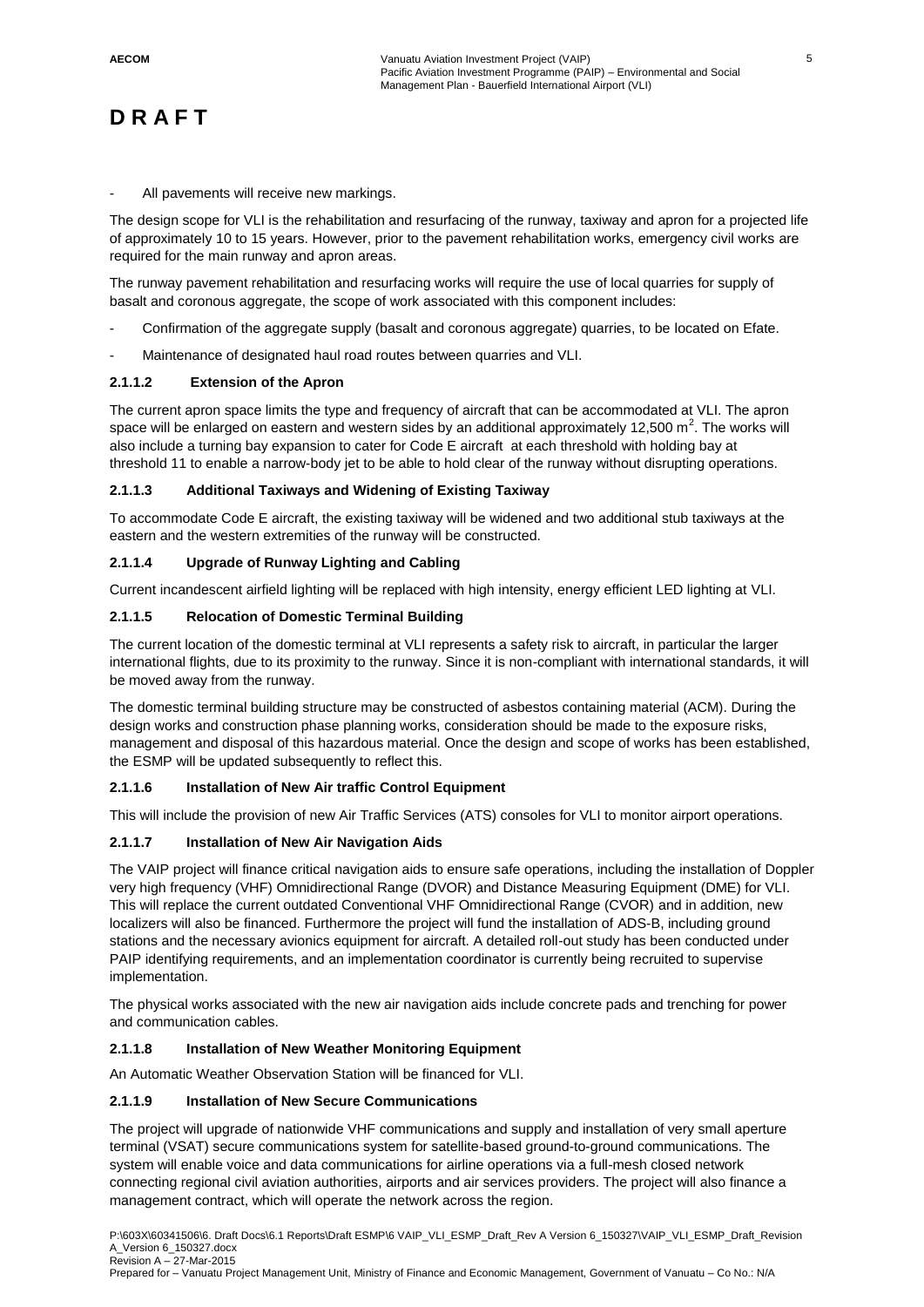### **2.1.1.10 Improved Power Supply**

The provision of improved power supply including backup generators is proposed for VLI.

#### **2.1.1.11 Evaluation of ARFF Capacity**

VLI currently operates three fire tenders. Due to equipment aging, the vehicles are encountering breakdowns making the airport non-compliant with international requirements. A detailed evaluation of Airport Rescue and Fire Fighting (ARFF) capacity will be undertaken financed by the design Consultant outlining requirements to comply with standards for Category 7 airport operations. Based on the evaluation, the project will provide funding for the required activities including, but not limited to, fire tender vehicles, training and fire safety equipment to enable compliance with Category 7 operations.

#### **2.1.1.12 Installation of New Security Equipment**

New x-ray machines for passenger baggage and cargo screening are proposed for VLI.

### **2.2 SON Upgrade Description of Works**

#### **2.2.1 Overview of Works**

The VAIP SON program consists of the following primary tasks:

- a) Installation of new air traffic control equipment.
- b) Installation of new air navigation aids.
- c) Installation of new secure communications.
- d) Evaluation of ARFF capacity.
- e) Installation of new security equipment.

At the time of the development of this ESMP version, the detailed design work for all of these components had yet to be completed.

It is anticipated that these proposed SON tasks will require very little disturbance and will have no more than minor impacts on the environment and sensitive social receptors. Should these scope of works change and be assessed to likely have an increased impact on the environment and sensitive social receptors, the ESMP will be updated subsequently to reflect this.

#### **2.2.1.1 Installation of New Air Traffic Control Equipment**

This will include the provision of new ATS consoles SON to monitor airport operations.

#### **2.2.1.2 Installation of New Air Navigation Aids**

The VAIP project will finance critical navigation aids to ensure safe operations, including the installation of DVOR and DME for SON. Furthermore the project will fund the installation of ADS-B, including ground stations and the necessary avionics equipment for aircraft. A detailed roll-out study has been conducted under PAIP identifying requirements, and an implementation coordinator is currently being recruited to supervise implementation.

The physical works associated with the new air navigation aids include concrete pads and trenching for power and communication cables.

#### **2.2.1.3 Installation of New Secure Communications**

The project will upgrade of nationwide VHF communications and supply and installation of VSAT secure communications system for satellite-based ground-to-ground communications. The system will enable voice and data communications for airline operations via a full-mesh closed network connecting regional civil aviation authorities, airports and air services providers. The project will also finance a management contract, which will operate the network across the region.

#### **2.2.1.4 Evaluation of ARFF Capacity**

Fire safety equipment including personal protection equipment (PPE) will be provided to ARFF employees at SON.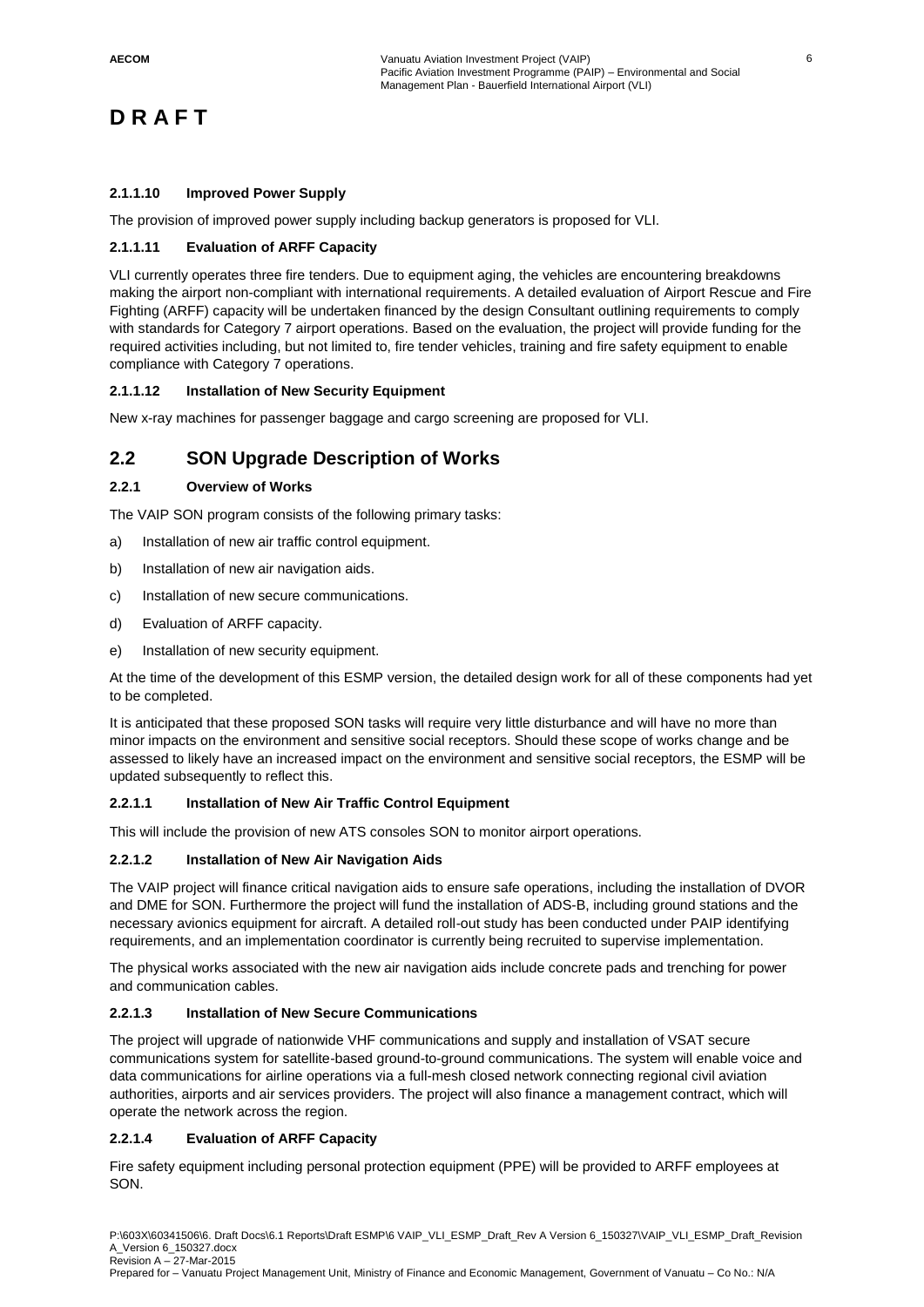#### **2.2.1.5 Installation of New Security Equipment**

New x-ray machines for passenger baggage and cargo screening are proposed for SON.

### **2.3 TAH Upgrade Description of Works**

### **2.3.1 Overview of Works**

The VAIP TAH program consists of the following primary tasks:

- a) Upgrade of runway lighting and cabling.
- b) Installation of new air navigation aids.
- c) Installation of new weather monitoring equipment.
- d) Installation of new secure communications.
- e) Improved power supply.
- f) Evaluation of ARFF capacity.

At the time of the development of this version of the ESMP, the detailed design work for all of these components had yet to be completed.

It is anticipated that these proposed TAH tasks will require very little disturbance and will have no more than minor impacts on the environment and sensitive social receptors. Should these scope of works change and be assessed to likely have an increased impact on the environment and sensitive social receptors, the ESMP will be updated subsequently to reflect this.

### **2.3.1.1 Upgrade of Runway Lighting and Cabling**

Current incandescent airfield lighting will be replaced with high intensity, energy efficient LED lighting at TAH.

#### **2.3.1.2 Installation of New Air Navigation Aids**

The VAIP project will finance critical navigation aids to ensure safe operations, including the installation of DVOR and DME for TAH. Furthermore the project will fund the installation of ADS-B, including ground stations and the necessary avionics equipment for aircraft. A detailed roll-out study has been conducted under PAIP identifying requirements, and an implementation coordinator is currently being recruited to supervise implementation.

The physical works associated with the new air navigation aids include concrete pads and trenching for power and communication cables.

#### **2.3.1.3 Installation of New Weather Monitoring Equipment**

An Automatic Weather Observation Station will be financed for TAH.

#### **2.3.1.4 Installation of New Secure Communications**

The project will upgrade of nationwide VHF communications and supply and installation of VSAT secure communications system for satellite-based ground-to-ground communications. The system will enable voice and data communications for airline operations via a full-mesh closed network connecting regional civil aviation authorities, airports and air services providers. The project will also finance a management contract, which will operate the network across the region.

#### **2.3.1.5 Improved Power Supply**

The provision of improved power supply including backup generators is proposed for TAH.

#### **2.3.1.6 Evaluation of ARFF Capacity**

Fire safety equipment including PPE will be provided to ARFF employees at TAH.

### **2.4 Emergency Reconstruction Following Tropical Cyclone PAM**

During project preparation Tropical Cyclone Pam devastated Vanuatu, including damaging all three abovementioned international airports. Damage assessments are currently underway. The VAIP program will also provide support to the GoV with emergency reconstruction activities in the form of goods and works. At present it

P:\603X\60341506\6. Draft Docs\6.1 Reports\Draft ESMP\6 VAIP\_VLI\_ESMP\_Draft\_Rev A Version 6\_150327\VAIP\_VLI\_ESMP\_Draft\_Revision A\_Version 6\_150327.docx Revision A – 27-Mar-2015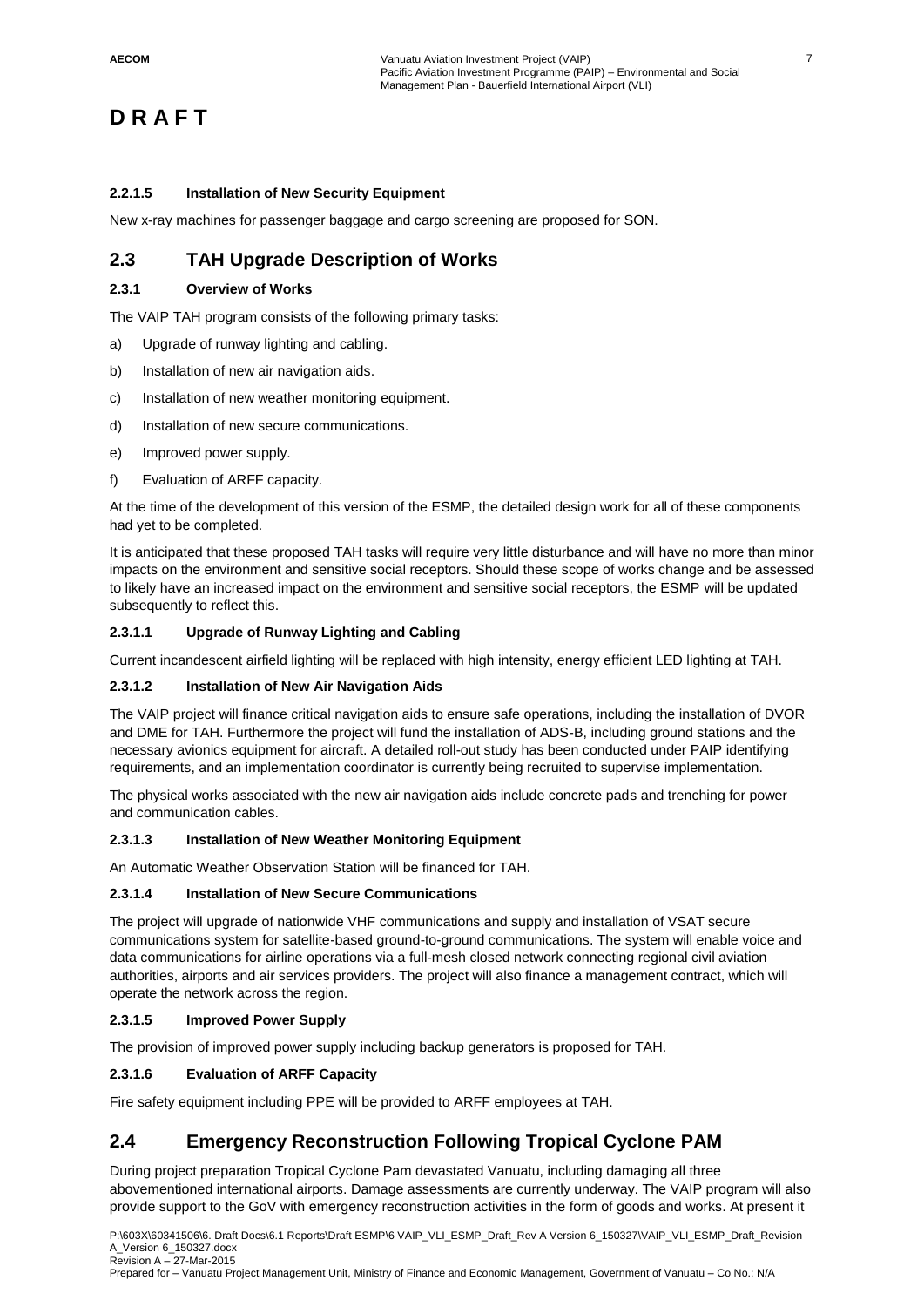is not possible to assess the impacts that this work may have on the environment and sensitive social receptors. Once a scope of works is outlined, an assessment will be completed and included in an update to this ESMP.

### **2.5 Alternatives**

The airport is existing infrastructure which requires maintenance work to ensure continued operation. Alternatives regarding design approach and methodology were explored however budgets and constraints around land and natural resource availability limited the selection of design and construction methodology. The designs and proposed construction methodology have been selected based on the most effective use of natural resources, labour, ease of ongoing maintenance, effects on the local environment and community.

### **2.6 Construction Methodology**

The runway pavement will most likely be the first component of the VAIP to be started followed by the navigational aids. The contracts for the physical works for each component have yet to be awarded so the precise construction methodology is unknown. At the time of the development of this ESMP, the detailed design work for the pavement rehabilitation and resurfacing works and also the runway lighting and air navigational aids has yet to be completed. This ESMP is a dynamic document that can inform the design and be modified accordingly as the design is finalised (and subsequently reissued). The Contractor's implementation ESMP will be required to address specific methodological measures or impacts.

### **2.6.1 Method of Works Plan (MOWP)**

The Method of Works Plan (MOWP) is a required document for any major construction works within the boundaries of an airport. The MOWP sets out the operational requirements for maintaining a functioning airport throughout the construction process. It includes the concessions and alternative arrangements that may need to be made (e.g. alternative aircraft parking apron) and staging of the construction process while ensuring the safety and security of all personnel, the community and aircraft and continued operation of the airport throughout construction works.

### **2.6.2 Materials and Equipment**

All aggregate materials will be sourced locally on Efate.

Specialised equipment such as the asphalt plant (including dust scrubber), paver and milling machine will need to be imported for the VAIP project. It is likely that general construction equipment such as excavators and rollers can be sourced locally. All cargo whether air or ship will need to be processed in accordance with Vanuatu quarantine and customs laws which require fumigation (proof of) of materials and equipment and declarations by personnel (specifically regarding communicable diseases).

### **2.6.3 Aggregate Supply**

### **2.6.3.1 Runway Aggregate Requirements**

Aggregate materials for the runway will be obtained from existing quarries locally on Efate. The estimated volumes of the different types of aggregate (basalt and coronous) and materials required for the pavement works and also the runway lighting and air navigational aids have yet to be confirmed by the design consultant, T&T.

### **2.6.3.1.1 Basalt Aggregate Source**

During the last runway upgrade works in the late 1990's, basalt aggregate used to reseal the runway was imported into the country; this would have incurred a higher cost to sourcing basalt locally on the island. Today, Efate has one established basalt quarry, Malarua Quarry which is currently not in operation. This quarry is located approximately 50 km from Port Vila on the northern side of Efate, refer Figure 2. The quarry was established by Downer in 2009 and was utilised to source and produce basalt aggregate chip to upgrade the main road around the island. Prior to the quarry becoming active, a quarry permit was obtained under the Mines and Minerals Act, Quarry Permit Regulation Order No. 8. The permit allowed up to 40,000  $m^3$  of rock to be blasted and removed from the site and this quantity was blasted during 2009 - 2010. The processing plant and stockpile areas were also located at this quarry site.

P:\603X\60341506\6. Draft Docs\6.1 Reports\Draft ESMP\6 VAIP\_VLI\_ESMP\_Draft\_Rev A Version 6\_150327\VAIP\_VLI\_ESMP\_Draft\_Revision A\_Version 6\_150327.docx Revision A – 27-Mar-2015 Following the road upgrade works, the quarry became inactive and is now recolonized with vegetation. Since this time, the New Lands Act has come into effect and the custom ownership of the site has been disputed. In March 2015, a Lands Tribunal is in process between the Emua community (believed custom owners), Jimmy Kalorib and Lauren Uma Bule (believed land occupiers) to determine the custom ownership of the site. The duration of the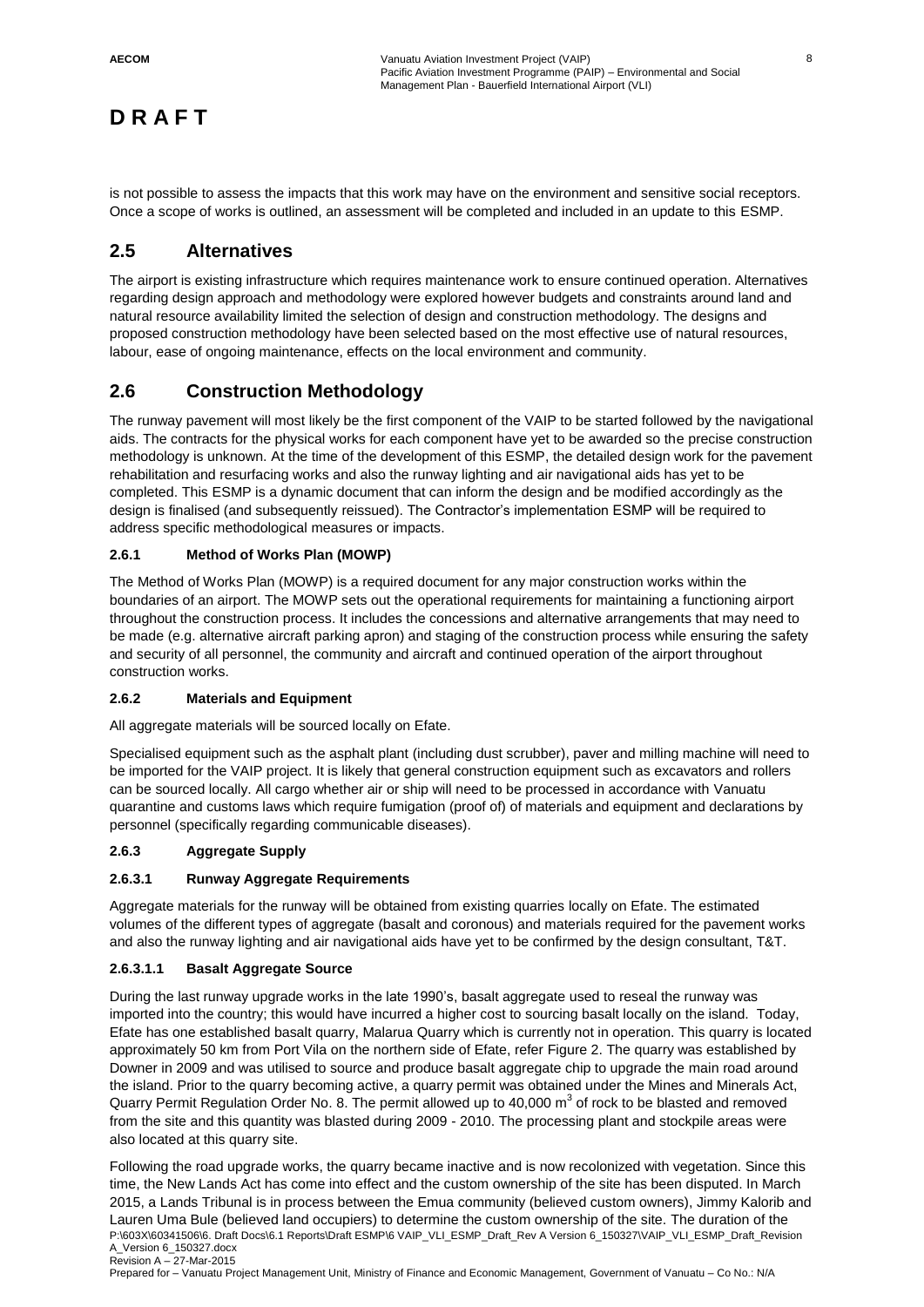Lands Tribunal is not confirmed but likely to be a couple of months. Refer to Figure 3 for a site layout plan and the designated areas that the affected parties are currently occupying.

There is currently approximately 3,000 m<sup>3</sup> of blasted basalt currently stockpiled at Malarua Quarry and as the royalties have been paid to the then thought custom owners, this stockpile is deemed the property of the GoV. It is possible that, subject to their approval, this material could be utilised for the VAIP project.

If this quarry is re-established for the VAIP works, a new quarry permit will be required under the Mines and Minerals Act, Quarry Permit Regulation Order No. 8. The quarry property boundary will also be redefined to encompass the land beyond the existing quarry face. Permitting requirements will need Contractors to include provision for quarry specific plans including environmental management, health and safety and rehabilitation.

The quarry is approximately 700 m inland from the coast. The nearest settlement to the quarry is Emua (community contesting custom ownership), less than 1 km east of the site.

The preferred haul route for the material transport to VLI will be clockwise around the island (approximately 75 km) travelling through or near to Emua, Baofatu, Onesua, Epao, Forari, Eton villages and Port Vila urban area. Although this transport route is longer than the anticlockwise route around Efate, it is less undulating and a gentler route for trucks. There is no electricity supply to the site, power would need to be produced using a diesel powered generator. There is a concrete bunded area located on site for a 3-5,000 L capacity above ground diesel tank. There is no water supply at the site, water would need to be transported via tanker truck.

The Department of Geology, Mines and Rural Water (DGMRW) have advised that the Lands Tribunal process should be resolved before July 2015. However, if this is not the case, the DGMRW will assist in trying to establish another quarry in the area. One alternative site has been identified in Fatmalapa, however, it would require a 3 km access haul road to be constructed.

Prior to any quarries being selected for the VAIP project, public consultation will be completed with any affected parties relating to each quarry site, whether it is an operating, re-opening or new quarry site. Should it be identified that a new quarry site will be required for the VAIP project, the requirements of the Resettlement Policy Framework (RPF) presented in Appendix D will need to be implemented.

Refer to Plates 1 - 4 for photographs of the quarry site as observed in March 2015.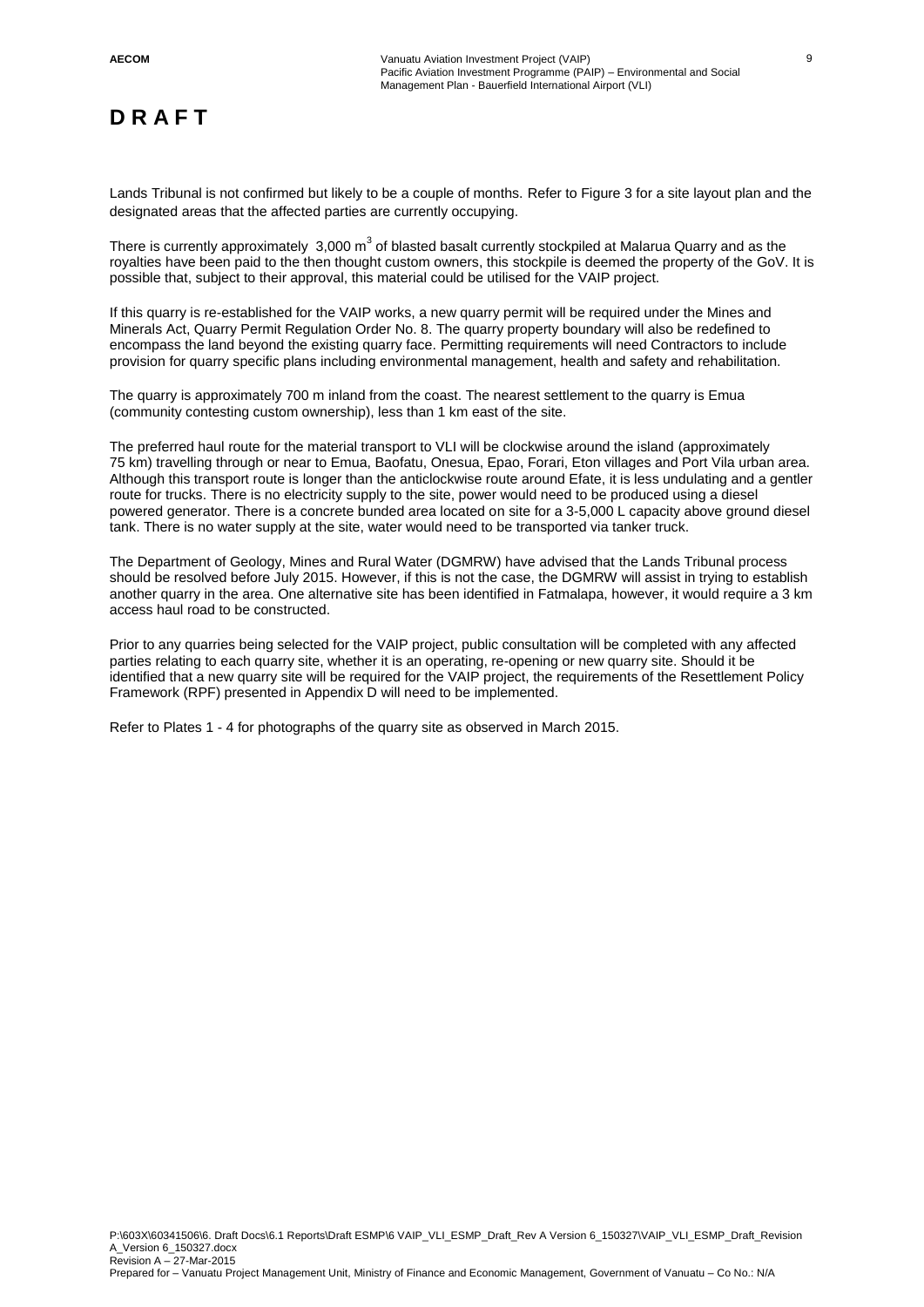



Source: Google Earth 2015, Imagery date 7 December 2014.



**Figure 3 Malarua Site Layout plan** 

Source: Downer, 5 December 2014. Malarua Quarry - Existing Quarry Development, scale: 1:2500, drawn by Bob Tatton.

P:\603X\60341506\6. Draft Docs\6.1 Reports\Draft ESMP\6 VAIP\_VLI\_ESMP\_Draft\_Rev A Version 6\_150327\VAIP\_VLI\_ESMP\_Draft\_Revision A\_Version 6\_150327.docx Revision A – 27-Mar-2015 Prepared for – Vanuatu Project Management Unit, Ministry of Finance and Economic Management, Government of Vanuatu – Co No.: N/A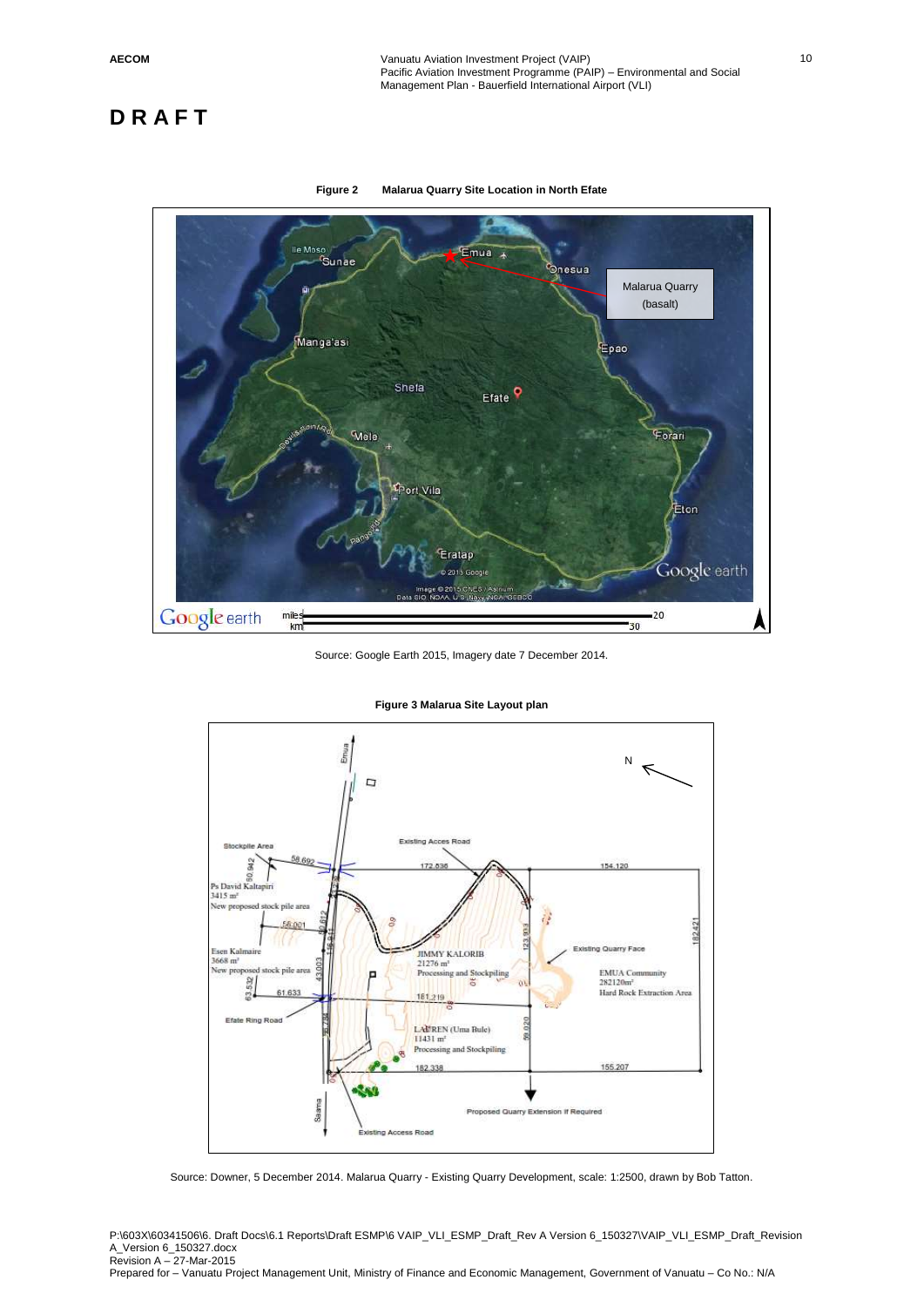



**Plate 1 Existing quarry face Plate 2 Blasted basalt stockpile from 2009 operations** 







**2.6.3.1.2 Coronous Aggregate Source**



In the vicinity of Port Vila, there are currently 5 active, permitted coronous quarry operations. One quarry, Orangorango Quarry is less than 1 km north-east of VLI (refer Figure 4). The custom owner of this site is Henri Russet and the quarry site is split between 2 permit holders, Henri Russet and Aku Dehn (Dehn Enterprise Limited). Pierre Brunet contractors operate the processing plant located at the site and also pay royalties to Henri Russet for the aggregate for their contractor operations and concrete production plant (located just south-east of VLI).

This is the largest coronous quarry operation in the area. There is a diesel generator on site to power the processing operations. There is also an established permitted water supply network for aggregate washing processes. Plates 5 - 6 show the quarry and aggregate processing operations at Orangorango Quarry. The haul route from this quarry is less than 1 km and passes briefly through the eastern periphery of the settlement south of VLI. Due to the size of the operation, permit status and proximity to VLI, this quarry is the preferred coronous aggregate source.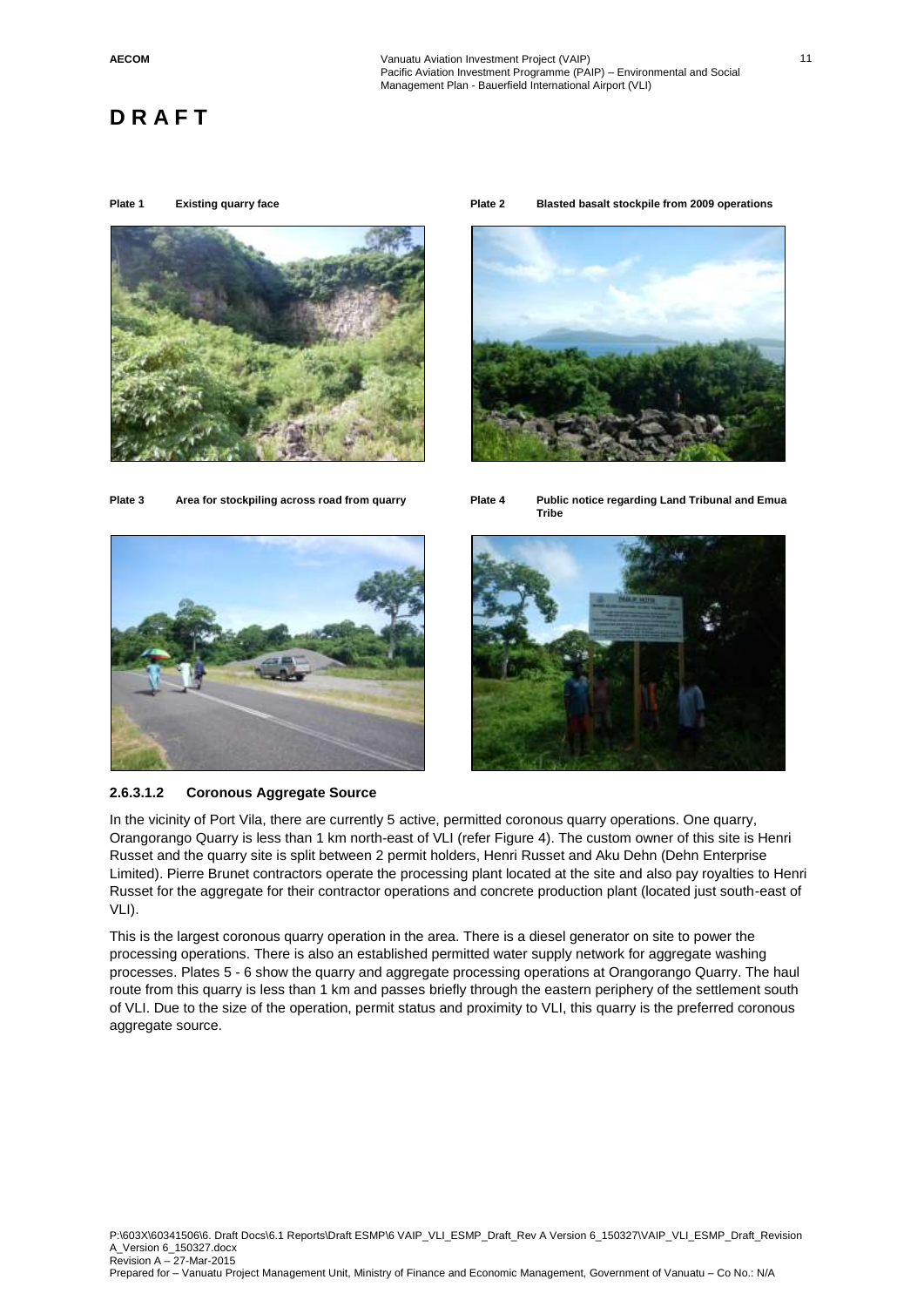



Source: Google Earth 2015, Imagery date 7 September 2014.

**Plate 5 Existing quarry face and blasted material Plate 6 Aggregate processing plant at the quarry site**





#### **2.6.3.2 Runway Lighting and Air Navigational Aids Aggregate Requirements**

Small amounts of material (sand and hard fill) will be required for the excavations associated with the runway lighting and air navigational aids upgrade work as detailed in Section 2.1.2. Material from the excavations themselves will be used in the first instance and supplemented as required either by the former pavement basecourse material that could not be re-used during the rehabilitation works, or coronous quarry derived material.

#### **2.6.4 Construction Camp and Lay Down Areas**

#### **2.6.4.1 Establishment**

The proposed construction camp and lay down area to be utilised by all project Contractors (pavement works and air navigational aids) at differing times should be located either on the VLI site or on land located close to the airport (subject to appropriate custom owner and leaseholder approval); at this stage, this location has yet to be confirmed.

P:\603X\60341506\6. Draft Docs\6.1 Reports\Draft ESMP\6 VAIP\_VLI\_ESMP\_Draft\_Rev A Version 6\_150327\VAIP\_VLI\_ESMP\_Draft\_Revision A\_Version 6\_150327.docx Revision A – 27-Mar-2015 During the late 1990's runway resurfacing works, a construction camp (including asphalt plant) was located on the VLI site in the south-east corner and construction lay down areas for stockpiling were located to the north of the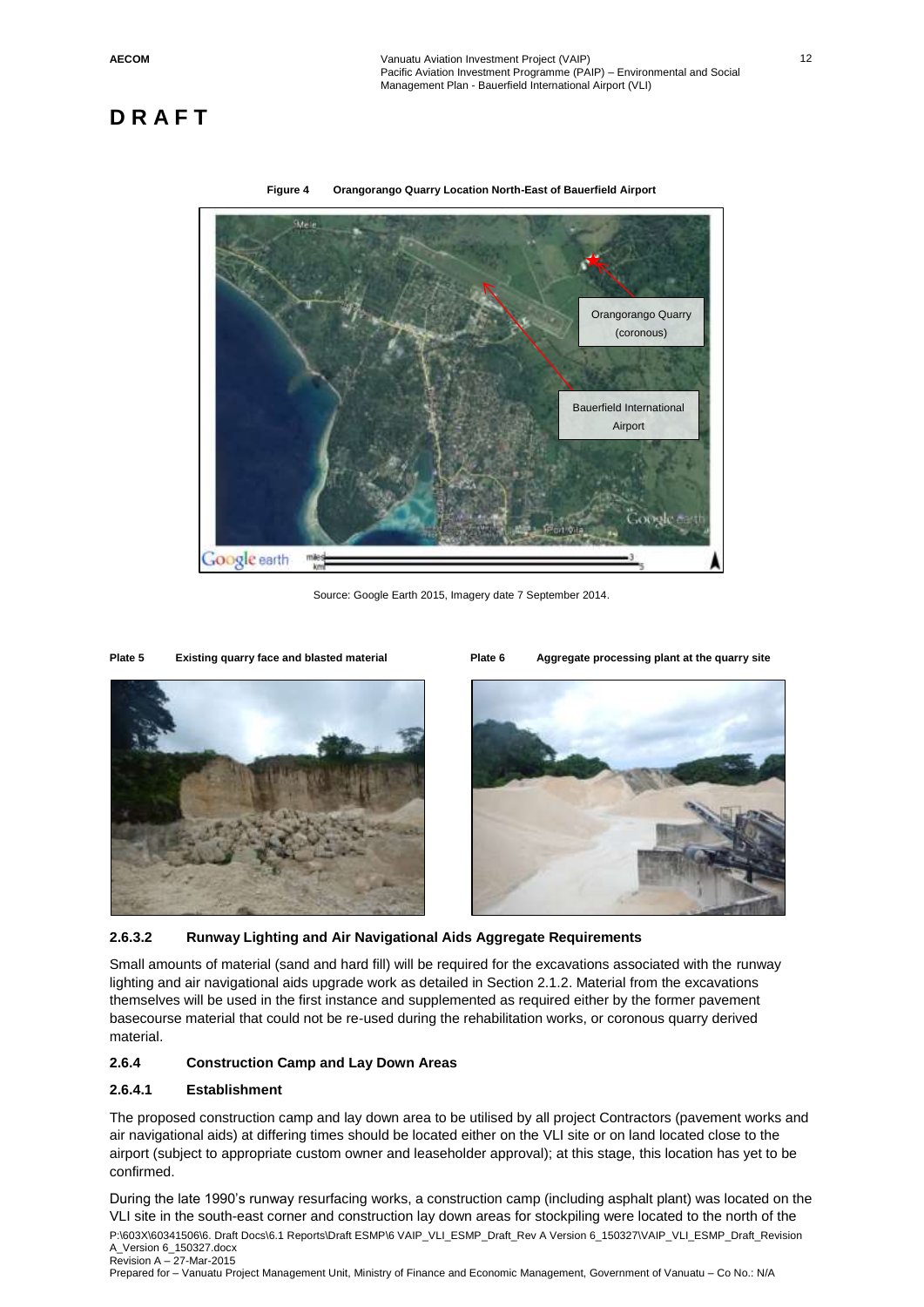runway. AVL have highlighted that Air Vanuatu lease vacant land to the west of the AVL office on site (subject to appropriate negotiations and approvals) is also a potential location that could be utilised during the construction works. Alternatively farmland is located to the north and east of the site could possibly be utilised in the shortterm, again subject to the appropriate approvals and likely implementation of the RPF.

The construction camp will be utilised by all project Contractors (pavement works and air navigational aids) at differing times so the scale of the camp will vary. The greatest land area required will be for the pavement works (runway) component of the VAIP as the equipment and aggregate requirements are the greatest. The estimated area required for the duration of the construction works has yet to be confirmed.

The exact details of the size and site management (health and safety, solid waste management, water management and wastewater management) will need to be decided by the Contractors in consultation with AVL. Final approval of these details will be required by AVL, custom owners and leaseholders before the construction camp and lay down areas can be set up and documented in the Contractors' ESMP.

Construction camp size should be kept to a minimum, be fenced and materials and equipment kept secure to prevent access and use by non-authorised personnel. Should the construction camp be located outside of the VLI security perimeter, hiring of a local security firm to provide security for the area is recommended.

At the potential construction camp and lay down areas, there are no existing hard stand areas available for stock piling or bunded areas (secondary containment) for hazardous substance storage. Vegetation clearance along with temporary hard stand and bunded areas will need to be constructed. The bunded area, also known as secondary containment is defined by the International Finance Corporation (IFC) , environmental, health and safety guidelines as "appropriate secondary containment structures consist of berms, dikes, or walls capable of containing the larger of 110% of the largest tank or 25% percent of the combined tank volumes in areas with above-ground tanks with a total storage volume equal or greater than 1,000 L and will be made of impervious, chemically resistant material"<sup>1</sup>.

Prior to the establishment of the asphalt plant, consideration should be made on where the asphalt plant is to be located. Although the use of this machinery will be short-term (2 to3 months), it can produce nuisances such as noise and a mercaptan odour. If located away from communities, the social impacts should be minimal.

Noise, dust, wastewater production, vibration and increased traffic are impacts that can negatively affect communities and sensitive receptors (settlement to the south, river to the west of VLI and groundwater); these potential impacts will need to be considered when identifying the location of the construction camp and laydown areas. The construction camp is not a residential camp, and foreign contractors will be required to use local existing accommodation facilities throughout the project.

### **2.6.4.2 Haul Routes**

Transport to and from the construction camp, particularly of materials and equipment, must occur on the existing road network and measures undertaken to prevent accidents, dust, spillages, noise and vibration nuisance (e.g. wheel wash, covering of loads, servicing of vehicles). If the transport of material or equipment is likely to impact on normal pedestrian and vehicle traffic or pose an increased safety hazard, consideration should be given to moving these items during off peak times. Measures such as prohibiting the use of engine breaking and use of speed control in and close to settlements can be implemented to reduce noise, speed and vibration near sensitive receptors. Once quarries and haul routes have been identified, the Contractor's ESMP should assess these requirements.

Temporary lay down areas for stockpile of material or equipment may be suitable to reduce the need to transport items on the road. All temporary stockpiles must be kept small (no higher than 2 m) and bunded to prevent dust and sediment laden runoff being generated. If need be the stockpiles should be wetted or covered to prevent dust. Lay down areas should not be sited near sensitive receptors (refer Section 5.4). Any land required for a temporary lay down area will need to be negotiated with the custom owner and lease holder.

### **2.6.4.3 Hazardous Substances**

 $\overline{a}$ 

Hard stand areas must be available for storage of hazardous substances and other equipment that poses a potential risk to the environment (e.g. leaking lubricant from machinery). Runoff from hard stand areas used to store machinery will need to be collected and treated (e.g. oil water separator) to prevent contamination of soil or

<sup>&</sup>lt;sup>1</sup> International Finance Corporation and World Bank (30 April 2007) Environmental, Health and Safety (EHS) Guidelines, Section 1.5 Hazardous Materials Management, Control Measures.

P:\603X\60341506\6. Draft Docs\6.1 Reports\Draft ESMP\6 VAIP\_VLI\_ESMP\_Draft\_Rev A Version 6\_150327\VAIP\_VLI\_ESMP\_Draft\_Revision A\_Version 6\_150327.docx Revision A – 27-Mar-2015

Prepared for – Vanuatu Project Management Unit, Ministry of Finance and Economic Management, Government of Vanuatu – Co No.: N/A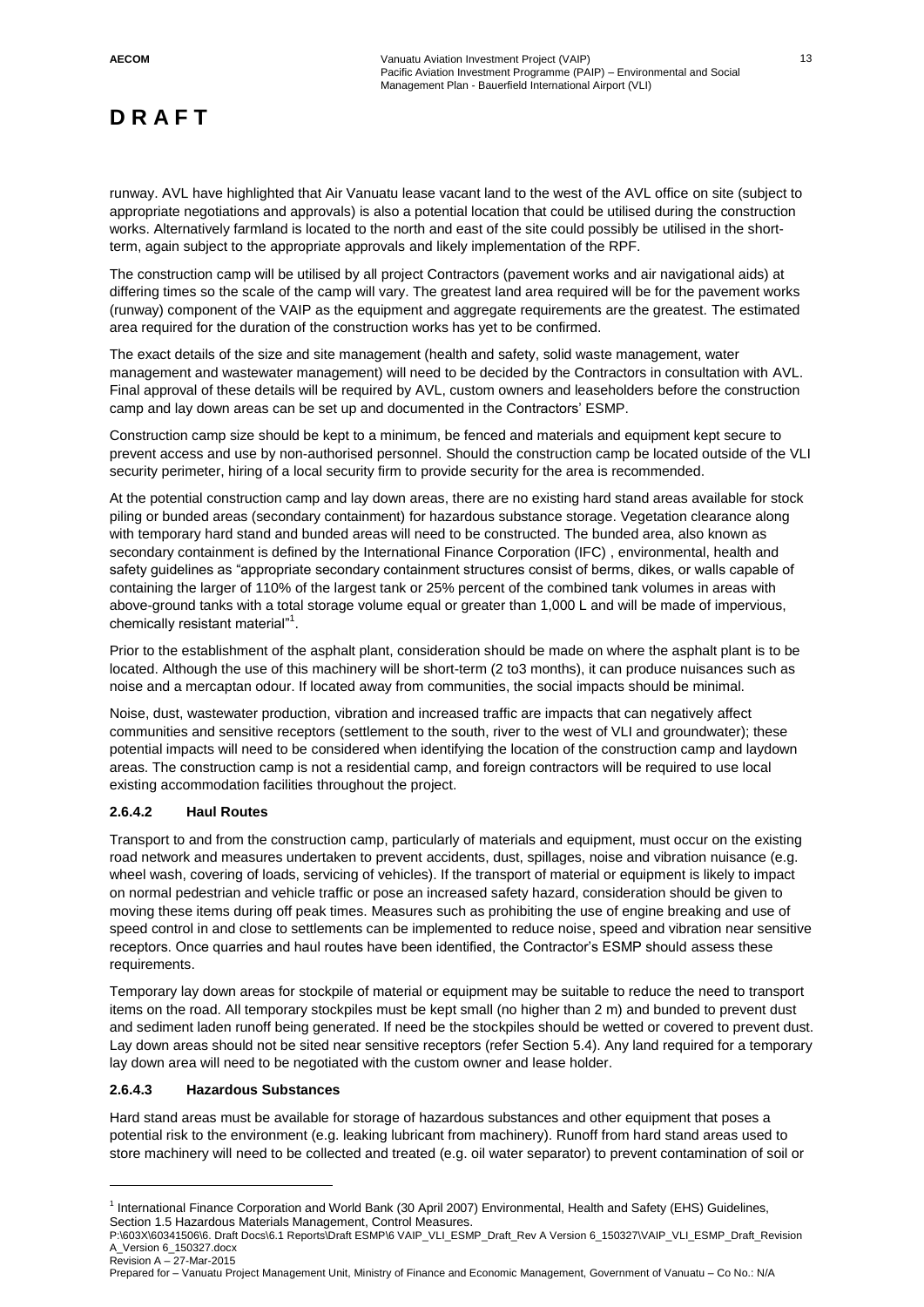water bodies. Hazardous substances (e.g. fuel, lubricants, oil, paint or ACM) must be stored in a bunded area. Solid waste and wastewater must be managed in such a way to prevent the spread of vector-borne diseases and contamination of soil and water bodies.

#### **2.6.4.4 Waste**

There is one official landfill on Efate. Bouffa Landfill is located to the east of Port Vila which is managed by the Port Vila Municipal Council (PVMC). This landfill only accepts general waste and waste from septic tanks. Any inert aggregate waste (asphalt or basecourse material) should be either recycled on-site where possible or provided to the Public Works Department (PWD) to be used on GoV road projects e.g. road patch work. The Contractor's ESMP should confirm whether used (empty) asphalt drums may be returned to the supplier or crushed and disposed of to landfill. Any hazardous waste (e.g. contaminated soil / water, empty containers which contained hazardous substance [oil, lubricant, paint, diesel, ACM]) generated during the construction works would have to be exported from Vanuatu to a landfill in a country approved to accept such waste.

There is no reticulated sewer network on the island, septic tanks are utilised. Therefore temporary toilets and disposal or treatment of wastewater will need to be in accordance with the Ministry of Infrastructure and Public Utilities (MIPU) and AVL advice (for example construction and training in use of compositing toilet facilities).

#### **2.6.4.5 Health and Safety**

All occupational health and safety requirements must be in place and workers trained in necessary procedures (e.g. spill response plan). Health and safety requirements must be applied to all aspects of the VAIP project (including airport operations, quarries and transport routes). PPE needs to be available to workers as required (e.g. high visibility vest, safety boots) and processes in place for obtaining relevant PPE.

### **2.6.5 Duration and Timing of Construction Activities**

Two separate contracts will probably be awarded for the two types of work, namely pavement rehabilitation (runway) and installation of navigational aids. As the contractors have yet to be appointed the exact duration of each component is not yet known. However, the indicative time scale for the physical portion of the works is estimated to be 6 months between July and December 2015.

Normal working hours are Monday to Saturday, 7am to 6pm. Working on a Sunday or Public Holiday is not recommended and would likely only be approved if urgently required for safety purposes. It is likely the runway pavement works will need to be completed outside of normal working hours in order to work around flight schedules to ensure safe operations of the airstrip for incoming and outgoing aircraft. All flight and construction scheduling must be coordinated with air operators as documented in the MOWP.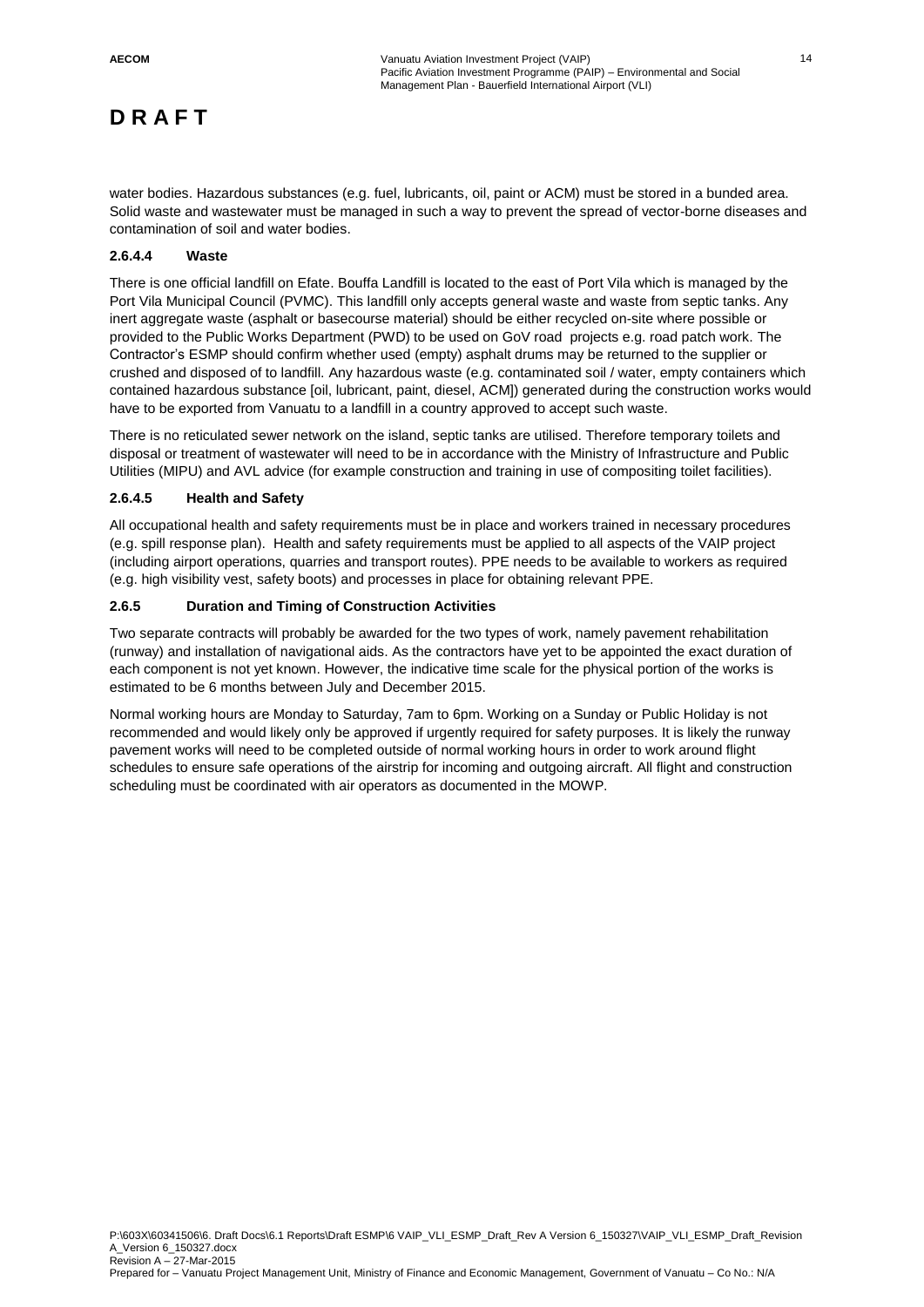# 3.0 Policy, Legal and Administration Framework

### **3.1 National Requirements**

Vanuatu has a well-established regulatory framework that provides measures to protect and preserve the environment. Legislation concerning the protection and preservation of the environment is found in a number of Acts and is the responsibility of a number of different ministries according to their focuses, they are detailed below:

### **3.1.1 Environmental Management and Conservation Act (2006)**

This is national legislation which provides for the protection and management of the environment including its lands, air and waters in Vanuatu. Key areas of this legislation which will impact the VAIP project are detailed below.

### **Part 3 – Environmental Impact Assessment**

Part 3 of this Act – Environmental Impact Assessment (EIA), states that all projects, proposals or developing activities that impact or are likely to impact the environment are subject to this Act and may require an EIA. Initially, all projects are required to be registered with the DEPC and a preliminary assessment of the project is required to assess whether a full EIA is required. However under Section 17 – EIA determination, at the Director of the DEPC's discretion, they have the authority to determine whether an EIA is required on a case by case basis. In the case of this VAIP project, this draft ESMP will be submitted to the Director of DECM for review, at this point they will determine whether a full EIA will be required or whether this document meets GoV EIA requirements. The DEPC EIA decision, once received, will be presented as an Appendix to subsequent revisions of this document.

### **Part 4 – Biodiversity and Protected Areas**

With regard to the National Biodiversity Conservation Strategy (NBCS), the DEPC have indicated that there are no protected or community conservation areas in the vicinity of VLI. However, the NBCS identifies all rivers on Efate as important and vulnerable. La Colle River is located approximately 100 m to the west of VLI and unnamed watercourses are also located to the north and south of the site.

With regard to Section 32 – Biorespecting to require permit, no permits would be required for the VAIP project. However, it should be noted that any imported equipment would be required to go through quarantine processes and be deemed clean prior to entering Vanuatu.

### **3.1.2 Water Resources Management Act (2002)**

This national legislation provides for the protection, management and use of water resources in Vanuatu. This national legislation applies to all water in Vanuatu.

Under Part 2 – Use of Water, Section 6 – Application for right to use water, if the Contractor elects to obtain water supply from natural resources such as groundwater or surface water, they would be required to apply to the Director for the right to utilise it. Furthermore the Contractor must apply to the Director for the right to construct, operate or maintain works for any purpose including:

- Any work in or adjacent to any water or any bore VLI is directly adjacent La Colle River and two potable bores are located within 100 m of the site. One bore is utilised by UNELCO for the private reticulated supply and one is used by a local residential property.
- Any work whose purpose is to supply water to any other person this does not apply to the VAIP project.

Section 10 – Matters to be considered, the Director will make assessment on the application and the following factors would need to be considered with regard to an application for the VAIP project:

- It is not likely to create a water shortage an assessment on water requirements will need to be made to ensure the resource used is not compromised.
- It is not likely to create a health nuisance wastewater disposal and control of hazardous waste at the site needs to be controlled and monitored.
- It is not likely to adversely affect other lawful users of the water resources an assessment of adverse effects will need to be made once the Contractors water supply methodology has been determined.

P:\603X\60341506\6. Draft Docs\6.1 Reports\Draft ESMP\6 VAIP\_VLI\_ESMP\_Draft\_Rev A Version 6\_150327\VAIP\_VLI\_ESMP\_Draft\_Revision A\_Version 6\_150327.docx Revision A – 27-Mar-2015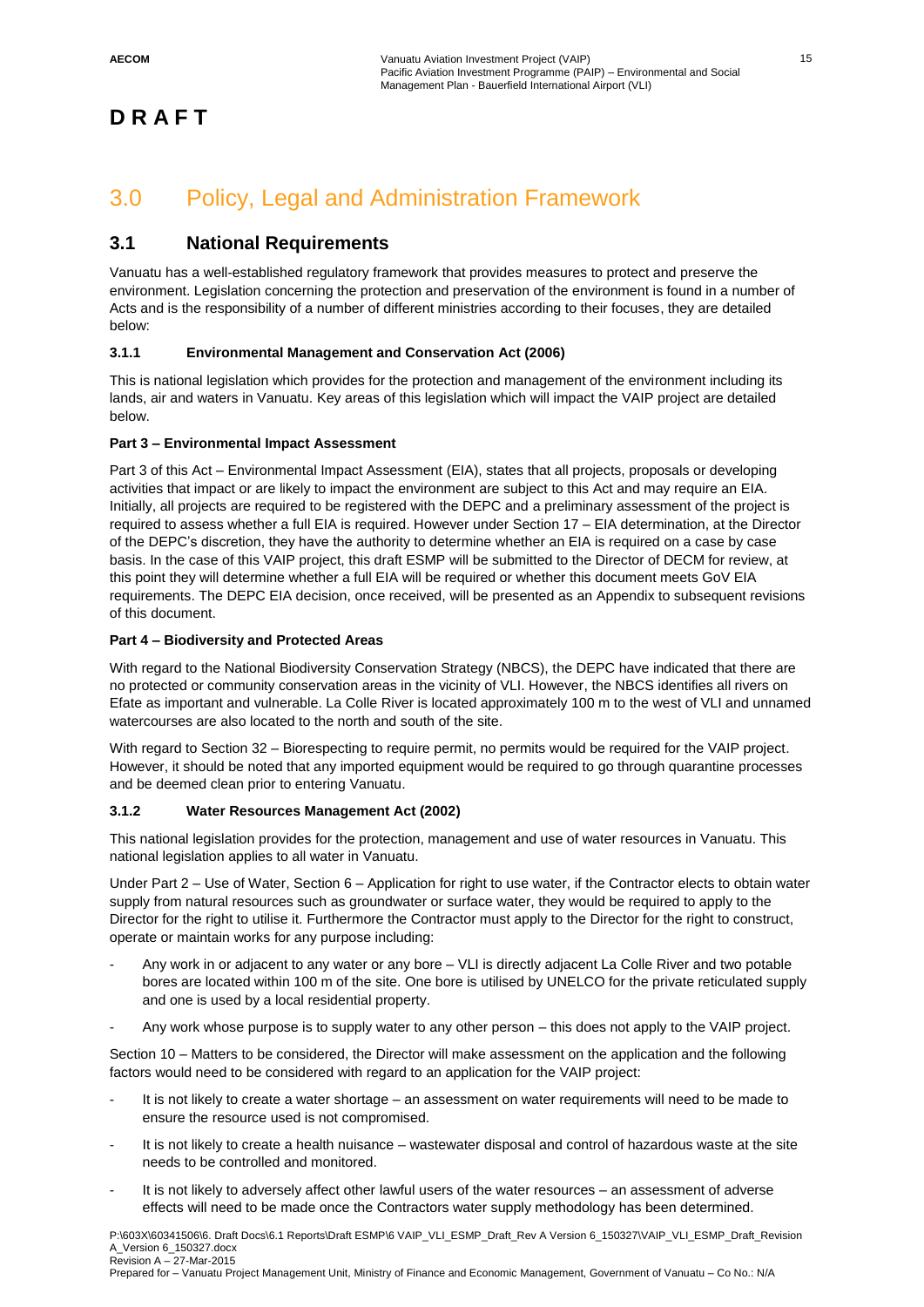- It is not likely to damage the water resource or its environment an assessment of adverse effects will need to be made once the Contractors water supply methodology has been determined.
- It is compatible with other uses in and works in the immediate area an assessment of adverse effects will need to be made once the Contractors water supply methodology has been determined.

Under Part 4 – Water Resource Management, the National Water Resources Management Policy and Plan aims to manage water resources in Vanuatu.

All water use (water usage and also wastewater / hazardous waste / sediment management) during the VAIP project will be required to meet the rules under this legislation and the permitting requirements will need to be met.

#### **3.1.3 Mines and Minerals Act (1986)**

This Act makes provision for the control of mining and related operations in Vanuatu. This Act provides for legalisation regarding licensing for mining and quarrying. Key areas that have implications to the VAIP project include:

- Part 14 Quarry Permits: provides details on the permitting system.
- Part 16 Restrictions and Surfacing Rights: this section defines a 'custom owner' as the person or persons who, in the absence of a dispute, the Minister responsible for land is satisfied are the custom owners of land. It also defines a 'lawful occupier' in relation to any land, means an alienator or the custom owners, or any person occupying the land with the lawful consent of the custom owners in relation to that land. Part 16 describes the rights and compensation rights of the lawful occupier.

### **3.1.3.1 Mines and Minerals Act, Quarry Permit Regulation Order No. 8 (2005)**

This is a Regulation to make provision for applications for the issue of Quarry Permits and for related matters. This Act supersedes the quarry permitting section in the Mines and Minerals Act (1986).

The Act states that a permit is not required for the extraction of building minerals on land by the custom owner of the land for customary purposes. A permit is required if the custom owner of land sells, or intend to sell, any extracted building minerals for use outside the land from which they were extracted.

#### **Quarry Permit Application**

Malarua Quarry (basalt) would require a new permit application to be sought prior to it being re-established (refer Section 2.3.3.1.1). There are 5 coronous quarry operations within the vicinity of Port Vila that are operating and have existing active permits (refer to Section 2.3.3.1.2).

The DGMRW have advised that as long as there is sufficient resource and approval from custom owners, a quarry permit holder may increase their permitted abstraction volume, they would just be required to pay an additional permit fee to GoV and royalties to the custom owner.

A quarry permit application must include the following information:

- 1) A person must apply to the Commissioner for the issue or renewal of a quarry permit.
- 2) A non-refundable fee of Vatu 2,500 must accompany any application for the issue or renewal of a quarry permit.
- 3) An applicant is a company, the full names, addresses and nationalities of the directors and details of where the company is registered.

The permit application requires the following site details:

- Details of the area to be covered by the permit which must not exceed 0.5 km<sup>2</sup> illustrated by a sketch plan, at a scale of not less than 1:2000, whose boundaries must be straight lines, and whose coordinates must be fully defined in a manner acceptable to the commissioner.
- An occupational and health safety management plan outlining the occupational health and safety risks that may occur, and the steps to be taken to manage those risks.
- Information on the number of persons to be employed, including citizens and non-citizens, and any employee training programs.
- An infrastructure plan, including expected requirements.

P:\603X\60341506\6. Draft Docs\6.1 Reports\Draft ESMP\6 VAIP\_VLI\_ESMP\_Draft\_Rev A Version 6\_150327\VAIP\_VLI\_ESMP\_Draft\_Revision A\_Version 6\_150327.docx Revision A – 27-Mar-2015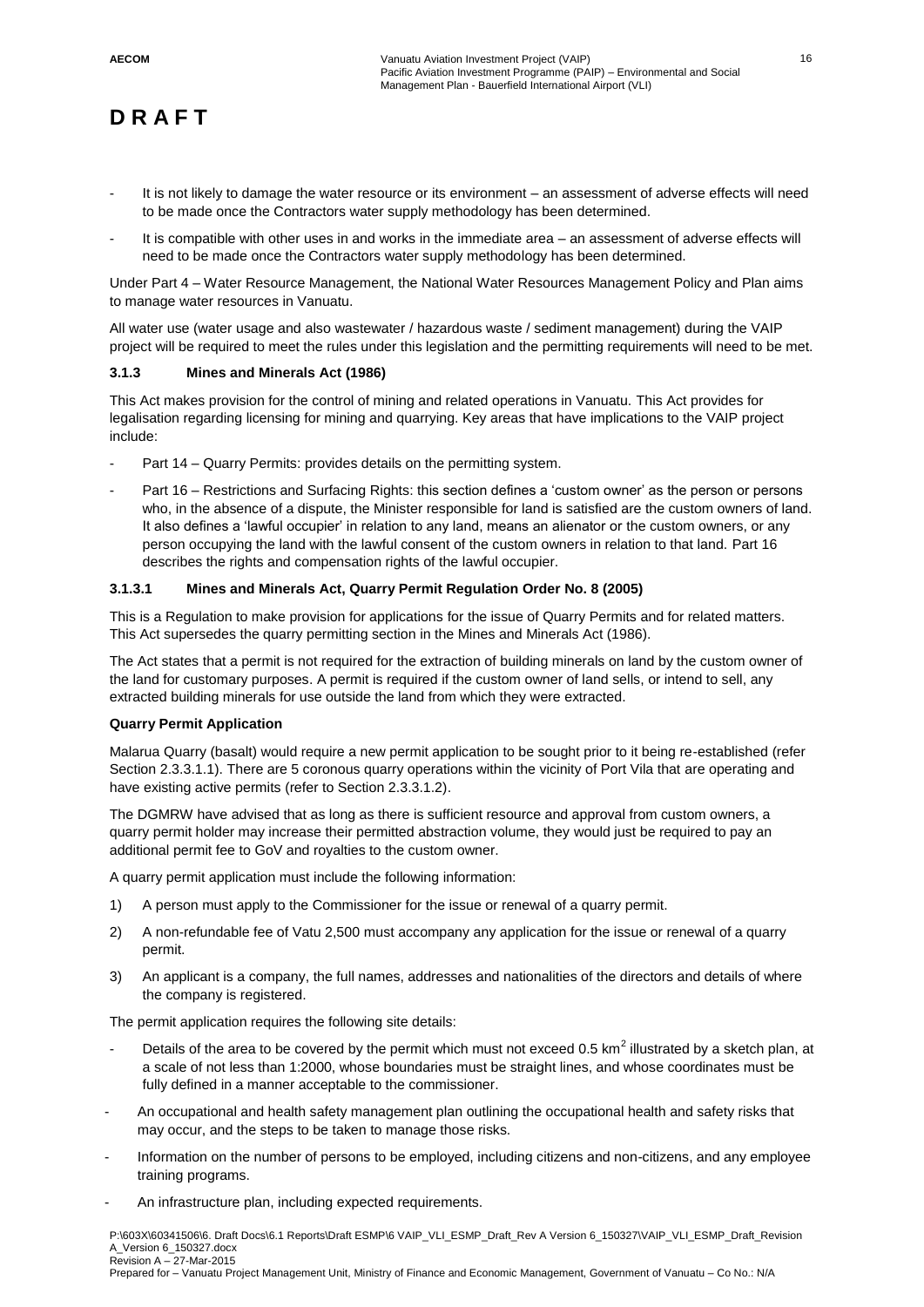- Information on the number of persons to be employed, including citizens and non-citizens, and any employee training programs.
- An infrastructure plan, including expected requirements.
	- An environment management plan consistent with guidelines (if any) determined by the Minister setting out:
		- The environment risks which may occur and the steps to be taken to reduce or manage those risks.
		- The measures to deal with overburden, water runoff and topsoil management.
		- A proposed rehabilitation plan for ongoing rehabilitation and rehabilitation of the site after relinquishment.
- Details of the building minerals to be extracted, including an estimate of the quantity in m<sup>3</sup> to be extracted, and the building materials to be made and the proposed program of work including information on blasting and drilling operations, transport, and the frequency, type and mode of spillage protection.
- The term for which the permit is required.
- Copy of the signed contract between the applicant and the custom owner of the land and the lawful occupier of the land (if different to the custom owners) approving the quarry.
- 4) The Commissioner may, by notice served on the applicant, require further information in respect of the application as the Commissioner considers relevant or necessary. The applicant must comply with the notice.
- 5) The Commissioner must not issue or renew any permit unless a copy of the application has been exhibited for a period of not less than 30 days at the headquarters of the area council of the local government council responsible for the land which is the subject of the application.

The fee payable for a quarry permit is Vatu 50,000 per year payable annually in advance to the Commissioner.

As part of permitting requirements, Contractors will need to include provision for quarry specific plans including environmental management, health and safety and rehabilitation.

#### **Restoration of Land**

Unless the Commissioner otherwise specifies, the quarry permit holder must remove, within 60 days after the expiry or relinquishment of the permit, any camp, temporary buildings or machinery erected or installed by the permit holder and make safe the area covered by the permit, to the satisfaction of the Commissioner.

The permit area is to be rehabilitated to the level specified in the permit or, if this is not specified, the level determined by the Commissioner in consultation with the custom owners of the land.

### **3.1.4 Lands Acts (2009) and New Land Laws (2014)**

The Vanuatu land system is administered through numerous Lands Acts and the newly amended / introduced New Land Acts, as of the end of 2013 and those recently Gazetted in June 2014, that govern land administration in Vanuatu. They comprise comprehensive laws and provide for custom land management, land reform, customary land tribunals and land leases.

Under the Customary Land Management (Amendment) Act, a land tribunal is presently being held over the custom ownership at Malarua Quarry, the only basalt quarry in Vanuatu. This is the first pilot tribunal and is being held in March 2015. Section 2.3.3.1.1 describes some detail regarding this dispute. Previously during the quarry's operation between 2009 and 2010, custom owner royalties for the natural resources at the site went to three land occupiers and not the Emua tribe who are alleged to be the custom owner. The pilot tribunal seeks to establish the custom owners prior to the quarry being re-established and designation of any further royalties for natural resources.

### **3.1.5 Other Legislation**

Other national legislation that may have implications on the project includes:

- **Civil Aviation Laws of Vanuatu** – The Civil Aviation Authority of Vanuatu (CAAV) discharges its duties and responsibilities in accordance with Civil Aviation laws of Vanuatu CAP 258 and the specific operating rules, satisfying the Vanuatu Government policy and ICAO standards and requirement. All VAIP works at VLI would be required to be in line with the CAAV safety requirements and this will be monitored by AVL.

P:\603X\60341506\6. Draft Docs\6.1 Reports\Draft ESMP\6 VAIP\_VLI\_ESMP\_Draft\_Rev A Version 6\_150327\VAIP\_VLI\_ESMP\_Draft\_Revision A\_Version 6\_150327.docx Revision A – 27-Mar-2015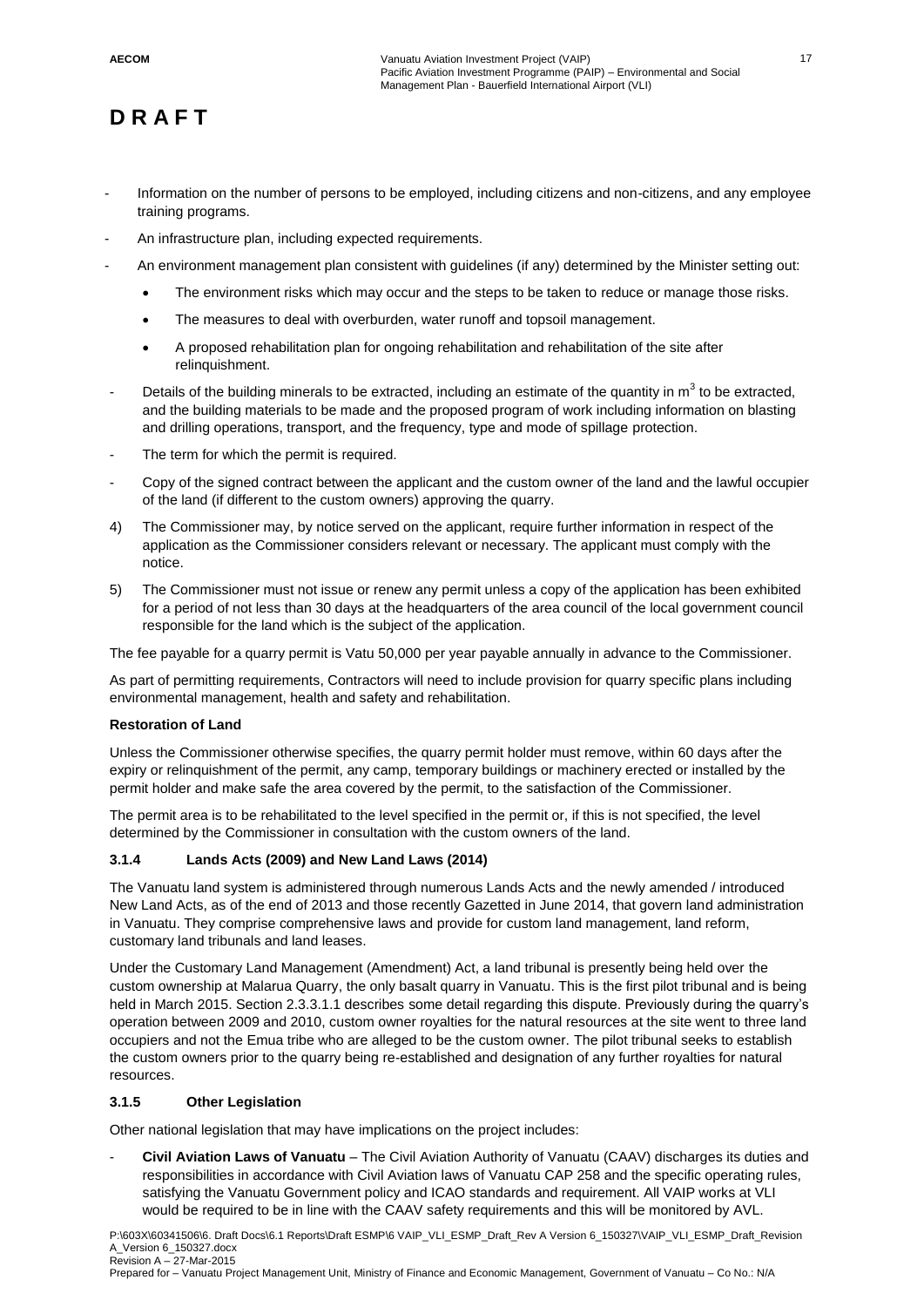- **Public Health Act (1994)** This Public Health Act prescribes rules relative, among other things, prevention of nuisance, prevention of poisoning by food, prevention of mosquitoes and vermin, water supply, waste disposal and waste water discharge and control of baby food.
- **International Trade (Fauna and Flora) Act (1991) –** This International Trade (Fauna and Flora) Act deals specifically with the importation and exportation of species that are found in Vanuatu and other countries for trading purposes.
- **The Wild Bird Protection Regulation (1962) –** This Wild Bid Protection Regulation protects a number of wild birds in Vanuatu by setting controls on their hunting and prohibiting their sale or export.
- **Forestry Act (2006) –** The Forestry Act makes provision for the protection, development and sustainable management of forests and the regulation of the forestry industry in Vanuatu, and for related purposes.
- **Fisheries Act (2006) –** This Fisheries Act makes provisions for the management, development and regulation of fisheries within Vanuatu waters, and for the regulation of Vanuatu fishing vessels outside of Vanuatu waters in a manner consistent with Vanuatu's international obligations, and for related matters.
- **National Parks Act (2006) –** The National Parks Act makes provisions for the declaration of national parks and nature reserves, for the protection and preservation of such areas.

### **3.2 Regional Requirements**

The regional authority is PVMC, they do not have any regulations or by-laws regarding noise or operating hours and days.

PVMC operate the only landfill on Efate, Bouffa Landfill (refer to Section 2.3.4.4). This landfill accepts only general waste and septic tank waste; the landfill does not have capacity to accept hazardous waste (e.g. ACM, chemicals or hydrocarbons).

### **3.3 International Obligations**

Vanuatu is also a signatory to a number of international agreements. Listed below are some of the more applicable agreements to the type of activities of the VAIP. This list is not exhaustive.

- Convention to Ban the Importation into Forum Island Countries of Hazardous and Radioactive Waste and to Control the Transboundary Movement and Management of Hazardous Waste within the South Pacific region. (Adopted at Waigani in 1995, but has yet to ratify).
- Convention for the Protection of the Natural Resources and Environment of the South Pacific Region (Adopted at Noumea, New Caledonia on 24 November 1986), this also includes:
	- Protocol concerning Cooperation in Combating Pollution Emergencies in the South Pacific Region.
	- Protocol for the Prevention of Pollution of the South Pacific Region by Dumping.
- Agreement Establishing the South Pacific Regional Environment Program (SPREP Convention).
- Stockholm Convention on Persistent Organic Pollutants (Adopted at Stockholm on 21 May 2002)

There are also a number of international standards and operating procedures that the airport operations must comply with (e.g. ICAO and CAANZ).

As no landfill sites in Vanuatu accept hazardous waste and any generated during the project will need to be exported, the Waigani Convention and Basel Convention are particularly relevant and will need to be adhered to in preparing hazardous substances (e.g. waste oil, lubricants, articles containing polychlorinated biphenyls or asbestos) for shipping and final disposal at acceptable and licensed waste facilities. The conventions outline the necessary information required for documents (notification and movement) and agreements that need to be in place with the receiving territory.

### **3.4 World Bank Policy**

The PAIP VLI is a category B project under WB environmental and social screening guidelines and requires development of the project specific ESMP. Due to the nature of the project it is expected that environmental impacts will be site specific, few if any are irreversible, and mitigation measures can be readily designed and

P:\603X\60341506\6. Draft Docs\6.1 Reports\Draft ESMP\6 VAIP\_VLI\_ESMP\_Draft\_Rev A Version 6\_150327\VAIP\_VLI\_ESMP\_Draft\_Revision A\_Version 6\_150327.docx Revision A – 27-Mar-2015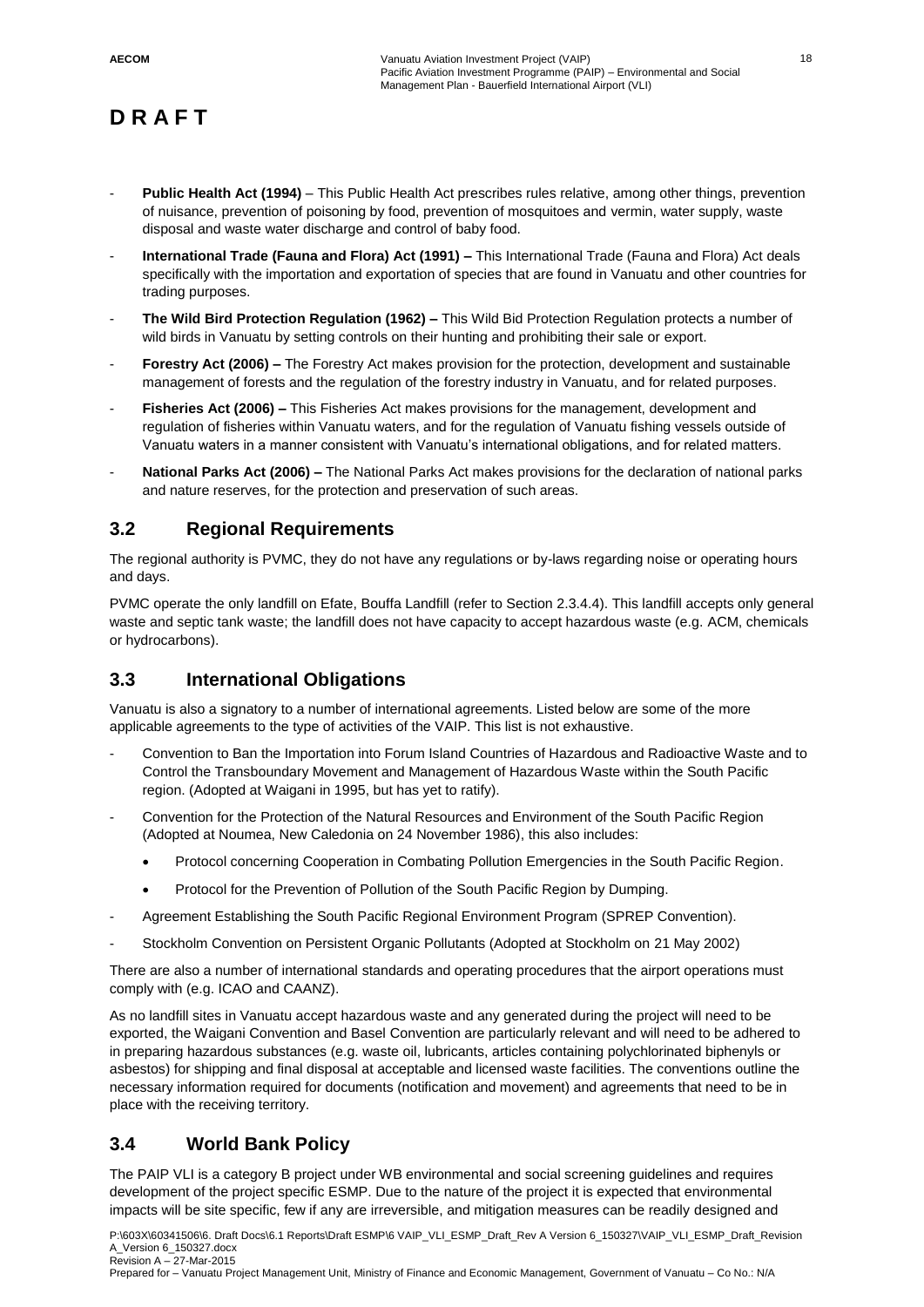$\overline{a}$ 

# **D R A F T**

implemented. In accordance with the WB Operational Policy 4.01 Environmental Assessment this ESMP includes information on mitigation, monitoring, capacity development and training, and implementation costs. The ESMP outlines the potential environmental impacts and the measures needed to prevent, minimise, mitigate or compensate for adverse impacts and improve environmental performance of the project.

The ESMP is a dynamic document which must be updated as consultation and detailed designs of the project components are finalised to ensure currently unanticipated impacts and revised mitigation measures are addressed. Effective implementation of the ESMP is a requirement of the funding agencies and local legislation so monitoring is an integral component of implementation. A Monitoring Plan is included in Section 9 (and Appendix B) of this ESMP. This ESMP is to form part of the bidding documents for contract(s) awarded under the VAIP and will form the basis of the Contractor's ESMP.

All works completed for the VAIP project should be completed in compliance with the Environmental and Social Safeguard Instruments for Pacific Island Countries (World Bank, October, 2014) and the IFC Environmental, Health, and Safety Guidelines (2007)<sup>2</sup>.

<sup>&</sup>lt;sup>2</sup> International Finance Corporation, 30 April 2007. Environmental, Health, and Safety General Guidelines, http://www.ifc.org/wps/wcm/connect/554e8d80488658e4b7 [%2BGeneral%2BEHS%2BGuidelines.pdf?MOD=AJPERES](http://www.ifc.org/wps/wcm/connect/554e8d80488658e4b76af76a6515bb18/Final%2B-%2BGeneral%2BEHS%2BGuidelines.pdf?MOD=AJPERES)

P:\603X\60341506\6. Draft Docs\6.1 Reports\Draft ESMP\6 VAIP\_VLI\_ESMP\_Draft\_Rev A Version 6\_150327\VAIP\_VLI\_ESMP\_Draft\_Revision A\_Version 6\_150327.docx Revision A – 27-Mar-2015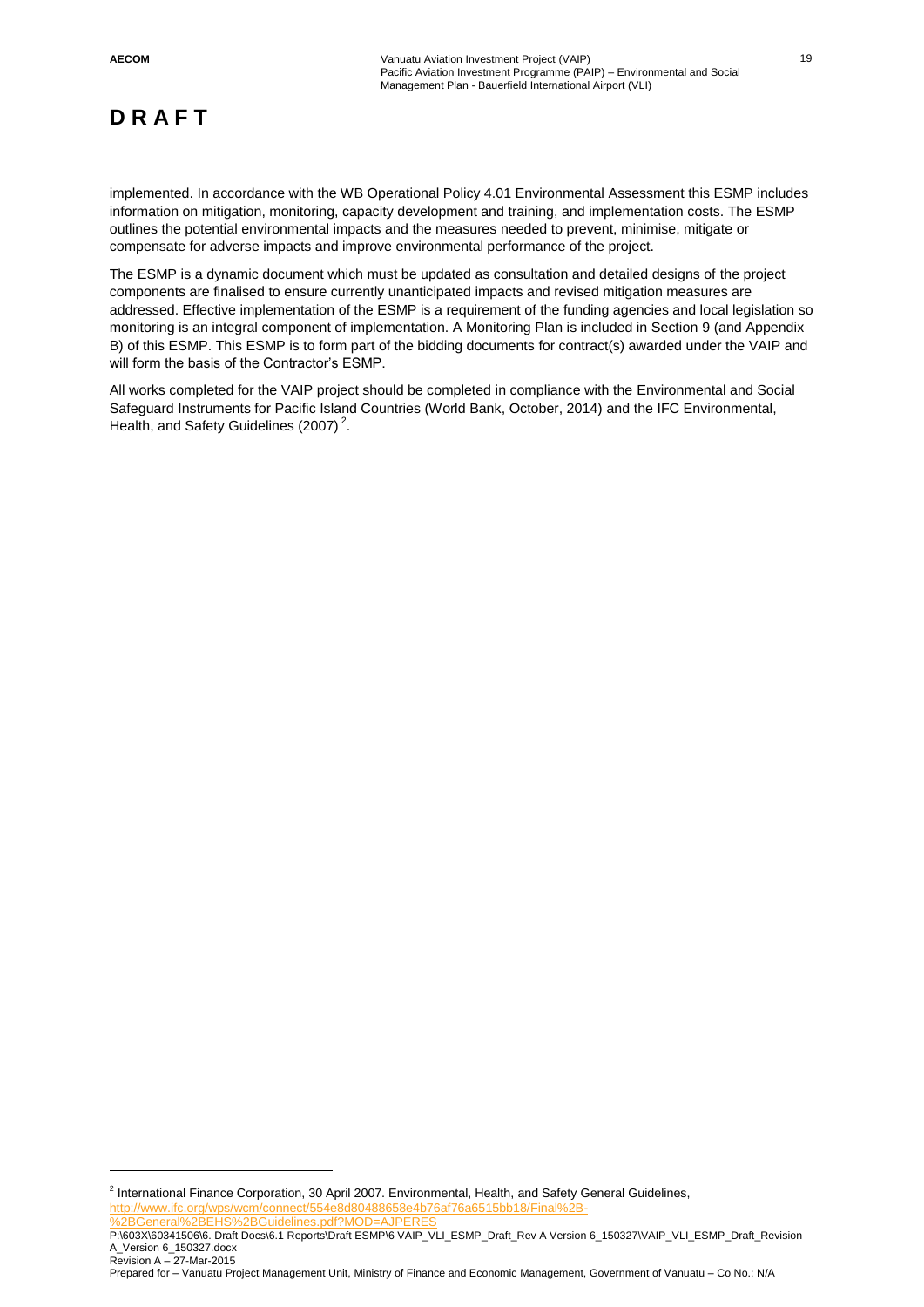### 4.0 Environmental and Social Environment

### **4.1 Physical Environment**

### **4.1.1 Location and Geography**

Vanuatu, officially the Republic of Vanuatu is an archipelago island nation located in the South Pacific Ocean and consists of 83 islands dispersed over 1,300 km (refer Figure 5). The island group is of volcanic origin and lies 1,750 km east of northern Australia. Port Vila is situated on the south coast of the island Efate, Vanuatu's third largest island. The land area is approximately 12,336 km<sup>2</sup>.



**Figure 5 Location Plan of Vanuatu showing Port Vila on Efate**

Source: Geographic Guide Oceania,<http://www.geographicguide.com/oceania-maps/vanuatu.htm>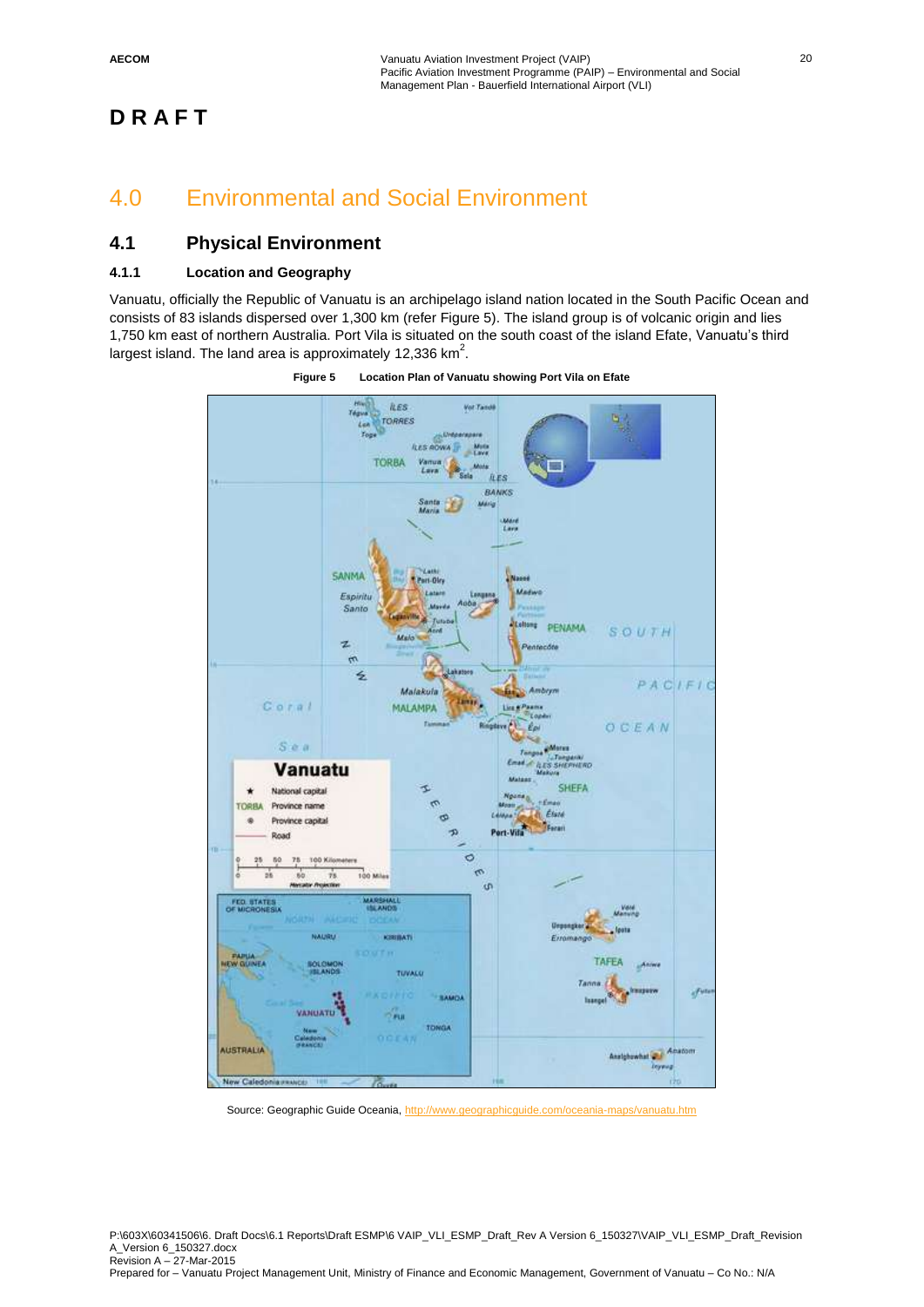Vanuatu's exclusive economic zone (EEZ) extends some 827,891 km<sup>2</sup> as illustrated on Figure 6 by the red circle. The EEZ is an area of coastal water and seabed, to which the country claims exclusive rights for fishing, drilling and other economic activities.



**Figure 6 Vanuatu's Exclusive Economic Zone**

Source: Australian National University[, http://asiapacific.anu.edu.au/mapsonline/base-maps/pacific-eez-zones](http://asiapacific.anu.edu.au/mapsonline/base-maps/pacific-eez-zones)

VLI is located in a lowland area on the south side of Efate (refer to Figure 7), approximately 6 km north of Port Vila, Vanuatu's capital and largest and most populated city. The centre of Efate consists largely of inhabited, forested, mountains; Mount Macdonald located to the north-west is the highest point on Efate and is 647 m above mean sea level. Approximately 73% of Vanuatu is forested. The majority of the population live in the lowland coastal areas.





P:\603X\60341506\6. Draft Docs\6.1 Reports\Draft ESMP\6 VAIP\_VLI\_ESMP\_Draft\_Rev A Version 6\_150327\VAIP\_VLI\_ESMP\_Draft\_Revision A\_Version 6\_150327.docx Revision A – 27-Mar-2015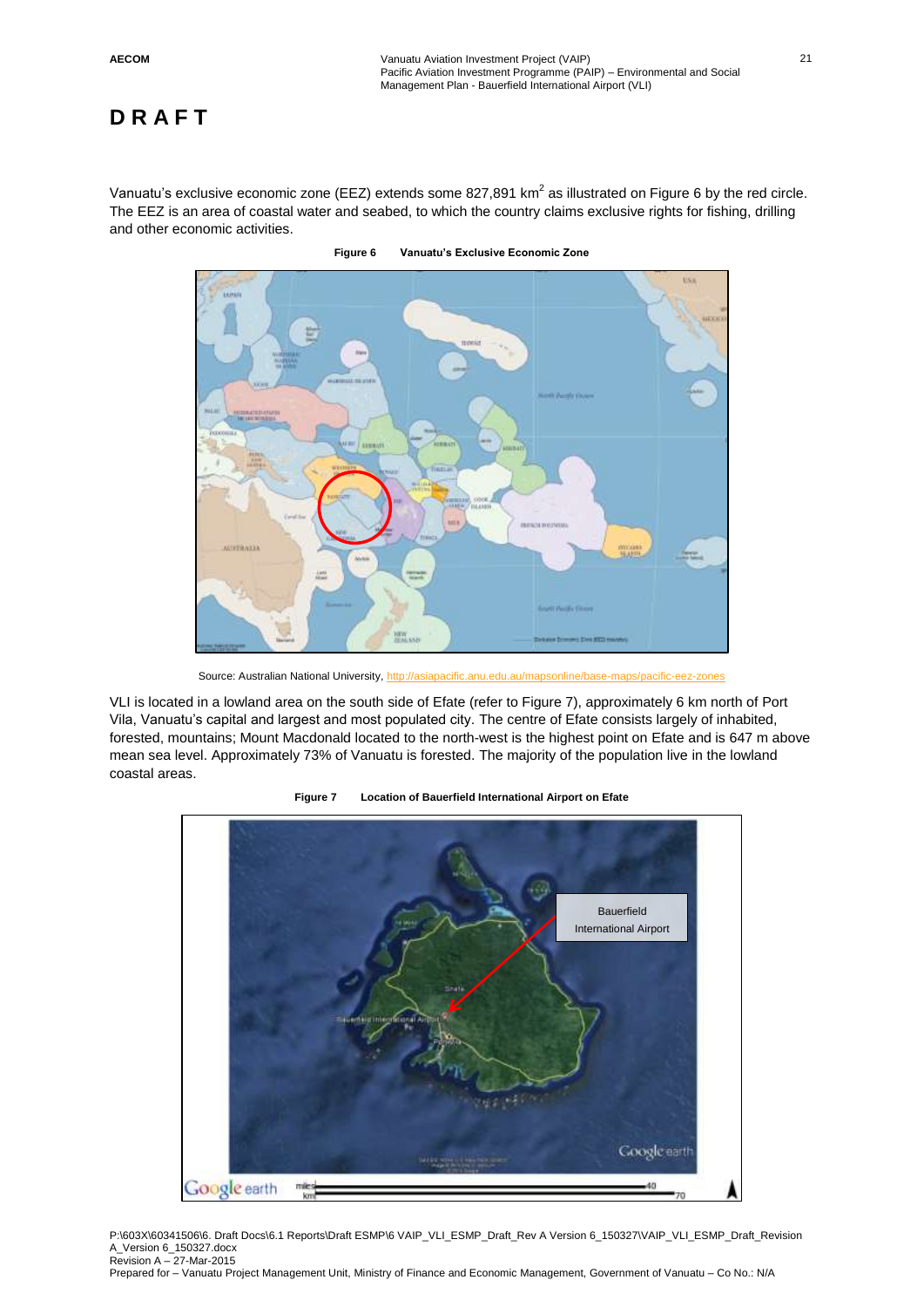Source: Google Earth 2015, Imagery date 7 December 2014.

#### **4.1.2 Climate**

Being an equatorial country, Vanuatu has relatively uniform temperature throughout the year. The country has two distinct seasons – a warm wet season from November to April and a cooler dry season from May to October. Across Vanuatu the annual average temperatures are between 23.5–27.5°C. Port Vila has an average annual temperature of 25 °C with August averaging at 23 °C. Changes in the temperature from season to season are strongly tied to changes in the surrounding ocean temperature. Rainfall in Vanuatu is affected by the South Pacific Convergence Zone. On the windward side of Efate, annual rainfall is measured from 2400 and 3000 mm and is almost half that amount on the leeward side<sup>3</sup>.

Mountains also play a role in the variations in rainfall across some islands. During the wet season, rainfall is particularly high on the windward (south-east) side of the mountain ranges of the bigger islands, and scarce on the leeward (north-west) sides, especially during the dry season. Vanuatu's climate varies considerably from year to year due to the El Niño Southern Oscillation. This is a climate pattern that occurs across the tropical Pacific Ocean and affects weather around the world. There are two extreme phases of the El Niño-Southern Oscillation: El Niño and La Niña. There is also a neutral phase. In both Port Vila and Aneityum El Niño events tend to bring drier conditions as well as a late start to the wet season and cooler than normal dry seasons. The opposite occurs during La Niña events<sup>4</sup>.

#### **4.1.3 Soil and Geology**

The geology of Efate comprises of three rock formations that make up the island. The oldest geology is the Efate Pumice Formation, a Pliocene-Pleistocene series of submarine pumice tuff and breccias that generally occur in the central part of the island. The pumice formation is overlain in north Efate by Pleistocene Basalt Volcanic Formation. These two older formations have been overlain by limestone terraces, which make up the Late Pleistocene to Recent Reef Limestone Formation. It has extensive outcrop totalling nearly 500 m<sup>2</sup> on Efate and near shore islands $^5$ .

### **4.1.4 Water Resources**

In Vanuatu, both ground and surface water is utilised for domestic potable purposes. In urban areas, the main water sources are shallow aquifers whereas in rural areas various sources are used such as bores, wells, springs, rivers and rainwater catchments. All rural supplies are donor-funded and designed and delivered by either the drilling section or rural water supply operated and managed by the local community. A reticulated urban water supply is provided by a private company (UNELCO) in Port Vila. UNELCO obtain their water supply from both river (Tagabe River, west of Port Vila) and groundwater sources, including a bore located less than 100 m south of VLI.

In Port Vila the groundwater aquifer is under increasing pressure from housing, agriculture and other developments. Groundwater quality in the urban centre of Port Vila is generally good with only calcium hardness to note. The UNELCO water supply currently does not require treatment other than chlorination; however the aquifer level is thought to be decreasing while pumping demands are increasing $^6$ .

VLI sources its water supply from the reticulated UNELCO network.

### **4.1.5 Land Use around VLI**

 $\overline{a}$ 

The land to the north and east of VLI is dominated by cattle grazing farmland and a residential settlement with some commercial/industrial activity located to the south. To the west is La Colle River beyond which are sparse residential properties amongst scrubland and farmland. The airport is located approximately 22 m above mean sea level and the topography at VLI is relatively flat. To the north of VLI, the topography inclines to undulating hills approximately 1 km away.

<sup>6</sup> SOPAC, Pacific Water.

<sup>&</sup>lt;sup>3</sup> Ministry of Infrastructure and Public Utilities, Vanuatu Government Meteorological Services,

<http://www.meteo.gov.vu/climate/VanuatuClimate/tabid/196/Default.aspx>

<sup>&</sup>lt;sup>4</sup> Australian Government Pacific Climate Change Science, [http://www.pacificclimatechangescience.org/wp-](http://www.pacificclimatechangescience.org/wp-content/uploads/2013/06/15_PCCSP_Vanuatu_8pp.pdf)

[content/uploads/2013/06/15\\_PCCSP\\_Vanuatu\\_8pp.pdf](http://www.pacificclimatechangescience.org/wp-content/uploads/2013/06/15_PCCSP_Vanuatu_8pp.pdf)<br><sup>5</sup> South Pacific Applied Geoscience Commission, Technical Report on Geological and Geo-Technical Assessment of the Quoin Hill Volcanic Rocks, Efate, Vanuatu, as a Potential Aggregates Source, June 2005.

P:\603X\60341506\6. Draft Docs\6.1 Reports\Draft ESMP\6 VAIP\_VLI\_ESMP\_Draft\_Rev A Version 6\_150327\VAIP\_VLI\_ESMP\_Draft\_Revision A\_Version 6\_150327.docx Revision A – 27-Mar-2015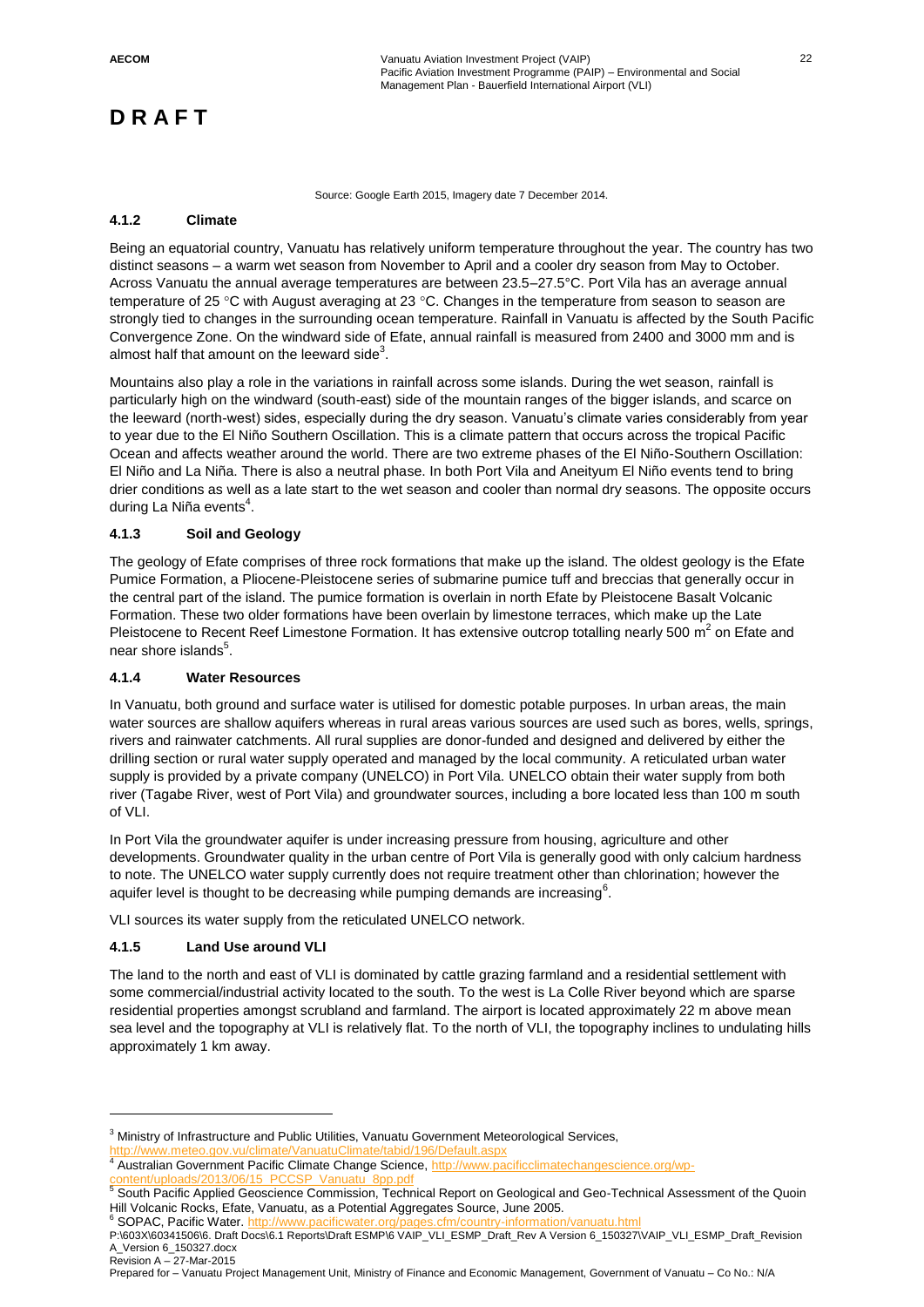### **4.2 Biological Environment**

### **4.2.1 Marine Biodiversity**

Vanuatu's 200 nautical mile EEZ is extensive and encompasses mangrove, sea grass, lagoon and coral habitats. Therefore, marine biodiversity is an important national consideration. Vanuatu's two towns and many villages are close to the coast. Fish, shellfish, crabs and other marine animals have become important components of subsistence diets and valuable economic commodities. There has been intensive subsistence and commercial land use in coastal areas of many islands and most national infrastructure (roads, ports, electricity supplies, airports, hospitals etc.) is located on the relatively flat coastal plains. These areas are vulnerable to cyclones and tidal waves. Mangroves, sea grass and other coastal ecosystems provide protective buffers that shelter land and human settlements from the full impacts of these storm events<sup>7</sup>.

Freshwater fish restricted to Vanuatu include the gobies. Endemic marine fish include the Sharpnosed Coralbrotula, a flounder, and a duckbill eel<sup>8</sup>. Many marine animals such as crabs, sea cucumbers and turtles are vulnerable due to over exploitation. The increasing human population and more advanced fishing methods causes negative impacts biodiversity.

VLI is approximately 2 km inland from the coast therefore it is not expected that the VAIP construction activities will have any effect on the marine or coastal environments.

### **4.2.2 Terrestrial Biodiversity**

Vanuatu's islands are young in geological terms, small and highly disturbed as a result of natural cyclones, seismic and volcanic activity, and as a consequence Vanuatu's biodiversity is less rich than that of the two nearest countries (New Caledonia and the Solomon Islands). There are threats which impact Vanuatu's terrestrial biodiversity and these include over exploitation of many plant and animal resources, degradation of ecosystems due to development practices, and declining respect for traditional resource management systems and authority structures.

Vanuatu is included in the Vanuatu Rain Forests terrestrial ecoregion and the East Melanesian Islands biodiversity hotspot.

There are nine species of bird endemic to Vanuatu (Vanuatu Petrel, Vanuatu Imperial-pigeon, Tanna Fruit-dove, Vanuatu Kingfisher, Vanuatu Honeyeater, Yellow-fronted White-eye, Royal Parrotfinch, and Santo Mountain Starling, and Buff-bellied Monarch). There are two mammals unique to the country (Vanuatu Flying Fox and Banks Flying Fox) and nine reptiles (Toupeed Skink Emoia sanfordi, Vanuatu Coppery Vine Skink, Anatom Tree Skink, Erronan Tree Skink, Vanuatu Snake-eyed Skink, Vanuatu Saw-tailed Gecko, Vanuatu Forest Gecko, Vanuatu Ant-nest Gecko, and Vanuatu Yellow-lipped Sea Snake). A rich endemic land mollusc fauna includes a slug and several snails. Other endemic invertebrates include a freshwater snail, a new tree-climbing mangrove crab of the, a starfish, a bryozoan, and a crinoid. Invertebrates known solely from Vanuatu include two species of butterflies, a hawk moth, a damselfly, two species of bees, a parasitic wasp, two katydids, several cricket species, a termite, a lace bug, a checkered beetle, a mayfly, a scorpion and a millipede  $^4$ .

There are a number of endemic plant species in Vanuatu which include several palms, orchids, kauri, and yams.

#### **4.2.3 Conservation Areas on Efate**

Parks and Sanctuaries on Efate include the Efate Land Management Area, an initiative established by the Efate Vaturisu Council of Chiefs to protect the natural, cultural and historical resources of Efate for future generations. Other areas include the Nguna-Pele Marine Protected Area Network on Nguna and Pele (islands on the north coast of Efate), and the Hideaway Marine Sanctuary at Hideaway Island, Mele (10 km north-west of Port Vila).

The Vanuatu National Biodiversity Strategy and Action Plan Project, NBCS identifies locations of places and habitats of conservation significance on Efate, they are as follows:

Bat caves.

 $\overline{a}$ 

Mangroves – identified as been vulnerable as they have been damaged / degraded by human impacts.

<sup>7</sup> Ministry of Land and Natural Resources, Mine and Rural Water Supply, November 1999. Vanuatu National Biodiversity Strategy and Action Plan Project – National Biodiversity Conservation Strategy. <sup>8</sup> Living National Treasures, http://Intreasures.com/vanuatu.html

P:\603X\60341506\6. Draft Docs\6.1 Reports\Draft ESMP\6 VAIP\_VLI\_ESMP\_Draft\_Rev A Version 6\_150327\VAIP\_VLI\_ESMP\_Draft\_Revision A\_Version 6\_150327.docx Revision A – 27-Mar-2015

Prepared for – Vanuatu Project Management Unit, Ministry of Finance and Economic Management, Government of Vanuatu – Co No.: N/A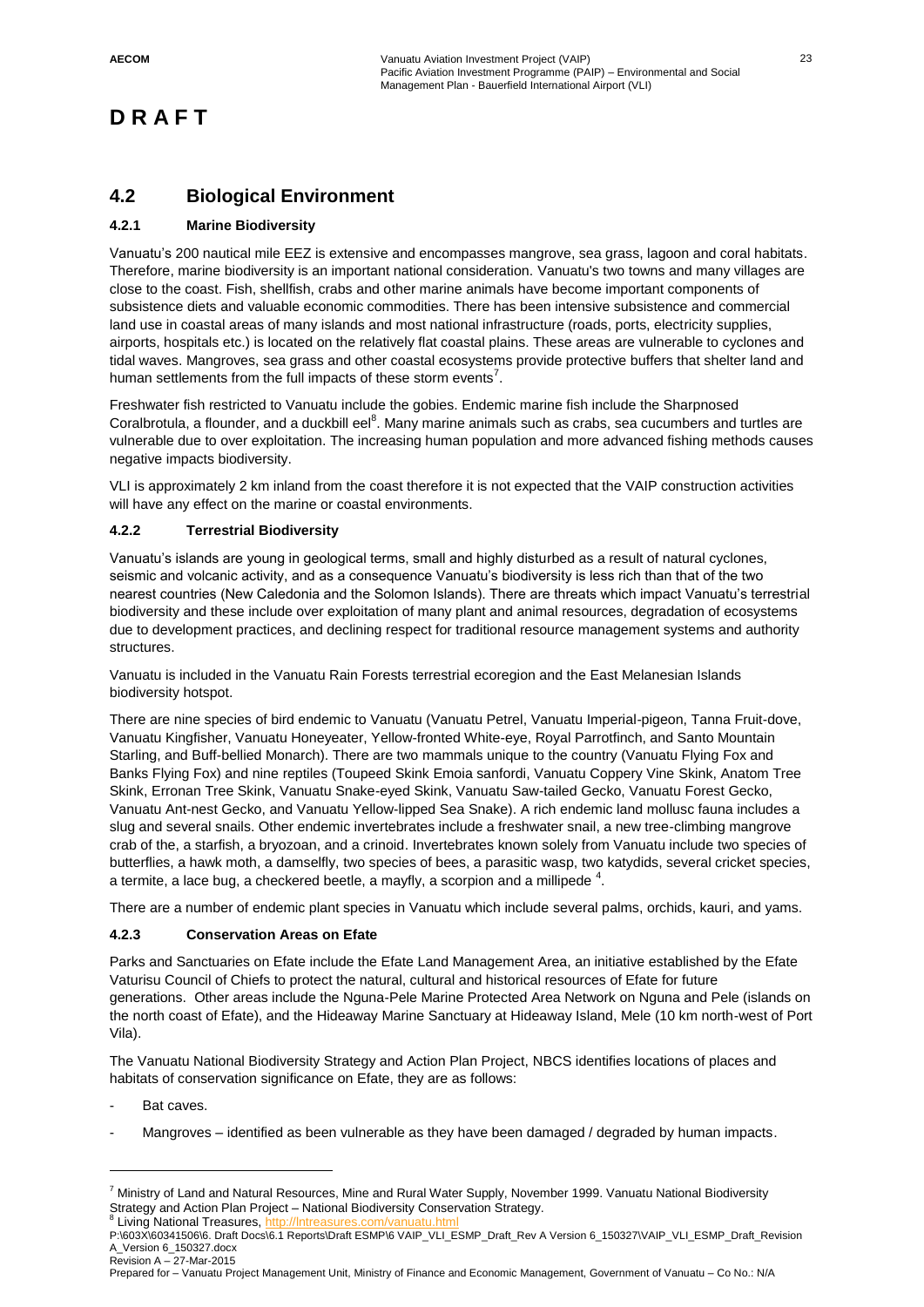- Rivers identified as been vulnerable as they have been damaged / degraded by human impacts.
- Creek AI (west coast)

The NBCS also identified places on Efate that are vulnerable because they have been damaged or degraded due to human impacts, they include mangroves, rivers, sea grass beds, low-land forest ecosystems and the coastline at Mele Bay and Samoa Point due to sand mining.

The area in which the airport is located is a farmland area on the periphery of a settlement, there are no specified conservation areas within the vicinity of VLI. However, the NBCS identifies all rivers on Efate as important and vulnerable. La Colle River is located approximately 100 m to the west of VLI and unnamed watercourses are also located to the north and south of the site.

### **4.2.4 Rare or Endangered Species**

The 2008 International Union for Conservation of Nature (IUCN) Red List identified a total of nine species in Vanuatu which are threatened, of which seven are endemic to Vanuatu. The nine species and their red list categories are listed below:

- Akihito Vanuatu (fish species) least concern.
- Vanuatu Starling vulnerable.
- Vanuatu Imperial Pigeon vulnerable.
- Vanuatu Silver Vine Skink least concern.
- Vanuatu Thicket Bird near threatened.
- Vanuatu Scrub Fowl vulnerable.
- Vanuatu Saw Tailed Gecko data deficient.
- Vanuatu Kingfisher- near threatened.
- Vanuatu White Eye (bird species) least concern.

The IUCN regard the threatened status of animals and plants as one of the most useful signs for assessing the condition of an ecosystem and its biodiversity. The IUCN Red List of Threatened Species™ (IUCN Red List) is widely recognized as the most comprehensive, apolitical approach for assessing and monitoring the status of biodiversity.

Two species of giant clam appear to have become extinct in most of their range in Vanuatu. 'Namalau' (Megapodes) are rare in heavily populated areas but remain common in remote locations. The coconut crab is rare in many areas and populations of several over-exploited marine resources are locally at risk.

Populations of black flying fox have declined in many of the islands. Over collecting or hunting is a common cause for the decline of many of the species, but so too is the degradation of habitats. Without proper management these natural resources could further decline, or become extinct as has happened elsewhere in the Pacific region.

### **4.3 Socio-Economic Conditions**

### **4.3.1 Population and Demographics**

According to the results of the 2009 Census the population of Vanuatu was 234,023 and there were 7,373 households. The population of Efate is 66,000 with 44,040 living in Port Vila. The growth rate between 1999 and 2009 was 2.3% per annum. Approximately 80% of the population live in rural areas.

### **4.3.2 Education and Health**

l

School attendance is compulsory up until the age of seven years. However, from the age of six, rates of attendance are low as school fees are often a barrier. School attendance in Vanuatu is the lowest in the Pacific. Port Vila is home to a campus of the University of the South Pacific, an educational institution co-owned by 12 Pacific countries. The campus in Port Vila, known as the Emalus Campus, houses the university's law school<sup>9</sup>.

<sup>&</sup>lt;sup>9</sup> International Council for Open and Distance Education, [www.icde.org](http://www.icde.org/)

P:\603X\60341506\6. Draft Docs\6.1 Reports\Draft ESMP\6 VAIP\_VLI\_ESMP\_Draft\_Rev A Version 6\_150327\VAIP\_VLI\_ESMP\_Draft\_Revision A\_Version 6\_150327.docx Revision A – 27-Mar-2015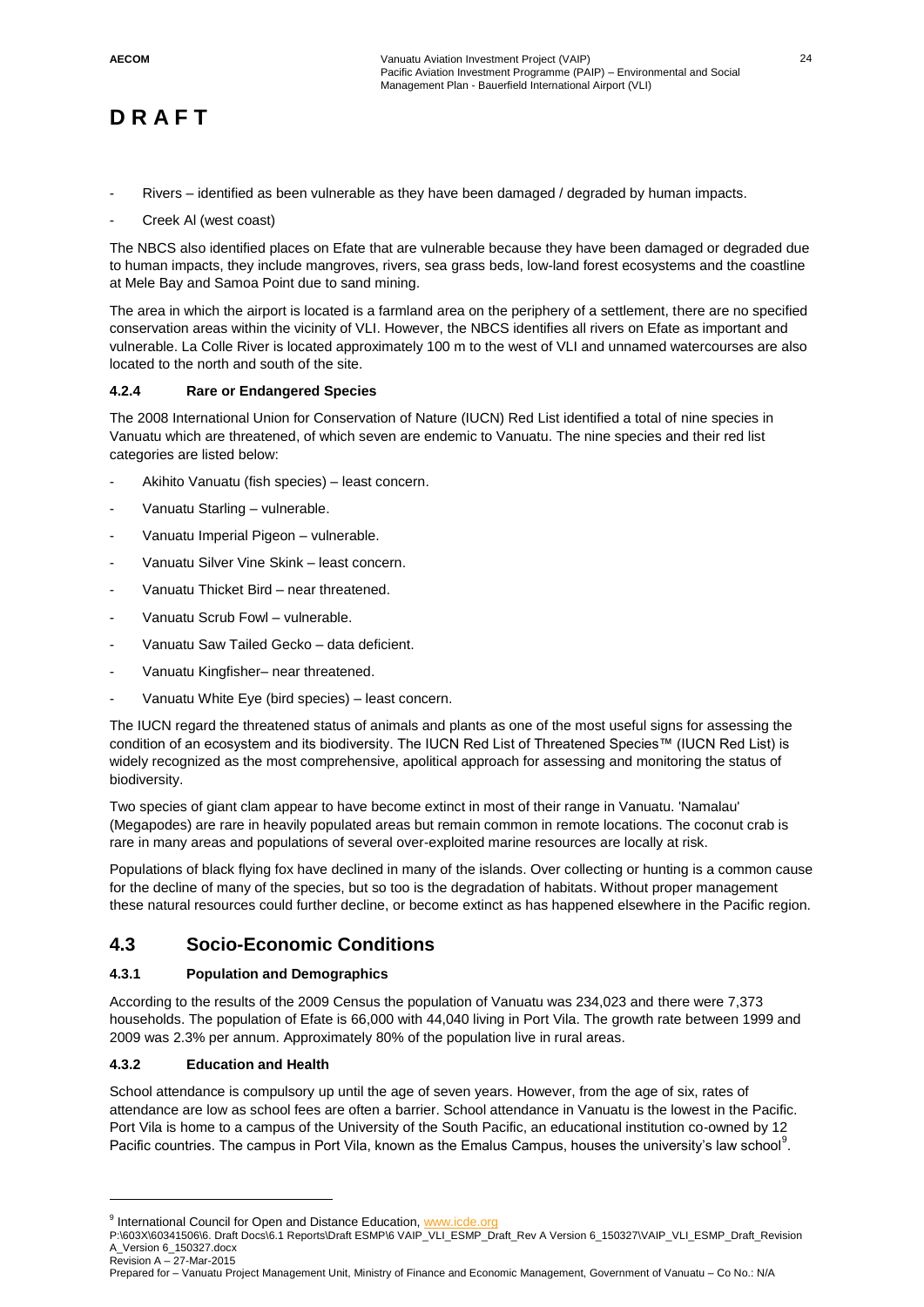The average life expectancy in Vanuatu is 71 years. The Ministry of Health is responsible for the four provincial hospitals. One of two major hospitals is located in Port Vila. In Vanuatu there are 30 health centres and 97 active dispensaries providing inpatient and outpatient care, preventative medicine and primary care around the islands<sup>10</sup>.

### **4.3.3 Livelihoods and Economic Activities**

Vanuatu's economy is primarily agricultural, whereby 80% of the population is engaged in agricultural activities that range from subsistence farming to smallholder farming of coconuts and other crops. Copra (dried kernel or meat of the coconut from which coconut oil is expressed) is the most important cash crop, making up more than 35% of the country's exports, followed by timber, beef and cocoa. Copra, cocoa, kava and beef account for more than 60% of Vanuatu's total exports by value. Agriculture accounts for 20% of the gross domestic product (GDP).

Tourism is Vanuatu's fastest growing sector, tourism and travel makes a significant contribution to Vanuatu's economy representing about 23.2% of GDP in 2013. Tourist arrivals have been steadily increasing, recording around  $330'000$  visitors in 2013. A quarter of these tourists arrive by air<sup>11</sup>. In 2013, tourism and travel services directly engaged 12,500 workers representing around 18.2% of total employment. The direct contribution of travel and tourism to GDP is expected to grow by 4.3% per annum to 25% by 2024 $^{12}$ .

The average household income in Vanuatu is approximately 60,700 vatu. The average income in Port Vila is 93,400 vatu.

### **4.3.4 Land Tenure and Rights**

In 1980 the country declared its independence. The indigenous people are the custom owners of all land in Vanuatu and the government cannot take it away under any circumstance. By definition, custom owners are any lineage, family, clan, tribe or other group who are recognised by the rules of custom, following the custom of the area in which the land is situated, as the perpetual owners of that land and, in those custom areas where an individual person is regarded by custom as able to own custom land, such individual person. For the most part, the ni-Vanuatu people are agreeable in leasing their real estate to investors as it means they have an income on their land.

The Vanuatu land system is administered through numerous Lands Acts and the newly amended / introduced New Land Acts, as of the end of 2013 and those recently Gazetted in June 2014, that govern land administration in Vanuatu. They comprise comprehensive laws and provide for custom land management, land reform, customary land tribunals and land leases.

Land issues are sensitive and are governed by comprehensive legislative processes. Land in Vanuatu may not be sold, but may be leased or sub-leased. All land can be leased for up to 75 year periods and there are no restrictions of foreign ownership of property other than land. Leases are common in Vanuatu and may be made between the custom owners and individuals, organisations or companies.

AVL are the leaseholders of the VLI land. It is understood that the land on which VLI resides is owned by four custom owners. Any infrastructure changes or upgrade works proposed at VLI would require permission from the leaseholders only and not the custom owners.

It should be noted that under Vanuatu law, any quarrying of natural resources by leaseholders is subject to quarry royalty payments to custom owners.

The WB's policy on indigenous peoples (Operational Policy (OP) 4.10) is only triggered in the Pacific where all of the following four defining characteristics are present:

- a) Self-identification as members of a distinct indigenous cultural group and recognition of this identity by others.
- b) Collective attachment to geographically distinct habitats or ancestral territories in the project area and to the natural resources therein.
- c) Customary cultural, economic, social, or political institutions that are separate from those of the dominant society and culture.
- d) An indigenous language, often different from the official language of the country or region

<http://www.wttc.org/focus/research-for-action/economic-impact-analysis/country-reports/>

P:\603X\60341506\6. Draft Docs\6.1 Reports\Draft ESMP\6 VAIP\_VLI\_ESMP\_Draft\_Rev A Version 6\_150327\VAIP\_VLI\_ESMP\_Draft\_Revision A\_Version 6\_150327.docx

Revision A – 27-Mar-2015

 $\overline{a}$ 

<sup>&</sup>lt;sup>10</sup> Commonwealth Health Online, [www.commonwealthhealth.org/pacific/vanuatu](http://www.commonwealthhealth.org/pacific/vanuatu)

<sup>&</sup>lt;sup>11</sup> Statistics from Vanuatu Hotels and Resorts Association.

 $12$  World Travel and Tourism Council. 2013. Travel and Tourism. Economic Impact 2014 Vanuatu,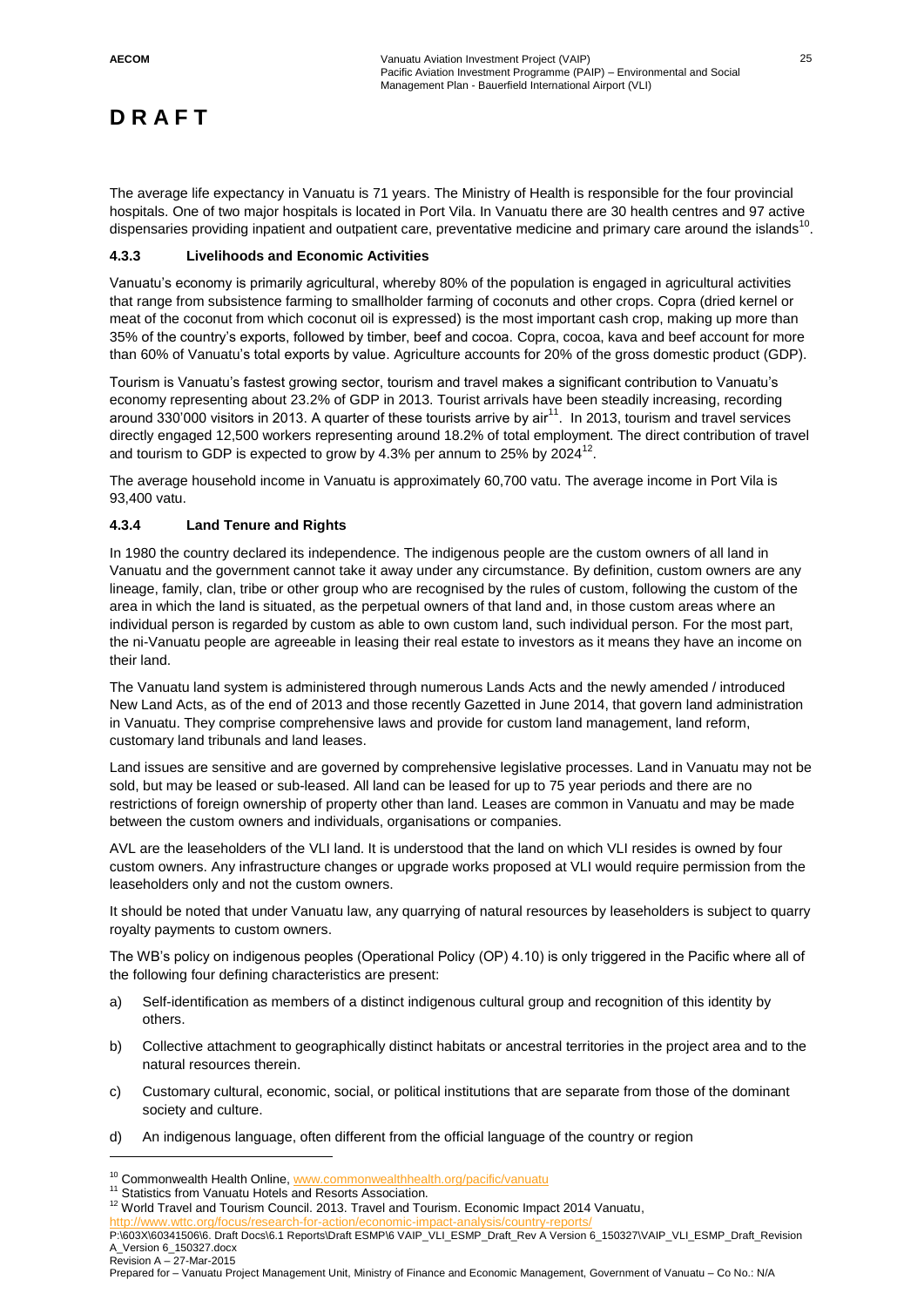Projects situated in Vanuatu would not be expected to trigger OP 4.10 as only characteristic (b) is relevant.

### **4.4 Projected Climate Changes and Impacts**

The Pacific Climate Change Science Program (PCCSP) (part of the International Climate Change Adaptation Initiative) conducts critical climate research and capacity building in Pacific Island countries. Information regarding climate change projections was obtained from the BoM and CSIRO (2011) Climate Change in the Pacific: Scientific Assessment and New Research (Vol. 2: Country Reports) produced by the Pacific Climate Change Science Program<sup>13</sup>.

Vanuatu, like many other pacific nations are already experiencing the effects of increased temperatures and rising sea level. Sea level (measured by satellite altimeters and tide gauges) has risen in Vanuatu by 6 mm per year since 1993. This is larger than the global average of 2.8 to3.6 mm per year. Sea level does fluctuate year to year and decade to decade due to El Nino-Southern Oscillation. Annual maximum and minimum temperatures have increased in Port Vila since 1950; at VLI, maximum temperatures have increased at a rate of 0.17°C per decade. Data since 1950 for Port Vila show a decreasing trend in wet season rainfall, however, there are no clear trends in annual and dry season rainfall here. Over this period, there has been substantial variation in rainfall from year to year<sup>14</sup>.

Climate change projections for 2030, 2055 and 2090 (relative to 1990) were reviewed. The PCCSP report (as identified above) reviewed a number of climate projection models to determine the most plausible representations of future climate in the Pacific under the three emission scenarios developed by the Intergovernmental Panel on Climate Change (IPCC). The three emission scenarios are: low, medium and high for time periods around 2030, 2055 and 2090.

Table 1 presents the projected changes in annual average air temperature and sea level for Vanuatu for the three emission scenarios and the three time horizons.

| <b>Annual Average Air Temperature Projection</b>                                                                 |             |                         | <b>Sea Level Rise Projection</b> |                                 |                           |              |                           |
|------------------------------------------------------------------------------------------------------------------|-------------|-------------------------|----------------------------------|---------------------------------|---------------------------|--------------|---------------------------|
| Values represent 90% of the range of the models and changes are relative to the average of the period 1980-1999. |             |                         |                                  |                                 |                           |              |                           |
|                                                                                                                  | 2030<br>(C) | 2055<br>$(^{\circ}C)$   | 2090<br>$(^{\circ}C)$            |                                 | 2030<br>(c <sub>m</sub> ) | 2055<br>(cm) | 2090<br>(c <sub>m</sub> ) |
| Low<br>emissions<br>scenario                                                                                     |             | $0.2 - 1.0$ $0.5 - 1.5$ | $0.7 - 2.1$                      | Low<br>emissions<br>scenario    | $5 - 16$                  | $10 - 27$    | $17 - 47$                 |
| Medium<br>emissions<br>scenario                                                                                  | $0.3 - 1.1$ | $0.8 - 2.0$ 1.3 - 3.1   |                                  | Medium<br>emissions<br>scenario | $5 - 16$                  | $8 - 31$     | $20 - 59$                 |
| High<br>emissions<br>scenario                                                                                    | $0.4 - 1.0$ | $1.1 - 1.7$             | $2.0 - 3.2$                      | High<br>emissions<br>scenario   | $3 - 17$                  | $7 - 31$     | $21 - 63$                 |

#### **Table 1 Air temperature and sea level rise projections for the three emission scenarios and three time periods**

The PCCSP make the following climate change predictions for Vanuatu:

- Increases in temperatures.
- More very hot days increases in average temperatures will also result in a rise in the number of hot days and warm nights and a decline in cooler weather.
- Changing rainfall patterns projections generally suggest a decrease in dry season rainfall and an increase in wet season rainfall over the course of the 21st century.
- More extreme rainfall days.

 $\overline{a}$ 

Less frequent but more intense tropical cyclones.

<sup>&</sup>lt;sup>13</sup> Australian Government, Pacific Climate Change Science,<http://www.pacificclimatechangescience.org/> <sup>14</sup> Australian Government Pacific Climate Change Science[, http://www.pacificclimatechangescience.org/wp](http://www.pacificclimatechangescience.org/wp-content/uploads/2013/06/15_PCCSP_Vanuatu_8pp.pdf)[content/uploads/2013/06/15\\_PCCSP\\_Vanuatu\\_8pp.pdf](http://www.pacificclimatechangescience.org/wp-content/uploads/2013/06/15_PCCSP_Vanuatu_8pp.pdf)

P:\603X\60341506\6. Draft Docs\6.1 Reports\Draft ESMP\6 VAIP\_VLI\_ESMP\_Draft\_Rev A Version 6\_150327\VAIP\_VLI\_ESMP\_Draft\_Revision A\_Version 6\_150327.docx

Revision A – 27-Mar-2015 Prepared for – Vanuatu Project Management Unit, Ministry of Finance and Economic Management, Government of Vanuatu – Co No.: N/A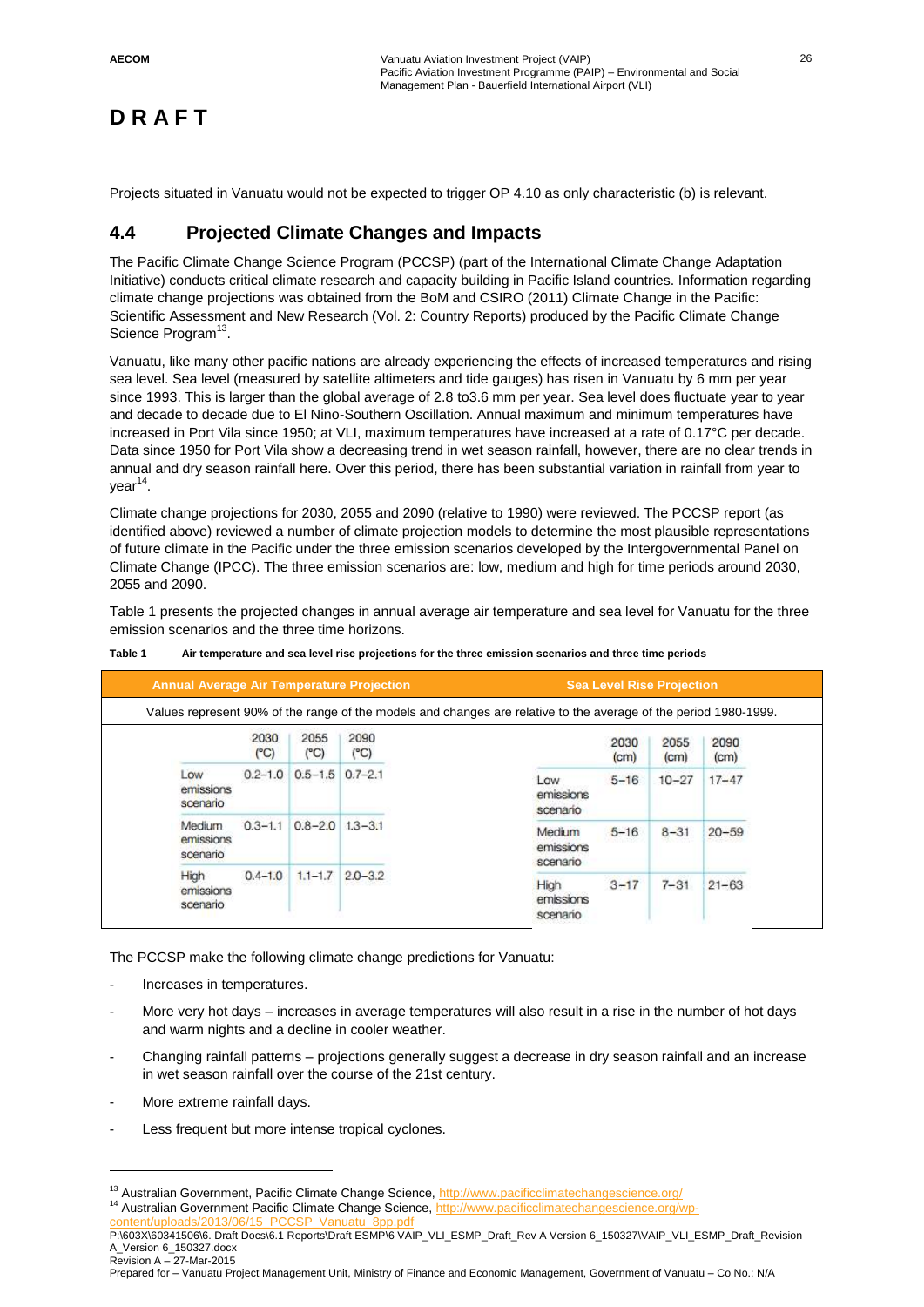The projected design life is 10 to15 years for the runway. Therefore, the climate change projections for 2030 reflect the VAIP project most adequately. At VLI the majority of runoff from rain events goes to natural soakage and this does have implications for localised flooding depending on impermeable surfaces and the ability of the rainfall to percolate into the ground. VLI is approximately 22 m above mean sea level and approximately 2 km from the coast. Therefore, it is unlikely that the predicted rises in sea level will have an effect on the airport operations or design parameters.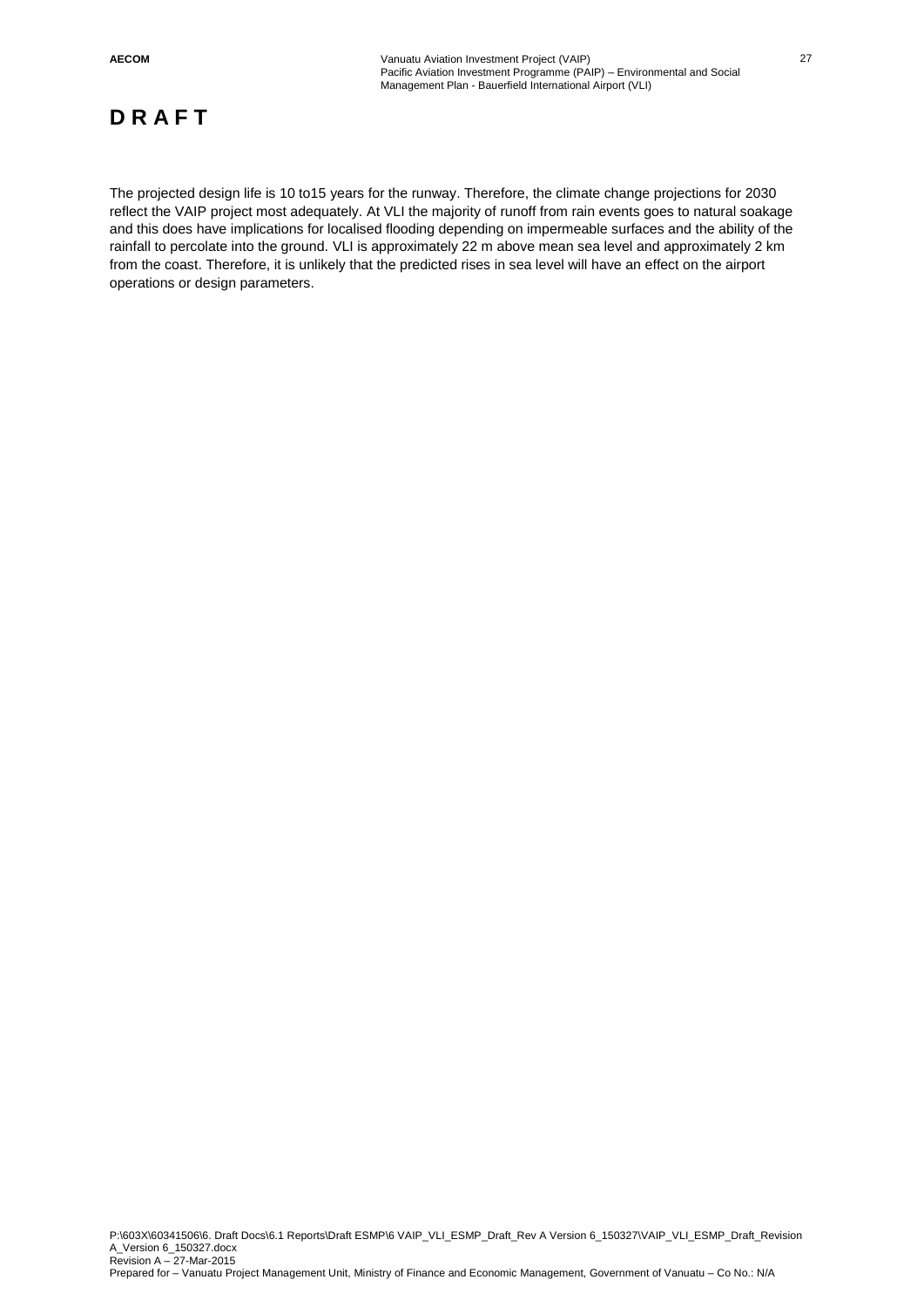## 5.0 Consultation and Stakeholder Engagement

## **5.1 Background and Approach**

As required by WB Safeguards Policies consultation and disclosure of Category B projects must be undertaken with project affected groups (stakeholders) and non-government organisations (NGOs). The potential environmental and social impacts of the project require the opportunity for discussion and review during the environmental assessment/ ESMP process to inform detailed design and mitigation measures. This ESMP will remain a draft until public disclosure and consultation has been completed. This will allow for the ESMP to be updated with details of consultation and disclosure as and when this is completed. Disclosure and consultation will be the responsibility of VPMU through their nominated Consultant, Henry Vira.

## **5.2 Outcomes of Consultation to Date**

Institutional stakeholders in safeguards compliance are the implementing agency (MIPU), VPMU, AVL and the Department of Geology, Mines and Water (Mines and Minerals Section). Local stakeholders are the communities surrounding the Government owned buffer zones around the airports and airport concessionaires. Consultation with stakeholders commenced on 11 March and is ongoing.

Broader public consultation was originally scheduled at the National Council of Chief's Nakamal in Port Vila on Tuesday 17 March 2015. An announcement for the public consultation was sent out between 11 and 12 March 2015. Cyclone Pam impacted Vanuatu on 13 March creating widespread damage and disruption. Accordingly, the consultation was not able to proceed as planned. This consultation has been rescheduled between Sunday 5 April and Saturday 11 April 2015.

This ESMP will be revised subsequent to the rescheduled public consultations. The final ESMP will include more detailed provisions for public disclosure and consultations during project implementation, including for communities near the quarry sites and along the transport route for materials.

Initial in-country disclosure (considering the post-Cyclone Pam circumstances) will involve provision of documents at the AVL offices together with direct discussions with airport concessionaires where possible. Subsequent iterations of the ESMP (and the Contractors ESMP) will be disclosed prior to works commencing.

Stakeholders will continue to be consulted at other times during implementation (for example to announce the start of works or to advise of traffic management plans during the construction phase). Neighbouring communities will be made aware through these media of the procedure for registering any complaints or grievances in relation to the project. Where the airport Master Plan process has the potential to impact on communities outside the airports, these communities, with representatives of both men and women groups, will be engaged in a meaningful way in the master plan process.

Smaller scale consultation meeting (focus groups) will also be held with the following governmental and NGO stakeholders:

- Mele village community (closest community to the VLI)
- Bladinier Estate Members (including women)
- Department of Women's Affairs (focus group discussion)
- Airports Vanuatu Limited staff members
- Department of Environment staff members

This ESMP will be revised subsequent to the rescheduled public consultations. The final will include more detailed provisions for public disclosure and consultations during project implementation, including for communities near the quarry sites and along the transport route for materials.

## **5.3 Disclosure**

Disclosure does not equate to consultation (and vice versa) as disclosure is about transparency and accountability through release of information about the project. A copy of this draft ESMP should be made available on the WB Infoshop and GoV websites and hard copies available at GoV offices (most applicable and accessible), VPMU office in Port Vila, AVL office at VLI, and community centres on Efate.

P:\603X\60341506\6. Draft Docs\6.1 Reports\Draft ESMP\6 VAIP\_VLI\_ESMP\_Draft\_Rev A Version 6\_150327\VAIP\_VLI\_ESMP\_Draft\_Revision A\_Version 6\_150327.docx Revision A – 27-Mar-2015

Prepared for – Vanuatu Project Management Unit, Ministry of Finance and Economic Management, Government of Vanuatu – Co No.: N/A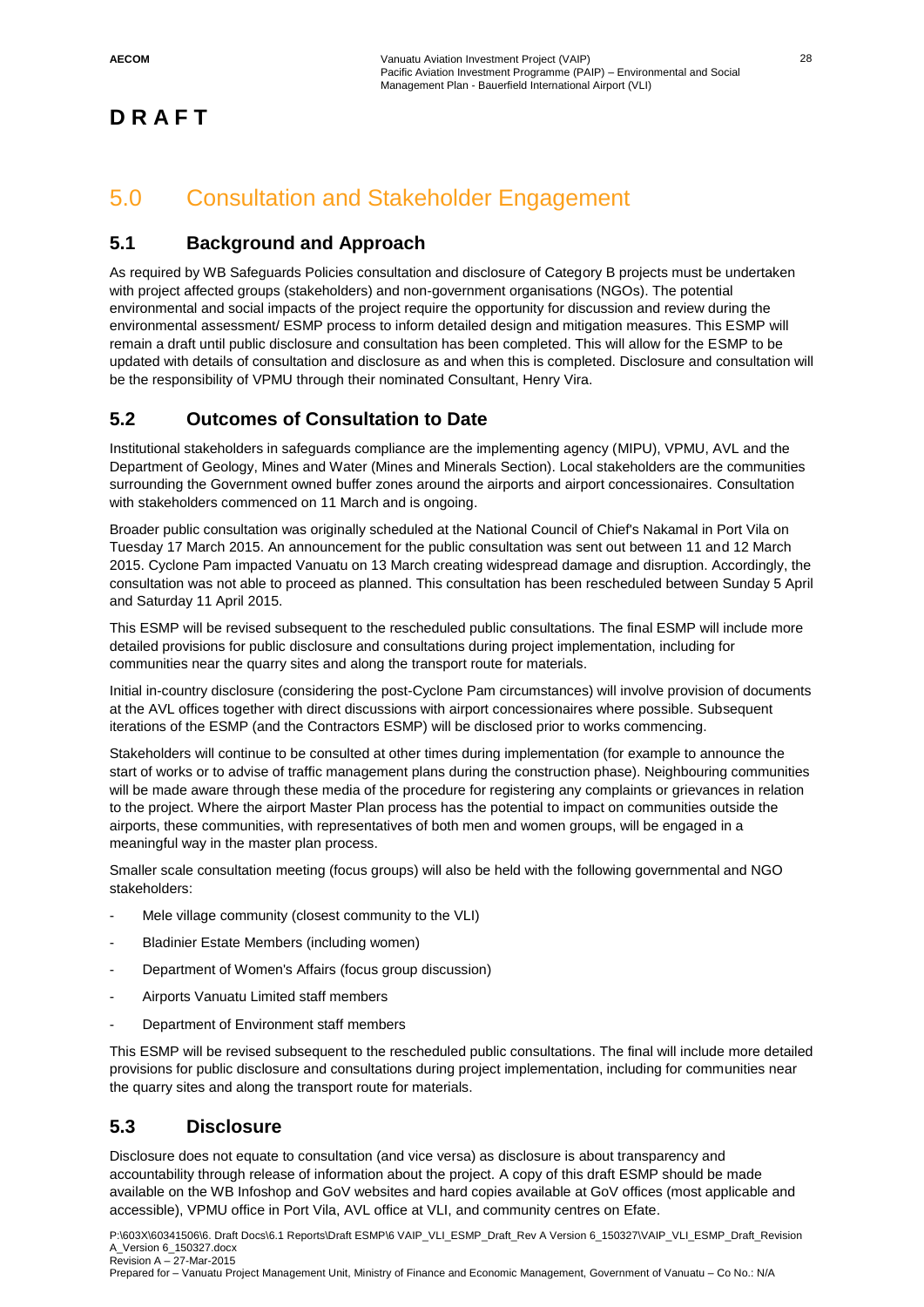## **5.4 Sensitive Receptors**

Mele village and the settlement directly south of the airport are located just south and south-west of VLI. Homes, schools (including pre-schools), churches, and hospitals are categorised as sensitive receptors where people can be more susceptible to the adverse effects of exposure, like to traffic (safety) or noise. Sensitive receptors do not usually include places of business or public open space. Specific consultation should be undertaken with the Mele community and the settlement directly south of the airport before and during construction activities to ensure impacts are minimised and community safety in ensured. This is particularly important for the transport of materials and equipment from the port to the construction camp. Mitigation measures may include construction works or transport during specific hours which do not impact school hours or specific traffic (includes pedestrian) safety management like flag controls and route diversions.

## **5.5 Resettlement Policy Framework**

Prior to any quarries or off-airport construction camp sites being selected for the VAIP project, public consultation will be completed with any affected parties relating to each quarry site, whether it is an operating, re-opening or new quarry site. Should it be identified that additional land, for example a new quarry site or short term use of farmland is required for the VAIP project, the requirements of the Resettlement Policy Framework (RPF) presented in Appendix D will need to be implemented.

No involuntary resettlement will take place until after the WB has approved the relevant Resettlement Action Plan (RAP) / Abbreviated Resettlement Action Plan (ARAP) and no construction related activities with involuntary resettlement impacts will take place until satisfactory implementation of the RAP/ARAP.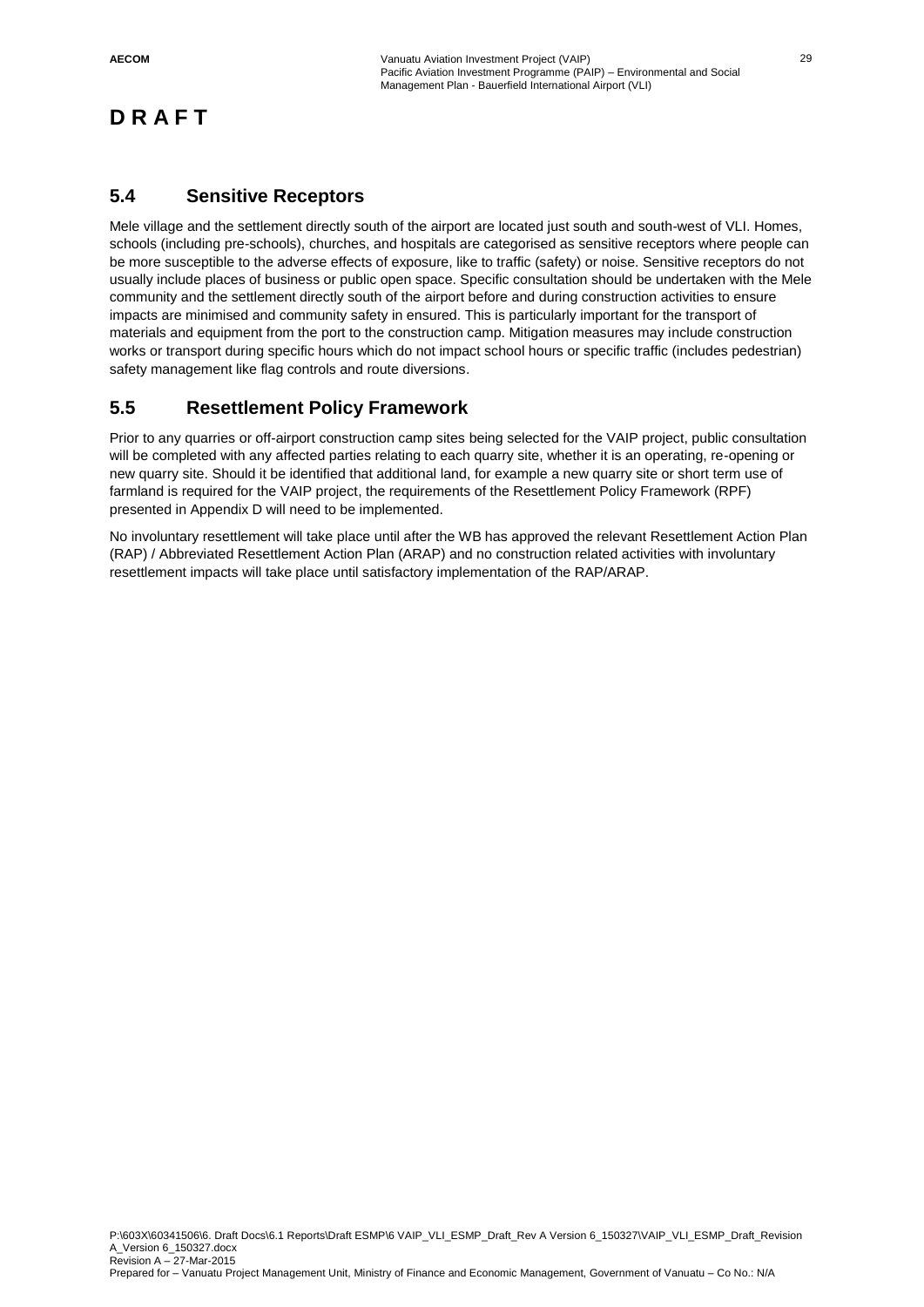## 6.0 Environmental and Social Impacts

## **6.1 Overview of Impacts**

The VAIP VLI scope is to rehabilitate the existing runway and upgrade the existing navigation aids. At this stage, new land acquisition is not anticipated (pending satisfactory resolution of a quarry land ownership dispute (as discussed in Section 2.3.3) and identification of a suitable construction camp site within the airport boundary) and the project is unlikely to cause any major negative environmental or social impacts as the work is providing maintenance to and improving existing infrastructure. The social outcomes of the VAIP VLI are expected to be positive by improving safety, accessibility and mobility of island communities.

## **6.2 Environmental Impacts**

#### **6.2.1 Solid Waste**

Scarification, replacement of unsuitable pavement material, replacement of lighting and air navigation aids will lead to the generation of excess soil and demolition waste. Efate is getting to terms with their waste management and has an approved, licensed landfill, Bouffa Landfill, located to the east of Port Vila. PVMC manages the landfill which is licensed to receive general waste and septic tank waste only. Material will also be generated from the excavations associated with the runway pavement rehabilitation, concrete pads for air navigational aids and cable trenches. Most of the raw material can either be used to backfill areas where old equipment or infrastructure has been removed or as a resource (e.g. crushed asphalt and basecourse material) for general use by AVL or PWD and the community. The asphalt works will also generate asphalt drums for disposal. The Contractor's ESMP should confirm whether used (empty) asphalt drums may be returned to the supplier or crushed and disposed of to landfill.

#### **6.2.2 Water Resources**

Freshwater will be required for workers and some construction activities (e.g. dust suppression and concrete and bitumen production). The impact on current water supply could be major if not properly mitigated through good resource planning. The source of water supply for the VAIP project has yet to be confirmed, however the following water resource options are be considered:

- Rainwater harvesting it rains throughout the year therefore this is the most sustainable and preferred option.
- Use of local river supply this would require an assessment of suitability as a resource and a permit under the Water Resources Management Act.
- Use of shallow groundwater local groundwater is utilised as a potable supply and this is a finite resource therefore this is not a preferred option. This would also require a permit under the Water Resources Management Act.
- UNELCO private reticulated supply this option is likely the most costly option.

Water efficiency, conservation and reclamation practices will be adopted; another option is use of an osmosis plant for non-potable water purification or a mobile desalination plant.

#### **6.2.3 Biological Resources**

The VAIP VLI will rehabilitate and upgrade the existing infrastructure. The airport land is defined by a secure perimeter fence designed to exclude animals and prevent access by people. Most of the airport land is mown grass however there are areas of scrub in areas outside of the runway strip, these are potential locations for the construction camp and lay down areas. It is not anticipated that there will be any further loss of habitat or disturbance that is not short term (e.g. related to the construction phase). There is the possibility that in the process of construction works fauna (e.g. nesting birds) could be impacted or the temporary removal of vegetation (e.g. for construction lay down area) could impact on potential habitats. The habitats surrounding the runway are primarily open pasture land to the north, east and west and a settlement to the south. Mitigation measures will include liaison with the DEPC should any fauna (reptile, avian, or mammal) be encountered that affect construction activities (e.g. nesting bird).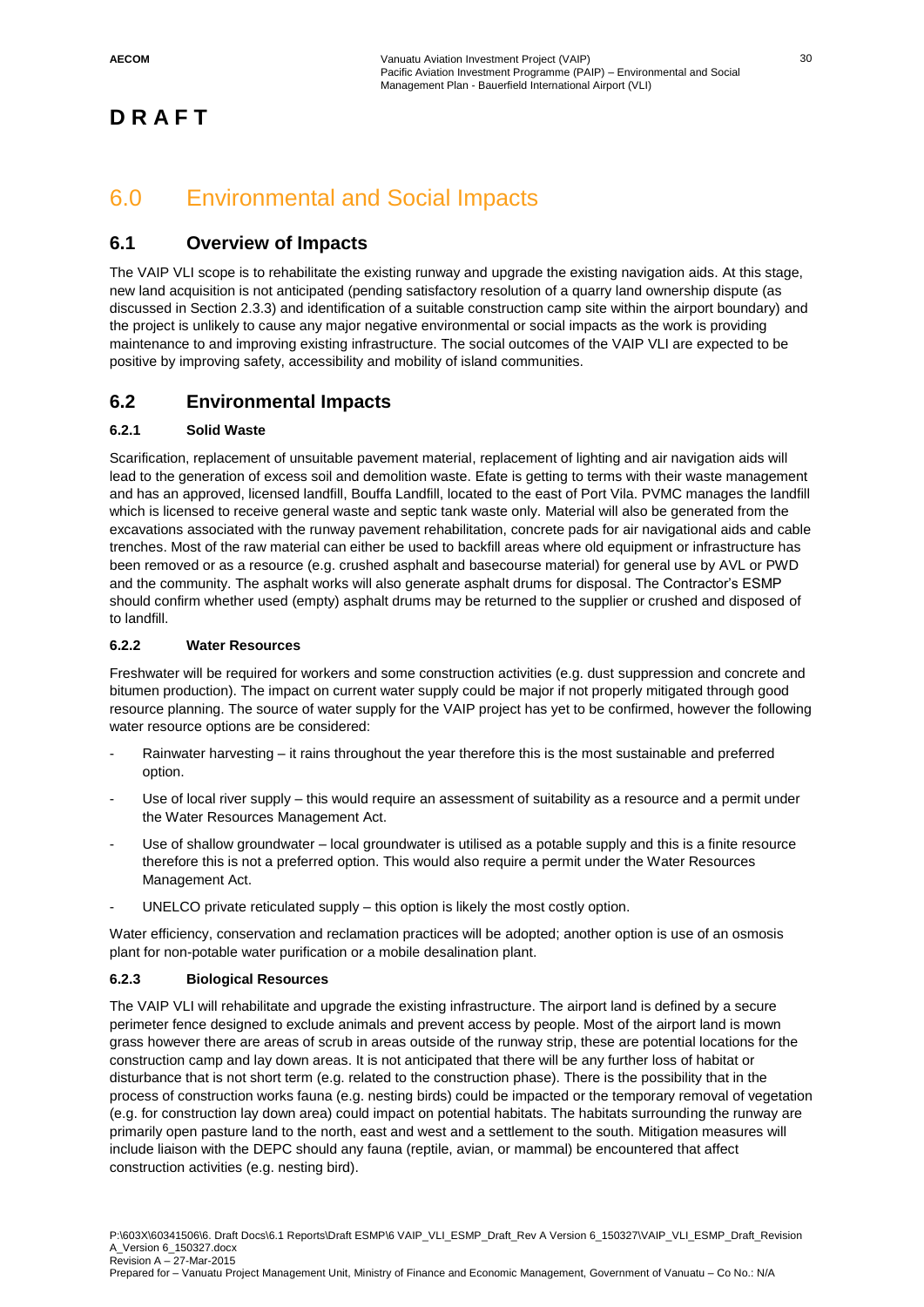#### **6.2.4 Hazardous Substances and Materials**

Potential soil and water pollution from construction run-off with fuel and lubricants are expected to be temporary and minor. Work practices and mitigation measures for spills will be implemented, including a spill response plan and bunded areas for storage (for all project locations during construction and operation phase).

Should any hazardous waste be produced during the works, it would be required to be exported to a landfill in a country which is approved to accept such waste.

Should an emergency event occur there is also potential for a discharge of hazardous substances to the environment or the use of fire retardants during firefighting. The spill response plan should include provisions for mitigating any adverse effects.

The domestic terminal building structure may be constructed of ACM. During the design works and construction phase planning works, consideration should be made to the exposure risks, management and disposal of this hazardous material. Once the design and scope of works has been established, the ESMP will be updated subsequently to reflect this.

#### **6.2.5 Noise and Vibration**

Noise and vibration disturbances are particularly likely during construction related to the transportation of construction materials from the quarries and operation of equipment (e.g. blasting and processing of aggregate in quarries, asphalt plant operation and milling of pavement surface). These impacts will be short-term and affect different people at different times. Impacts include noise during pavement resurfacing and possible effect of vibration caused by operation of heavy machinery, increased traffic in some sections of roads, etc. Noise and vibration is likely to be an ongoing issue throughout the construction stage and to a lesser degree the operational phase (e.g. aircraft landing and take-off). As the airport represents existing infrastructure any noise or vibration impacts are likely already being experienced by the local community.

#### **6.2.6 Erosion and Sediment control**

Some soil erosion may occur as a result of the removal of shrubs and earth cover during resurfacing, and restoration of pavement areas and drainage. The impacts on vegetative cover will be short-term and reversible through natural regeneration. There is only a thin topsoil layer in most parts and runoff is easily filtered into the underlying groundwater table. Where topsoil is required to be cleared this will be set aside for use in restoration of disturbed areas.

Sediment has the potential to be generated during any excavations. The confirmed areas of disturbance and volumes of material which is likely to be disturbed has yet to be confirmed by the design consultant, T&T. The main areas of disturbance will be the main runway, particularly 600 m of the south-west section where the rehabilitation works are proposed .Other areas include the remaining 2 km of runway where resurfacing is proposed, the apron areas and turning bays. Excavation will also be required for the navigational aids (concrete pads and cable trenches) and details of these excavations have yet to be defined as these components are also at the concept design stage.

#### **6.2.7 Air Emissions and Odours**

Air pollution can arise due to improper maintenance of equipment, dust generation and the bitumen smoke / fumes arising from application of the new pavement seal and maintenance work. Impacts are expected to be localised and short term with only minor negative impact on the ambient air quality in the vicinity of the construction areas. Consideration should be made as to where noisy and odorous equipment should be placed in relation to sensitive receptors, if located away from communities, the social impacts should be minimal.

No ongoing impact to air quality is expected as this is rehabilitation of existing infrastructure.

#### **6.2.8 Traffic and Airport Operations**

Traffic impacts will occur in transporting equipment and materials from the port and quarries. These impacts will mostly be short-term and through good mitigation and traffic management the impacts should be low. The Contractor is responsible for developing and implementing a Traffic Management Plan (TMP). The TMP will need to consider pedestrian traffic as well as vehicle traffic management, and particular attention will need to be given to management near sensitive receptors (schools, residential dwellings, markets, churches etc.). Upon completion of the construction phase of works, traffic and road safety impacts caused by the VAIP VLI should cease.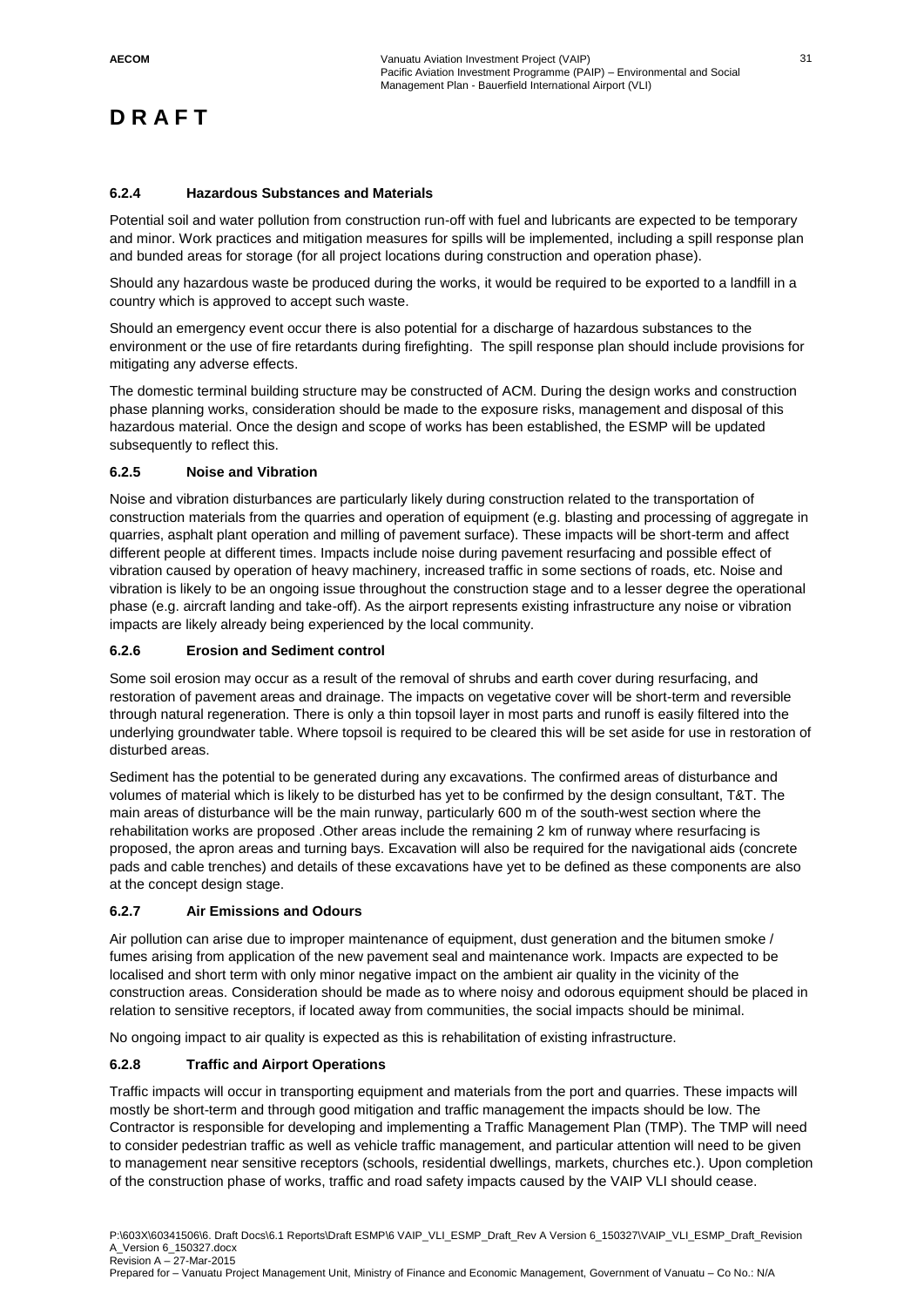The MOWP will specify safety measures required for the operation of the airport when construction work is underway. The MOWP includes instruction on airfield operational distances, foreign object debris (FOD) protection, airfield security, and responsibility hierarchy and communication methods.

#### **6.2.9 Wastewater Discharges**

Sanitary facilities for workers will be provided to prevent water bodies or other areas being used. Specification of sanitary facilities will be at the advice of AVL.

Uncontrolled wastewater (e.g. sewage, grey water, wash water, water containing fire retardants used during emergency activities) discharges have the potential to contaminate soil, water and spread disease. Wash water from equipment can be contaminated with hydrocarbons (e.g. oil and fuel) which have a detrimental effect on aquatic life, water quality and soil quality. There are also human health impacts regarding hydrocarbon exposure which vary in severity depending on type and length of exposure. Wash water from concrete processing and cutting is highly alkaline and can burn vegetation, result in fish kills and also cause burns to the skin. Sediment loads in wash water if allowed to discharge to either marine or freshwater systems can also adversely impact aquatic life and water quality. While the potential impacts of uncontrolled discharges of wastewater can adversely affect the receiving environment, they can be easily mitigated through planning and implementation of mitigation measures (as outlined in Section 7.8).

#### **6.2.10 Quarry and Aggregate Supply**

Potential adverse impacts from uncontrolled quarrying or mining are high and include all of the above listed impacts, namely:

- Air emissions machinery and dust.
- Noise and vibration machinery and blasting (if used).
- Water consumption, hydrology (changes to site drainage patterns and groundwater), wastewater, and contamination.
- Waste overburden, by-products and contaminated waste material.
- Land conversion loss of habitat and agricultural land.

Only licensed quarry operations will be used to source suitable aggregate (Malarua (basalt) and Orangorango (coronous) quarries are recommended). The potential quarry sources identified in Sections 2.3.3.1.1 and 2.3.3.1.2 are either currently operating as a quarry or have been utilised as a quarry in the recent past so land conversion has already taken place. Impacts of quarrying are not limited to the location of the quarry but can extend along the delivery route. Noise, dust, and traffic (vehicle and pedestrian) safety are primary concerns for the transport of materials from the quarry site. Depending on the quarry sites selected to supply the required aggregate, a more detailed assessment of impacts will be completed by the Contractor in their ESMP along with mitigation measure suitable for the location and activities within the quarry. Malarua Quarry is located approximately 700 m from the coast and it is unlikely that it will impact the coastal and marine environment, but it should be managed in accordance with international standard practice. Consideration and planning should also be implemented on quarry rehabilitation following the completion of the works.

#### **6.2.11 Biosecurity**

Some equipment is most likely going to be required to be imported which can harbour plant and animal species which may pose a threat to Vanuatu's biodiversity and ecosystems.

#### **6.2.12 Impacts on Cultural Property**

The Vanuatu Cultural and Historical Sites Survey (now known as the Vanuatu National Heritage Registry) were established in 1990 and were initially funded by the European Union. Their main role is to identify and conduct surveys on sites of cultural, historical and archaeological importance in the country, especially those sites that were exposed to development projects that could have substantial detrimental effects to the sites. Should any areas of potential cultural importance or artefacts be identified during the VAIP project, works should stop and the Vanuatu National Heritage Registry and the Ministry of Land and Natural Resources (MLNR) should be contacted. No work should continue until approval has been sought from the above-mentioned agencies.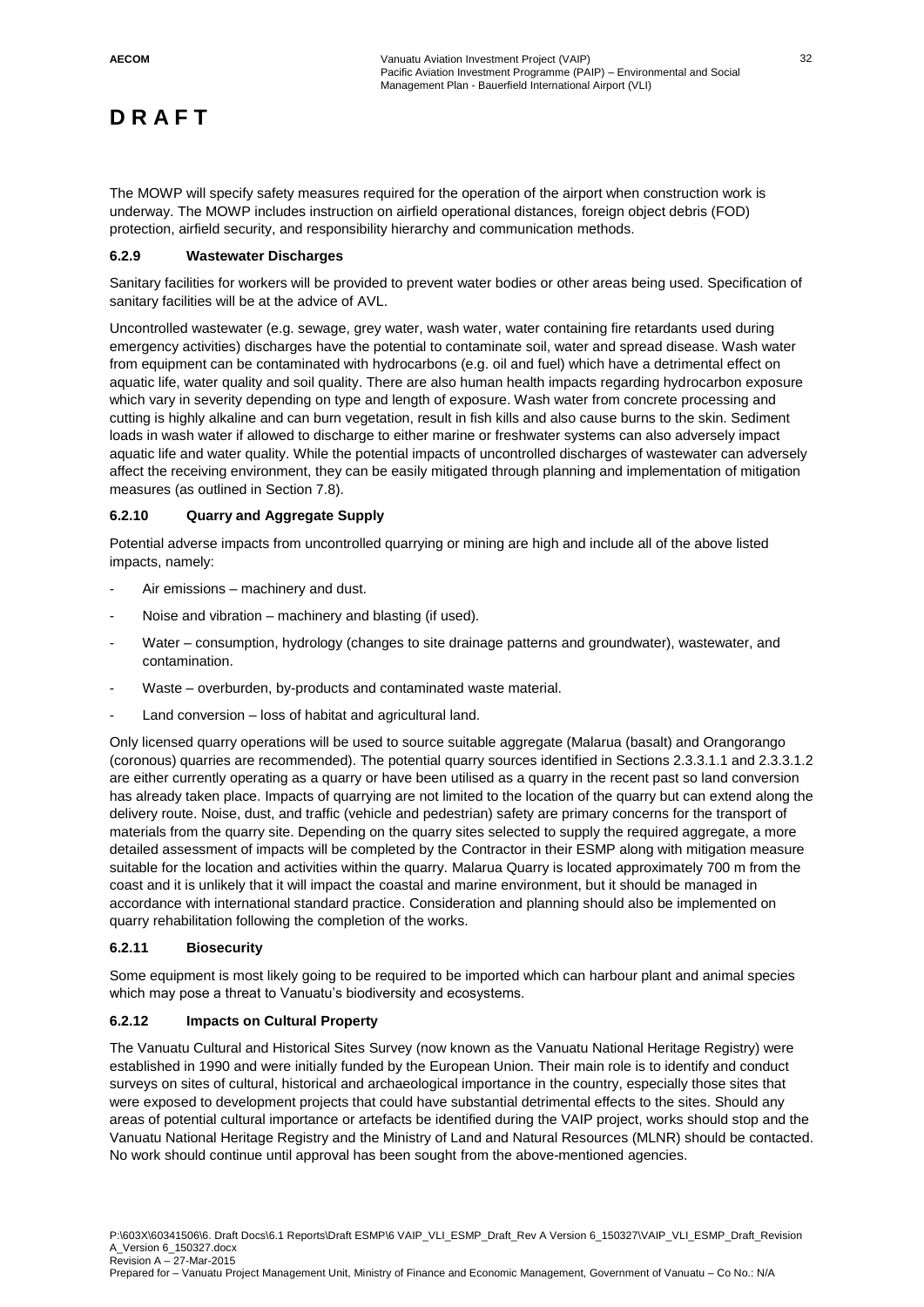#### **6.2.13 Secondary and Cumulative Impacts**

Secondary and cumulative impacts tend to be triggered by impacts to environmental resources that function as integral parts of a larger system over time and space, and can initially be 'invisible' to the normal present time impact assessment. Secondary impacts can include land use changes due to improved accessibility which in turn can impact habitats and pressure on existing resources and utilities (e.g. water supply). Secondary and cumulative impacts also often cannot be managed solely by the project executors (MIPU/VPMU). Town planning (e.g. restricting development and clearing of land) and conservation are two examples of external influences which can assist in reducing secondary and cumulative impacts.

Secondary and cumulative impacts are not always negative, positive impacts include increased business and supply chain opportunities due to improved infrastructure and accessibility, improved access to health and education facilities and employment (beyond the scope of the project).

The airport is existing infrastructure which has existing impacts (e.g. noise and dust generation). In most cases the VAIP will not be able to remedy these impacts however the designs can lessen and in some cases mitigate some of the impacts.

#### **6.2.14 Coastal and Marine Environment Impacts**

A number of activities may have the potential to have minor impacts on the aquatic environment in nearby waterways, including uncontrolled discharges (e.g. stormwater, wastewater, spills). Albeit unlikely, minor impacts may include reduced water quality and loss of aquatic life due to pollution.

## **6.3 Social Impacts**

Social implications with the regard to safeguarding sensitive receptors such and the community to the south of VLI and communities on the haul routes will be addressed through the public consultation process throughout the life of the project. Furthermore, should the project require new land e.g. a new quarry site or temporary use of farmland, the requirements of the RPF, presented in Appendix D, will be triggered.

#### **6.3.1 Health and Safety**

During construction and operation health and safety is to be managed through a Site Specific Safety Management Plan (to be developed by the contractors for their respective works) and application of international environmental and health and safety (EHS) standards (WB/IFC EHS Guidelines). The Contractors health and safety documentation should incorporate all aspects of the project including the airport site, quarries and transport routes.

The primary hazards identified are construction works involving hot bituminous products (up to 165 °C), and working in extreme ambient temperatures.

Trenches for the air navigational aids are not expected to exceed 1.2 m however batter slopes or shoring may be required to stabilise the sides of the trenches. Exposed trenches pose a risk to the community and airport operations therefore trenches will be progressively filled as the cable ducts are laid. At any one time the maximum length of exposed trench shall be 30 m. Exposed trenches shall be secured at night to prevent access by nonauthorised personnel.

#### **6.3.2 Business Impacts**

During the construction phase there is the potential for minor impacts on airport concessionaires and other small businesses in the airport vicinity. These impacts would be limited to noise, dust and traffic from construction activities and will be of limited duration. Standard good practice construction management will mitigate these potential impacts to an acceptable level. All potentially affected businesses will be included in the consultation process.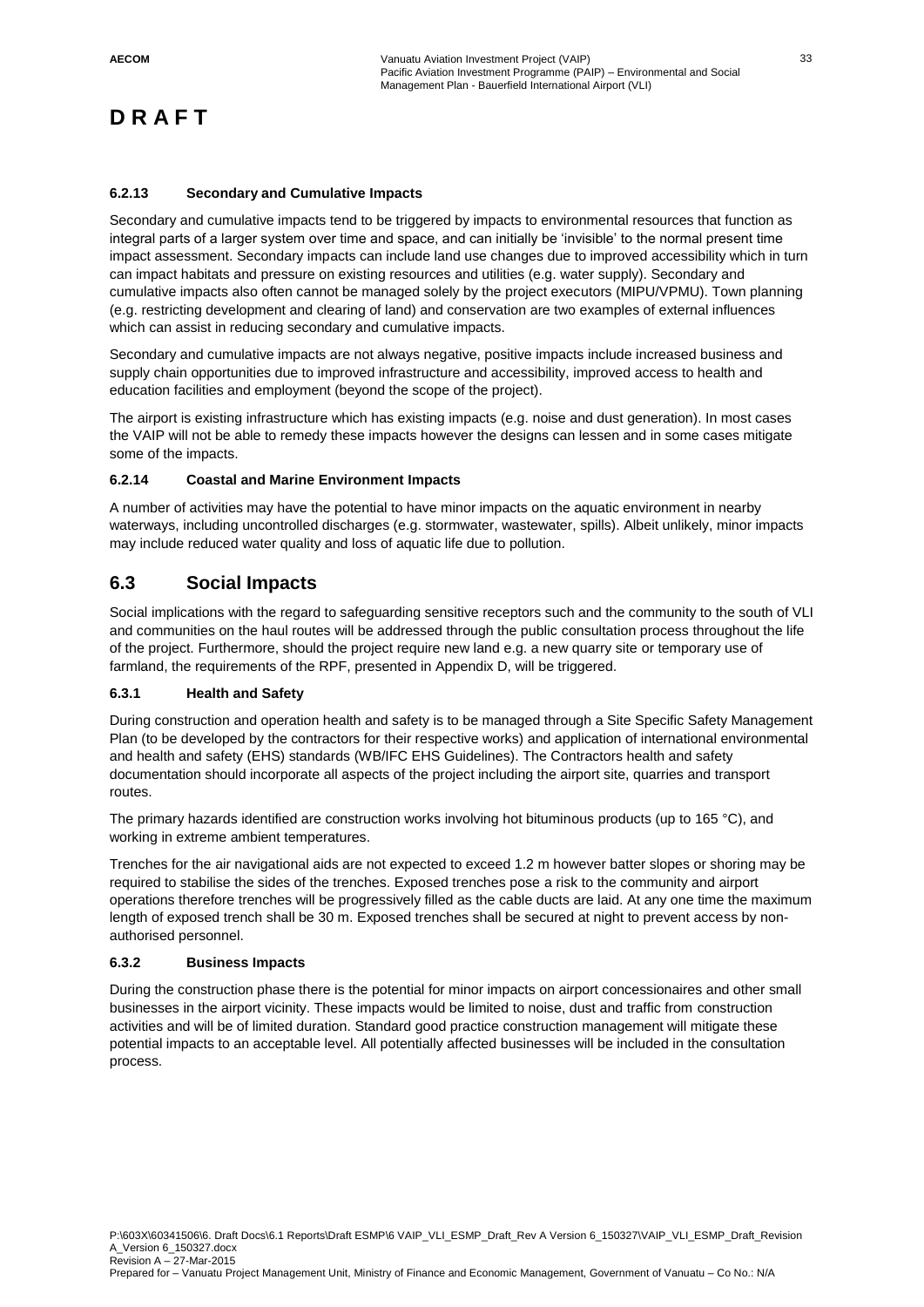## 7.0 Mitigation Measures

Due to the nature of the rehabilitation activities proposed there are some mitigation measures which are applicable to all aspects of the project, while others that are specific to particular components. Sensitive receptors and environmental values have been identified around the airport site which will require specific mitigation measures for safety and environmental protection. The mitigation measures are outlined in Appendix A. The mitigation tables detail the impact or issue, the mitigation required, where this is to occur, when this mitigation is to be applied, estimated costs, implementation responsibility and supervision responsibility.

This ESMP should be included in all bidding documents and form the basis of the Contractors' ESMP which will detail implementation of the mitigation measures identified in this ESMP. The ESMPs are dynamic documents which should be updated to include any variation from the current scope or addition of newly identified impacts and mitigation measures that may arise through the bidding and contracting process (if not addressed in the Contractor's ESMP) or consultation. The mitigation measures associated with the impacts identified above are detailed below.

## **7.1 Aggregate, Materials and Equipment Importation**

Aggregate will ideally be sourced from existing quarry sites on Efate (Malarua Quarry and Orangorango Quarry have been recommended as the most suitable). Once the suitable quarries are confirmed, the Contractor and MIPU is responsible for reviewing site operations to ensure that the operation is legal and approved for supply of aggregate (under Vanuatu law). The Contractor will have a choice as to which quarry source to use and how the quarry operation is to be set up (e.g. operated by the VAIP Contractor or a local quarry operator). If the contractor uses a local operator, they are responsible for reviewing operating license/permits and any conditions of operation which may have been imposed to ensure the operation is legal and that the contractor's work complies with any transport or purchase requirements. If the VAIP Contractor is to operate the quarry (or part of) themselves they are responsible for securing the necessary operating permits and completing environmental assessments. An EIA and quarry management plan may be required to support any permit application. As a minimum the contractor should adopt the IFC Environmental, Health and Safety Guidelines for Construction Materials Extraction. Key mitigation measures from this document are outlined below. Permitting requirements will need Contractors to include provision for quarry specific plans including environmental management, health and safety and rehabilitation.

Dust is a major issue at quarry sites and can travel some distance and affect a large number of people if not properly managed. As stated in Section 2.3.3.1.1 the nearest settlement to Malarua Quarry is Emua village located less than 1 km east of the quarry and the settlement to the south of VLI is the closest (over 1 km) to Orangorango Quarry. Dust should be managed using the same measures as identified in Appendix A along with use of linear layout for materials handling to reduce the need for loading and unloading and vehicle movements around the site. The Contractor's ESMP should include a provision for quarry dust and noise control; all equipment including crushers, aggregate processors, generators etc. should / if possible, be located in the quarry pit to minimize noise and dust emissions. Use closed/covered trucks for transportation of construction materials. When locating operations consideration should be given to prevailing wind conditions.

Water is significant resource in quarry activities and where possible closed circuit systems should be implemented for treatment and re-use in site activities and processes (e.g. washing plants). There is no water supply to Malarua Quarry; water would need to be brought to site via tanker. There is water supply to the Orangorango Quarry although its source is unconfirmed; the source would be declared and approved by the quarry permitting system. Orangorango Quarry has an established closed water circuit implemented at present. It is preferable that Malarua Quarry also implement a closed circuit water management cycle that will allow for treatment of wastewater contaminated with sediment (through settlement ponds) and collection of wastewater contaminated with hydrocarbons for treatment through an oil water separator.

In order to minimise site waste, careful planning and understanding of product quality is required. Overburden byproduct should be stockpiled for use in rehabilitation of the quarry site at a later date.

Other mitigation measures that have been identified for the project as a whole (refer to Appendix A) are also applicable to the quarry site if managed by the VAIP pavement Contractor. For example chance find of archaeological artefacts or loss of biodiversity, damage to assets and infrastructure, erosion and sediment control measures (e.g. clean water diversion), wastewater treatment, noise and vibration mitigation etc.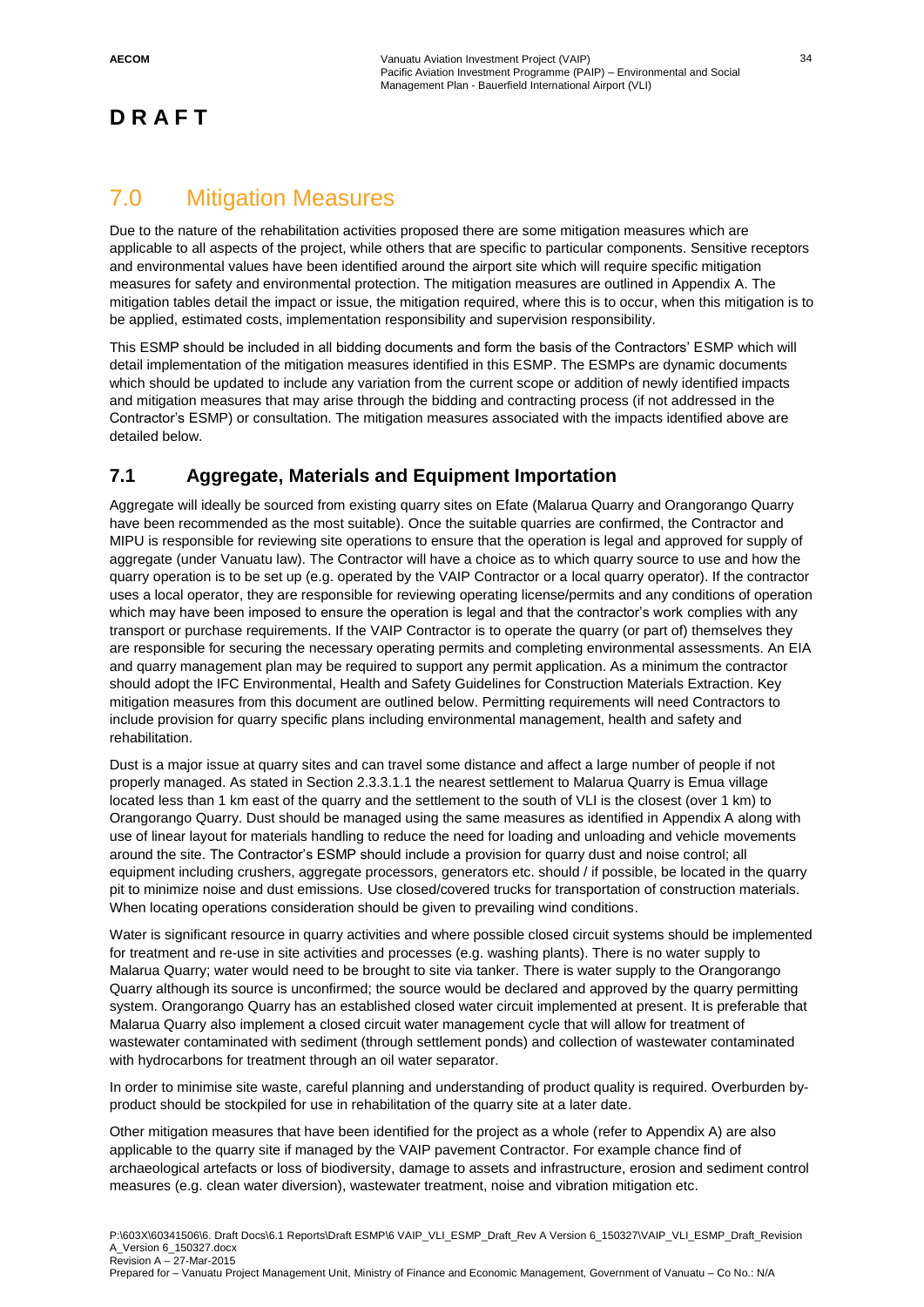The transport of material from the quarry will need to be managed through a Traffic Management Plan which identifies the route, maximum load limits, required transport permits and required measures to reduce dust and spillages. Mitigation measures provided in Appendix A include covering of loads, refused delivery of overloaded trucks, transport during off peak times and route identification which uses existing less trafficked roads. The Contractor should also include provision for noise and speed control in their ESMP; this can include prohibiting the use of engine breaking for noise reduction, speed control measures in and near settlements (e.g. introduction of speed bumps), and regulating working hours for the haul trucks.

## **7.2 Hazardous Substance Use, Storage and Disposal**

Hazardous liquids (e.g. fuel and lubricants) must be managed within hardstand and bunded areas to prevent runoff to surrounding permeable ground. Bunded areas (secondary containment) must contain the larger of 110% of the largest tank or 25% of the combined volumes in areas with a total storage volume equal or greater than 1,000 L. Bunded areas are to be impervious (water tight), constructed from chemically resistant material, and be sheltered from the rain as rain water allowed to collect within the bund could be contaminated if there is any hazardous substance residue on storage containers or spilt product within the bund. A spill response plan must be in place and all workers trained in correct implementation of the spill response plan. Spill kits should be available in close proximity to where hazardous substances are used and stored e.g. on the work truck or beside the fuel store.

The bitumen and asphalt plant (including dust scrubber) should be located at the construction lay down area or quarry to contain potential environmental impacts. The location of the construction lay down area should be such that residential settlements are not impacted by dust, noise or runoff.

There is potential that hydrocarbon product or contamination may be encountered during construction work. A photoionization detector (PID) should be available to monitor the worker breathing zone. Parts per million (ppm) concentrations of volatile organic compounds (VOCs) should be used to quantify the potential risk to workers. If the breathing zone concentration exceeds 5 ppm, workers should move to an upwind location until vapours clear. If any soil staining is observed or odour experienced a sample of the affected soil material should be collected and measured using the PID. If the PID returns readings greater than 10 ppm the material should be treated as contaminated fill. Depending on the volume of material it may be appropriate to excavate the affected soils and prepare for transport to a facility licensed to accept hazardous waste. Material should be secured in airtight containers for transport (as per Waigani Convention requirements for the trans-boundary movement of hazardous waste material).

The domestic terminal building structure may be constructed of ACM. During the design works and construction phase planning works, consideration should be made to the exposure risks, management and disposal of this hazardous material. Once the design and scope of works has been established, the ESMP will be updated subsequently to reflect this.

## **7.3 Safety and Traffic Management**

The airport is protected by a patrolled perimeter security fence. It is likely that all works, including the construction lay down area will occur within this fence. Security clearance will be required for all airside construction workers. Airside construction works will be managed through the MOWP and AVL will be responsible for ensuring the safe operation of the airport at all times. The MOWP will detail the specific safety and security requirements for the airport operations, including safe operating distances and responsibility of key project roles.

The transport of materials has the potential to impact communities through noise, dust and road safety. The Contractors are responsible for developing a TMP which will specify how traffic (vehicle and pedestrian) will be managed, including transport times (outside peak hours), maximum speed and loads of trucks, use of flag controls at site entrances (construction lay down area) and around specific work areas.

#### **7.4 Stormwater and Water Management**

#### **7.4.1 Stormwater Management**

AVL confirmed that at least annually, localised flooding occurs on the southern perimeter of the runway. A large open unsealed stormwater drain is located in this area but on these occasions, it is unable to cope with the volume of surface run-off which is generated by flash flooding. This is also a likely contributing factor to the current poor state of the south-western section of the runway pavement.

P:\603X\60341506\6. Draft Docs\6.1 Reports\Draft ESMP\6 VAIP\_VLI\_ESMP\_Draft\_Rev A Version 6\_150327\VAIP\_VLI\_ESMP\_Draft\_Revision A\_Version 6\_150327.docx Revision A – 27-Mar-2015

Prepared for – Vanuatu Project Management Unit, Ministry of Finance and Economic Management, Government of Vanuatu – Co No.: N/A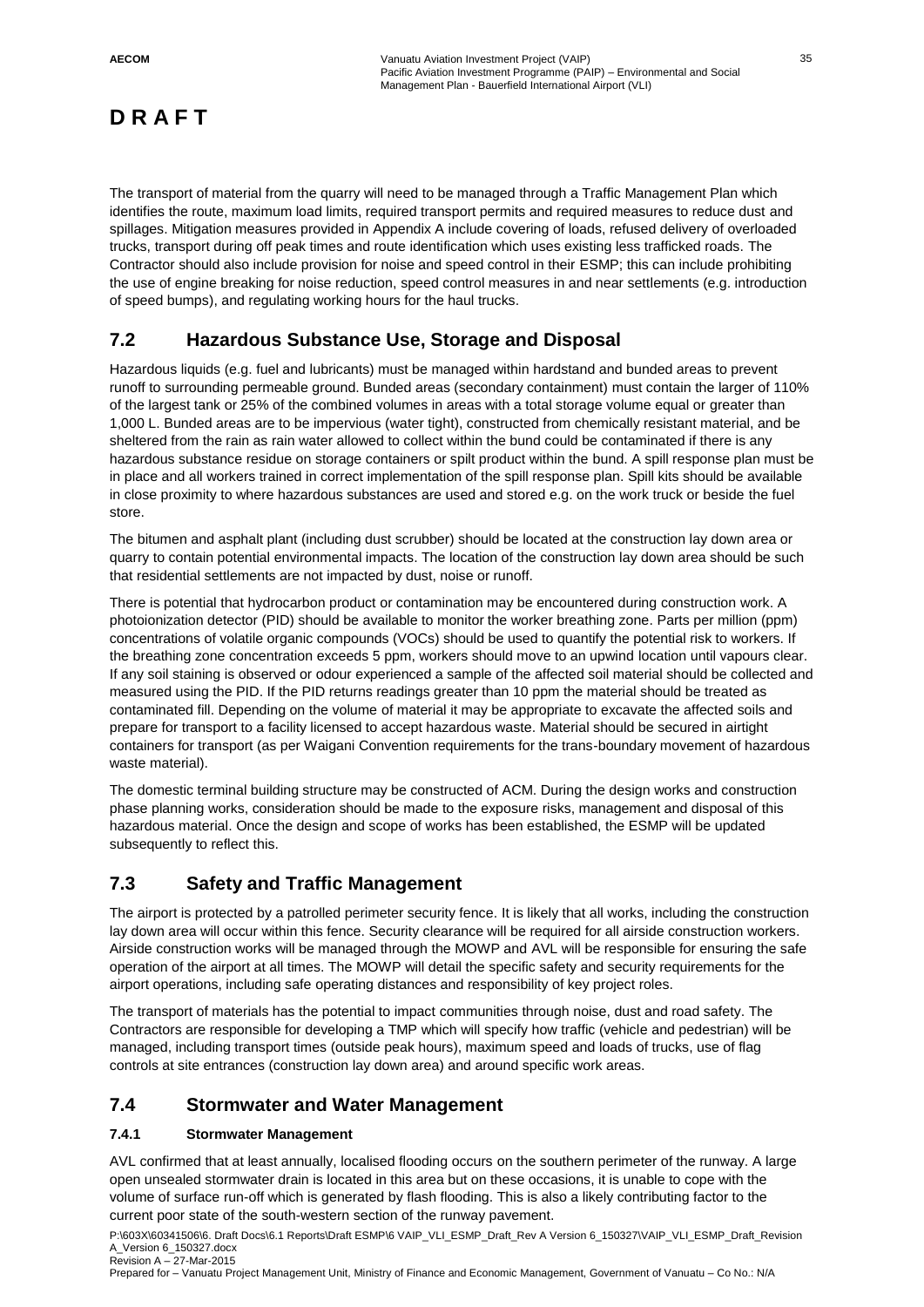Stormwater drains are located on the northern and southern perimeter of the runway and these converge with La Colle River to the west of the site. There are also two drains that travel southwards from the airfield to an unnamed watercourse south of VLI. During construction, clean water diversion bunds will be used to direct any runoff from undisturbed areas away from work areas, stockpiles and storage areas. The diversion bunds will direct this clean water to land for soakage or to the established open stormwater drains located on site. Soakage pits should not be installed directly into a shallow aquifer.

#### **7.4.2 Water Management**

Water required for construction activities such as dust suppression and concrete production will need to be managed carefully so as not to impact on the island's freshwater supply or the airport's needs for ARFF. Where possible rain water should be collected or non-potable water should be used, provided there will be no risk of contamination of groundwater.

There are no groundwater bores located at VLI, ARFF collect rainwater in an above ground tank and utilise the reticulated supply as do the terminal and administration buildings. Two potable bores are however located within 100 m of VLI (estimated down and across hydraulic gradient). Due to the proximity of these bores, it is recommended that the Contractor communicates with the bore owners and MLNR to ascertain whether groundwater monitoring is required to be completed prior to construction works commence, during construction works and at completion of all construction works; this would be to confirm that no there has been no contamination of groundwater as a result of the works. The parameters that should be monitored include pH, electrical conductivity, total petroleum hydrocarbons (for potential petroleum contamination), and total nitrogen (for potential sewage contamination), or as agreed with MLNR and MIPU.

## **7.5 Bitumen, Asphalt and Concrete Plant**

Bitumen and asphalt production requires very high temperatures which pose a significant risk to workers and the general public. While a full scale bitumen and asphalt plant is not required all bitumen product should be located within a secure compound (the construction lay down area or quarry) to ensure security and reduce risk of unauthorised access. Prior to the establishment of the asphalt plant, consideration should be made on where the asphalt plant is to be located. Although the use of this machinery will be short-term (2-3 months), it can create nuisances such as noise and a mercaptan odour. The bitumen and asphalt plant should be located at least 300 to 500 m downwind of any settlements or inhabited areas and 150 m away from any water bodies, streams or rivers. The asphalt plant should be equipped with either bag house or wet scrubber particulate removing system to reduce dust and odour emissions. The Contractor should include a bitumen and asphalt plant rehabilitation plan in their ESMP documentation. Other hazardous materials may be used in preparing the seal coats for the pavement which must be stored on hard stand areas within bunded areas (both should be available at the construction lay down area or quarry).

The project may require concrete production for the air navigational aids and runway. There is a concrete production plant operated by Pierre Brunet Contractors located directly south-east of VLI, this would be the preferred source for concrete. However, if concrete is to be constructed in-situ, care needs to be taken with slurry and runoff from the concrete. Concrete production should only take place when there is no rain forecast. Concrete slurry is highly alkali and cannot be diluted. Sand bags or diversion drains must be used to divert runoff from concrete cutting or setting areas. Any concrete debris must be collected and disposed of as a hazardous substance and removed to an authorised landfill (abroad). Wastewater from concrete cutting or production must be collected and treated (settling and neutralisation through pH adjustment). All equipment used in concrete production must be cleaned in designated wash down areas in the construction camp, away from surface water and not be allowed to permeate to ground.

## **7.6 Construction Camp**

The construction lay down area will be used to store equipment and materials for all components of the project, and as such there are a number of potential hazards associated with the equipment and materials. The construction lay down area will most likely be within the airport perimeter fence however additional fencing may be required around specific stores (e.g. hazardous substances) to prevent access by unauthorised personal. Areas within the compound must be clearly marked for solid waste collection, machinery maintenance, hazardous substance storage, plant operations (concrete, bitumen, asphalt) and toilet facilities for workers. Each of these areas must be constructed in such a way to prevent any potential adverse impacts on the surrounding environment; ideally it should be located to the north or east side of VLI away from the surface water bodies and

P:\603X\60341506\6. Draft Docs\6.1 Reports\Draft ESMP\6 VAIP\_VLI\_ESMP\_Draft\_Rev A Version 6\_150327\VAIP\_VLI\_ESMP\_Draft\_Revision A\_Version 6\_150327.docx Revision A – 27-Mar-2015

Prepared for – Vanuatu Project Management Unit, Ministry of Finance and Economic Management, Government of Vanuatu – Co No.: N/A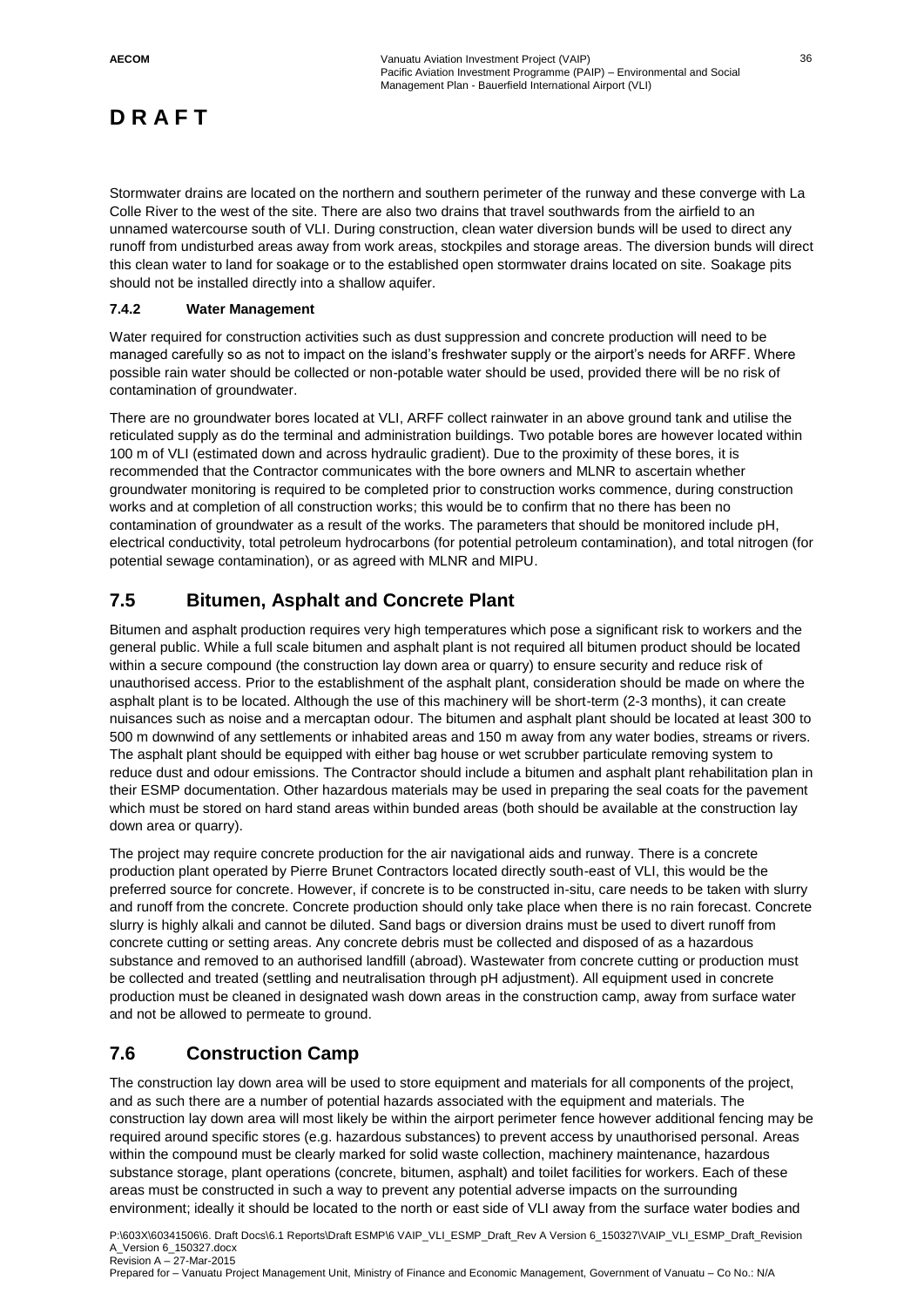community. Including hard stand areas, protection from wind and rain, bunding (hazardous substances), clean water diversion drains, and collection and treatment of waste water from site operations (e.g. concrete production, machinery maintenance). The construction lay down area is not a residential camp. Foreign contract and project staff will utilise existing local accommodation. The ground of the construction lay down area will likely be compacted by the end of its use and so restoration will require scarification of the soil, application of topsoil and re-vegetation.

## **7.7 Erosion and Sediment Control**

The land within the vicinity of VLI is relatively flat, low lying with permeable soils. Wet weather is usually experienced as short, heavy rainfall events, often in the morning or at night. Clean water diversion bunds should be constructed around any excavation to prevent ingress of runoff from surrounding areas. Any ponding which may occur within an excavated area shall either be allowed to percolate into the subsoil or pumped out to a settling area or used for dust suppression at a later date. Excavations should be kept to a manageable size to reduce the time of exposure. It is most likely that the largest stockpiles will be within the construction camp for the aggregate. These stockpiles will need to be on an impermeable geotextile or hardstand and runoff directed to permeable land. The aggregate material will be inert larger size pieces. Stockpiles of any fine grain materials (e.g. sand and topsoil) must be covered to prevent dust and sediment laden runoff during rain events.

These erosion and sediment control measures must also be applied to the quarry sites, especially Malarua Quarry. Discharges from any activity at these locations are prohibited from discharging directly to the marine and coastal environment. Clean runoff should be diverted inland for percolation to underlying groundwater, and potentially contaminated runoff should be collected and treated. Treatment will be dependent on type of potential contamination (e.g. oil water separator for runoff contaminated with hydrocarbons, or settling pond or tank for sediment laden runoff).

## **7.8 Waste Water Management**

There are a number of activities during construction and operation phases of the project which will generate wastewater. During construction wastewater will be generated by the sanitation facilities provided for workers and as there is no reticulated wastewater treatment system on Efate, the contractor is responsible for the collection and treatment of the generated wastewater from sanitation facilities. There are a number of options regarding sewage treatment that the contractor can implement to mitigate the potential impacts on the land and or water (ocean or groundwater). These include using a waste removal contractor (e.g. Thompson Septic Contractors) to remove the waste to Bouffa Landfill, use of composting systems or a mobile proprietary treatment system (to be imported for the project). The Contractor is responsible for ensuring the treatment and disposal of wastewater is in accordance with MIPU, DEPC and AVL advice and approved by MIPU.

Wastewater from wash down areas is to be collected either in a settlement pond or tank to allow sediment and particulate matter to drop out (or processed through a filtration system) before the water can be reused as wash water, dust suppression or in other processes. A separate wash down area is required for machinery or material with oil or fuel residue as this wash water is required to be treated through a mobile oil water separator. Wash water from concrete production, cutting, washing of equipment used and areas where concrete is produced must be collected and treated to lower the pH (closer to neutral) and to allow settlement of suspended solids (see Section 7.5). All wash down areas and wastewater treatment areas, where practical should be located within the construction camp or lay down areas.

Treated wash water where possible should be reused for dust suppression or within other processes. Direct discharge to the river, marine or coastal environment or to the water reserve protection area is prohibited. Discharges of treated wash water are to occur to land only (outside the water reserve catchment area). For Malarua Quarry, sufficient measures to avoid direct discharges are required when working adjacent to the marine and coastal environment, particularly for the runway resurfacing component, which may include bunding (e.g. sand bags), demarcation of exclusion zones, and limited use of large machinery.

Precautions should be in place to prevent wastewater and hazardous substances or materials entering the environment (e.g. fuel spillage, wastewater containing fire retardant during firefighting), however should an incident occur, the Contractor must have a spill response plan must be in place. The response plan should include details on the use of spill kits and absorbent items to prevent spills entering the receiving sensitive environment (ground, surface water). This spill response plan should be applicable to all VAIP project works areas (airport,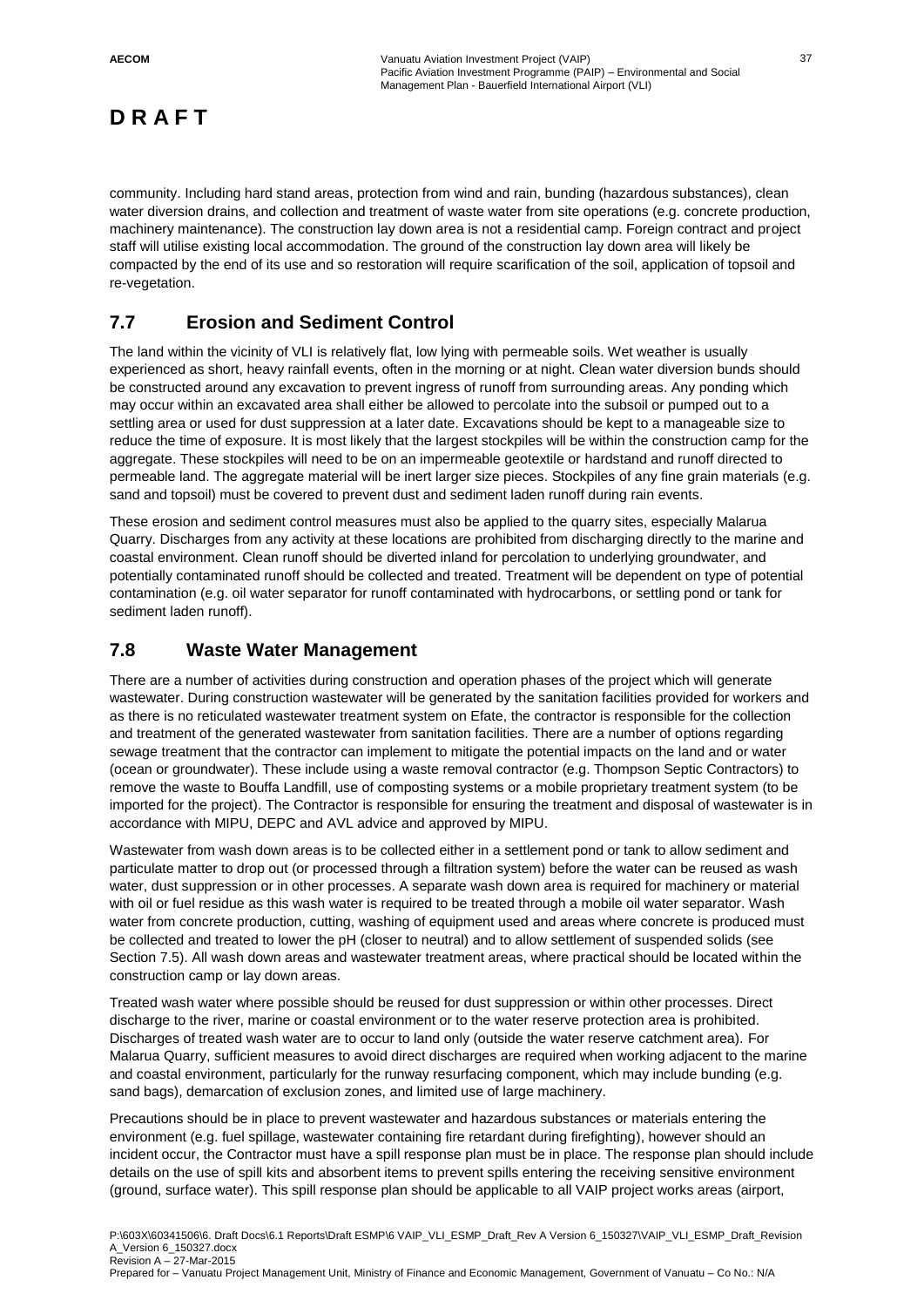quarries, and transport routes). A spill response plan should be in place for both the construction phase and operational phase.

The VLI fuel farm is a hard stand area with bunding to contain all stored hazardous substances; any drainage from these areas is transported to a soak pit. Wastewater from this soak pit is removed by Thomson Septic Contractors. In the case of a contained spill at VLI, with AVL permission, wastewater could be disposed of in this soak pit.

## **7.9 Solid Waste Management**

Bouffa Landfill is the only authorised landfill on Efate and is operated by PVMC. This landfill only accepts general waste and septic tank waste. The Contractor is responsible for coordinating with MIPU regarding the removal of hazardous waste abroad. Waste streams able to be re-used or recycled are to be done by licensed operators able to provide this service. Some waste can be re-used within the project however excess re-usable or recyclable waste will be provided to the PWD or nominated receiver. In summary, the type of waste expected to be generated is:

- Excess rubble (asphalt or base course) generated from milling of the runway surface and excavations the PWD can recycle this on road patch works.
- Used asphalt drums from the asphalt production works Contractor's ESMP should confirm whether these can be returned to the supplier or crushed and disposed of to landfill.
- Green waste from clearing the area for the construction camp can potentially be composted.
- Packaging materials from imported supplies can go to Bouffa Landfill.
- ACM, waste oil, lubricants etc. have to be exported to countries that have facilities approved to accept such waste.
- Wastewater from sanitary facilities (dependent on system used) can go to Bouffa Landfill.

Any waste that cannot be disposed of at the Bouffa Landfill, reused or recycled must be removed from the island at the completion of the project. International waste conventions (e.g. Waigani, Basel and Stockholm conventions) may apply depending on the type of waste that is be transported across country boundaries.

#### **7.10 Socio-Economic Measures**

Any impacts or concerns from communities close to VLI, the quarries or haul routes will be addressed throughout the VAIP project life through the disclosure and public consultation process (refer Section 5). Furthermore should the project require the use of and new land e.g. a new quarry site or temporary use of farmland, the requirements of the RPF, presented in Appendix D, will be triggered.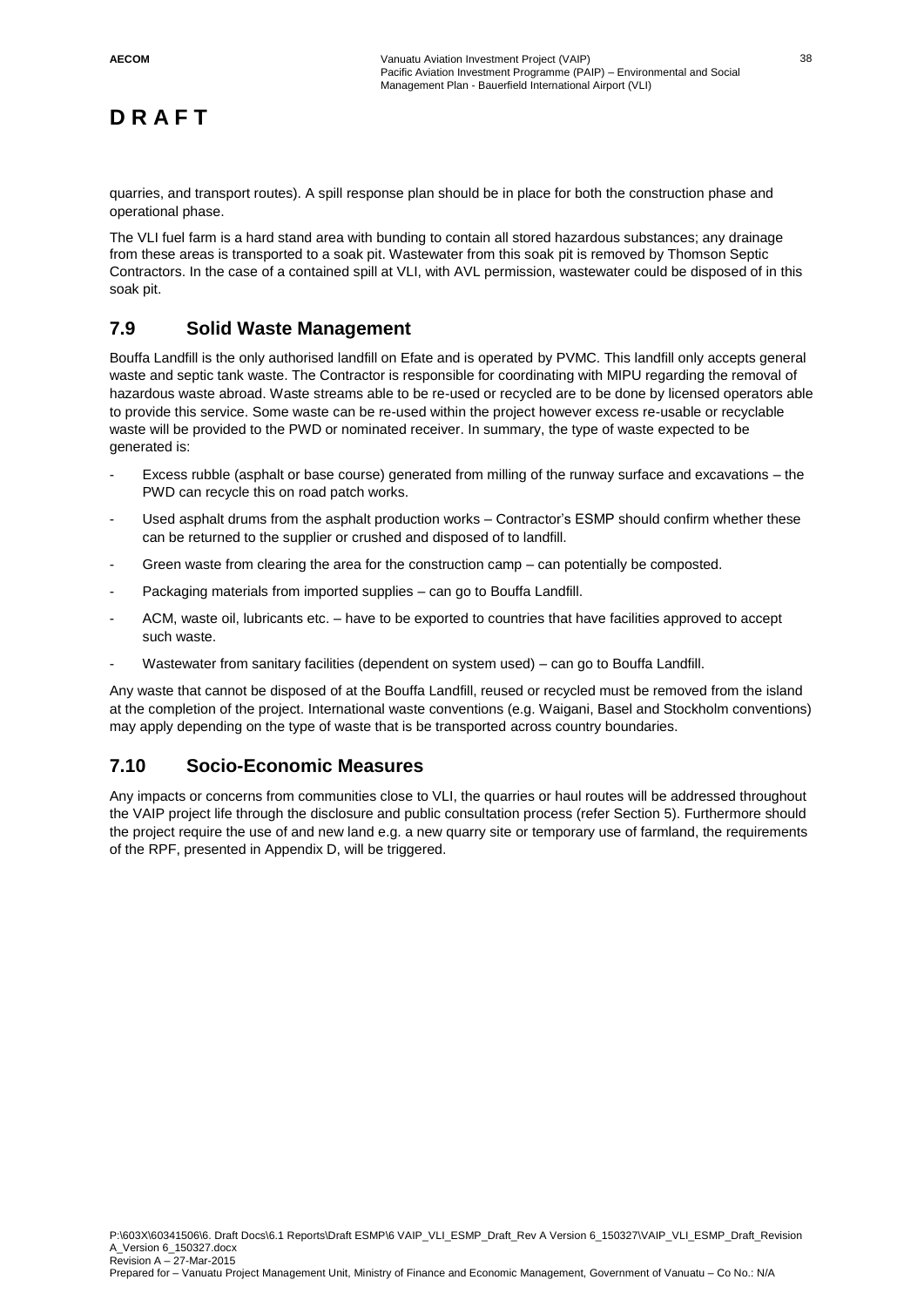## 8.0 Roles and Responsibilities

The VPMU under the Ministry of Finance and Economic Management (MFEM) are responsible for delivery of the VAIP project (including all components), funding received and contracts awarded under the VAIP. TFSU is the Implementing Agency in regards to funding received from donors including the WB. The VMPU will undertake the day to day management of the project. Aspects of the monitoring required by the ESMP will be undertaken by MIPU. The implementation of this ESMP is the responsibility of the Contractors awarded contracts under the VAIP. The Figure 8 below shows the reporting and responsibilities for this ESMP. The MIPU has a statutory responsibility to respond to pollution complaints, and ensuring impacts are managed as per the ESMP. There will also be ongoing airport operational monitoring requirements of AVL.





## **8.1 Institutional Capacity**

It is likely that the MIPU and AVL will require environmental awareness training for monitoring the Contractors. Personnel from the MIPU (PWD) and AVL will work alongside the Contractor and Supervision Consultant to capacity build and gain a better understanding of the airport upgrade and rehabilitation work and also the technical equipment being installed; they should also be informed on the ongoing maintenance requirements.

A training budget must be put aside to enable this capacity building with the GoV departments. There may also be an opportunity for an Officer from the MIPU to work with the Contractor and Supervision Consultant's environmental officer.

It should be confirmed whether noise meters are required to be included within this budget. The cost of one meter has been included in the indicative training budget for the VAIP project as shown in Table 2. Furthermore, new x-ray machines for passenger baggage and cargo screening are proposed for VLI and SON, however confirmation is required as to whether these airports have equipment for monitoring of the x-ray machines. Costs for ongoing monitoring of x-ray equipment have been included in Table 2 but are provisional based on whether x-ray equipment is actually installed.

| <b>Training Budget Components</b>                                             | <b>Cost</b>        |
|-------------------------------------------------------------------------------|--------------------|
| Training for Contractors, MIPU and AVL personnel (onsite training in Vanuatu) | <b>US\$ 50,000</b> |
| Procurement of one noise meter for monitoring (plus duty and delivery         | US\$.<br>1,000     |
| Miscellaneous (e.g. other GoV department participation)                       | US\$<br>4,000      |
| Operational monitoring of x-ray equipment (annual cost)                       | US\$ 2,000         |
| <b>TOTAL Budget</b>                                                           | <b>US\$ 57,000</b> |

P:\603X\60341506\6. Draft Docs\6.1 Reports\Draft ESMP\6 VAIP\_VLI\_ESMP\_Draft\_Rev A Version 6\_150327\VAIP\_VLI\_ESMP\_Draft\_Revision A\_Version 6\_150327.docx Revision A – 27-Mar-2015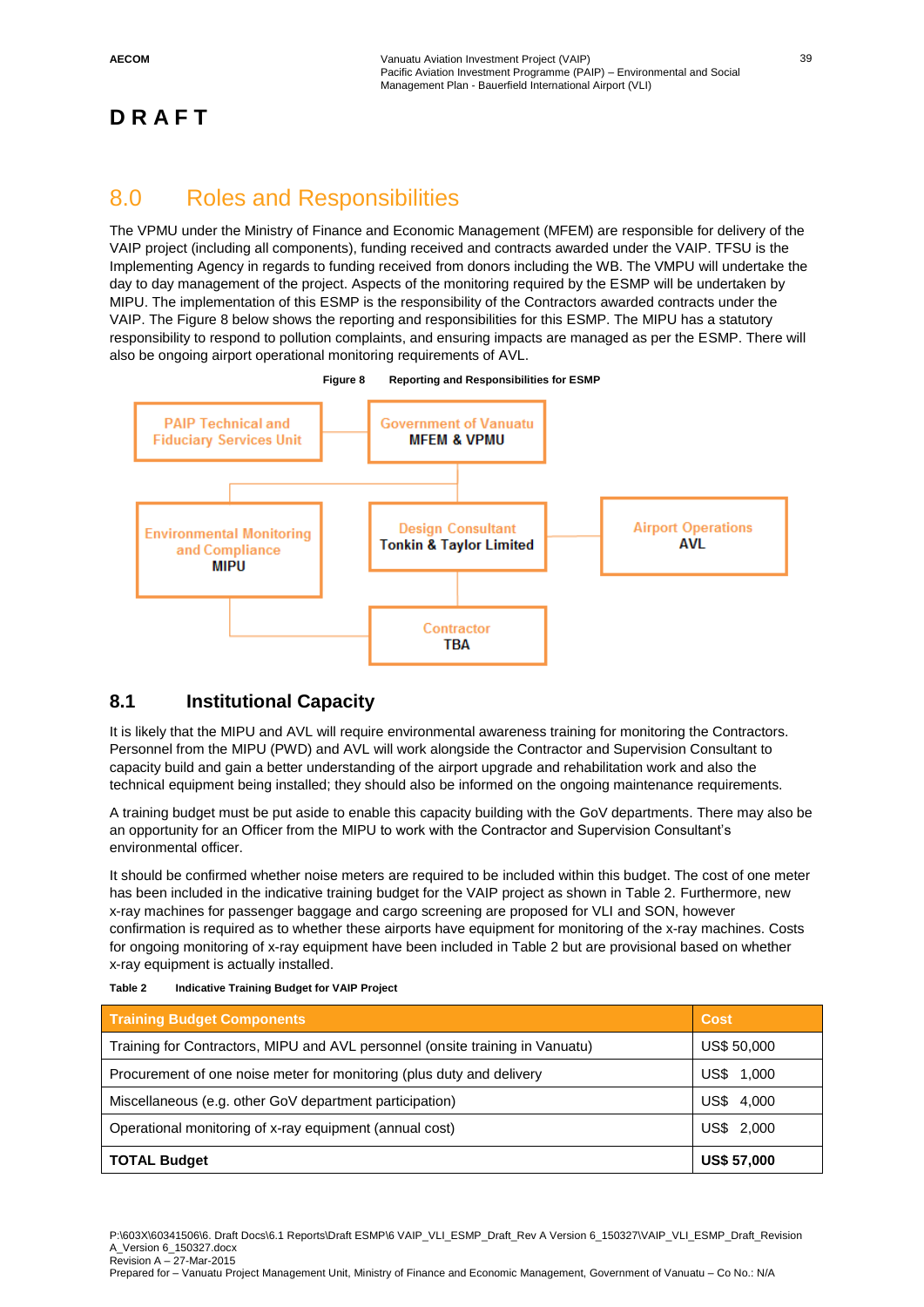## **8.2 Grievance Redress Mechanism**

The availability of redress, and information about how to access it, will be publicly disclosed in Public Information Bulletins for the media, and during consultations with the public. The Grievance Mechanism will offer remedies appropriate to the scale of the grievance.

Minor project-related grievances will in the first instance be addressed to the contractor who will manage these in accordance with its complaints management system. As a second point, complainants will be able to submit their complaint to the implementing agency (VPMU through the MIPU). If these avenues are unsuccessful, or if the matter is substantive, the case may be referred to legal proceedings in accordance with Vanuatu laws and procedures.

Communities and individuals who believe that they are adversely affected by a WB supported project may submit complaints to existing project-level grievance redress mechanisms or the WB's Grievance Redress Service (GRS). The GRS ensures that complaints received are promptly reviewed in order to address project-related concerns.

Project affected communities and individuals may submit their complaint to the WB's independent Inspection Panel which determines whether harm occurred, or could occur, as a result of WB non-compliance with its policies and procedures.

Complaints may be submitted at any time after concerns have been brought directly to the WB's attention, and WB Management has been given an opportunity to respond.

For information on how to submit complaints to the World Bank's corporate GRS, please visit [http://www.worldbank.org/GRS.](http://www.worldbank.org/GRS) For information on how to submit complaints to the World Bank Inspection Panel, please visi[t www.inspectionpanel.org.](http://www.inspectionpanel.org/)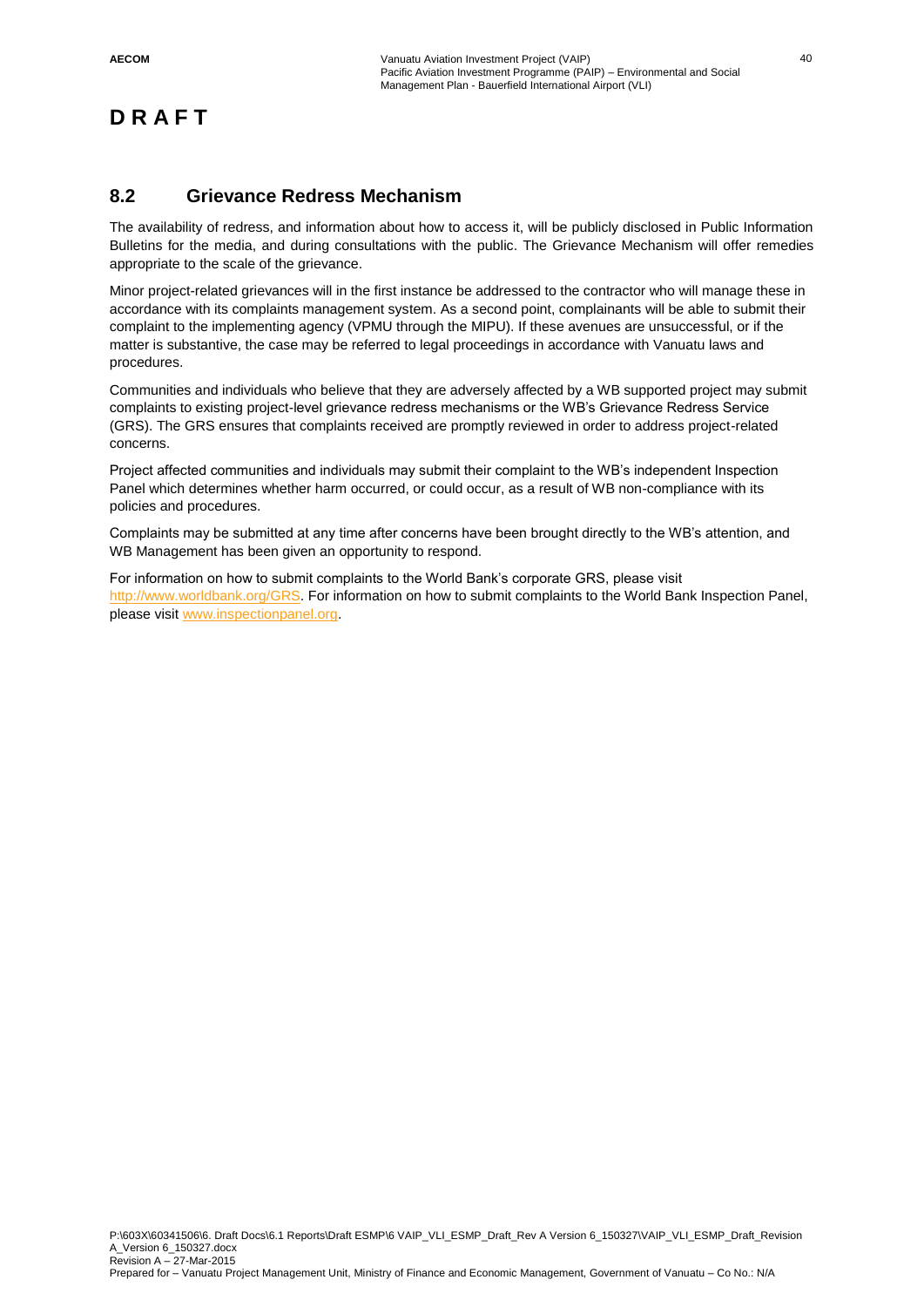## 9.0 Compliance and Monitoring Plan

## **9.1 Monitoring Plan**

The ESMP identifies the environmental and social monitoring requirements to ensure that all the mitigation measures identified in this ESMP are implemented effectively. Environmental and social monitoring methodology (refer Appendix B) for this project includes:

- Audit of detailed designs.
- Audit and approval of site environmental planning documents.
- Consultations with communities and other stakeholders as required.
- Routine site inspection of construction works to confirm or otherwise the implementation and effectiveness of required environmental mitigation measures (refer to inspection checklist in Appendix C).

Non-compliance to environmental mitigation measures identified in the ESMP will be advised to the Contractor(s) in writing by MIPU's nominated Environmental Officer as required. The non-compliance notification will identify the problem, including the actions the Contractor needs to take and a time frame for implementing the corrective action.

## **9.2 Monitoring Plan Reporting**

Throughout the construction period, the Supervision Consultant will include results of the ESMP monitoring in a monthly report for submission to the MIPU who is responsible for submitting these monthly progress reports to the PAIP TFSU. The format of the monthly report shall be agreed with all agencies but is recommended to include the following aspects:

- Description and results of environmental monitoring activities undertaken during the month.
- Status of implementation of relevant environmental mitigation measures pertaining to the works.
- Key environmental problems encountered and actions taken to rectify problems.
- Summary of non-compliance notifications issued to the Contractor during the month.
- Summary of environmental complaints received and actions taken.
- Key environmental issues to be addressed in the coming month.

A day to day contract diary is to be maintained pertaining to administration of the contract, request forms and orders given to the Contractors, and any other information which may at a later date be of assistance in resolving queries which may arise concerning execution of works. This day to day contract diary is to include any environmental events that may arise in the course of the day, including incidents and response, complaints and inspections completed.

During airport operations the VLI Managers will include an environmental management section as part of their normal reporting to MIPU. The environmental management section shall include an analysis of the operation monitoring programme, any environmental issues arising and recommendations (including cost estimates as required) for further action.

MIPU / VPMU are also responsible for quarterly progress reports to the WB. This quarterly progress report will include a section on environmental compliance and issues. This section will cover (as a minimum) the overall compliance with implementation of the ESMP, any environmental issues arising as a result of project works and how these issues will be remedied or mitigated, and the schedule for completion of project works.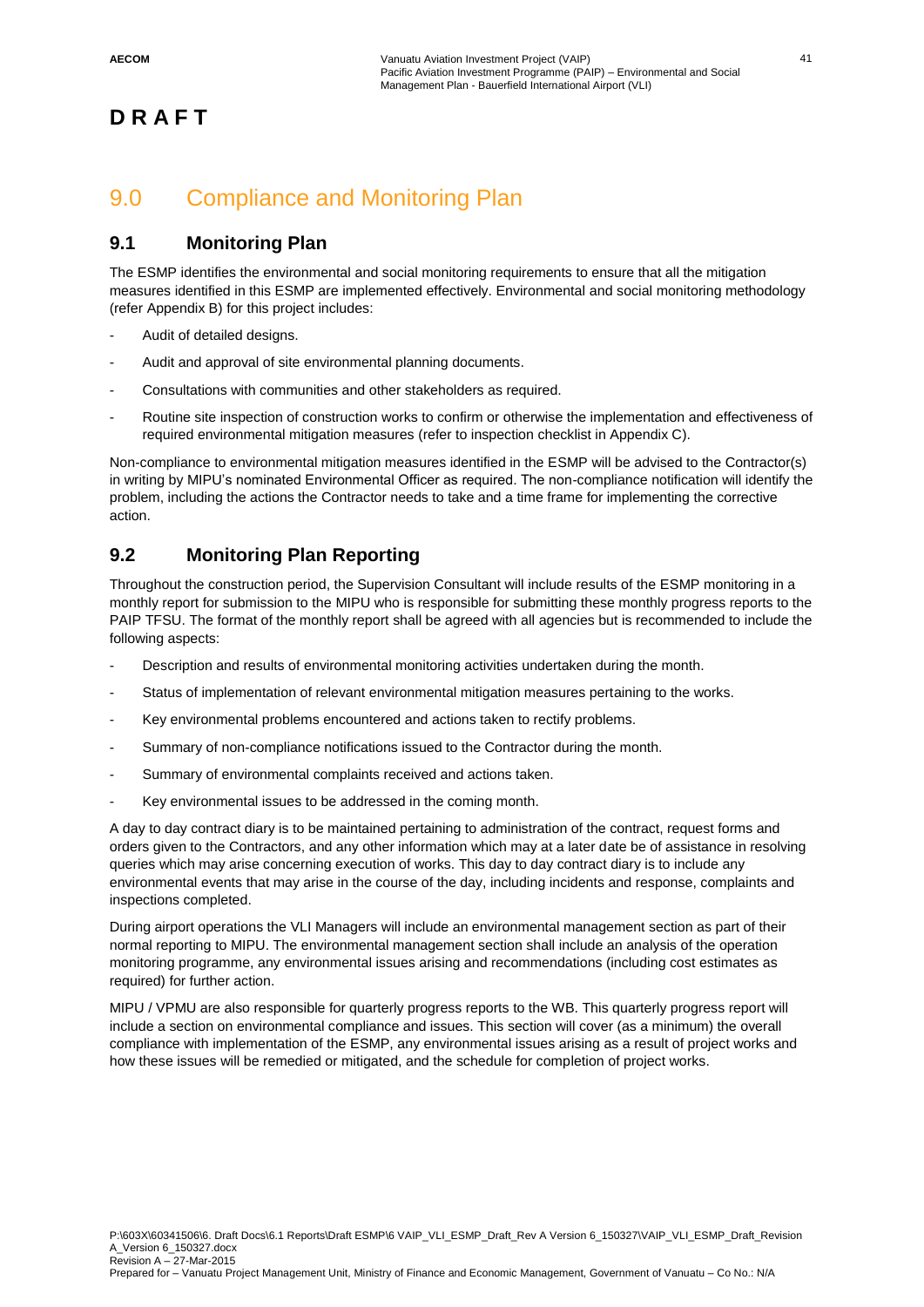## 10.0 Contingency Planning

It is recommended that the Contractors prepare a Contingency Plan encompassing tsunami, cyclone and storm events. The purpose of the Plan is to ensure all staff are fully aware of their responsibilities in respect to human safety and environmental risk reduction. Procedures should clearly delineate the roles and responsibilities of staff; define the functions to be performed by them, the process to be followed in the performance of these functions including tools and equipment to be kept in readiness, and an emergency medical plan. All of the Contractor's staff should undergo training/induction to the Plan.

The wet season in Vanuatu is usually November to April which coincides with the cyclone season. Construction activities should be limited to the dry season (May to October) however storm and rain events can still occur during this period causing flooding and bringing high winds.

The Contractors are responsible for monitoring weather forecasts, inspecting all erosion and sediment control measures and undertaking any remedial works required prior to the forecast rain or storm event.

In general the Contractors will:

- Inspect daily weather patterns to anticipate periods of risk and be prepared to undertake remedial works on erosion and sediment control measures to suit the climatic conditions.
- Monitor the effectiveness of such measures after storms and incorporate improvements where possible in accordance with best management practice.
- Ensure appropriate resources are available to deal with the installation of additional controls as and when needed.
- Inform MIPU if there are any concerns associated with the measures in place.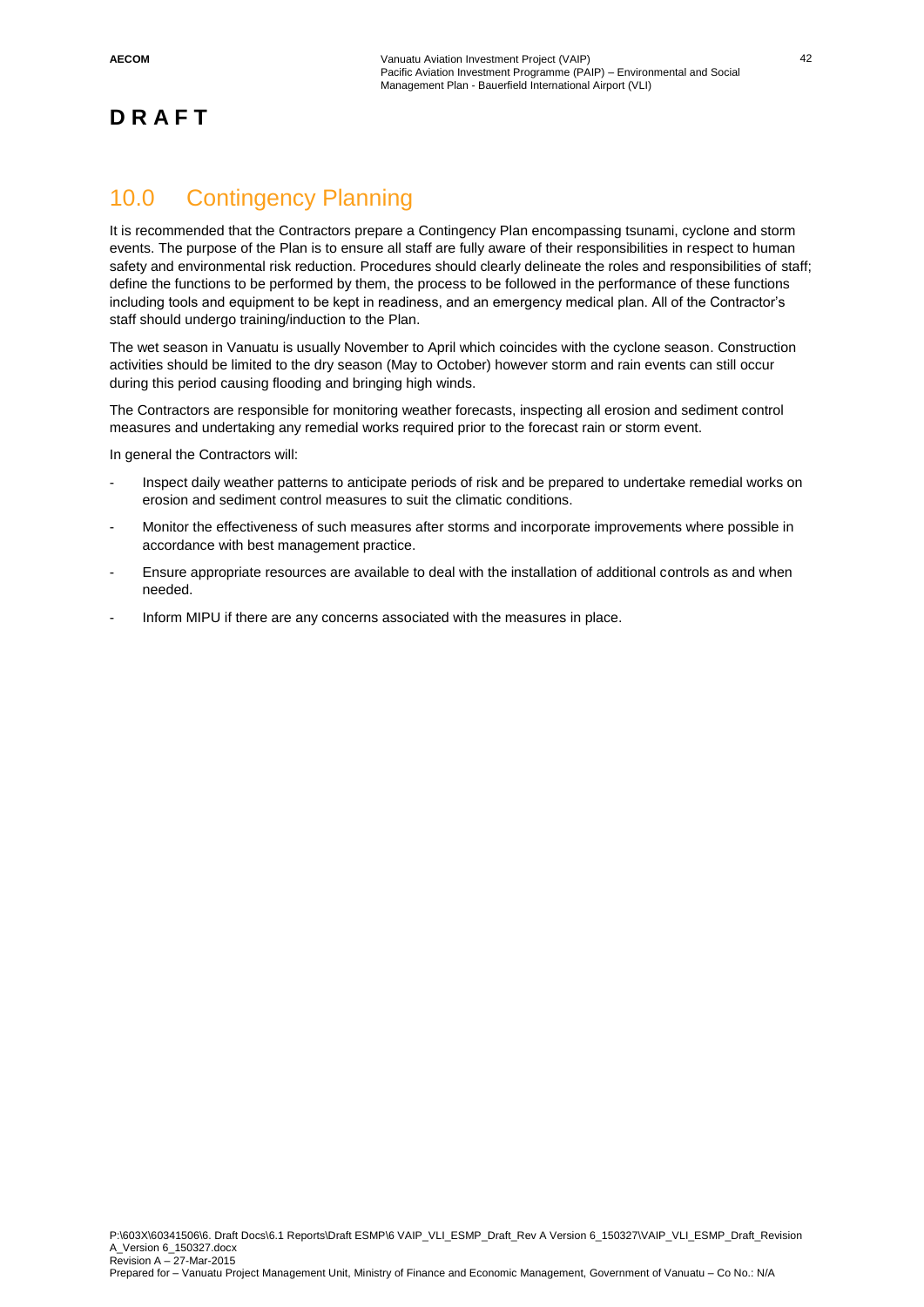**AECOM** Vanuatu Aviation Investment Project (VAIP) Pacific Aviation Investment Programme (PAIP) – Environmental and Social Management Plan - Bauerfield International Airport (VLI)

## Appendix A

# Mitigation Measures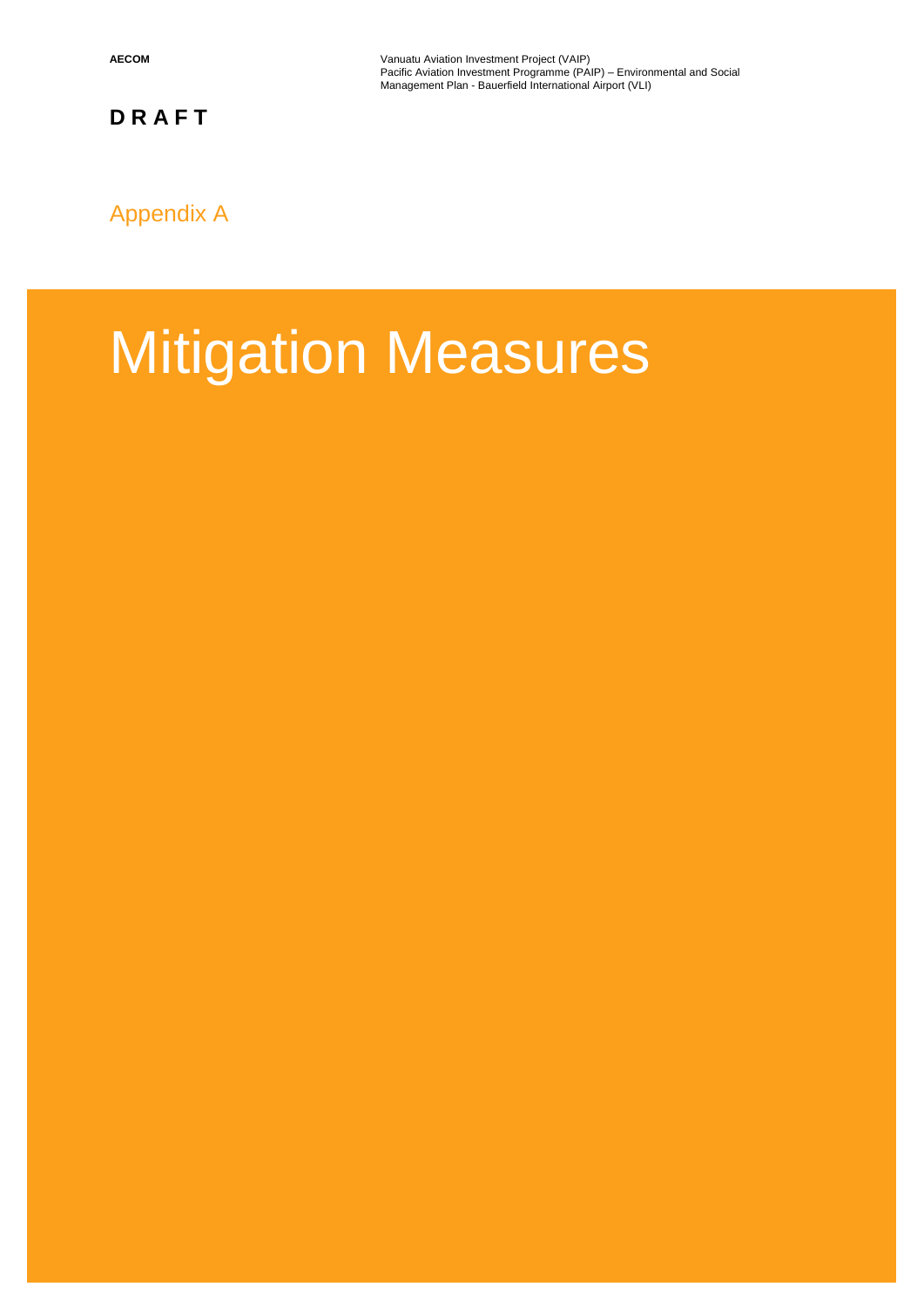$\overline{a}$ 

## **D R A F T**

#### **Appendix A Mitigation Measures**

| <b>POTENTIAL</b><br><b>NEGATIVE IMPACT</b> | <b>ENVIRONMENTAL AND SOCIAL MITIGATION MEASURES</b>                                                                                                                                                                                                                                                                                                                                                                                                                                                                                                                                                                                                                                                                                                                       | <b>IMPLEMENTING</b><br><b>LOCATION</b>                                                                                     | <b>ESTIMATED</b><br><b>MITIGATION</b><br>COSTS <sup>15</sup>                                  | <b>EXECUTING</b><br><b>AGENCY</b>    | <b>SUPERVISING</b><br><b>AGENCY</b>                                  |
|--------------------------------------------|---------------------------------------------------------------------------------------------------------------------------------------------------------------------------------------------------------------------------------------------------------------------------------------------------------------------------------------------------------------------------------------------------------------------------------------------------------------------------------------------------------------------------------------------------------------------------------------------------------------------------------------------------------------------------------------------------------------------------------------------------------------------------|----------------------------------------------------------------------------------------------------------------------------|-----------------------------------------------------------------------------------------------|--------------------------------------|----------------------------------------------------------------------|
|                                            | <b>DETAILED DESIGN/ PRE-CONSTRUCTION MOBILISATION STAGE</b>                                                                                                                                                                                                                                                                                                                                                                                                                                                                                                                                                                                                                                                                                                               |                                                                                                                            |                                                                                               |                                      |                                                                      |
| Road traffic safety                        | Provide for Traffic Management Plan (TMP) to be developed by<br>Contractor, to include signage, flag operators, personnel protective<br>equipment (e.g. high visibility vest), and specific actions (e.g.<br>regulating working hours for haul trucks, installation of speed bumps<br>and prohibition of engine braking) to be implemented around sensitive<br>receptors (e.g. residential dwellings, schools, hospital). TMP to<br>include vehicle and pedestrian traffic.<br>Include transport of materials and equipment to construction lay down<br>area (likely to be located at the airport) in the TMP e.g. covering of<br>loads, maximum speed, designated travel times and notification of<br>police and other required departments (e.g. hospital and schools). | From port to<br>airport (delivery of<br>equipment)<br>To and from the<br>construction lay<br>down area and<br>the quarries | Minimal<br>(requirement of<br>bidding documents)                                              | Design Consultant<br>and Contractors | Ministry of<br>Infrastructure &<br><b>Public Utilities</b><br>(MIPU) |
| Aviation traffic safety                    | Each investment within an operational airport is to have a Methods of<br>Works Plan (MOWP) which is to be included in all bid and contract<br>documents. The Contractor is to develop a Safety Management Plan<br>as an addendum to the MOWP. The MOWP will include details of site<br>works scheduling around known flight timetables and procedures for<br>emergency response for all workers.                                                                                                                                                                                                                                                                                                                                                                          | Operational<br>airports                                                                                                    | Minimal<br>(requirement of<br>bidding documents<br>and standard<br>construction<br>practices) | Design Consultant                    | Airports<br>Vanuatu<br>Limited (AVL) /<br><b>MIPU</b>                |
| Soil erosion                               | Minimize erosion and design erosion protection measures according<br>to international good practice standards, including incorporation of<br>effective drainage systems (soakage pits) and consideration of<br>surface flow paths.<br>Preferred time to schedule earthworks and construction activities is<br>during dry season (May to October).                                                                                                                                                                                                                                                                                                                                                                                                                         | All locations                                                                                                              | Minimal (part of<br>standard design<br>practices)                                             | Design Consultant                    | <b>MIPU</b>                                                          |

<sup>&</sup>lt;sup>15</sup> Costs are estimates only and will be calculated during the detailed engineering design.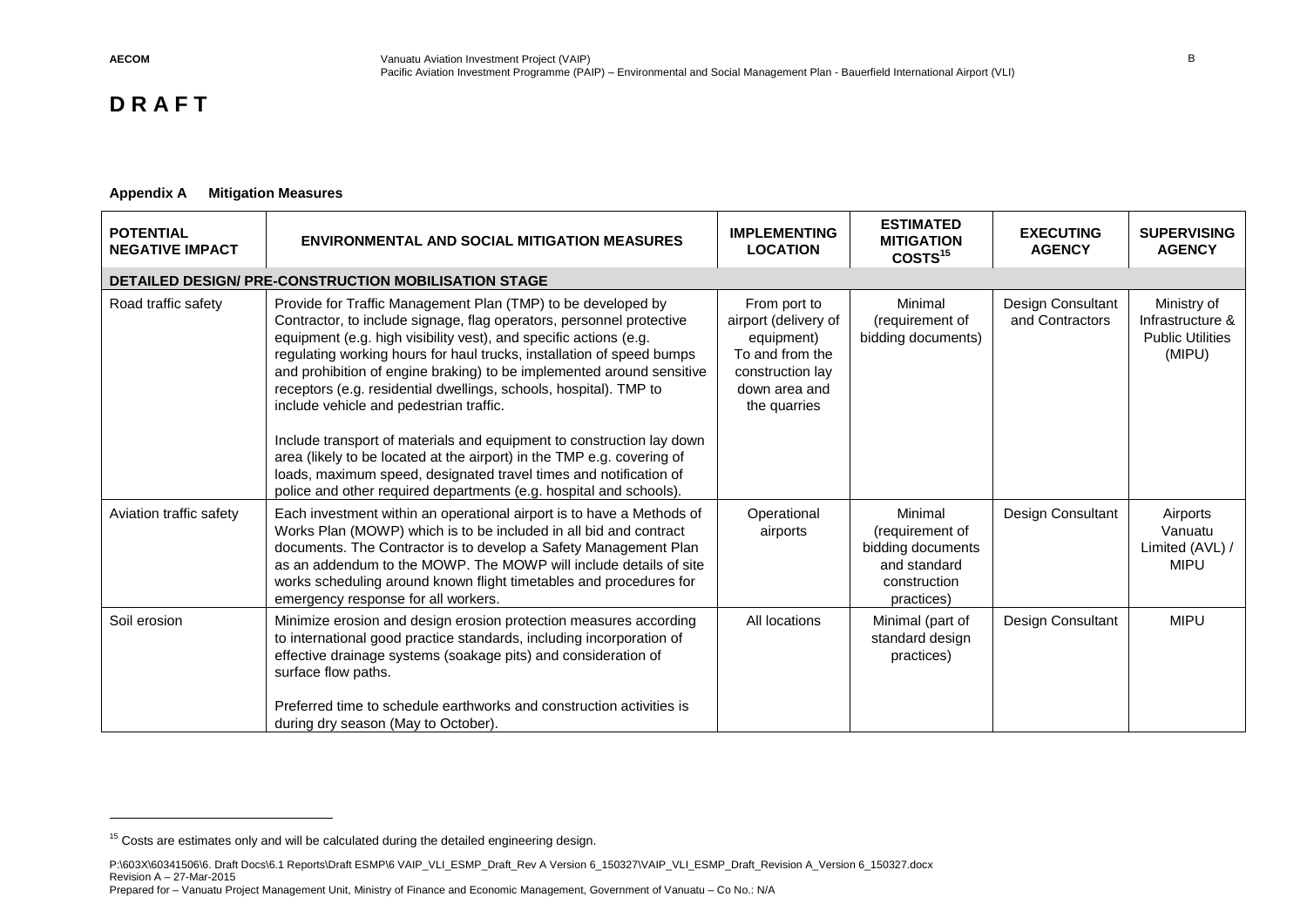| <b>POTENTIAL</b><br><b>NEGATIVE IMPACT</b> | <b>ENVIRONMENTAL AND SOCIAL MITIGATION MEASURES</b>                                                                                                                                                                                                                                                                                                                                                                                                                                                                                                                                                                                                                                                                                                                    | <b>IMPLEMENTING</b><br><b>LOCATION</b> | <b>ESTIMATED</b><br><b>MITIGATION</b><br>COSTS <sup>15</sup> | <b>EXECUTING</b><br><b>AGENCY</b> | <b>SUPERVISING</b><br><b>AGENCY</b> |
|--------------------------------------------|------------------------------------------------------------------------------------------------------------------------------------------------------------------------------------------------------------------------------------------------------------------------------------------------------------------------------------------------------------------------------------------------------------------------------------------------------------------------------------------------------------------------------------------------------------------------------------------------------------------------------------------------------------------------------------------------------------------------------------------------------------------------|----------------------------------------|--------------------------------------------------------------|-----------------------------------|-------------------------------------|
| Dust / Odours / Air<br>Pollution           | Identify and locate waste disposal sites, stockpile sites and equipment<br>(e.g. bitumen plant) at least 300 to 500 m downwind of any<br>settlements or inhabited areas and 150 m away from any water<br>bodies, streams or rivers, to minimize impacts on the environment and<br>nearby population.<br>The Contractor's ESMP should include a provision for quarry dust and<br>noise control; all equipment including crushers, aggregate processors,<br>generators etc. should / if possible, be located in the quarry pit to<br>minimize noise and dust emissions.<br>Ensure all equipment is serviced and issued with warrant of fitness<br>(as required). Any machinery deemed to be polluting the air must be<br>replaced (or fixed) on instruction by the MIPU. | Construction lay<br>down area          | Minimal (part of<br>standard design<br>practices)            | Design Consultant                 | <b>MIPU</b>                         |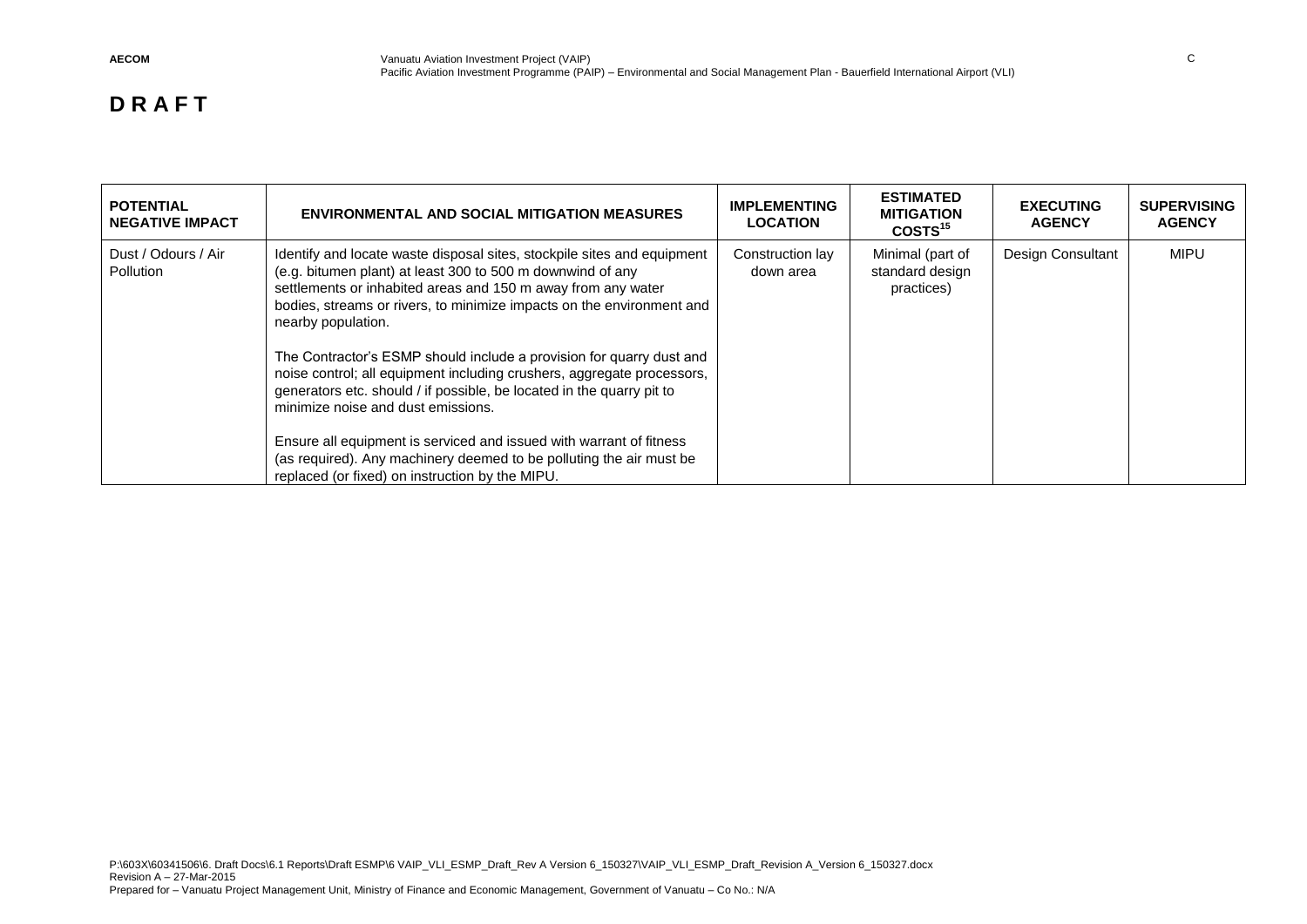| <b>POTENTIAL</b><br><b>NEGATIVE IMPACT</b> | <b>ENVIRONMENTAL AND SOCIAL MITIGATION MEASURES</b>                                                                                                                                                                                                                                                                                                                                                                                                                                                                                                                                                                                                                                                                                                                                                                                                                                                                                                                                                                                                                                                                                                                                                                                                                                                                                                                                                                                                                                                                                                                                                                                                                                                                                                                                                                                                                              | <b>IMPLEMENTING</b><br><b>LOCATION</b> | <b>ESTIMATED</b><br><b>MITIGATION</b><br>COSTS <sup>15</sup>          | <b>EXECUTING</b><br><b>AGENCY</b> | <b>SUPERVISING</b><br><b>AGENCY</b> |
|--------------------------------------------|----------------------------------------------------------------------------------------------------------------------------------------------------------------------------------------------------------------------------------------------------------------------------------------------------------------------------------------------------------------------------------------------------------------------------------------------------------------------------------------------------------------------------------------------------------------------------------------------------------------------------------------------------------------------------------------------------------------------------------------------------------------------------------------------------------------------------------------------------------------------------------------------------------------------------------------------------------------------------------------------------------------------------------------------------------------------------------------------------------------------------------------------------------------------------------------------------------------------------------------------------------------------------------------------------------------------------------------------------------------------------------------------------------------------------------------------------------------------------------------------------------------------------------------------------------------------------------------------------------------------------------------------------------------------------------------------------------------------------------------------------------------------------------------------------------------------------------------------------------------------------------|----------------------------------------|-----------------------------------------------------------------------|-----------------------------------|-------------------------------------|
| Water and soil pollution                   | Minimise risk to groundwater and surrounding soil by developing a<br>spill response plan and provide training to all contract workers on how<br>to implement the spill response plan. Precautions should be in place<br>to prevent wastewater and hazardous substances or materials<br>entering the environment (e.g. fuel spillage, wastewater containing fire<br>retardant during firefighting), The spill response plan should include<br>factors associated with both the construction and operational phases<br>and should be available at all VAIP locations.<br>Ensure bunded areas and hard stands are allocated at construction<br>lay down area for the storage of fuel, lubricants and other potential<br>substances required for the project. Water tight bunds to be able to<br>contain 110% of volumes being stored or 25% if total volume greater<br>than 1,000 L.<br>Ensure wash down areas with respective collection and treatment<br>systems are designated within the construction camp (e.g. settling<br>pond or tank and concrete slurry treatment) prior to works<br>commencing.<br>Sanitation treatment system (e.g. removal of waste to landfill, compost<br>or proprietary treatment system) is approved by the MIPU and AVL<br>prior to implementation.<br>If required by Ministry of Land and Natural Resources (MLNR) and<br>bore owner, prior to any site establishment or construction activities<br>sample groundwater at two specified potable bores within 100 m of<br>VLI (to be coordinated with MLNR, owner and MIPU) to determine<br>base line conditions. Measure depth to groundwater and analyse<br>samples for concentrations of pH, electrical conductivity, total<br>petroleum hydrocarbons (for potential petroleum contamination), and<br>total nitrogen (for potential sewage contamination), or as agreed with<br>MLNR and MIPU. | All components                         | Minimal (part of<br>standard design<br>and construction<br>practices) | Design Consultant                 | <b>MIPU</b>                         |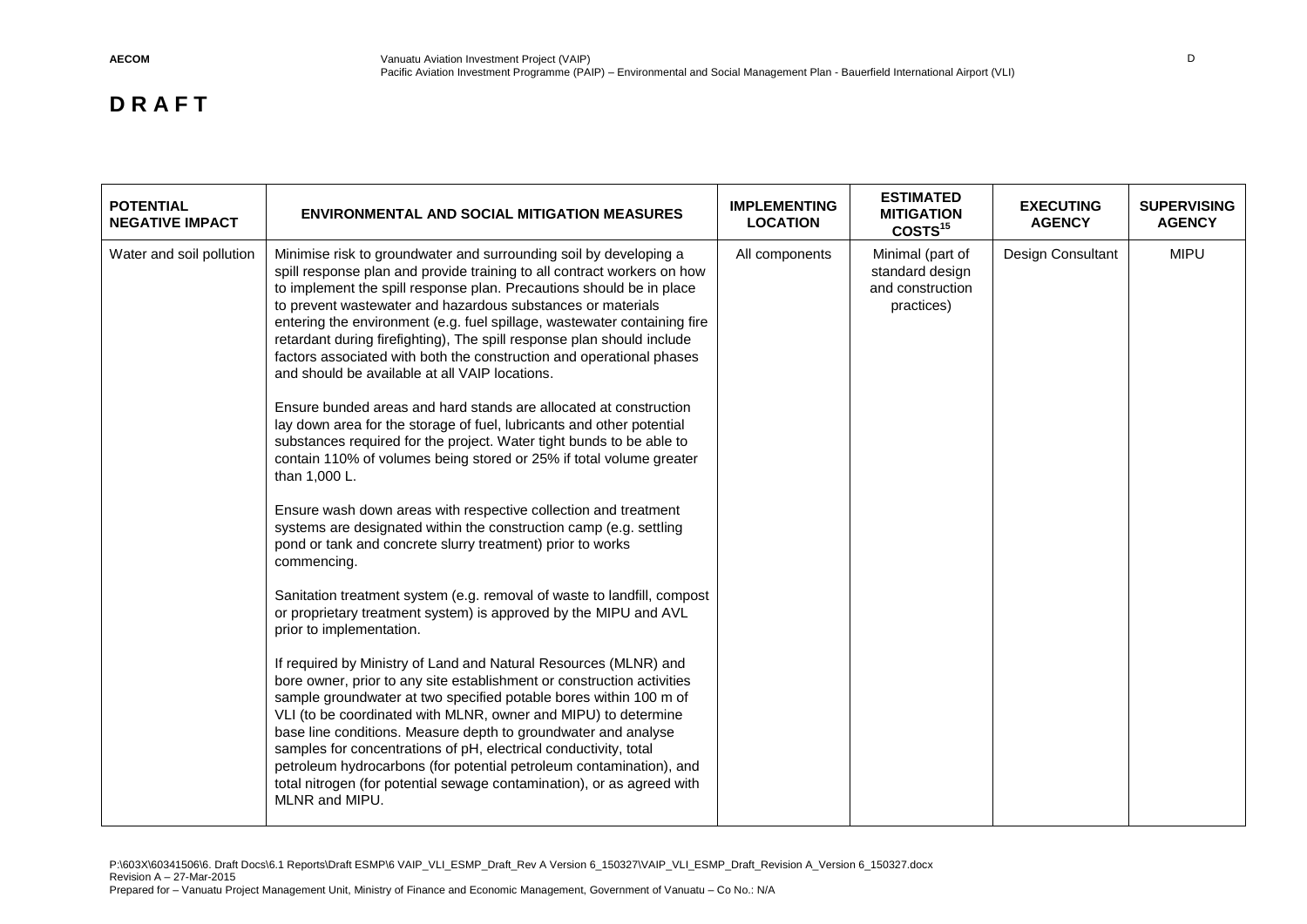| <b>POTENTIAL</b><br><b>NEGATIVE IMPACT</b> | <b>ENVIRONMENTAL AND SOCIAL MITIGATION MEASURES</b>                                                                                                                                                                                                                                                                                                                                                                                                                                                                                                                                                                                                                                                                                                       | <b>IMPLEMENTING</b><br><b>LOCATION</b> | <b>ESTIMATED</b><br><b>MITIGATION</b><br>COSTS <sup>15</sup>          | <b>EXECUTING</b><br><b>AGENCY</b>    | <b>SUPERVISING</b><br><b>AGENCY</b>                                   |
|--------------------------------------------|-----------------------------------------------------------------------------------------------------------------------------------------------------------------------------------------------------------------------------------------------------------------------------------------------------------------------------------------------------------------------------------------------------------------------------------------------------------------------------------------------------------------------------------------------------------------------------------------------------------------------------------------------------------------------------------------------------------------------------------------------------------|----------------------------------------|-----------------------------------------------------------------------|--------------------------------------|-----------------------------------------------------------------------|
| Water and soil pollution                   | Soakage pits should not be installed directly into a shallow aquifer                                                                                                                                                                                                                                                                                                                                                                                                                                                                                                                                                                                                                                                                                      | All components                         | Minimal (part of<br>standard design<br>and construction<br>practices) | Design Consultant                    | <b>MIPU</b>                                                           |
| Water supply                               | The Contractors will need to ensure adequate supply of water for<br>construction and personnel which does not adversely affect local<br>community's water supply (e.g. rainwater harvesting or reclamation,<br>permitted use of river, or use of reticulated supply).                                                                                                                                                                                                                                                                                                                                                                                                                                                                                     | All components                         | Minimal (part of<br>standard design<br>practices)                     | Design Consultant<br>and Contractors | <b>MIPU</b>                                                           |
| Sourcing aggregate<br>material             | Ensure aggregate is sourced from approved/ permitted quarry<br>sources and are operating in accordance with the Vanuatu law. Prior<br>to any quarries being selected for the VAIP project, public consultation<br>will be completed with any affected parties relating to each quarry site,<br>whether it is an operating, re-opening or new quarry site. Should it be<br>identified that a new quarry site will be required for the VAIP project,<br>the requirements of the Resettlement Policy Framework (RPF)<br>presented in Appendix D will need to be implemented.<br>Permitting requirements will need Contractors to include provision for<br>quarry specific plans including environmental management, health<br>and safety and rehabilitation. | All components                         | Minimal (part of<br>standard design<br>and construction<br>practices) | Design Consultant                    | MIPU /<br>Department of<br>Geology, Mines<br>& Rural Water<br>(DGMRW) |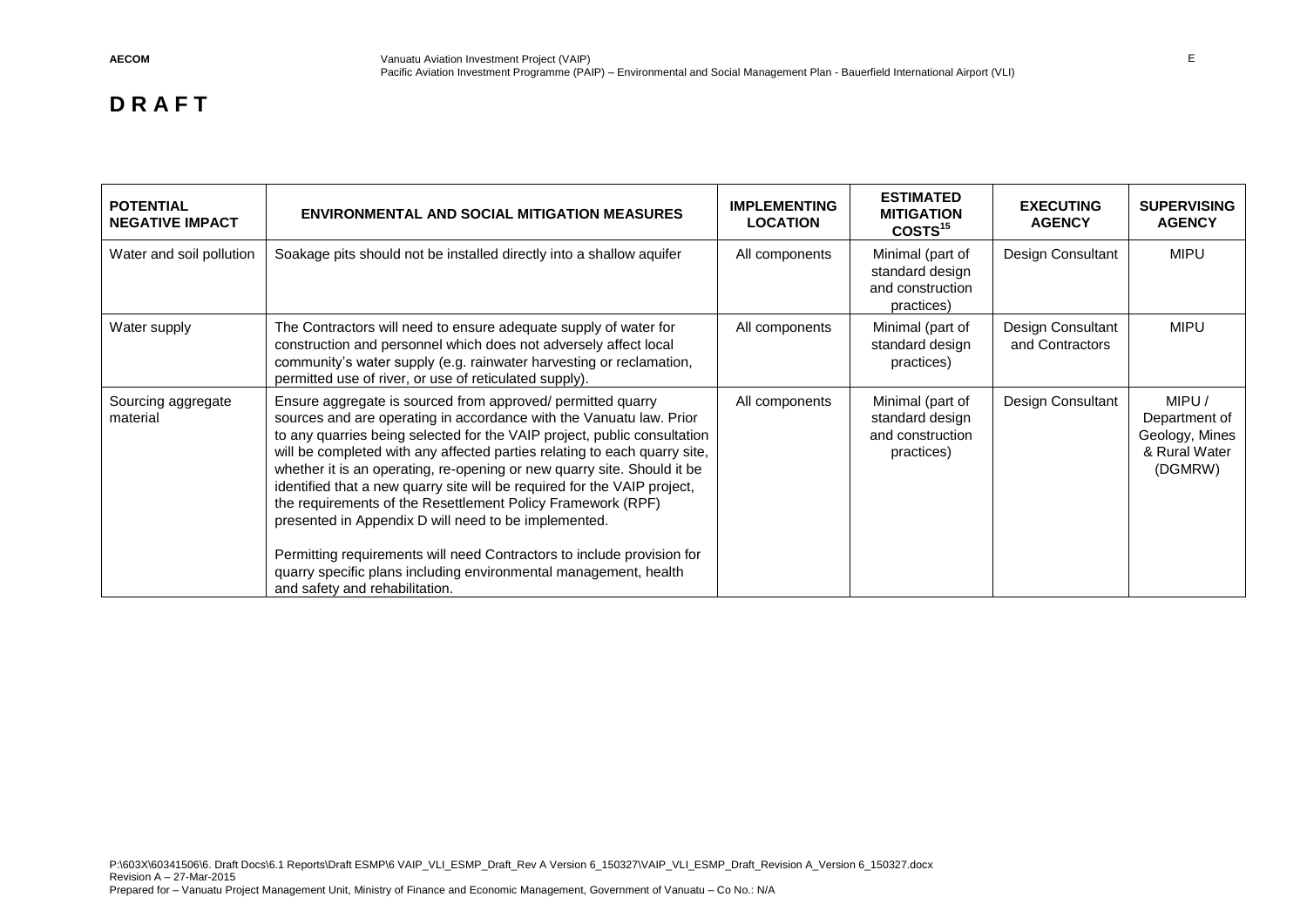| <b>POTENTIAL</b><br><b>NEGATIVE IMPACT</b>   | <b>ENVIRONMENTAL AND SOCIAL MITIGATION MEASURES</b>                                                                                                                                                                                                                                                                                                                                                                                                                                                                                                                                                                                                                                                                                                                                                  | <b>IMPLEMENTING</b><br><b>LOCATION</b> | <b>ESTIMATED</b><br><b>MITIGATION</b><br>COSTS <sup>15</sup>          | <b>EXECUTING</b><br><b>AGENCY</b>    | <b>SUPERVISING</b><br><b>AGENCY</b> |
|----------------------------------------------|------------------------------------------------------------------------------------------------------------------------------------------------------------------------------------------------------------------------------------------------------------------------------------------------------------------------------------------------------------------------------------------------------------------------------------------------------------------------------------------------------------------------------------------------------------------------------------------------------------------------------------------------------------------------------------------------------------------------------------------------------------------------------------------------------|----------------------------------------|-----------------------------------------------------------------------|--------------------------------------|-------------------------------------|
| Solid waste generation                       | Allow for re-use of as much material as possible either within the<br>VAIP, other projects, or for community use. Port Vila Municipality<br>Council (PVMC) should be consulted for approval to receive material<br>(at Bouffa Landfill) that cannot be recycled, reused or returned to the<br>supplier.<br>When planning the construction lay down area ensure temporary<br>waste dump areas are allowed for and approved waste disposal sites<br>/ methodologies identified for removal of all solid waste.<br>As early as possible in the pre-construction preparation phase<br>suitable receiving waste facility(ies) should be identified (e.g. Bouffa<br>Landfill or road patching material for MIPU) and agreements put in<br>place to transport (trans-boundary) project hazardous waste from | All locations                          | Minimal (part of<br>standard design<br>and construction<br>practices) | Design Consultant<br>and Contractors | <b>MIPU</b>                         |
| Hazardous substances                         | Vanuatu.<br>Where possible fuel shall be obtained from local commercially<br>available sources. Prior arrangement regarding quantity and type will<br>need to be organised (AVL / MIPU to provide details of providers).<br>In all VAIP project locations, fuel should only be stored in designated<br>areas that are designed to store and facilitate operations associated<br>with it (e.g. re-fuelling).                                                                                                                                                                                                                                                                                                                                                                                          | All locations                          | Minimal (part of<br>mobilisation and<br>construction<br>planning)     | Contractors                          | MIPU / AVL                          |
| Importation of<br>equipment and<br>materials | Obtain import permits and quarantine certification prior to export from<br>country of origin. Certificate of fumigation required.                                                                                                                                                                                                                                                                                                                                                                                                                                                                                                                                                                                                                                                                    | All components                         | Minimal (part of<br>mobilisation and<br>construction<br>planning)     | Contractor                           | <b>MIPU</b>                         |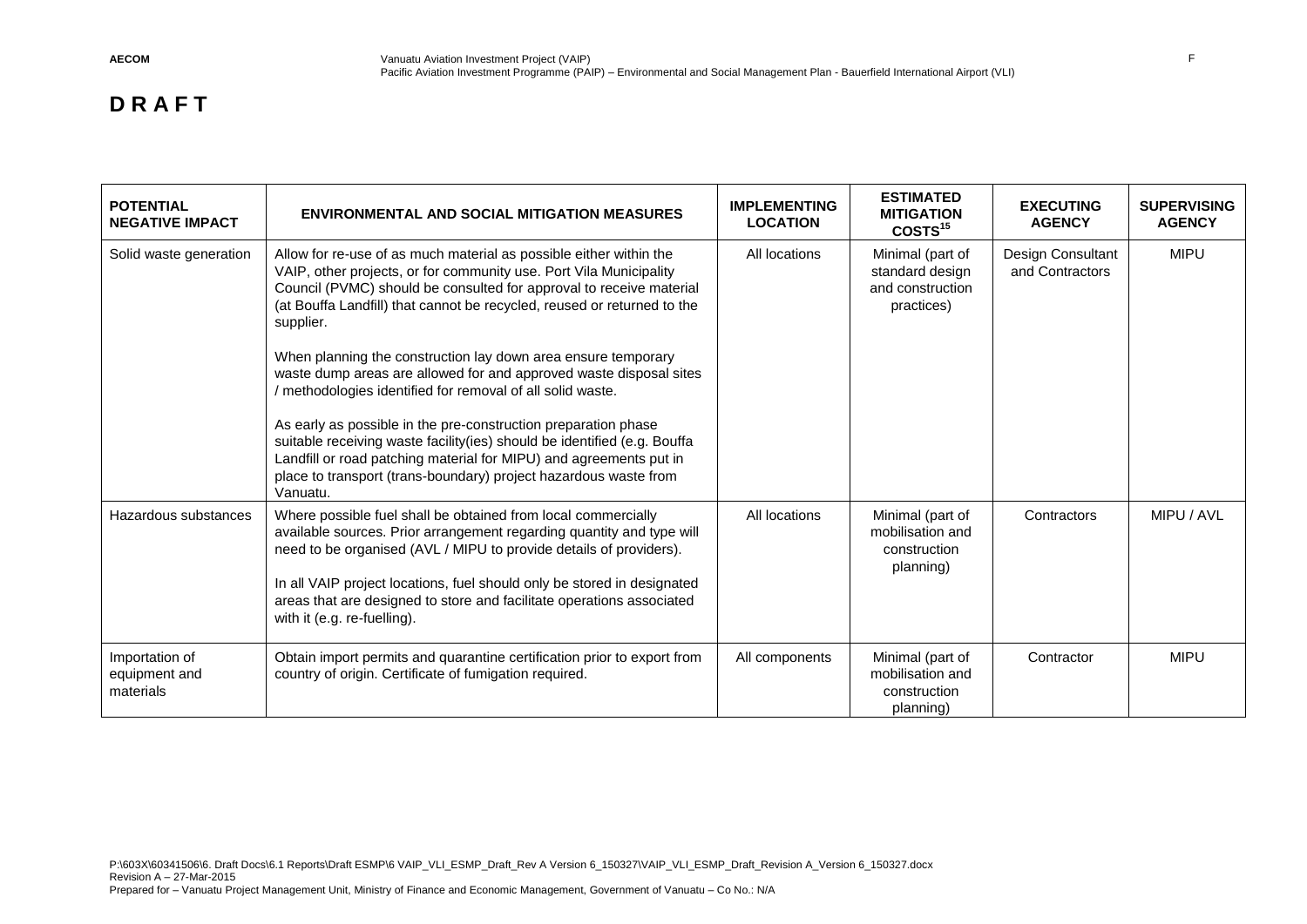| <b>POTENTIAL</b><br><b>NEGATIVE IMPACT</b>                     | <b>ENVIRONMENTAL AND SOCIAL MITIGATION MEASURES</b>                                                                                                                                                                                                                                                                                                                                                                                                                          | <b>IMPLEMENTING</b><br><b>LOCATION</b>        | <b>ESTIMATED</b><br><b>MITIGATION</b><br>COSTS <sup>15</sup>      | <b>EXECUTING</b><br><b>AGENCY</b> | <b>SUPERVISING</b><br><b>AGENCY</b> |
|----------------------------------------------------------------|------------------------------------------------------------------------------------------------------------------------------------------------------------------------------------------------------------------------------------------------------------------------------------------------------------------------------------------------------------------------------------------------------------------------------------------------------------------------------|-----------------------------------------------|-------------------------------------------------------------------|-----------------------------------|-------------------------------------|
| Community grievances                                           | Ensure that public consultation and disclosure communication is<br>completed at regular intervals to ensure that the public are fully aware<br>of the proposed VAIP project. Consultation should include all aspects<br>of the project including the airport site, quarries and transport routes.                                                                                                                                                                            | All components                                | Minimal (part of<br>mobilisation and<br>construction<br>planning) | <b>VPMU Consultant</b>            | <b>VPMU</b>                         |
| Airport concessionaires<br>/ local business<br>grievances      | Ensure that local businesses and airport commissionaires are<br>included in the public consultation and disclosure communication<br>process. Regular communication should be made with affected<br>parties to ensure that they are fully aware of the proposed program of<br>works.                                                                                                                                                                                          | Airport                                       | Minimal (part of<br>mobilisation and<br>construction<br>planning) | <b>VPMU Consultant</b>            | <b>VPMU</b>                         |
| <b>CONSTRUCTION STAGE</b>                                      |                                                                                                                                                                                                                                                                                                                                                                                                                                                                              |                                               |                                                                   |                                   |                                     |
| Traffic (vehicle and<br>pedestrian) and<br>construction safety | Implement the traffic management plan (TMP) to ensure smooth<br>traffic flow and safety for workers, passing vehicles and pedestrian<br>traffic.<br>Where appropriate, employ flag operators on the road to prevent<br>traffic accidents. The workers shall have relevant safety equipment.<br>The TMP should prohibit the use of engine breaking close to and<br>through communities and inhabited areas, it should also regulate the<br>working hours for the haul trucks. | Route from<br>quarries and port<br>to airport | Safety equipment<br>included in<br>construction cost              | Construction<br>Contractors       | <b>MIPU</b>                         |
| Soil erosion                                                   | Minimise time and size of ground disturbing activities to workable size<br>at any one time. Vegetation to be removed manually, strictly no use of<br>herbicides/ pesticides.<br>Keep construction vehicles on defined tracks.<br>Re-vegetate disturbed areas that are not being paved as soon as<br>practicable (loosen ground; apply topsoil; seed or plant as necessary).                                                                                                  | All locations                                 | Minimal (part of<br>standard<br>construction<br>practice)         | Construction<br>Contractors       | <b>MIPU</b>                         |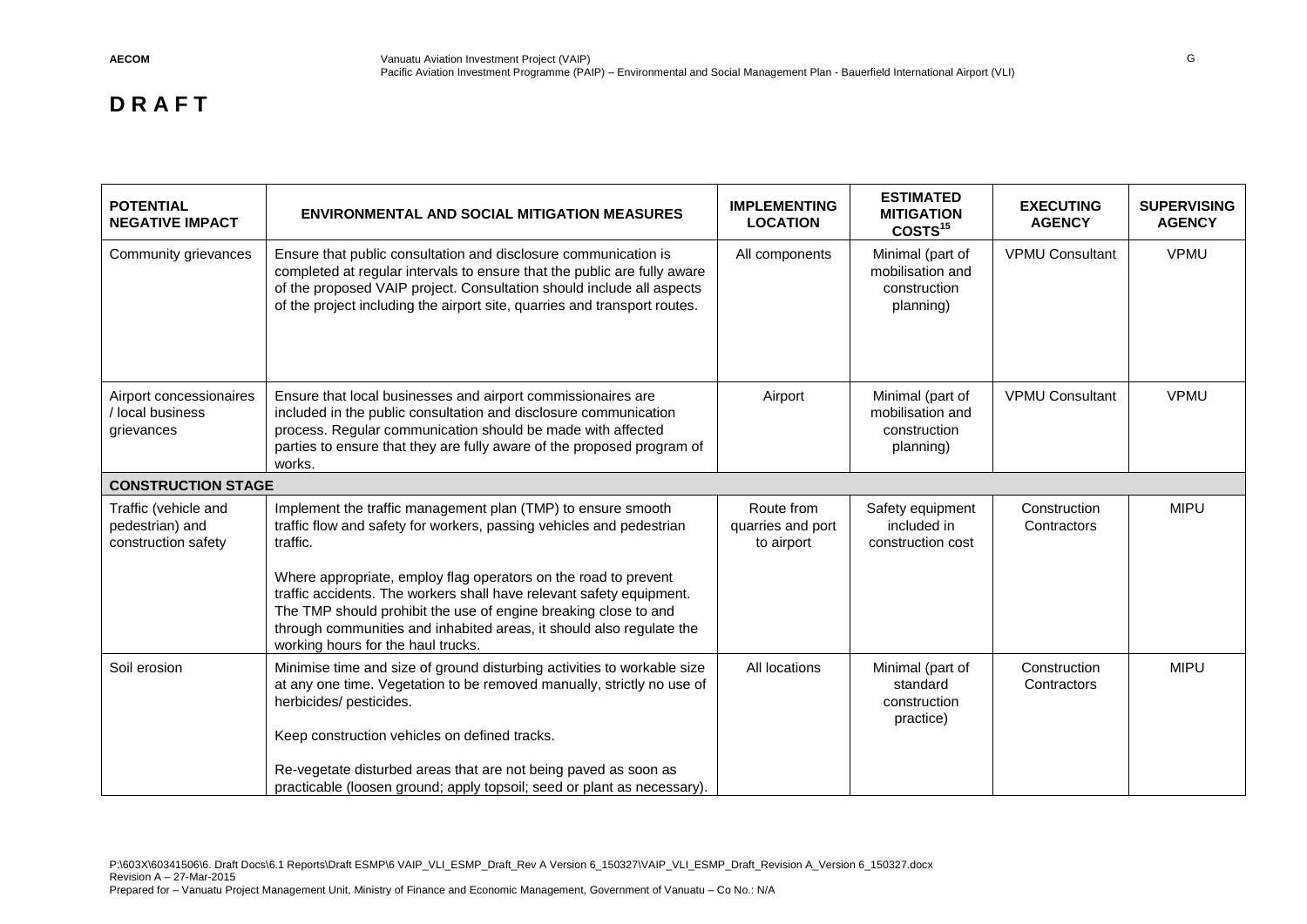| <b>POTENTIAL</b><br><b>NEGATIVE IMPACT</b> | <b>ENVIRONMENTAL AND SOCIAL MITIGATION MEASURES</b>                                                                                                                                                                                                                                                                                                                                                                                                                                                                                                                                                                                                                                                                                                         | <b>IMPLEMENTING</b><br><b>LOCATION</b> | <b>ESTIMATED</b><br><b>MITIGATION</b><br>COSTS <sup>15</sup> | <b>EXECUTING</b><br><b>AGENCY</b> | <b>SUPERVISING</b><br><b>AGENCY</b> |
|--------------------------------------------|-------------------------------------------------------------------------------------------------------------------------------------------------------------------------------------------------------------------------------------------------------------------------------------------------------------------------------------------------------------------------------------------------------------------------------------------------------------------------------------------------------------------------------------------------------------------------------------------------------------------------------------------------------------------------------------------------------------------------------------------------------------|----------------------------------------|--------------------------------------------------------------|-----------------------------------|-------------------------------------|
| Waste disposal                             | Ensure all construction waste material is re-used, recycled, returned<br>to supplier, or packed up for transport to Bouffa Landfill or out of<br>country depending on accepted waste streams at each facility.<br>Ensure areas for waste collection, recycling and off-site disposal are<br>clearly marked/sign posted. Segregate waste to avoid cross<br>contamination, such as with contaminated material (hazardous<br>substance).<br>Install waste collection facilities at construction lay down area to allow<br>for collection and packing of waste. Strictly no dumping of rubbish.<br>Include awareness training in general environmental training.<br>Workers must be provided with a sanitary system to prevent fouling of<br>surrounding soils. | All locations                          | Minimal (part of<br>standard<br>construction<br>practice)    | Construction<br>Contractors       | <b>MIPU</b>                         |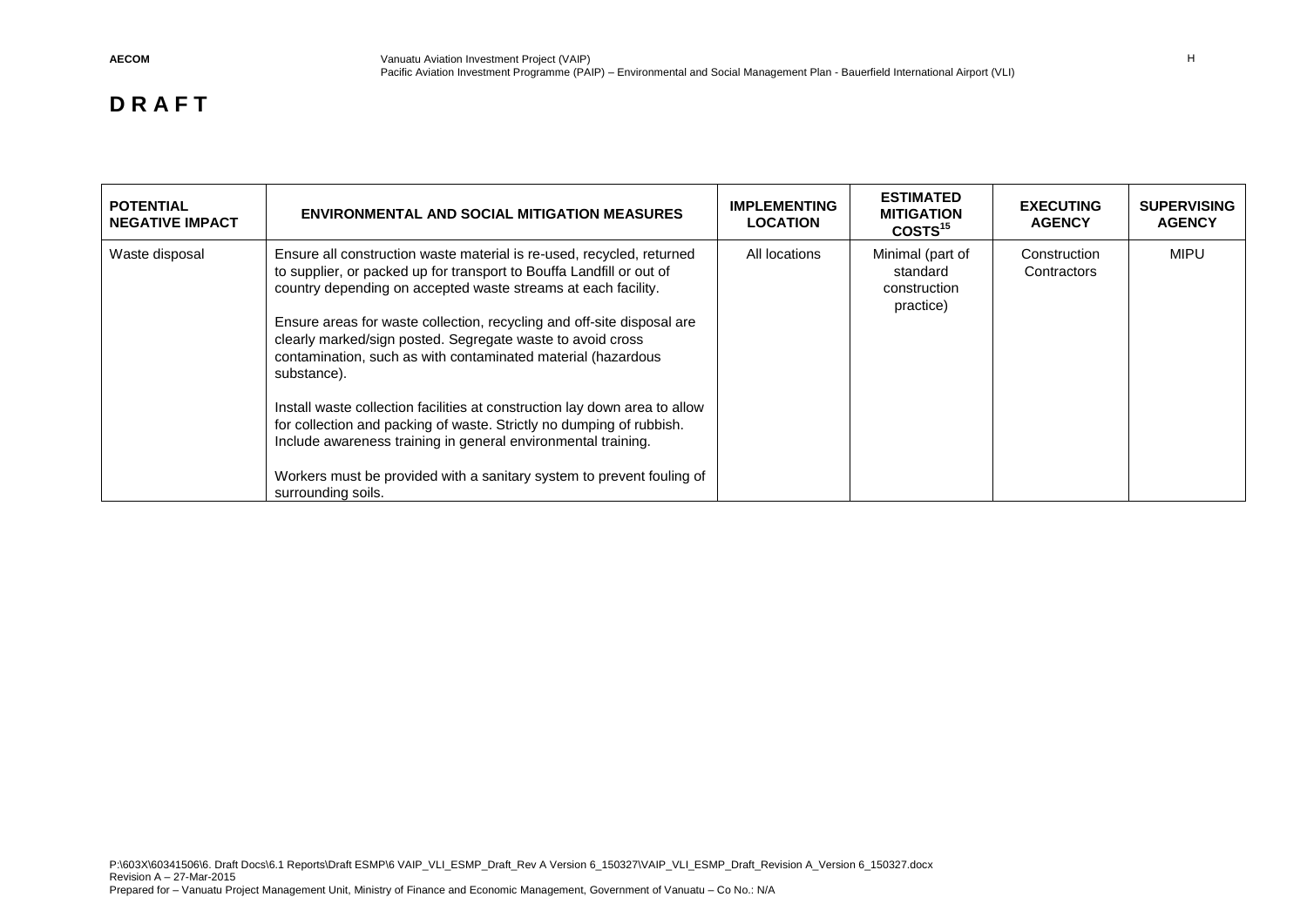| <b>POTENTIAL</b><br><b>NEGATIVE IMPACT</b> | <b>ENVIRONMENTAL AND SOCIAL MITIGATION MEASURES</b>                                                                                                                                                                                                                                                                                                                                                                                                                                                                                                                                                                                                                                                                                                                                                                                                                                                                                                                                                                                                                                                                                                                                                                                                                                                                                                                                                                                                                                                                                                                                                                                                                                                                                                                                                                                                                         | <b>IMPLEMENTING</b><br><b>LOCATION</b> | <b>ESTIMATED</b><br><b>MITIGATION</b><br>COSTS <sup>15</sup> | <b>EXECUTING</b><br><b>AGENCY</b> | <b>SUPERVISING</b><br><b>AGENCY</b> |
|--------------------------------------------|-----------------------------------------------------------------------------------------------------------------------------------------------------------------------------------------------------------------------------------------------------------------------------------------------------------------------------------------------------------------------------------------------------------------------------------------------------------------------------------------------------------------------------------------------------------------------------------------------------------------------------------------------------------------------------------------------------------------------------------------------------------------------------------------------------------------------------------------------------------------------------------------------------------------------------------------------------------------------------------------------------------------------------------------------------------------------------------------------------------------------------------------------------------------------------------------------------------------------------------------------------------------------------------------------------------------------------------------------------------------------------------------------------------------------------------------------------------------------------------------------------------------------------------------------------------------------------------------------------------------------------------------------------------------------------------------------------------------------------------------------------------------------------------------------------------------------------------------------------------------------------|----------------------------------------|--------------------------------------------------------------|-----------------------------------|-------------------------------------|
| Water and soil pollution                   | Hydrocarbons (lubricants / fuel) shall be collected and recycled, or<br>disposed of according to Vanuatu regulations (removed from country).<br>The VLI fuel farm is a hard stand area with bunding to contain all<br>stored hazardous substances; any drainage from these areas is<br>transported to a soak pit. Wastewater from this soak pit is removed by<br>Thomson Septic Contractors. In the case of a contained spill at VLI,<br>with AVL permission, wastewater could be disposed of in this soak pit.<br>Spill response plan training completed for all construction workers.<br>Precautions should be in place to prevent wastewater and hazardous<br>substances / materials entering the environment (e.g. fuel spillage,<br>wastewater containing fire retardant during firefighting), however<br>should an incident occur, the Contractor must have a spill response<br>plan must be in place. The response plan should include details on<br>the use of spill kits and absorbent items to prevent spills entering the<br>receiving sensitive environment (ground, surface water). This spill<br>response plan should be applicable to all VAIP project works areas<br>(airport, quarries, and transport routes). A spill response plan should<br>be in place for both the construction phase and operational phase.<br>Zones for preliminary accumulation of wastes are designated in areas<br>that will cause no damage to the vegetation cover or leach into<br>groundwater or surface water (e.g. within construction lay down area<br>on hard surface).<br>Excavations are bunded to prevent ingress of water runoff and clean<br>water diversion (e.g. sand bags, clay bund, or shallow trenches) are<br>used to direct overland flow away from active work and storage areas.<br>Soakage pits should not be installed directly into a shallow aquifer. | All locations                          | Minimal (part of<br>standard<br>construction<br>practice)    | Construction<br>Contractors       | <b>MIPU</b>                         |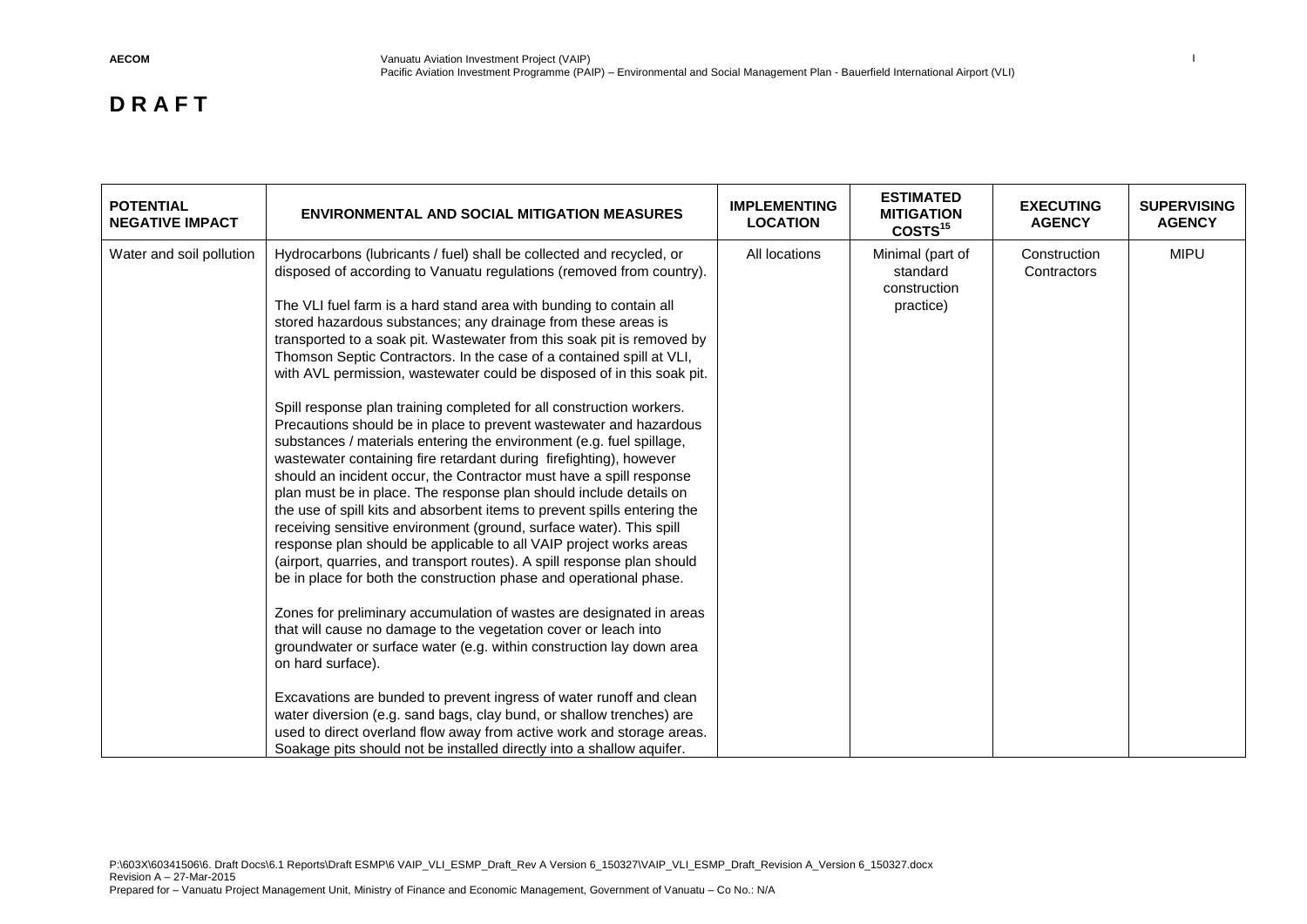| <b>POTENTIAL</b><br><b>NEGATIVE IMPACT</b> | <b>ENVIRONMENTAL AND SOCIAL MITIGATION MEASURES</b>                                                                                                                                                                                                                                                                                                                                                                                                                                                                                                                                                                                                                                                                                                                                                                                                                                                                                                                                                                                                | <b>IMPLEMENTING</b><br><b>LOCATION</b> | <b>ESTIMATED</b><br><b>MITIGATION</b><br>COSTS <sup>15</sup> | <b>EXECUTING</b><br><b>AGENCY</b> | <b>SUPERVISING</b><br><b>AGENCY</b> |
|--------------------------------------------|----------------------------------------------------------------------------------------------------------------------------------------------------------------------------------------------------------------------------------------------------------------------------------------------------------------------------------------------------------------------------------------------------------------------------------------------------------------------------------------------------------------------------------------------------------------------------------------------------------------------------------------------------------------------------------------------------------------------------------------------------------------------------------------------------------------------------------------------------------------------------------------------------------------------------------------------------------------------------------------------------------------------------------------------------|----------------------------------------|--------------------------------------------------------------|-----------------------------------|-------------------------------------|
| Water and soil pollution                   | Hydrocarbon impacted soil may be identified. Any material excavated<br>which has a PID reading of 10 ppm shall be treated as contaminated<br>fill and must be disposed of internationally at an approved facility able<br>to handle contaminated fill.<br>Sediment laden runoff from excavations or stockpiles must be<br>directed to a settling area or collected for dust suppression provided<br>the runoff is not contaminated with any chemicals (e.g. fuel).<br>If required by MLNR and bore owner, during construction activities,<br>sample groundwater at two specified potable bores within 100 m of<br>VLI (to be coordinated with MLNR, owner and MIPU) to indicate<br>whether construction activities have adversely affected groundwater<br>quality. Measure depth to groundwater and analyse samples for<br>concentrations of pH, electrical conductivity, total petroleum<br>hydrocarbons (for potential petroleum contamination), and total<br>nitrogen (for potential sewage contamination), or as agreed with<br>MLNR and MIPU. | All locations                          | Minimal (part of<br>standard<br>construction<br>practice)    | Construction<br>Contractors       | <b>MIPU</b>                         |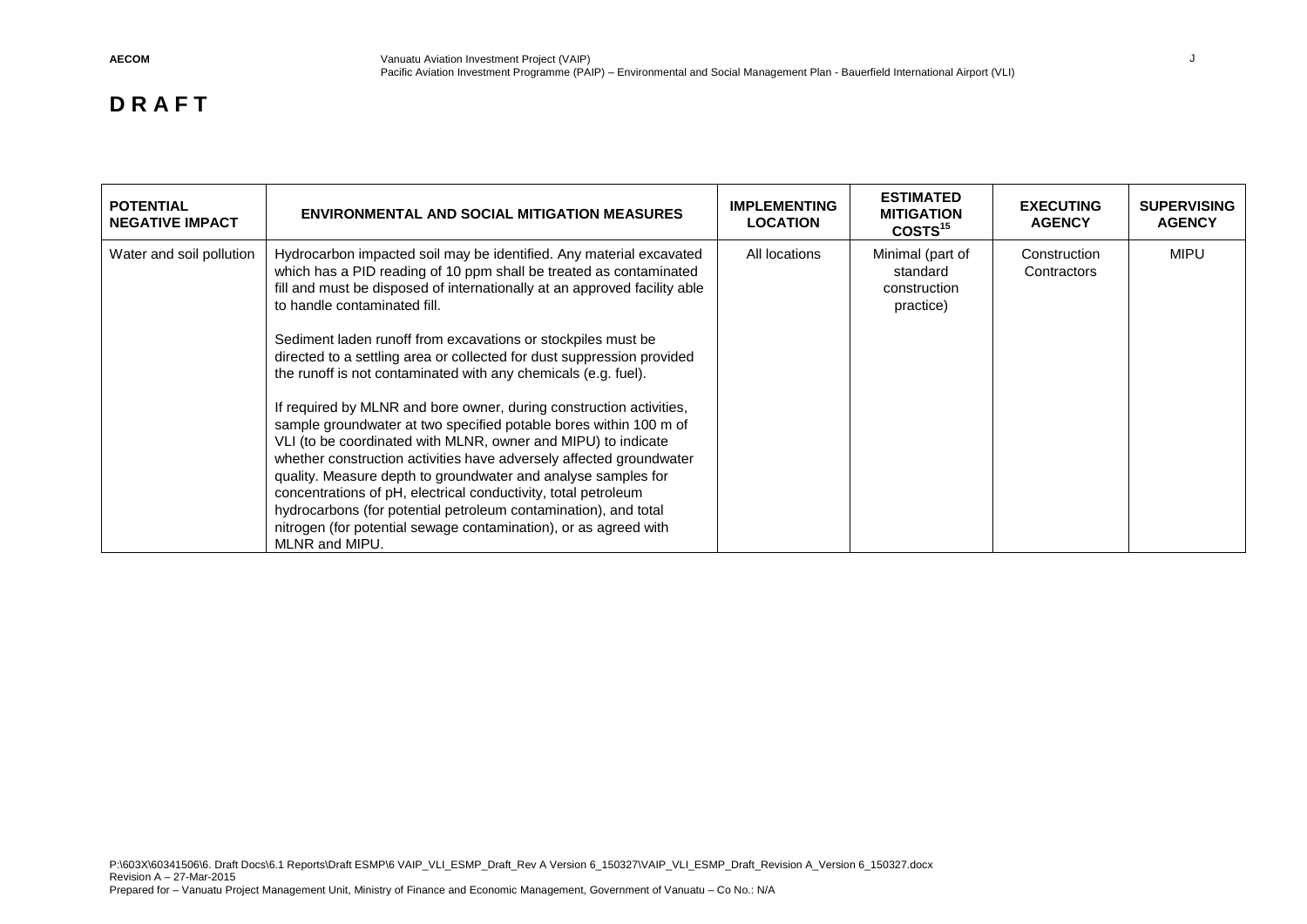| <b>POTENTIAL</b><br><b>NEGATIVE IMPACT</b> | <b>ENVIRONMENTAL AND SOCIAL MITIGATION MEASURES</b>                                                                                                                                                                                                                                                                                                                                                                                                                                                                                                                                                                                                                                                                                                                                                                                                                               | <b>IMPLEMENTING</b><br><b>LOCATION</b> | <b>ESTIMATED</b><br><b>MITIGATION</b><br>COSTS <sup>15</sup> | <b>EXECUTING</b><br><b>AGENCY</b> | <b>SUPERVISING</b><br><b>AGENCY</b> |
|--------------------------------------------|-----------------------------------------------------------------------------------------------------------------------------------------------------------------------------------------------------------------------------------------------------------------------------------------------------------------------------------------------------------------------------------------------------------------------------------------------------------------------------------------------------------------------------------------------------------------------------------------------------------------------------------------------------------------------------------------------------------------------------------------------------------------------------------------------------------------------------------------------------------------------------------|----------------------------------------|--------------------------------------------------------------|-----------------------------------|-------------------------------------|
| Generation of dust                         | Use closed/covered trucks for transportation of construction materials.<br>Any vehicle which is overloaded (exceed designed load limit) or is not<br>covered properly shall be refused entry to the construction lay down<br>area or material shall be refused delivery (if not to the construction lay<br>down area).<br>Cover stockpiles containing fine material (e.g. sand and topsoil) when<br>not actively being used.<br>Keep work areas clean with regular sweeping. Due to freshwater<br>supply constraints large scale water sprinkling should be kept to a<br>minimum and only as required.<br>Only small areas should be cleared of vegetation at any one time and<br>re-vegetation should occur as soon as practicable.<br>Dust masks and personnel protective equipment must be available for<br>workers during dust generating activities (e.g. pavement milling). | All locations                          | Minimal (part of<br>standard<br>construction<br>practice)    | Construction<br>Contractors       | <b>MIPU</b>                         |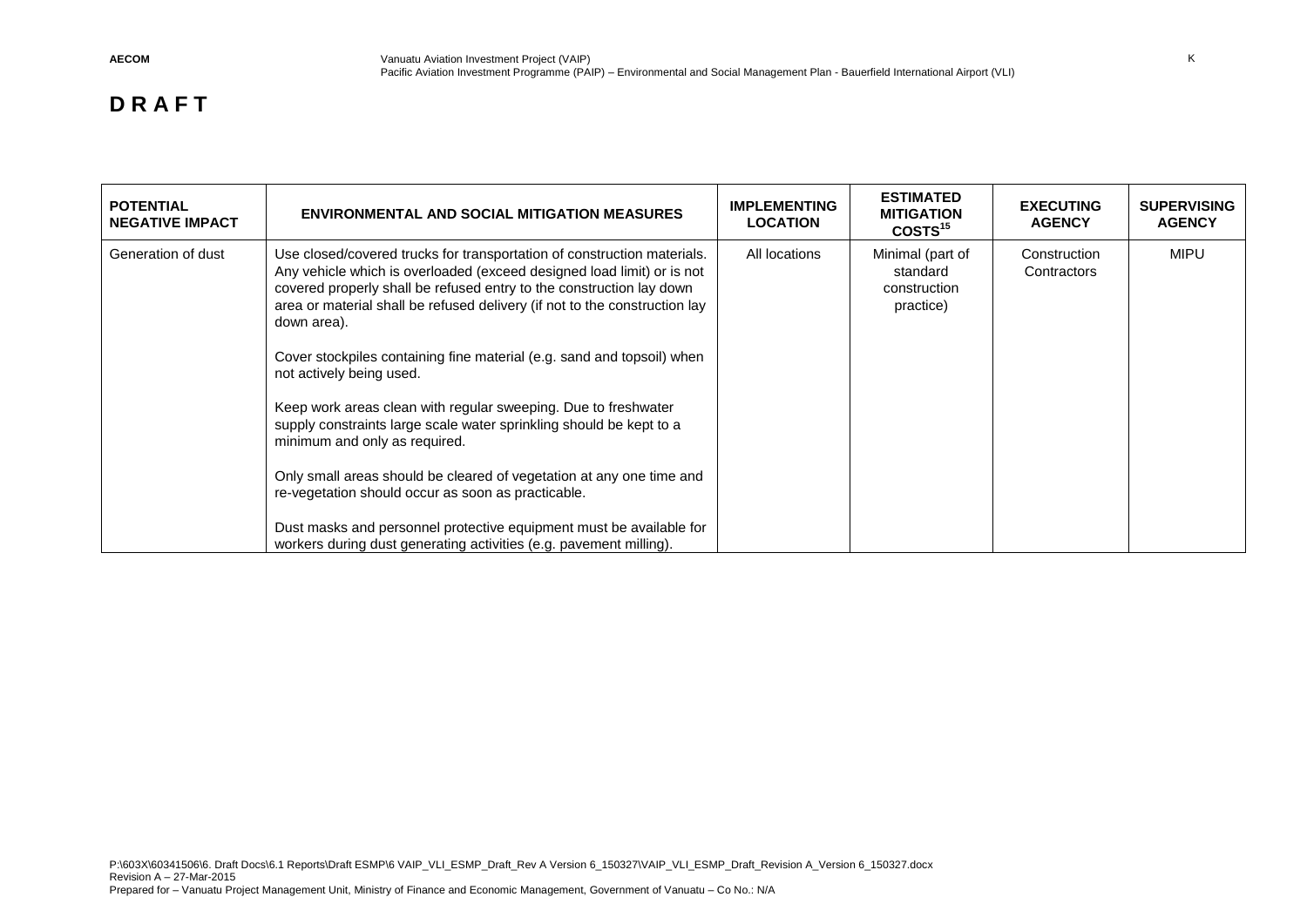$\overline{a}$ 

| <b>POTENTIAL</b><br><b>NEGATIVE IMPACT</b> | <b>ENVIRONMENTAL AND SOCIAL MITIGATION MEASURES</b>                                                                                                                                                                                                                                                                                                                                                                                                                                                                                                                                                                                                                                                                                                                                                                                                                                                                                                                                                                                                                                                                                                                                                                                                                                                                                                                                                                                                                                                                                                                                                                                                                                                                                                     | <b>IMPLEMENTING</b><br><b>LOCATION</b> | <b>ESTIMATED</b><br><b>MITIGATION</b><br>COSTS <sup>15</sup> | <b>EXECUTING</b><br><b>AGENCY</b> | <b>SUPERVISING</b><br><b>AGENCY</b> |
|--------------------------------------------|---------------------------------------------------------------------------------------------------------------------------------------------------------------------------------------------------------------------------------------------------------------------------------------------------------------------------------------------------------------------------------------------------------------------------------------------------------------------------------------------------------------------------------------------------------------------------------------------------------------------------------------------------------------------------------------------------------------------------------------------------------------------------------------------------------------------------------------------------------------------------------------------------------------------------------------------------------------------------------------------------------------------------------------------------------------------------------------------------------------------------------------------------------------------------------------------------------------------------------------------------------------------------------------------------------------------------------------------------------------------------------------------------------------------------------------------------------------------------------------------------------------------------------------------------------------------------------------------------------------------------------------------------------------------------------------------------------------------------------------------------------|----------------------------------------|--------------------------------------------------------------|-----------------------------------|-------------------------------------|
| Noise and vibration<br>disturbances        | Minimise nuisance from noise, especially closer to residential areas,<br>through establishment and communication to affected parties of<br>standard working hours (07:00 to 18:00, Monday to Friday) and avoid<br>increase of noise and number of work equipment at peak hours. Try to<br>schedule any noisy construction activities during normal working<br>hours and avoid noisy work from 18:00 to 06:00 and during weekends<br>and public holidays. If possible, use noise barriers / screens or<br>mounds to shield sensitive receptors.<br>It's likely that work at VLI will be completed at night, this will require<br>approval by the AVL / MIPU and notice to affected peoples provided<br>at least one week prior to out of schedule works starting. Work on<br>Sunday is restricted and is likely to only be approved in emergency<br>situations.<br>Regularly check and maintain machinery, equipment and vehicle<br>conditions to ensure appropriate use of mufflers, etc.<br>Workers in the vicinity of sources of high noise shall wear necessary<br>protection gear rated for the situation they are being used.<br>Signage to outline complaints procedure and contact details of<br>recipient of complaints (e.g. phone number, physical address and<br>email).<br>The WB/IFC EHS Guidelines <sup>16</sup> Section 1.7 - Noise Management shall<br>be applied (if no local limits are prescribed). Noise impacts should not<br>exceed the levels for industrial commercial activities for one hour<br>LAeq of 70 dB at any point of the day or night. Alternatively noise<br>impacts should not result in a maximum increase in background levels<br>of 3 dB at the nearest receptor location off-site (e.g. residential<br>house). | All locations                          | Minimal (part of<br>standard<br>construction<br>practice)    | Construction<br>Contractors       | MIPU / VMPU                         |

<sup>&</sup>lt;sup>16</sup> International Finance Corporation, Environmental Health and Safety Guidelines, General Guidelines: Noise Management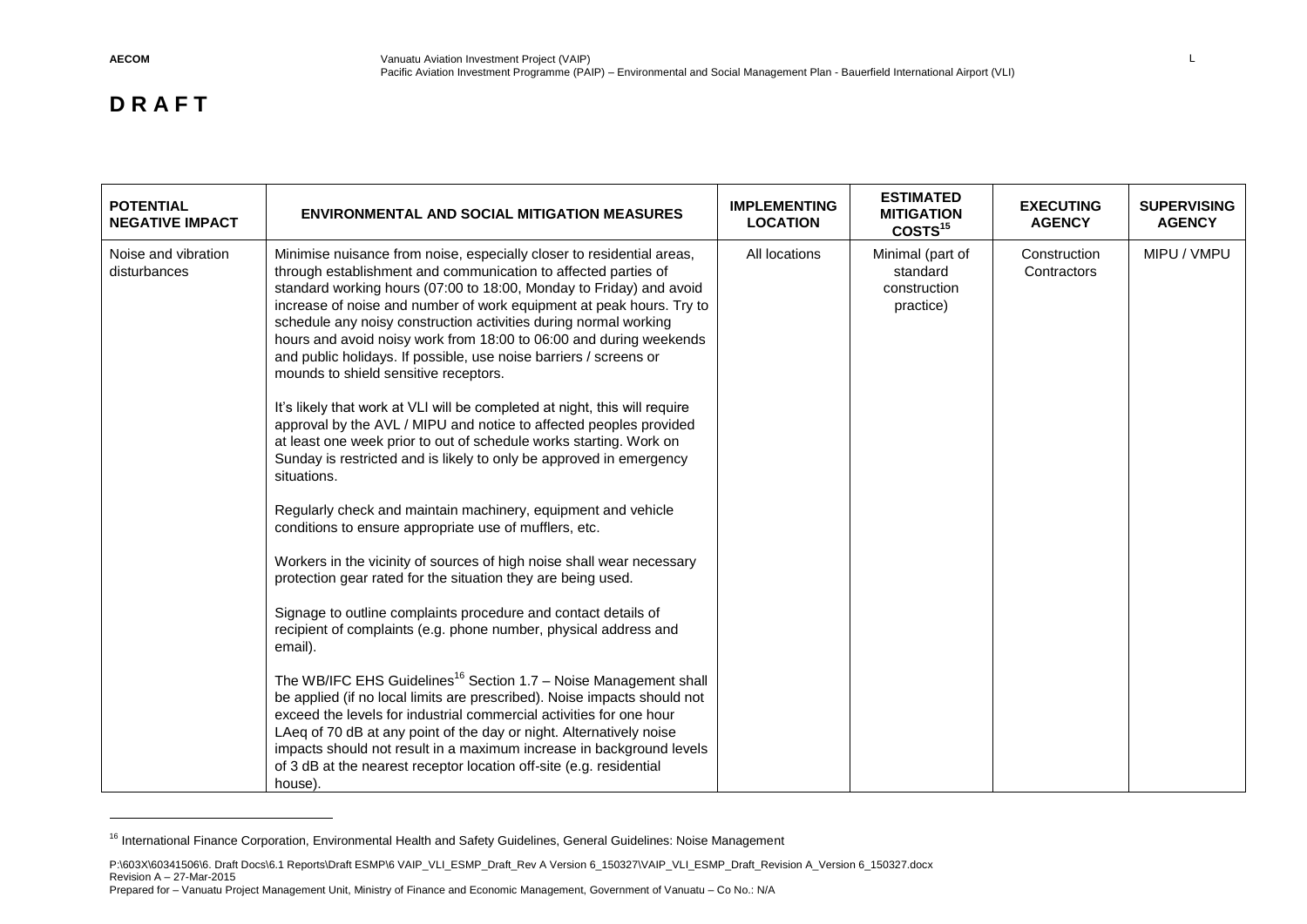| <b>POTENTIAL</b><br><b>NEGATIVE IMPACT</b>   | <b>ENVIRONMENTAL AND SOCIAL MITIGATION MEASURES</b>                                                                                                                                                                                                                                                                                          | <b>IMPLEMENTING</b><br><b>LOCATION</b> | <b>ESTIMATED</b><br><b>MITIGATION</b><br>COSTS <sup>15</sup>                         | <b>EXECUTING</b><br><b>AGENCY</b> | <b>SUPERVISING</b><br><b>AGENCY</b>                         |
|----------------------------------------------|----------------------------------------------------------------------------------------------------------------------------------------------------------------------------------------------------------------------------------------------------------------------------------------------------------------------------------------------|----------------------------------------|--------------------------------------------------------------------------------------|-----------------------------------|-------------------------------------------------------------|
| Accident risks/Impacts<br>on traffic safety  | Arrange necessary measures for pedestrian and passer-by safety and<br>all means of transportation safety (e.g. establish protection zones, by-<br>pass these areas during transportation of materials, etc.)<br>Relevant safety elements such as guardrails, road signs and<br>delineators, pavement markings, barricades and beams, warning | All locations                          | Safety equipment<br>included in<br>construction cost<br>Minimal (part of<br>standard | Construction<br>Contractors       | <b>MIPU</b>                                                 |
|                                              | lights shall be installed. In some cases a flag operator or traffic control<br>supervisor could be engaged around the specific work site.                                                                                                                                                                                                    |                                        | construction<br>practice)                                                            |                                   |                                                             |
| Loss of archaeological<br>artefacts or sites | Work to stop in specific location of unearthed artefacts or site. Fence<br>the area to limit access and notify Vanuatu National Heritage Registry,<br>AVL and MLNR immediately for instruction to proceed.                                                                                                                                   | All locations                          | No marginal cost                                                                     | Construction<br>Contractors       | Vanuatu<br>National<br>Heritage<br>Registry / AVL<br>/ MLNR |
| Landscape degradation                        | Contractor to include provision for construction camp and lay down<br>area rehabilitation following the completion of the construction phase.<br>Restoration of quarries to be completed in accordance with quarry<br>permit.                                                                                                                | All locations                          | Minimal (part of<br>standard<br>construction<br>practice)                            | Construction<br>Contractors       | AVL / MIPU /<br><b>DGMRW</b>                                |
|                                              | Restoration of landscape after completion of rehabilitation works;<br>restore the vegetation cover in accordance with the surrounding<br>landscape and any required design (e.g. grass land or shrubs).<br>Use plant species characteristic for the landscape in the course of<br>restoration of the vegetation cover.                       |                                        |                                                                                      |                                   |                                                             |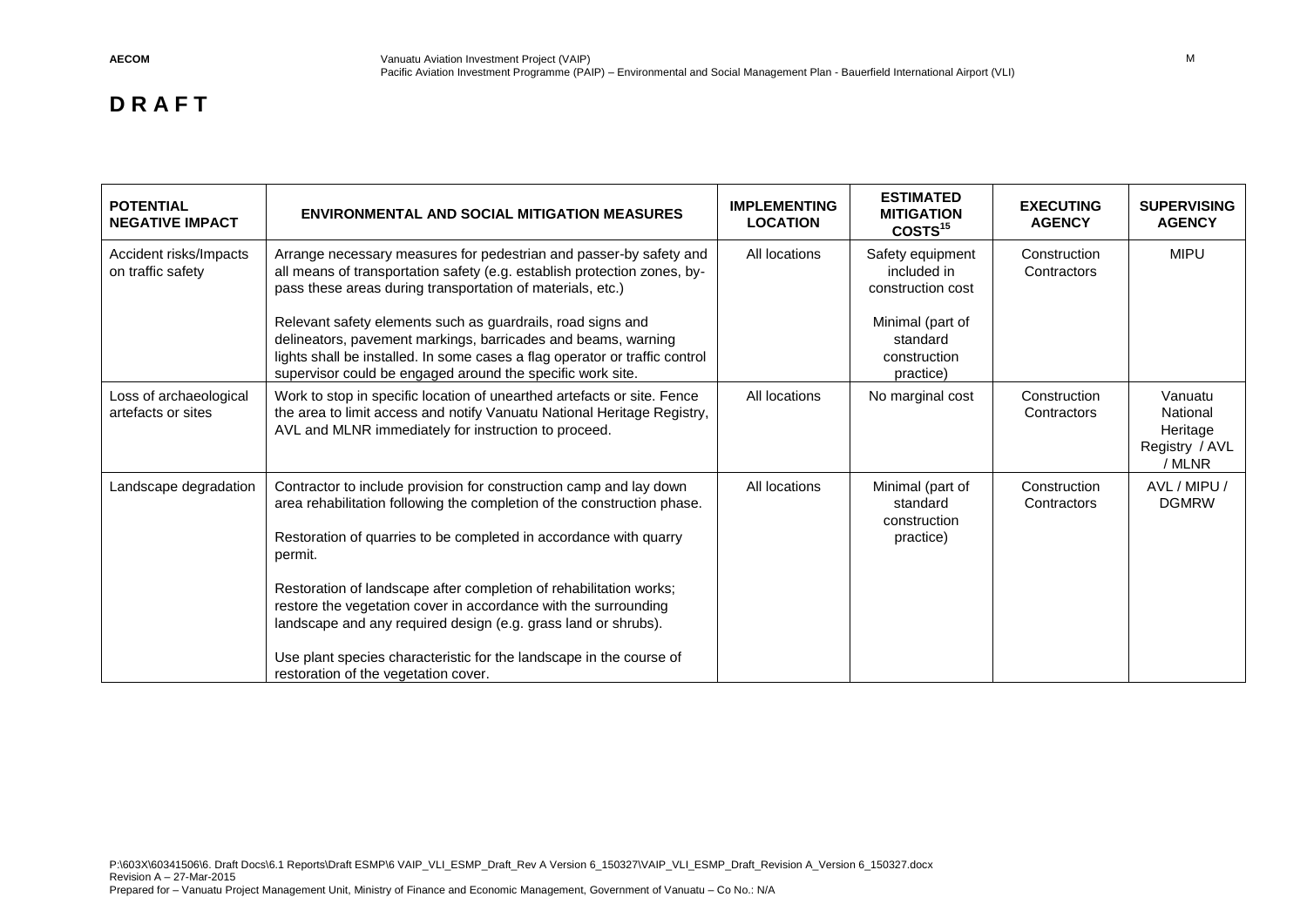| <b>POTENTIAL</b><br><b>NEGATIVE IMPACT</b>       | <b>ENVIRONMENTAL AND SOCIAL MITIGATION MEASURES</b>                                                                                                                                                                                                                                                                                                                                                                                                                                                                                                                                                                                                                                                                                                                                                                                                                                                                                                                                                                                                                                                                                                                                                                                                                                                                                                                                                                                                                                                                                                                                                                                                                                                                                                                                                                                                                                                                                                                                            | <b>IMPLEMENTING</b><br><b>LOCATION</b> | <b>ESTIMATED</b><br><b>MITIGATION</b><br>COSTS <sup>15</sup>                                                      | <b>EXECUTING</b><br><b>AGENCY</b> | <b>SUPERVISING</b><br><b>AGENCY</b> |
|--------------------------------------------------|------------------------------------------------------------------------------------------------------------------------------------------------------------------------------------------------------------------------------------------------------------------------------------------------------------------------------------------------------------------------------------------------------------------------------------------------------------------------------------------------------------------------------------------------------------------------------------------------------------------------------------------------------------------------------------------------------------------------------------------------------------------------------------------------------------------------------------------------------------------------------------------------------------------------------------------------------------------------------------------------------------------------------------------------------------------------------------------------------------------------------------------------------------------------------------------------------------------------------------------------------------------------------------------------------------------------------------------------------------------------------------------------------------------------------------------------------------------------------------------------------------------------------------------------------------------------------------------------------------------------------------------------------------------------------------------------------------------------------------------------------------------------------------------------------------------------------------------------------------------------------------------------------------------------------------------------------------------------------------------------|----------------------------------------|-------------------------------------------------------------------------------------------------------------------|-----------------------------------|-------------------------------------|
| Hazardous substances<br>and safety and pollution | Store and handle hazardous substances in bunded, hard stand or<br>designated areas only. Bunded areas to drain to an oil water<br>separator which will need to be constructed or a mobile proprietary<br>unit imported specifically for use on the VAIP. Bunds to contain 110%<br>of total volume required to be stored or 25% of total volume if total<br>volume is over 1,000 L.<br>Provide hazard specific personnel protective equipment to workers<br>directly involved in handling hazardous substances (e.g. chemical or<br>heat resistant clothing, gloves).<br>Complete list, including safety data sheets (SDS) for each hazardous<br>substances stored or used shall be accessible at all times. Signage to<br>be posted in storage areas identifying all chemicals present.<br>Precautions should be in place to prevent wastewater and hazardous<br>substances / materials entering the environment (e.g. fuel spillage,<br>wastewater containing fire retardant during firefighting), however<br>should an incident occur, the Contractor should must spill response<br>plan must be in place. The response plan should include details on<br>the use of spill kits and absorbent items to prevent spills entering the<br>receiving sensitive environment (ground, surface water). This spill<br>response plan should be applicable to all VAIP project works areas<br>(airport, quarries, and transport routes). A spill response plan should<br>be in place for both the construction phase and operational phase.<br>Spill kits and training of use to be provided to all workers during<br>toolbox meetings. Spill kits to contain PPE for the spill clean-up (e.g.<br>appropriate gloves [nitrile] and overalls), material to contain the spill<br>and absorbent pads, and a heavy duty rubbish bag to collect<br>absorbent pads or material.<br>Waste oil to be collected and removed abroad to an approved facility<br>(for disposal or cleaning) at completion of works. | All locations                          | Safety equipment<br>included in<br>construction cost<br>Minimal (part of<br>standard<br>construction<br>practice) | Construction<br>Contractors       | <b>MIPU</b>                         |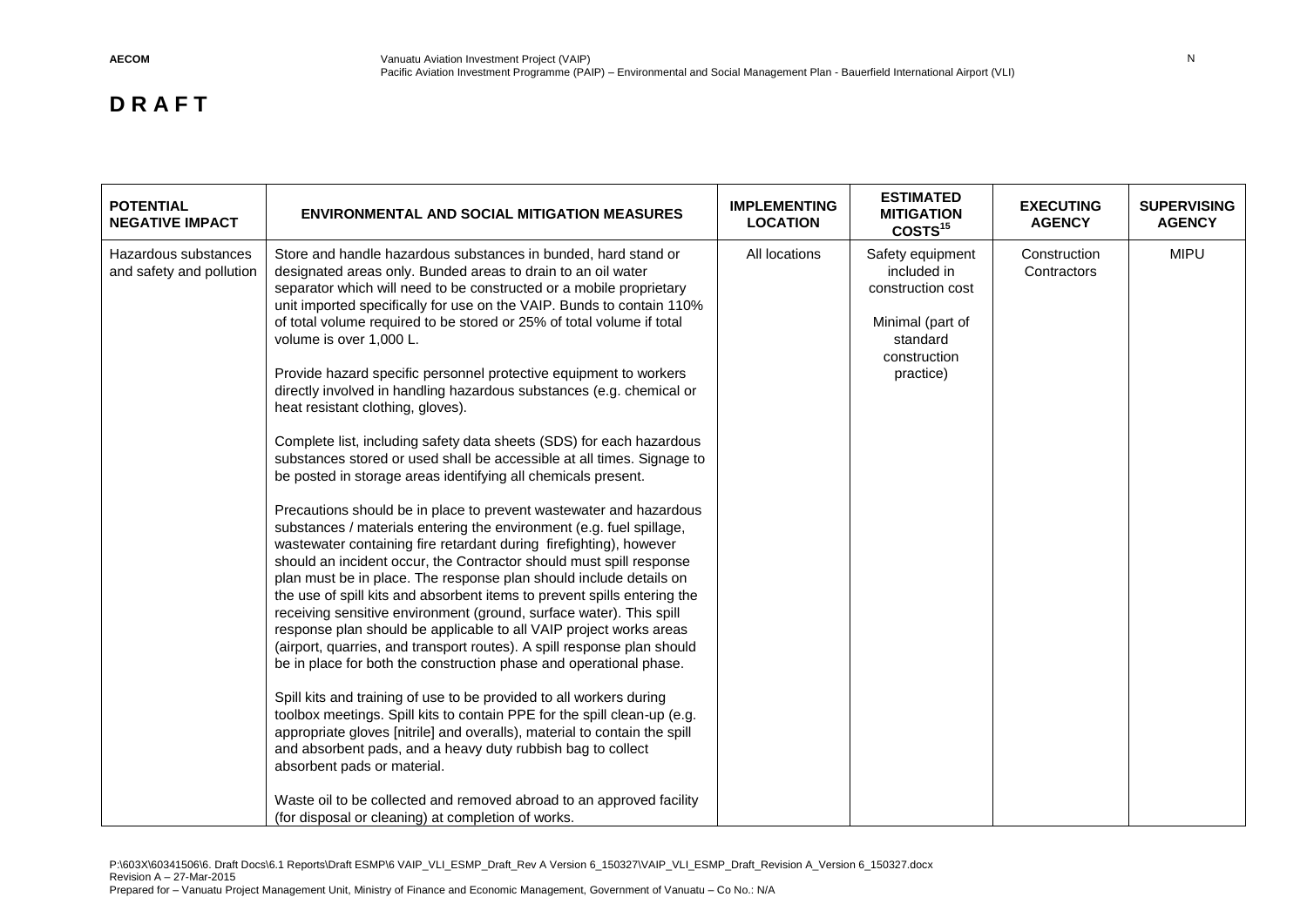| <b>POTENTIAL</b><br><b>NEGATIVE IMPACT</b> | <b>ENVIRONMENTAL AND SOCIAL MITIGATION MEASURES</b>                                                                                                                                                                                                                                                                                                                                                                                                | <b>IMPLEMENTING</b><br><b>LOCATION</b> | <b>ESTIMATED</b><br><b>MITIGATION</b><br>COSTS <sup>15</sup> | <b>EXECUTING</b><br><b>AGENCY</b> | <b>SUPERVISING</b><br><b>AGENCY</b> |
|--------------------------------------------|----------------------------------------------------------------------------------------------------------------------------------------------------------------------------------------------------------------------------------------------------------------------------------------------------------------------------------------------------------------------------------------------------------------------------------------------------|----------------------------------------|--------------------------------------------------------------|-----------------------------------|-------------------------------------|
| Loss of biodiversity                       | If during course of construction work, particularly vegetation clearance<br>and excavations any bird, reptile or mammal species is identified as<br>being potentially impacted (e.g. nesting bird in area of proposed<br>vegetation clearance) work is to stop in the specific location of the find<br>and the Department of Environmental Protection and Conservation<br>(DEPC), MIPU and AVL notified immediately for instruction to<br>proceed. | All locations                          | No marginal cost                                             | Contractors                       | AVL / MIPU /<br><b>DEPC</b>         |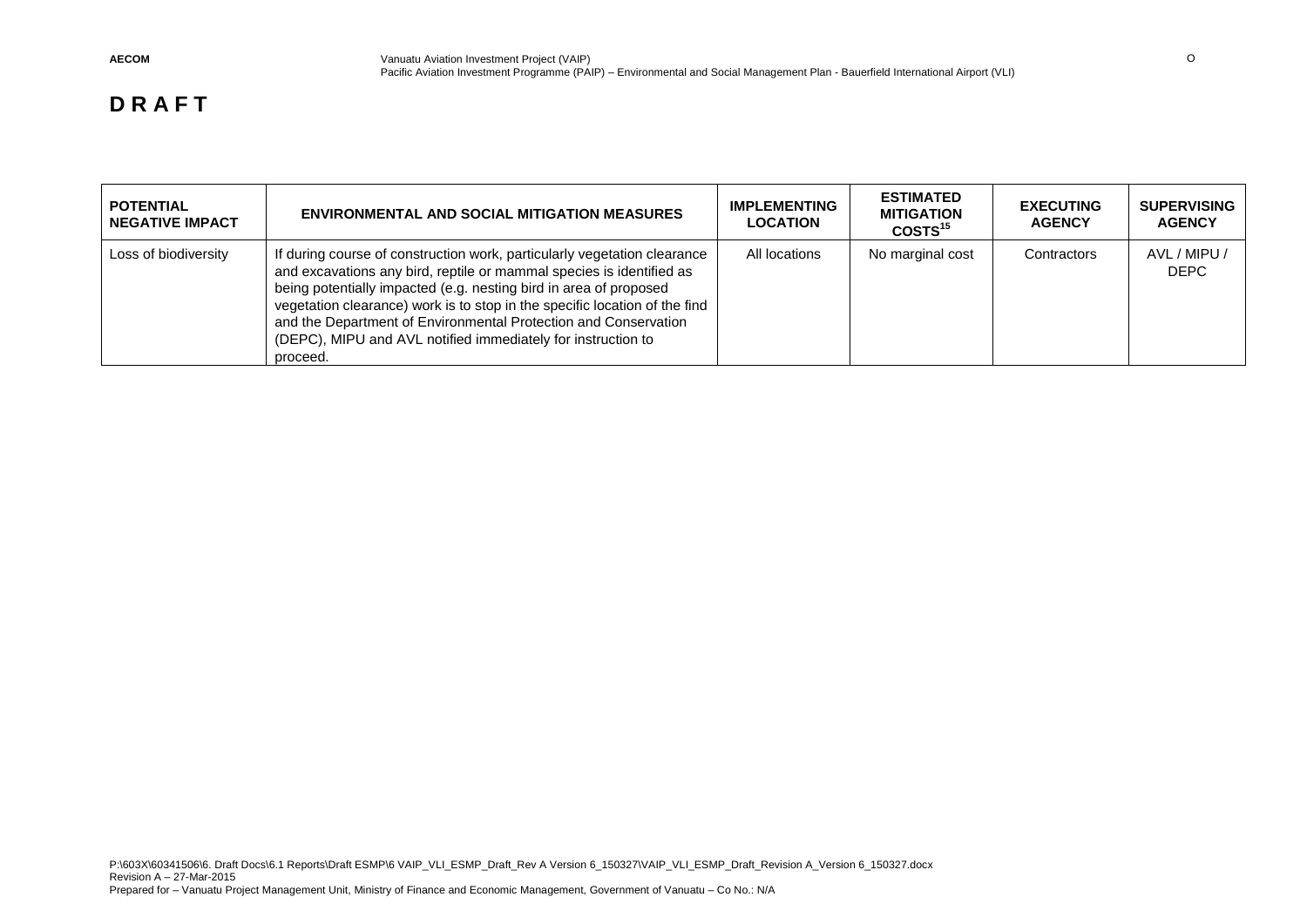| <b>NEGATIVE IMPACT</b><br><b>LOCATION</b>                                                                                                                                                                                                                                                                                                                                                                                                                                                                                                                                                                                                                                                                                                                                                                                                                                                                                                                                                                                                                                                                                                                                                                                                                                                                                        | COSTS <sup>15</sup>                                                            | <b>AGENCY</b> | <b>SUPERVISING</b><br><b>AGENCY</b> |
|----------------------------------------------------------------------------------------------------------------------------------------------------------------------------------------------------------------------------------------------------------------------------------------------------------------------------------------------------------------------------------------------------------------------------------------------------------------------------------------------------------------------------------------------------------------------------------------------------------------------------------------------------------------------------------------------------------------------------------------------------------------------------------------------------------------------------------------------------------------------------------------------------------------------------------------------------------------------------------------------------------------------------------------------------------------------------------------------------------------------------------------------------------------------------------------------------------------------------------------------------------------------------------------------------------------------------------|--------------------------------------------------------------------------------|---------------|-------------------------------------|
| Health and safety<br>Prepare site specific safety plans specifying responsibilities and<br>All locations<br>authorities. Health and safety documentation to include all areas of<br>the project (e.g. airport, quarries and transport routes). Ensure all<br>occupational health and safety requirements are in place on<br>construction sites and in work camps.<br>Construction lay down area to be fenced to prevent access by<br>unauthorised personnel.<br>First aid training to be provided as required to site workers with basic<br>first aid services to be provided by Contractor e.g. stretcher, vehicle<br>transport to hospital.<br>Provide education on basic hygiene practices to minimize spread of<br>diseases.<br>Increase workers' HIV/AIDS and sexually transmitted disease (STD)<br>awareness, including information on methods of transmission and<br>protection measures.<br>Prohibit usage of drugs and alcohol on construction sites.<br>Install lights and cautionary signs in hazardous areas.<br>Establish footpaths and pull-off bays along roads through villages,<br>near markets, schools and other community facilities.<br>Limit construction activities from 07:00 hr to 19:00 hr to limit exposure<br>to dust, noise etc.<br>Enhance safety and inspection procedures.<br>Ensure use of PPE. | Security included in<br>construction cost<br>Included in<br>construction costs | Contractor    | MIPU / AVL                          |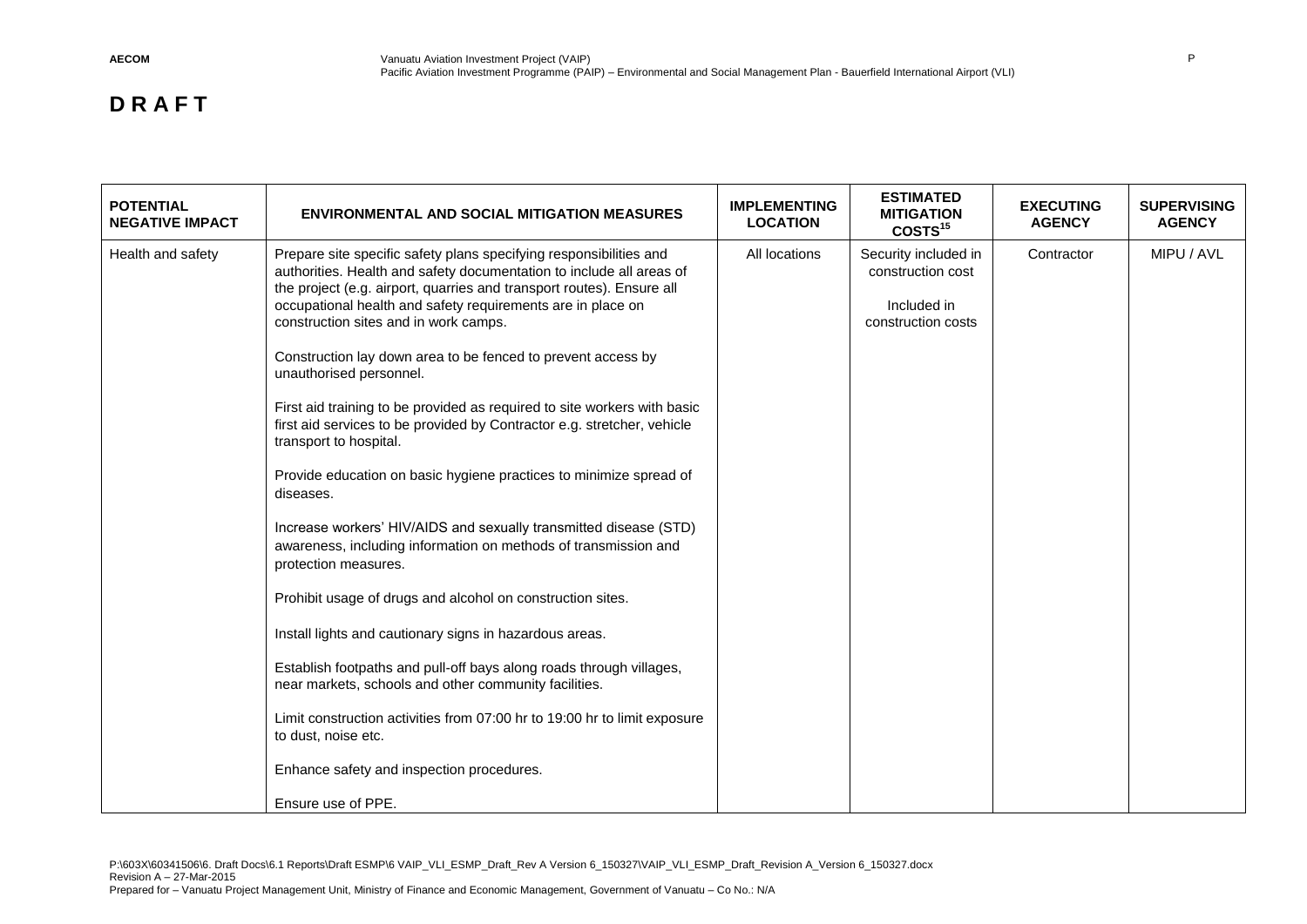| <b>POTENTIAL</b><br><b>NEGATIVE IMPACT</b>                | <b>ENVIRONMENTAL AND SOCIAL MITIGATION MEASURES</b>                                                                                                                                                                                                                                                                                                                                                                                                                                                                                | <b>IMPLEMENTING</b><br><b>LOCATION</b> | <b>ESTIMATED</b><br><b>MITIGATION</b><br>COSTS <sup>15</sup> | <b>EXECUTING</b><br><b>AGENCY</b> | <b>SUPERVISING</b><br><b>AGENCY</b> |
|-----------------------------------------------------------|------------------------------------------------------------------------------------------------------------------------------------------------------------------------------------------------------------------------------------------------------------------------------------------------------------------------------------------------------------------------------------------------------------------------------------------------------------------------------------------------------------------------------------|----------------------------------------|--------------------------------------------------------------|-----------------------------------|-------------------------------------|
| Damage to assets and<br>infrastructure                    | Maintain high standard of site supervision and vehicle and plant<br>operation to reduce risks of damage to water, power and<br>telecommunication lines.<br>Prepare procedures for rapid notification to the responsible authority<br>(MIPU / AVL and service providers).<br>As a result of VAIP construction activities any damage to assets or<br>infrastructure must be reported to the MIPU / AVL and rectified at the<br>expense of the Contractors.<br>Provide assistance with reinstatement, in the event of any disruption. | All locations                          | Dependent on<br>asset/ infrastructure<br>and level of damage | Contractors                       | MIPU / AVL                          |
| Community grievances                                      | Ensure that public consultation and disclosure communication is<br>completed at regular intervals to ensure that the public are fully aware<br>of the VAIP project program of activities. Consultation should include<br>all aspects of the project including the airport site, quarries and<br>transport routes.<br>Signage should be used in public areas around the VAIP project sites<br>advising the complaints procedure and contact details of key project<br>individuals responsible for responding to issues raised.      | All components                         | Minimal (part of<br>standard<br>construction<br>practice)    | <b>VPMU Consultant</b>            | VPMU / MIPU                         |
| Airport concessionaires<br>/ local business<br>grievances | Ensure that local businesses and airport commissionaires are<br>included in the public consultation and disclosure communication<br>process throughout the construction phase. Regular communication<br>should be made with affected parties to ensure that they are fully<br>aware of the proposed program of works.<br>Signage should be used in public areas around the vicinity of VLI<br>advising the complaints procedure and contact details of key project<br>individuals responsible for responding to issues raised.     | Airport                                | Minimal (part of<br>standard<br>construction<br>practice)    | <b>VPMU Consultant</b>            | VPMU / MIPU                         |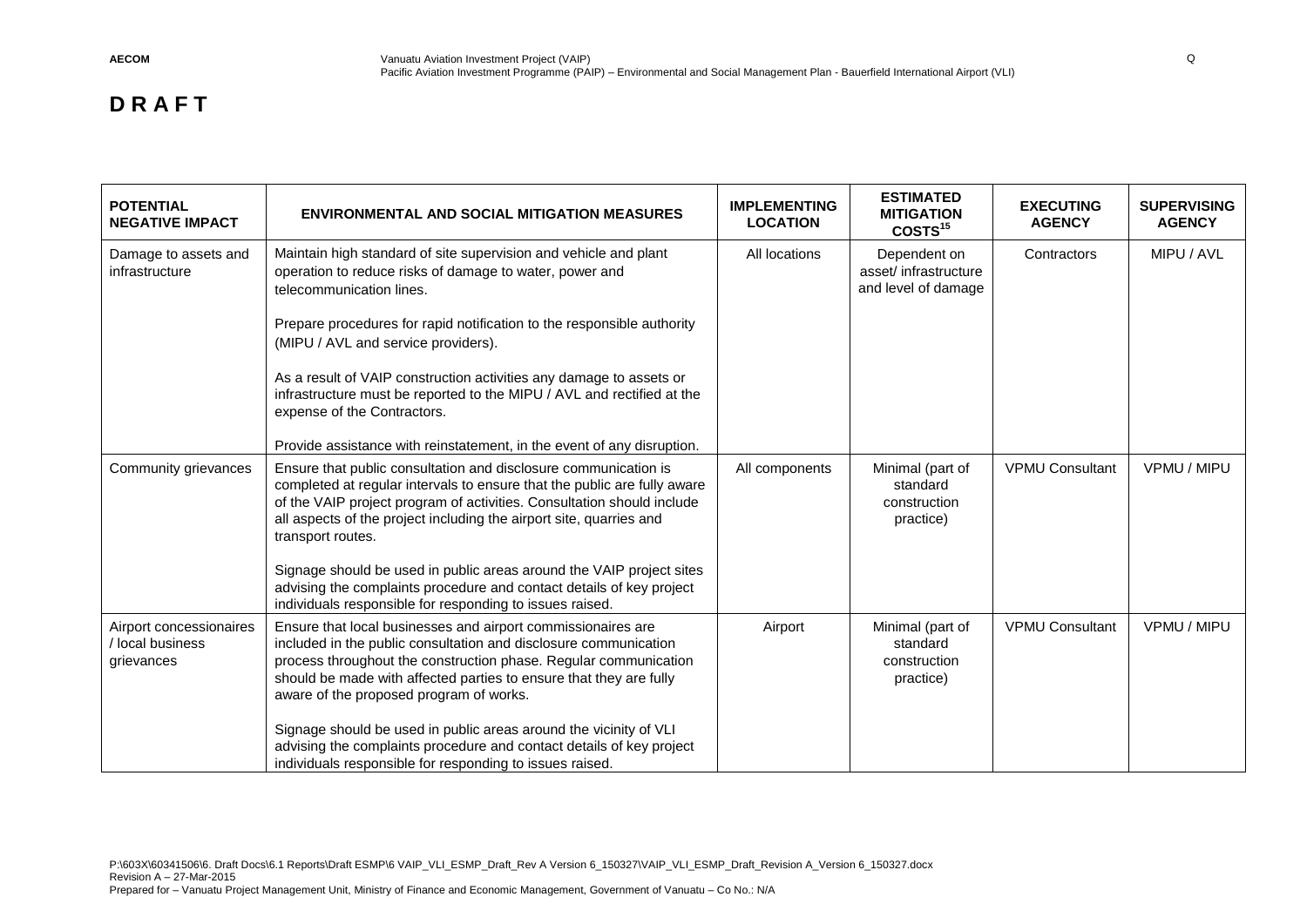| <b>POTENTIAL</b><br><b>NEGATIVE IMPACT</b> | <b>ENVIRONMENTAL AND SOCIAL MITIGATION MEASURES</b>                                                                                                                                                                                                                                                                                                                                                                                                                                                                                                                                                                                                                                                                                                                                       | <b>IMPLEMENTING</b><br><b>LOCATION</b> | <b>ESTIMATED</b><br><b>MITIGATION</b><br>COSTS <sup>15</sup> | <b>EXECUTING</b><br><b>AGENCY</b> | <b>SUPERVISING</b><br><b>AGENCY</b> |
|--------------------------------------------|-------------------------------------------------------------------------------------------------------------------------------------------------------------------------------------------------------------------------------------------------------------------------------------------------------------------------------------------------------------------------------------------------------------------------------------------------------------------------------------------------------------------------------------------------------------------------------------------------------------------------------------------------------------------------------------------------------------------------------------------------------------------------------------------|----------------------------------------|--------------------------------------------------------------|-----------------------------------|-------------------------------------|
| <b>OPERATION STAGE</b>                     |                                                                                                                                                                                                                                                                                                                                                                                                                                                                                                                                                                                                                                                                                                                                                                                           |                                        |                                                              |                                   |                                     |
| Hazardous substance<br>management          | Strictly apply and enforce manufacturer's recommendations for<br>handling and storage. These measures include sealing of drums, and<br>avoiding extreme heat.<br>Compliance with international good practice.<br>Security of storage areas to facilitate transport, handling and<br>placement to be maintained (e.g. fences and locks fixed immediately if<br>broken or vandalised).<br>Complete list, including MSDS for each chemical stored or used shall<br>be accessible at all times. Signage to be posted in storage areas<br>identifying all chemicals present.<br>Staff to wear manufacturers recommended PPE (e.g. gloves and<br>overalls) when handling or mixing hazardous substances.<br>Emergency vehicles are to be serviced and maintained at existing<br>workshop areas. | All airport<br>compounds               | No marginal cost<br>(standard operating<br>procedure)        | AVL Management                    | MIPU / AVL                          |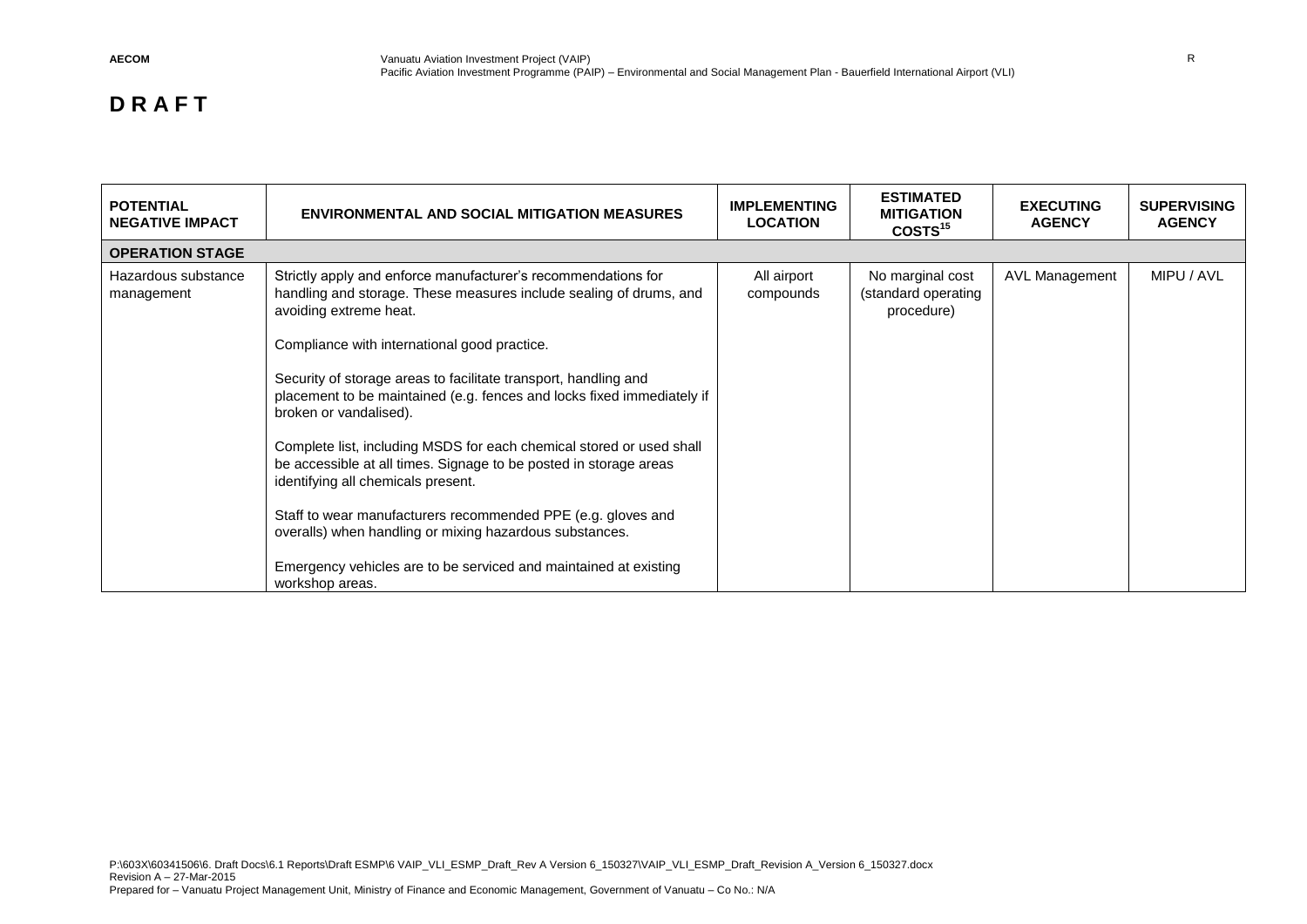| <b>POTENTIAL</b><br><b>NEGATIVE IMPACT</b> | <b>ENVIRONMENTAL AND SOCIAL MITIGATION MEASURES</b>                                                                                                                                                                                                                                                                                                                                                                                                                                                                                                                                                                                                                           | <b>IMPLEMENTING</b><br><b>LOCATION</b> | <b>ESTIMATED</b><br><b>MITIGATION</b><br>COSTS <sup>15</sup> | <b>EXECUTING</b><br><b>AGENCY</b> | <b>SUPERVISING</b><br><b>AGENCY</b> |
|--------------------------------------------|-------------------------------------------------------------------------------------------------------------------------------------------------------------------------------------------------------------------------------------------------------------------------------------------------------------------------------------------------------------------------------------------------------------------------------------------------------------------------------------------------------------------------------------------------------------------------------------------------------------------------------------------------------------------------------|----------------------------------------|--------------------------------------------------------------|-----------------------------------|-------------------------------------|
| Fuel storage                               | All refuelling activities to occur on designated areas at fuel tank farm<br>and ARFF at VLI. The VLI fuel farm is a hard stand area with bunding<br>to contain all stored hazardous substances; any drainage from these<br>areas is transported to a soak pit. Wastewater from this soak pit is<br>removed by Thomson Septic Contractors. In the case of a contained<br>spill at VLI, with AVL permission, wastewater could be disposed of in<br>this soak pit.                                                                                                                                                                                                               | All airport<br>compounds               | No marginal cost<br>(standard operating<br>procedure)        | <b>AVL Management</b>             | MIPU / AVL                          |
|                                            | Precautions should be in place to prevent wastewater and hazardous<br>substances / materials entering the environment (e.g. fuel spillage),<br>however should an incident occur, the Contractor should must spill<br>response plan must be in place. The response plan should include<br>details on the use of spill kits and absorbent items to prevent spills<br>entering the receiving sensitive environment (ground, surface water).<br>This spill response plan should be applicable to all VAIP project works<br>areas (airport, quarries, and transport routes). A spill response plan<br>should be in place for both the construction phase and operational<br>phase. |                                        |                                                              |                                   |                                     |
| Airport waste<br>management                | Allow for re-use of as much waste as possible either within the VAIP,<br>other projects, or for community use. PVMC should be consulted for<br>approval to receive material (at Bouffa Landfill) that cannot be<br>recycled, reused or returned to the supplier.                                                                                                                                                                                                                                                                                                                                                                                                              | All airport<br>compounds               | No marginal cost<br>(standard operating<br>procedure)        | <b>AVL Management</b>             | MIPU / AVL                          |
| Use of fire retardant in<br><b>ARFF</b>    | Spill response plan training to be completed for AVL workers.<br>Precautions should be in place to prevent potentially hazardous<br>substances entering the environment (e.g. wastewater containing fire<br>retardant during firefighting), however should an incident occur, the<br>Contractor / AVL must have a spill response plan must be in place.                                                                                                                                                                                                                                                                                                                       | All airport<br>compounds               | No marginal cost<br>(standard operating<br>procedure)        | <b>AVL Management</b>             | MIPU / AVL                          |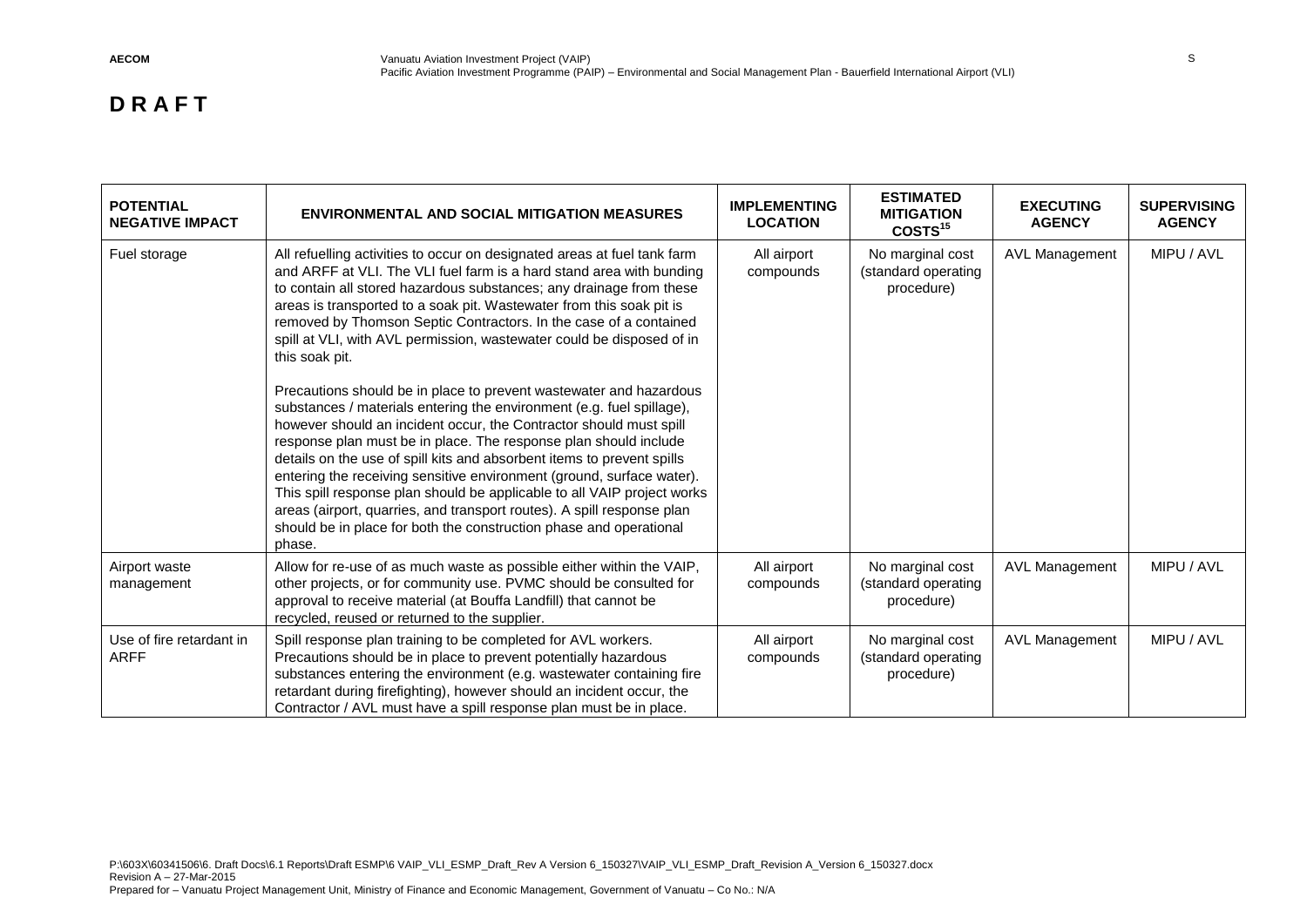| <b>POTENTIAL</b><br><b>NEGATIVE IMPACT</b>        | <b>ENVIRONMENTAL AND SOCIAL MITIGATION MEASURES</b>                                                                                                                                                                                                                                                                                                                                                                                                                                                                               | <b>IMPLEMENTING</b><br><b>LOCATION</b> | <b>ESTIMATED</b><br><b>MITIGATION</b><br>COSTS <sup>15</sup> | <b>EXECUTING</b><br><b>AGENCY</b> | <b>SUPERVISING</b><br><b>AGENCY</b> |
|---------------------------------------------------|-----------------------------------------------------------------------------------------------------------------------------------------------------------------------------------------------------------------------------------------------------------------------------------------------------------------------------------------------------------------------------------------------------------------------------------------------------------------------------------------------------------------------------------|----------------------------------------|--------------------------------------------------------------|-----------------------------------|-------------------------------------|
| Water or soil pollution                           | Workshops or maintenance areas to be fitted with bunded areas for<br>storage of oil and fuel drums (and any other hazardous substances).<br>Used oil drums should be returned to the suppliers or, after being<br>cleaned, sold in secondary local market if there is demand for this.<br>Used oils may be used for emergency drills/preparedness exercises<br>as appropriate by ARFF.                                                                                                                                            | All locations                          | No marginal cost<br>(standard operating<br>procedure)        | AVL Management                    | MIPU / AVL                          |
| Maintenance of<br>drainage and soakage<br>systems | Drainage systems shall be periodically cleared of sediment and<br>organic matter build up to ensure appropriate flows and soakage.<br>Material to be disposed at approved site (e.g. landfill or used as<br>cleanfill) or composted if organic.<br>Vegetation to be cleared from drainage channels and soakage pits<br>and composted (check with PVMC/MIPU regarding composting<br>facilities on Efate).<br>Grass in drainage swales to be maintained at a height slightly higher<br>than the surrounding grass on the shoulders. | All locations                          | No marginal cost<br>(standard operating<br>procedure)        | <b>AVL Management</b>             | MIPU / AVL                          |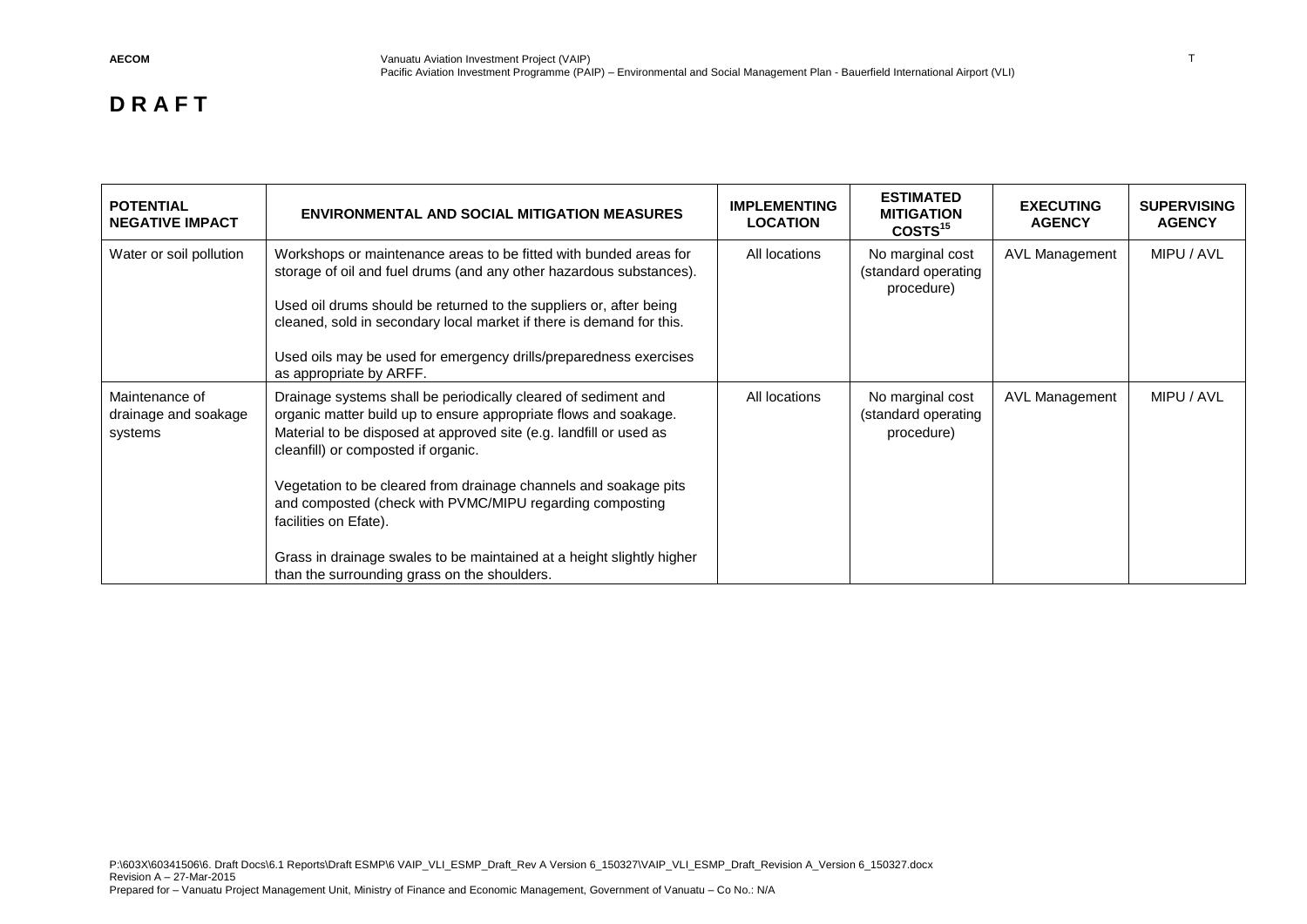**AECOM Vanuatu Aviation Investment Project (VAIP) Vanuatu Aviation Investment Project (VAIP)** Pacific Aviation Investment Programme (PAIP) – Environmental and Social Management Plan - Bauerfield International Airport (VLI)

## Appendix B

# Monitoring Plan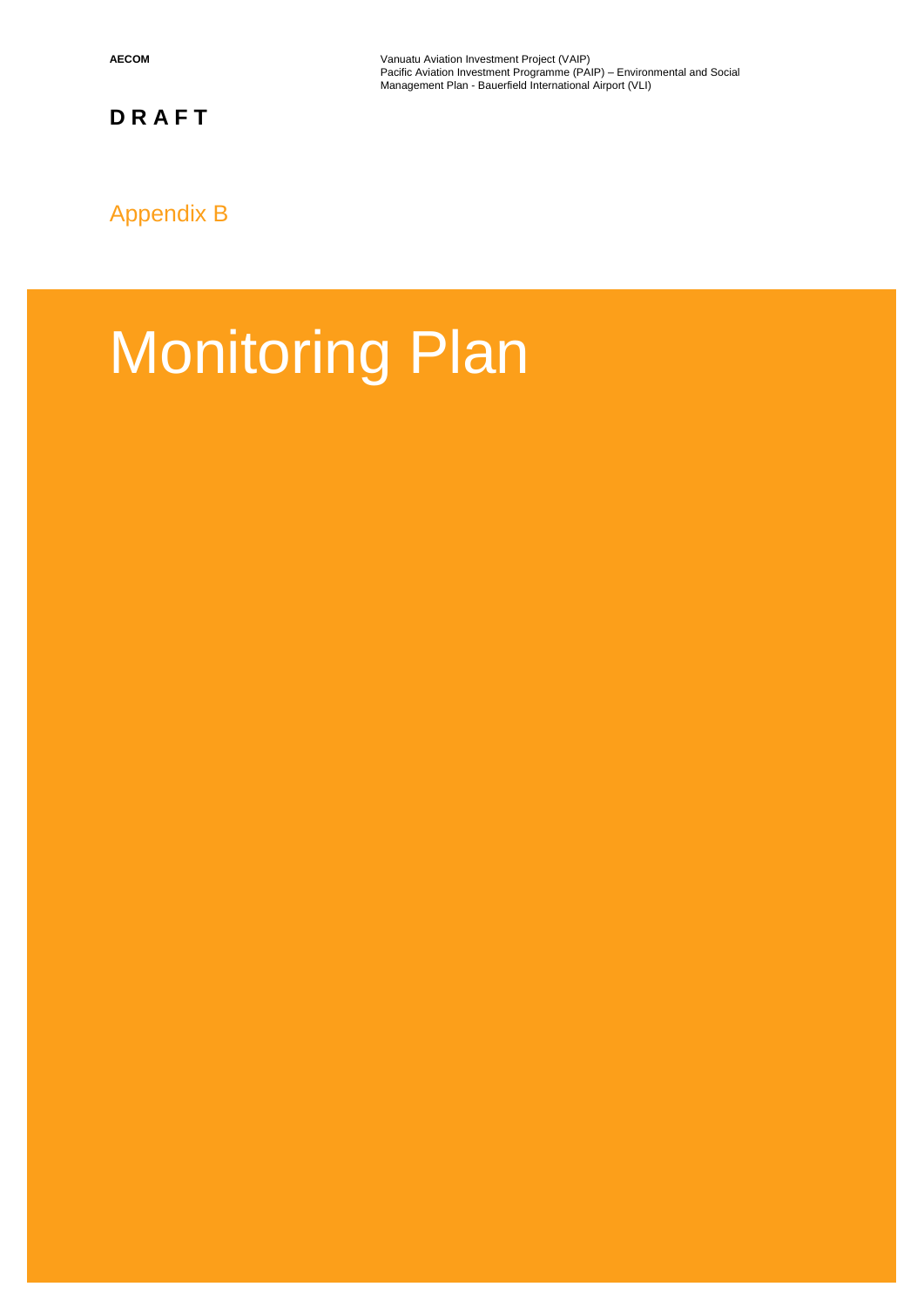#### **Appendix B Monitoring Plan**

| <b>PARAMETER TO MONITOR</b>                    | <b>LOCATION</b>     | <b>MONITORING</b>                                                                                                                                                                                                                                                                 | <b>FREQUENCY</b>                                                  | <b>RESPONSIBILITY</b> |
|------------------------------------------------|---------------------|-----------------------------------------------------------------------------------------------------------------------------------------------------------------------------------------------------------------------------------------------------------------------------------|-------------------------------------------------------------------|-----------------------|
| <b>DETAILED DESIGN/ PRE-CONSTRUCTION PHASE</b> |                     |                                                                                                                                                                                                                                                                                   |                                                                   |                       |
| Traffic safety                                 | Design documents    | Ensure TMP established for project.                                                                                                                                                                                                                                               | Prior to sign off of final designs                                | Design Consultant     |
| Aviation safety                                | Design documents    | MOWP complete with details of flight<br>schedules and emergency procedures.                                                                                                                                                                                                       | Prior to sign off of final designs                                | Design Consultant     |
| Soil erosion                                   | Design documents    | Proposed construction scheduled for between<br>July and December 2015. Designs include<br>erosion protection measures.                                                                                                                                                            | Prior to sign off of final designs                                | Design Consultant     |
| Water supply                                   | Design documents    | Proposed water source and supply network to<br>be included in designs                                                                                                                                                                                                             | Prior to sign off of final designs                                | Design Consultant     |
| Stormwater management                          | Design documents    | Proposed stormwater management / drainage<br>design (e.g. use of oil-water separator) to<br>consider impacts on hydrology, receiving<br>environments and also contamination risk                                                                                                  | Prior to sign off of final designs                                | Design Consultant     |
| Quarry operations                              | Quarry              | Upon confirmation of which quarries are to<br>supply aggregate verify quarry operations to<br>ensure any required permits or approvals are<br>in place.<br>Ensure TMP is included in procurement<br>documentation for transport of materials from<br>the quarries to the airport. | Prior to contract award                                           | Design Consultant     |
| Importation of equipment and<br>materials      | Importation permits | Ensure inclusion in design and material<br>specifications that material and equipment to<br>be fumigated and free of contamination.<br>Approval to import material and equipment is<br>given prior to material and equipment leaving<br>country of origin.                        | Contractor to organize prior to<br>export from country of origin. | Contractors           |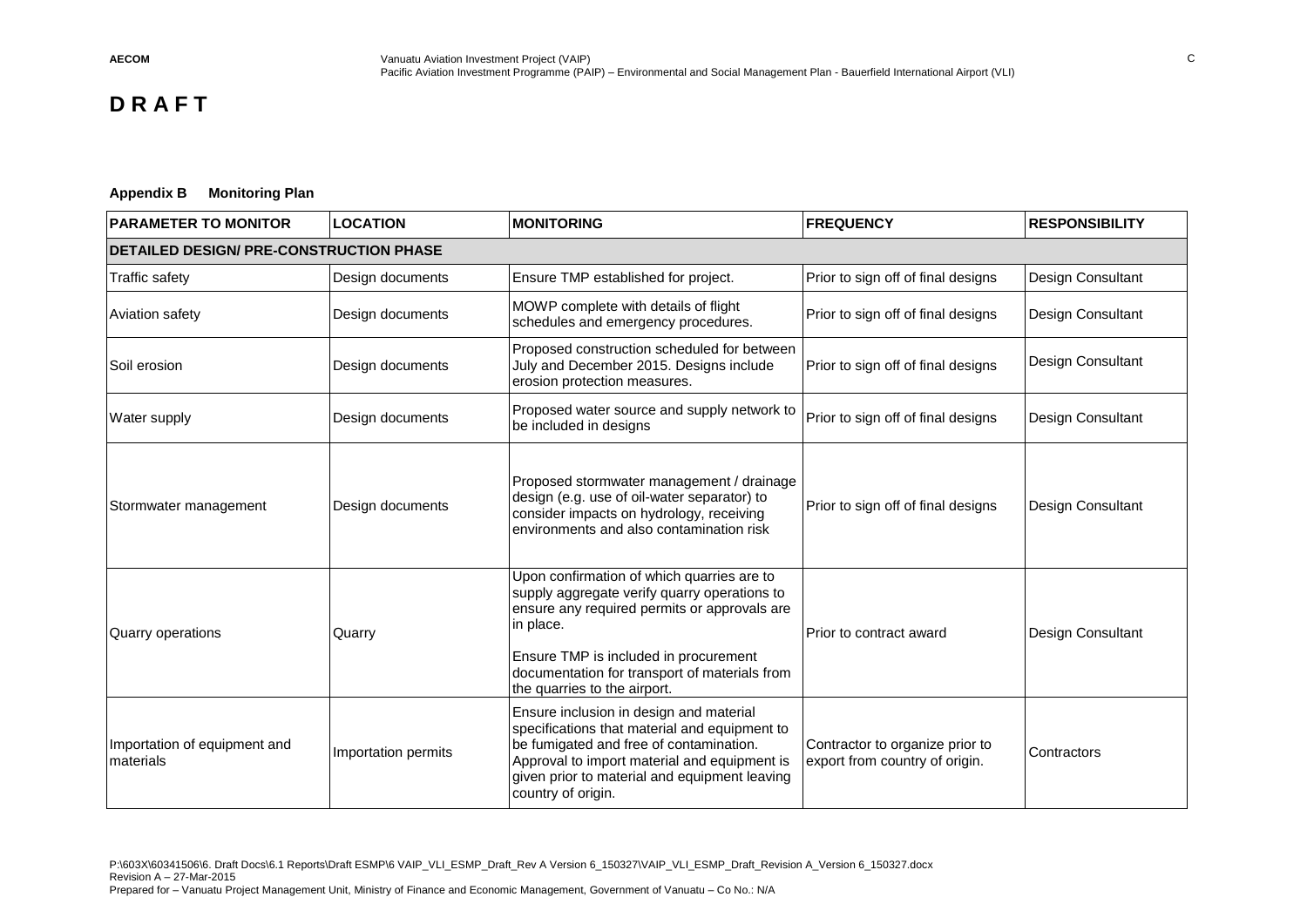| <b>CONSTRUCTION</b>          |                                                                     |                                                                                                                                                                                                                                                                                                                                                                                                                                                                                                                                                                                                                        |                                                                                                               |             |
|------------------------------|---------------------------------------------------------------------|------------------------------------------------------------------------------------------------------------------------------------------------------------------------------------------------------------------------------------------------------------------------------------------------------------------------------------------------------------------------------------------------------------------------------------------------------------------------------------------------------------------------------------------------------------------------------------------------------------------------|---------------------------------------------------------------------------------------------------------------|-------------|
| Agreement for waste disposal | <b>Construction Contractor's</b><br>records                         | Permits and/or agreements with local waste<br>disposal providers (e.g. Bouffa Landfill) and<br>licensed recycling operators. Inspection of<br>disposal sites.                                                                                                                                                                                                                                                                                                                                                                                                                                                          | Documentation viewed prior to<br>construction works starting<br>Weekly as applicable to schedule<br>of works. | <b>MIPU</b> |
| Soil erosion                 | Areas of exposed soil and<br>earth moving                           | Inspections at sites to ensure silt fences,<br>diversion drains etc. are constructed as<br>needed. Inspection to ensure replanting and<br>restoration work completed.                                                                                                                                                                                                                                                                                                                                                                                                                                                  | Weekly inspection as applicable to<br>schedule of works and after site<br>restoration.                        | <b>MIPU</b> |
| Waste disposal               | At construction and quarry<br>sites                                 | Inspection to ensure waste is not<br>accumulating and evidence waste has been<br>stockpiled for removal to licensed landfill<br>(Bouffa Landfill), removal from Vanuatu as<br>hazardous, recycling or returning to supplier.<br>Inspections to ensure waste streams are<br>sorted for re-use, recycling or waste to landfill.                                                                                                                                                                                                                                                                                          | Weekly inspection as applicable to<br>schedule of works and on receipt<br>of any complaints.                  | <b>MIPU</b> |
| Water and soil pollution     | At construction sites                                               | Inspection of sites to ensure waste collection<br>in defined area; spill response plan in place<br>and workers trained at all VAIP locations.<br>Complete spill kits available where hazardous<br>substances sorted and handled.<br>Any results from groundwater sampling are<br>submitted to MLNR, owner and MIPU with<br>remedial action points if background/baseline<br>conditions are exceeded.<br>Any encounters with potentially or confirmed<br>contaminated soil (based on PID readings)<br>are reported to MIPU / AVL.<br>Inspect soakage pits siting directly above any<br>underlying aquifer (if present). | Weekly inspection as applicable to<br>schedule of works and on receipt<br>of any complaints                   | <b>MIPU</b> |
| Dust                         | At construction sites,<br>quarries and adjacent<br>sensitive areas. | Site inspections. Regular visual inspections to<br>ensure stockpiles are covered when not in<br>use and trucks transporting material are<br>covered and not overloaded.                                                                                                                                                                                                                                                                                                                                                                                                                                                | Weekly inspection as applicable to<br>schedule of works and on receipt<br>of any complaints.                  | <b>MIPU</b> |

P:\603X\60341506\6. Draft Docs\6.1 Reports\Draft ESMP\6 VAIP\_VLI\_ESMP\_Draft\_Rev A Version 6\_150327\VAIP\_VLI\_ESMP\_Draft\_Revision A\_Version 6\_150327.docx Revision A – 27-Mar-2015 Prepared for – Vanuatu Project Management Unit, Ministry of Finance and Economic Management, Government of Vanuatu – Co No.: N/A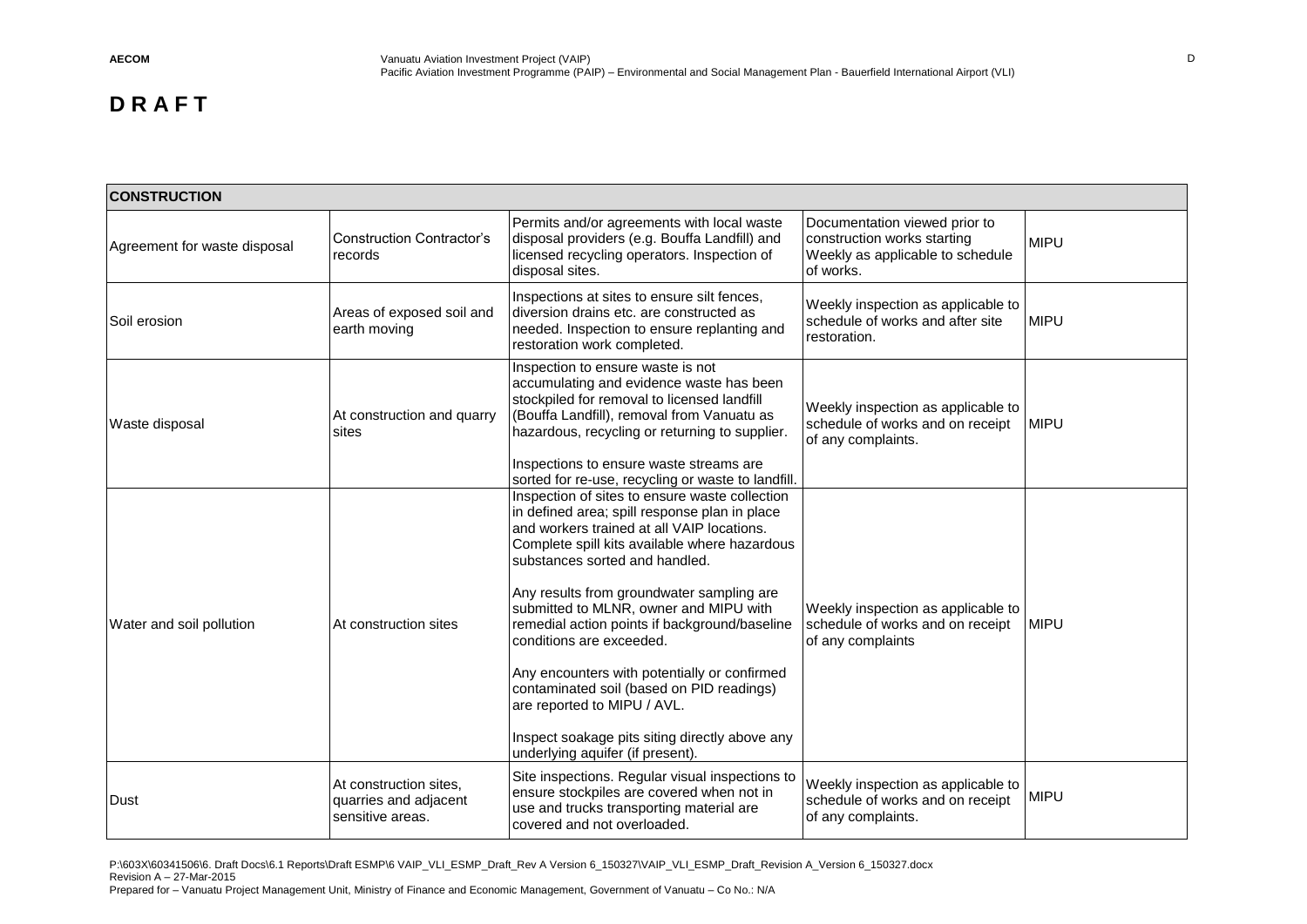| <b>Noise</b>                                                                | At work sites and sensitive<br>locations                             | Site inspections to ensure workers wearing<br>appropriate PPE when required.<br>Measurement of noise level with hand-held<br>noise meter not to exceed 70dB.<br>Public signage detailing complaints procedure<br>and contact people/person on display.<br>Noisy machinery is replaced or fixed as soon<br>as problem arises or on instruction by MIPU. | Weekly inspection as applicable to<br>schedule of works and on receipt<br>of any complaints. | <b>MIPU</b> |
|-----------------------------------------------------------------------------|----------------------------------------------------------------------|--------------------------------------------------------------------------------------------------------------------------------------------------------------------------------------------------------------------------------------------------------------------------------------------------------------------------------------------------------|----------------------------------------------------------------------------------------------|-------------|
| Air pollution                                                               | At work sites                                                        | Site inspections to ensure equipment and<br>machinery operating without excessive<br>emissions. If an issue is reported the<br>contractor is responsible for replacing or fixing of any complaints.<br>the equipment to the satisfaction of MIPU.                                                                                                      | Weekly inspection as applicable to<br>schedule of works and on receipt                       | <b>MIPU</b> |
| Storage of fuel, oil, bitumen, etc.                                         | At work sites and<br>construction camp.<br>Contractors training log. | Regular site inspections to ensure material is<br>stored within bunded area and spill response<br>training for workers completed. Visual<br>inspection of spill kit for completeness and<br>accessibility.                                                                                                                                             | Weekly as applicable to schedule<br>of works and on receipt of any<br>complaints.            | <b>MIPU</b> |
| Vehicle and pedestrian safety                                               | At and near work sites                                               | Regular inspections to check that TMP is<br>implemented correctly (e.g. flags and<br>diversions in place) and workers wearing<br>appropriate PPE.                                                                                                                                                                                                      | Weekly inspection as applicable to<br>schedule of works and on receipt<br>of any complaints. | <b>MIPU</b> |
| Construction workers and staff<br>safety (personal protective<br>equipment) | At work sites                                                        | Inspections to ensure workers have access to<br>and are wearing (when required) appropriate<br>personnel protective equipment (e.g. for<br>handling hazardous materials).<br>WB/IFC Guidelines have been implemented.                                                                                                                                  | Weekly inspection as applicable to<br>schedule of works and on receipt<br>of any complaints. | <b>MIPU</b> |
| Community / airport<br>concessionaires / local business<br>safety           | At work sites                                                        | Inspections to ensure signs and fences<br>restricting access are in place and pedestrian<br>diversion routes clearly marked (whether for<br>access to a building or home or particular<br>route).                                                                                                                                                      | Weekly inspection as applicable to<br>schedule of works and on receipt<br>of any complaints. | <b>MIPU</b> |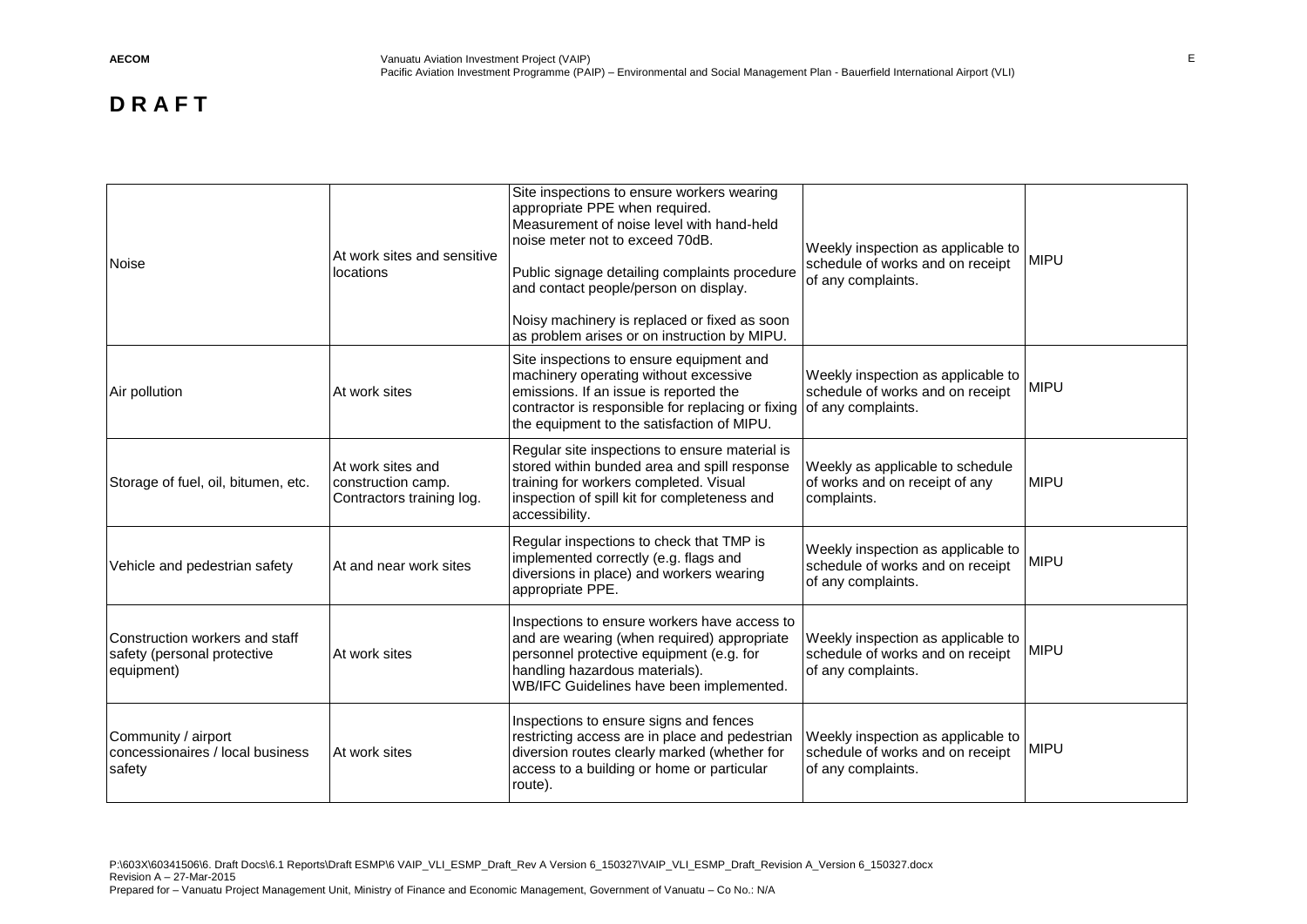| Community grievances                                            | At work sites              | Monitor public awareness campaigns and<br>community engagement procedures.                                                                                                                                                                                                                                                    | Weekly as applicable to schedule<br>of works and on receipt of any<br>complaints.                                 | MIPU / VPMU |
|-----------------------------------------------------------------|----------------------------|-------------------------------------------------------------------------------------------------------------------------------------------------------------------------------------------------------------------------------------------------------------------------------------------------------------------------------|-------------------------------------------------------------------------------------------------------------------|-------------|
| Airport concessionaires / local<br>business grievances          | At and near VLI work sites | Monitor public awareness campaigns and<br>airport concessionaires / local business<br>engagement procedures.                                                                                                                                                                                                                  | Weekly as applicable to schedule<br>of works and on receipt of any<br>complaints.                                 | MIPU / VPMU |
| Materials supply                                                | Quarry and work sites      | Inspections to ensure permits in place for<br>transporting loads over 3 tonnes (if<br>applicable).<br>Evidence that trucks are not overloaded and<br>loads are covered e.g. complaints register,<br>evidence of debris on the road.                                                                                           | Weekly visual inspection as<br>applicable to schedule of works<br>and on receipt of any complaints.               | <b>MIPU</b> |
| <b>OPERATION</b>                                                |                            |                                                                                                                                                                                                                                                                                                                               |                                                                                                                   |             |
| Accidents with hazardous<br>materials or wastes                 | Airport sites              | Accident report.                                                                                                                                                                                                                                                                                                              | Immediately after accident                                                                                        | MIPU / AVL  |
| Drainage system operational with<br>reduced flooding incidences | Runway                     | Clean out of soakage pits documented and<br>inspection of grass swales after mowing<br>shows grass height in swale is higher than<br>surrounds.                                                                                                                                                                               | Soakage pit - after storm events<br>to clear blockages and annually to<br>remove sediment.<br>After grass mowing. | MIPU / AVL  |
| Waste disposal                                                  | Airport sites              | Inspection to ensure waste is not<br>accumulating and evidence waste has been<br>stockpiled for removal to licensed landfill<br>(Bouffa Landfill), removal from Vanuatu as<br>hazardous, recycling or returning to supplier.<br>Inspections to ensure waste streams are<br>sorted for re-use, recycling or waste to landfill. | Weekly inspection as applicable to<br>schedule of works and on receipt<br>of any complaints.                      | MIPU / AVL  |
| Water and soil pollution                                        | Airport sites              | Inspection of sites to ensure waste collection<br>in defined area; spill response plan in place<br>and workers trained at all VAIP locations.<br>Complete spill kits available where hazardous<br>substances sorted and handled.<br>Inspection drains on site to ensure no<br>blockages present or maintenance required.      | Weekly inspection as applicable to<br>schedule of works and on receipt<br>of any complaints                       | MIPU / AVL  |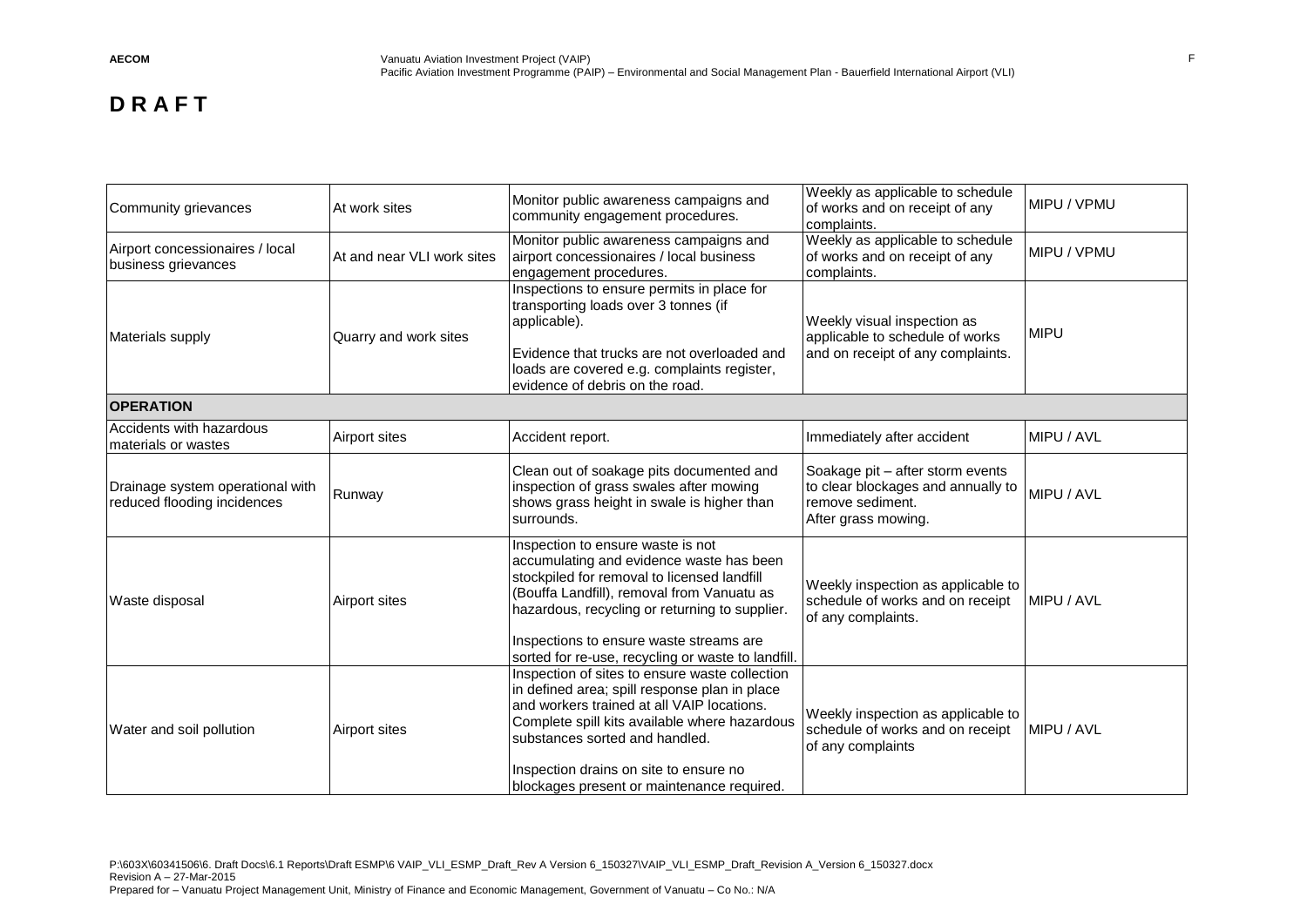| Airport sites AVL training<br>Storage of fuel, oil, bitumen, etc.<br>log | Regular site inspections to ensure material is<br>stored within bunded areas and spill response Weekly as applicable to schedule<br>training for AVL workers up to date. Visual<br>inspection of spill kit for completeness and<br>accessibility. | of works and on receipt of any<br>complaints. | MIPU / AVL |  |
|--------------------------------------------------------------------------|---------------------------------------------------------------------------------------------------------------------------------------------------------------------------------------------------------------------------------------------------|-----------------------------------------------|------------|--|
|--------------------------------------------------------------------------|---------------------------------------------------------------------------------------------------------------------------------------------------------------------------------------------------------------------------------------------------|-----------------------------------------------|------------|--|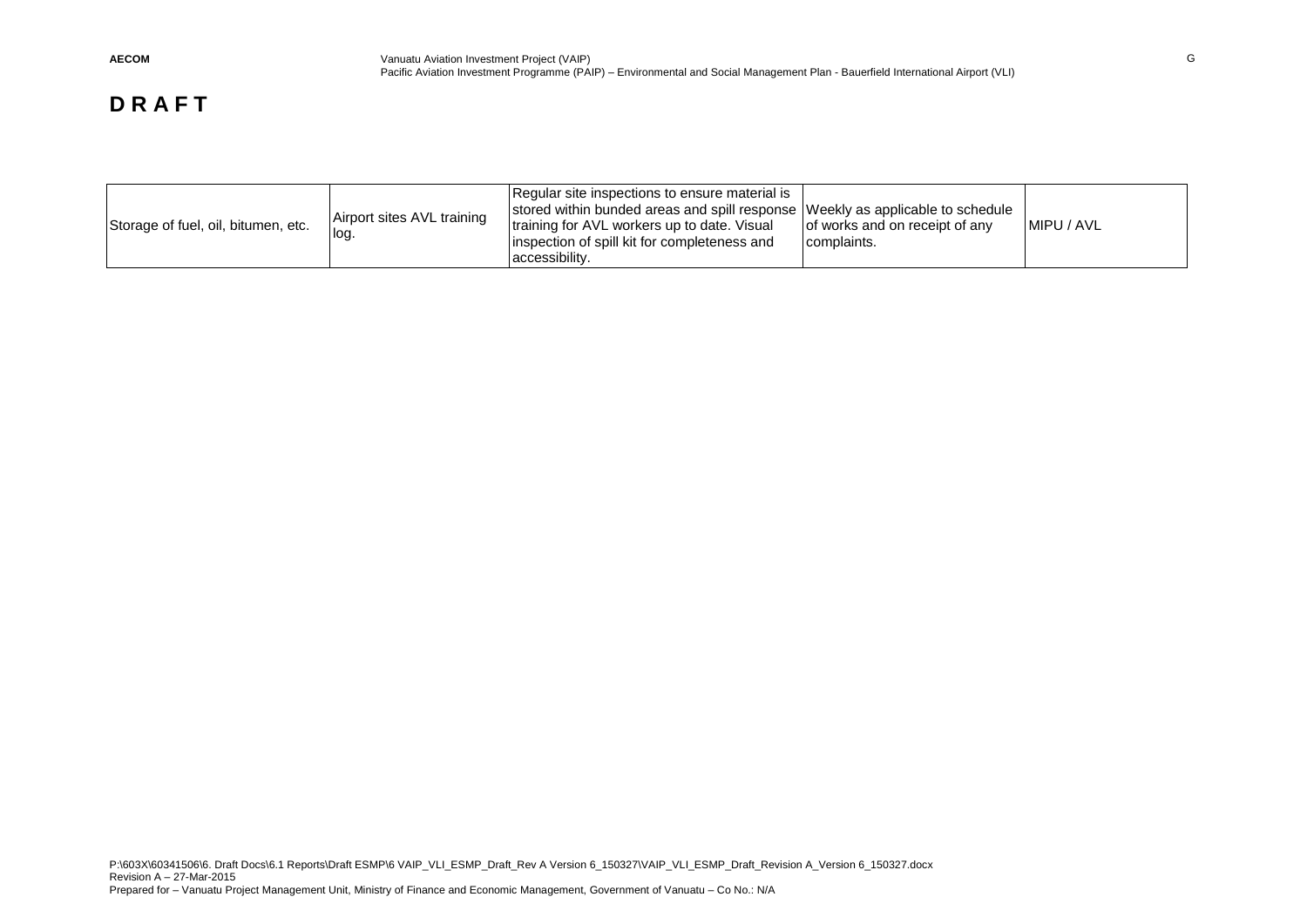**AECOM** Vanuatu Aviation Investment Project (VAIP) Pacific Aviation Investment Programme (PAIP) – Environmental and Social Management Plan - Bauerfield International Airport (VLI)

**D R A F T**

Appendix C

# ESMP Monitoring Plan Inspection Checklist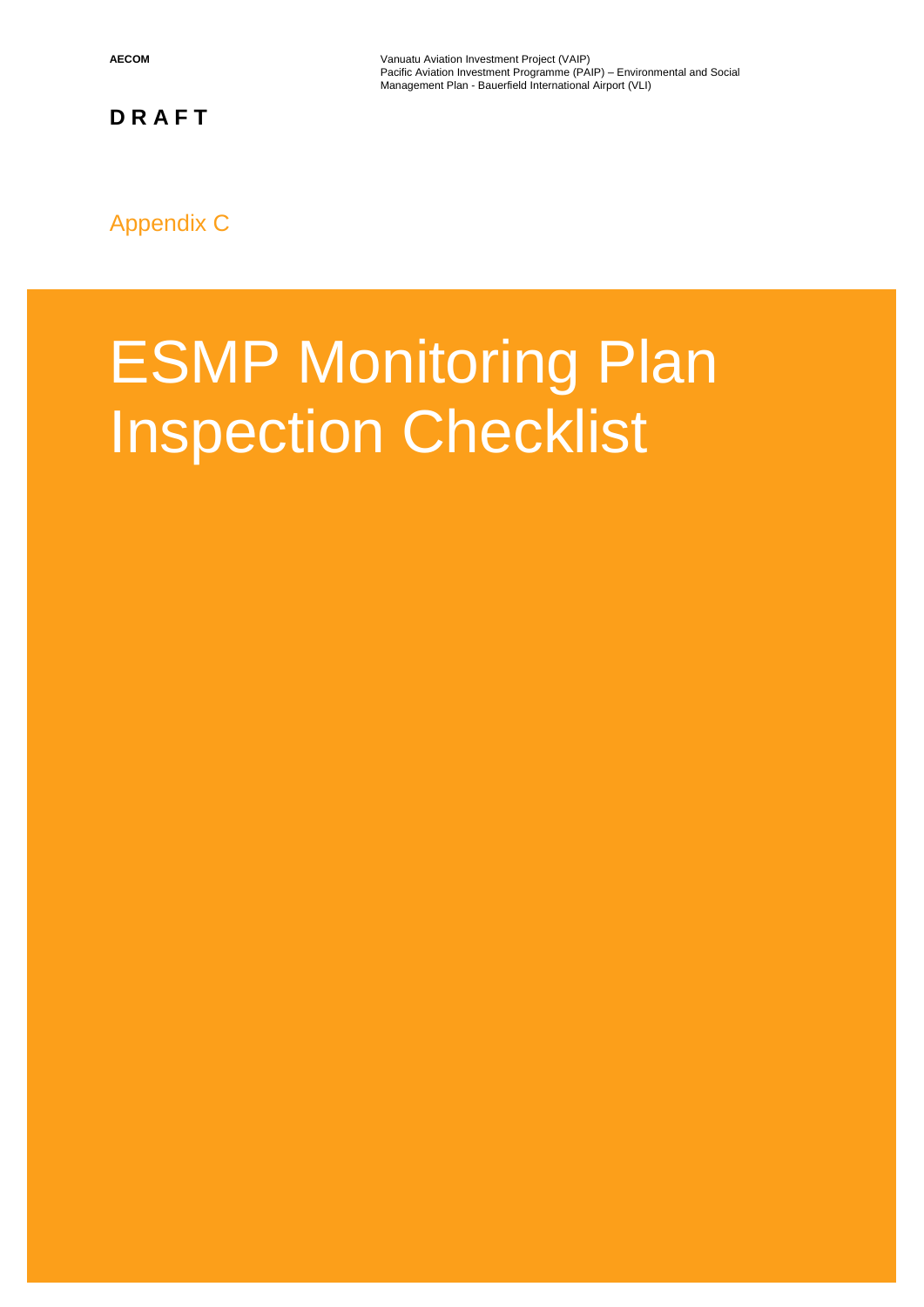## **Appendix C ESMP Monitoring Plan Inspection Checklist**

## **ESMP Monitoring Plan Checklist**

| <b>Location:</b>                 |  |
|----------------------------------|--|
| <b>Auditor:</b>                  |  |
| <b>Audit Date/Time (Start):</b>  |  |
| <b>Audit Date/Time (Finish):</b> |  |

| <b>Environmental Issue:</b>                             | <b>Inspection areas:</b>                                                                                                                                                                                                                              | <b>Requirements met?</b>                     |  |
|---------------------------------------------------------|-------------------------------------------------------------------------------------------------------------------------------------------------------------------------------------------------------------------------------------------------------|----------------------------------------------|--|
| <b>1.0 Construction Phase</b>                           |                                                                                                                                                                                                                                                       |                                              |  |
| 1.1<br>Soil Erosion                                     | Silt fences and diversion drains in place<br>$\overline{\phantom{a}}$<br>Replanting and restoration work completed<br>$\overline{\phantom{a}}$                                                                                                        | Yes $\Box$<br>No<br>If No, details:          |  |
| 1.2<br>Waste accumulation<br>and Disposal<br>Agreements | Good housekeeping around the work sites<br>$\overline{\phantom{a}}$<br>Waste stockpiled in defined areas with<br>-<br>signage ready for removal<br>Waste/recycling permits/agreements in place<br>$\overline{\phantom{a}}$                            | No<br>Yes $\Box$<br>If No, details:          |  |
| 1.3<br>Soil and Water<br><b>Pollution</b>               | Waste collected in defined area on<br>$\blacksquare$<br>impermeable ground<br>Appropriate spill response plan/kit in place<br>$\overline{\phantom{a}}$<br>for waste area<br>Freshwater lens water quality results sighted<br>$\overline{\phantom{a}}$ | Yes $\Box$<br>No<br>If No, details:          |  |
| 1.4<br>Dust                                             | Stockpiles covered or kept wet when not in<br>$\overline{\phantom{a}}$<br>use<br>Visual inspection of ambient dust conditions<br>٠<br>Truck transports are covered<br>÷,                                                                              | Yes $\square$<br>No<br>If No, details:       |  |
| 1.5<br><b>Noise</b>                                     | Workers wearing ear protection as required<br>$\blacksquare$<br>Noise level maximum of 70dB                                                                                                                                                           | $No$ $\Box$<br>Yes $\Box$<br>If No, details: |  |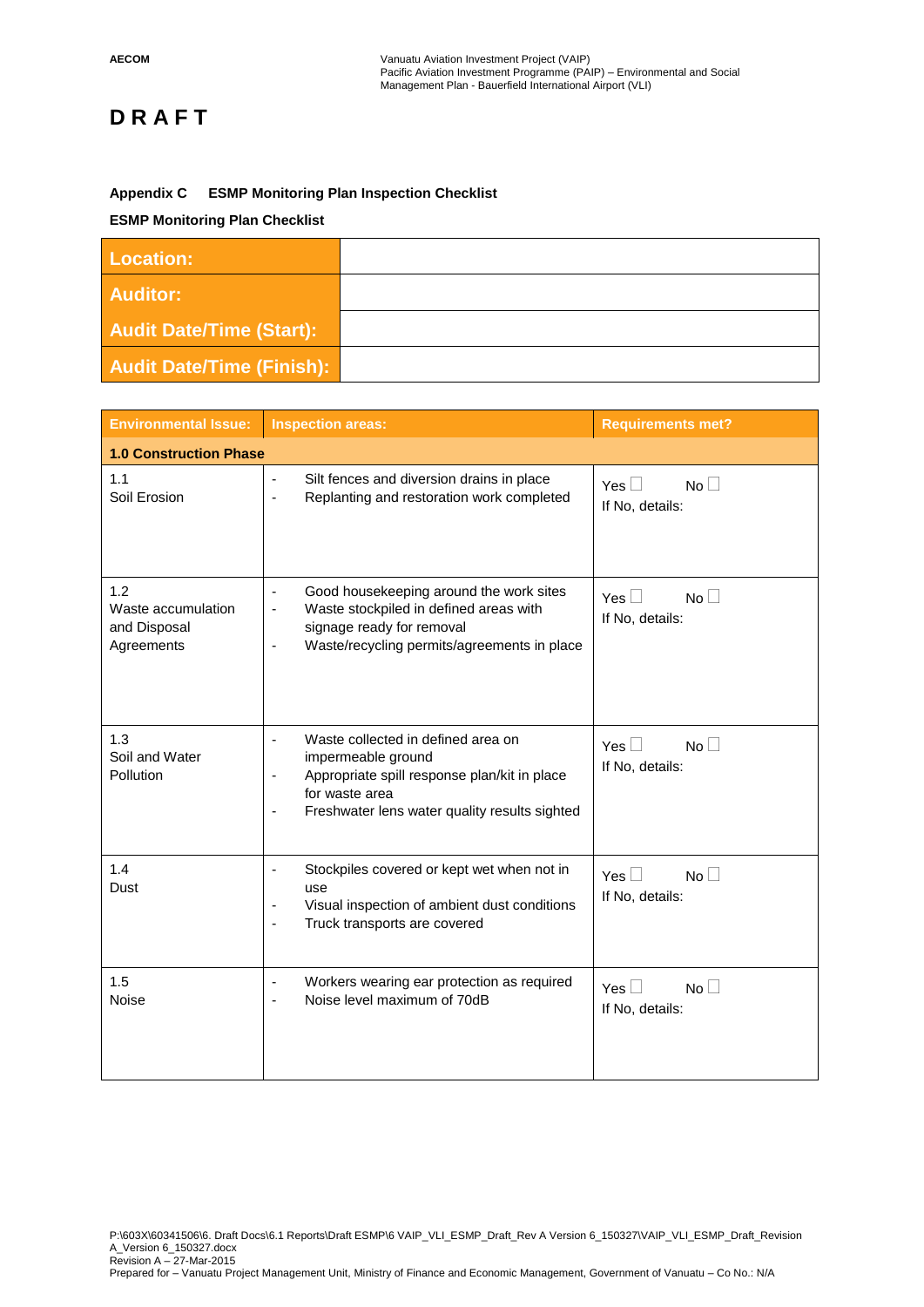| <b>Environmental Issue:</b>                                                     | <b>Inspection areas:</b>                                                                                                                                                                                                                                           | <b>Requirements met?</b>                            |  |  |  |
|---------------------------------------------------------------------------------|--------------------------------------------------------------------------------------------------------------------------------------------------------------------------------------------------------------------------------------------------------------------|-----------------------------------------------------|--|--|--|
| <b>1.0 Construction Phase</b>                                                   |                                                                                                                                                                                                                                                                    |                                                     |  |  |  |
| 1.6<br>Hazardous Substance<br>Storage<br>(fuel/oil/bitumen)                     | Hazardous substances within bund on<br>$\frac{1}{2}$<br>impermeable surface<br>Spill kit complete and accessible<br>٠<br>Spill training completed<br>$\blacksquare$                                                                                                | Yes $\square$<br>No<br>If No, details:              |  |  |  |
| 1.7<br><b>Traffic Management</b><br>Plan Implementation                         | Traffic Management Plan (TMP)<br>$\overline{\phantom{0}}$<br>implemented<br>PPE is being worn be workers<br>$\qquad \qquad \blacksquare$                                                                                                                           | Yes $\square$<br>No <sub>1</sub><br>If No, details: |  |  |  |
| 1.8<br><b>Personal Protective</b><br>Equipment (PPE) Use                        | Workers have access to, and using<br>$\overline{\phantom{0}}$<br>appropriate, PPE for the task.                                                                                                                                                                    | Yes $\square$<br>No<br>If No, details:              |  |  |  |
| 1.9<br>Community / Airport<br>Concessionaires /<br><b>Local Business Safety</b> | Public signage of complaints procedure<br>٠<br>Signs and fences restrict or direct<br>$\qquad \qquad \blacksquare$<br>pedestrians and public where appropriate.                                                                                                    | Yes $\square$<br>No<br>If No, details:              |  |  |  |
| 2.0 Operational Phase                                                           |                                                                                                                                                                                                                                                                    |                                                     |  |  |  |
| 2.1<br>Drainage Maintenance                                                     | Inspect to check for blockages and debris,<br>$\blacksquare$<br>particularly after storm events                                                                                                                                                                    | $Yes \Box$<br>No<br>If No, details:                 |  |  |  |
| 2.2<br>Hazardous substance<br>management                                        | Inspect hazardous substance storage<br>$\overline{\phantom{0}}$<br>containers and storage area.<br>Inspect to check that correct MSDS are<br>-<br>present in storage areas.<br>Inspect emergency vehicles service /<br>٠<br>maintenance records in workshop areas. | No $\square$<br>Yes $\Box$<br>If No, details:       |  |  |  |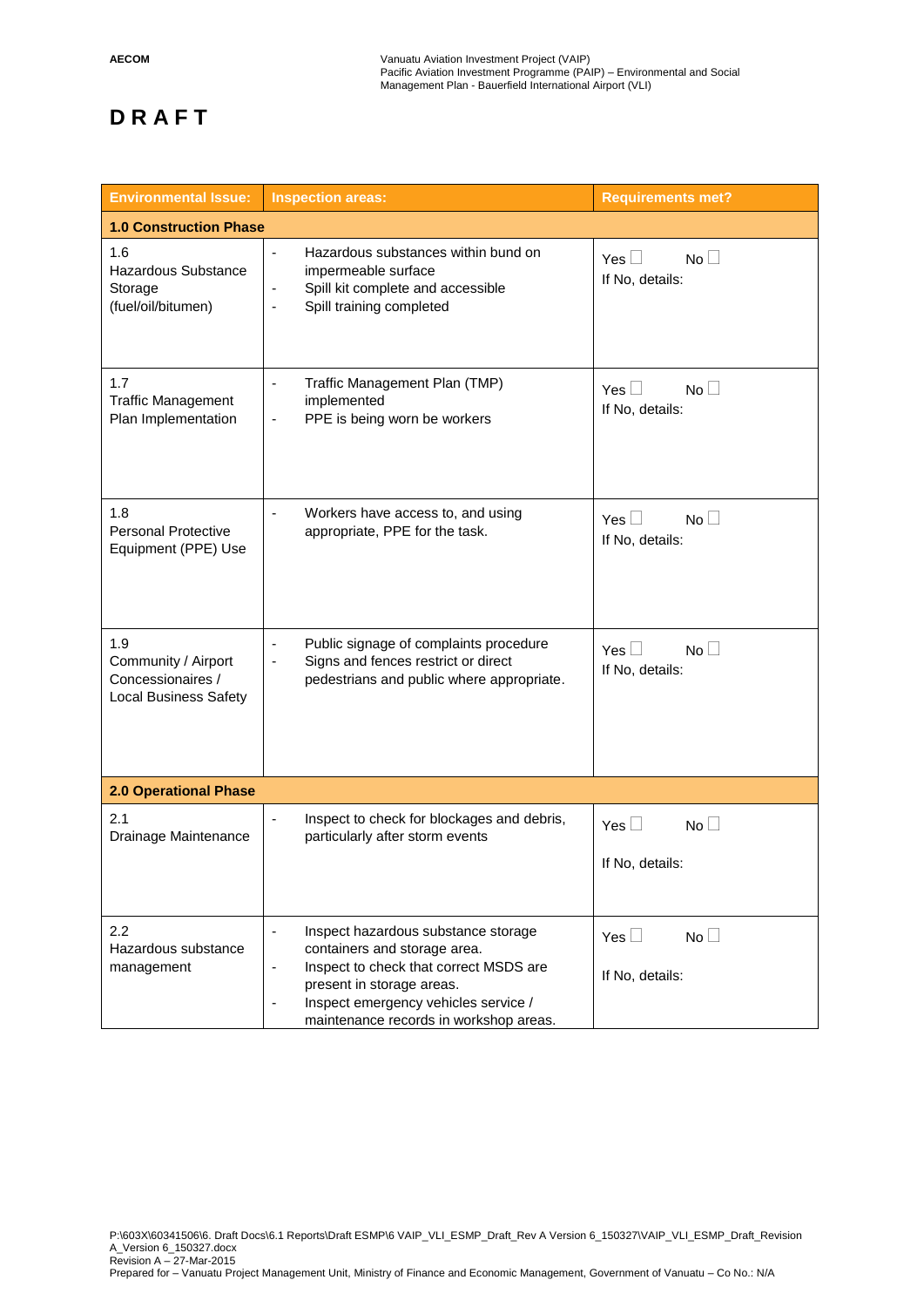## **Actions Required:**

| <b>Issue No.</b> | <b>Action Required? By Whom?</b> | <b>Date Action Required?</b> |
|------------------|----------------------------------|------------------------------|
|                  |                                  |                              |
|                  |                                  |                              |
|                  |                                  |                              |
|                  |                                  |                              |
|                  |                                  |                              |
|                  |                                  |                              |
|                  |                                  |                              |
|                  |                                  |                              |
|                  |                                  |                              |
|                  |                                  |                              |
|                  |                                  |                              |

## **Signoff**

Signature: Date: Date: Date: Date: Date: Date: Date: Date: Date: Date: Date: Date: Date: Date: Date: Date: Date: Date: Date: Date: Date: Date: Date: Date: Date: Date: Date: Date: Date: Date: Date: Date: Date: Date: Date: D

 **………………………………………… …………………………….**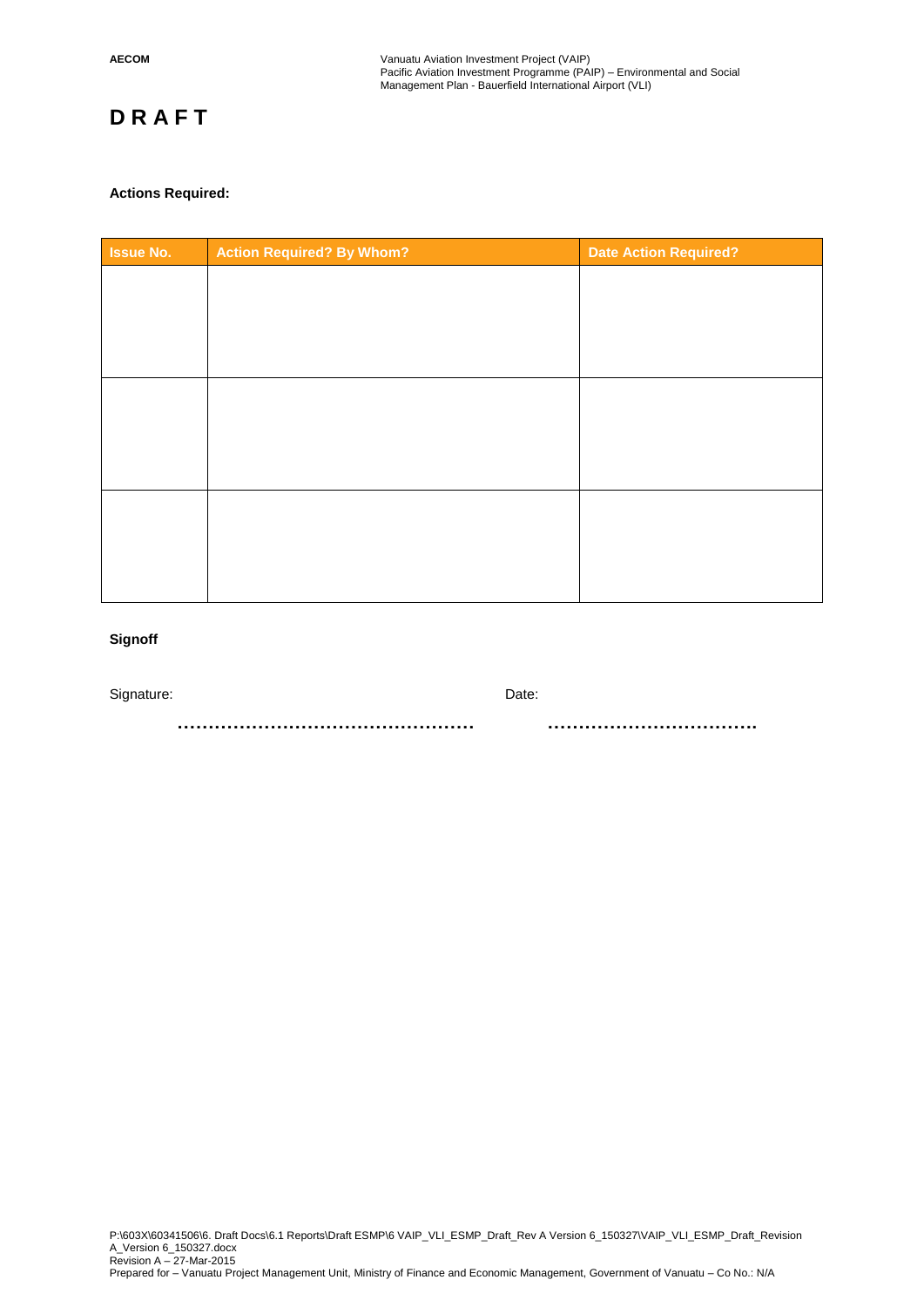**AECOM** Vanuatu Aviation Investment Project (VAIP) Pacific Aviation Investment Programme (PAIP) – Environmental and Social Management Plan - Bauerfield International Airport (VLI)

**D R A F T**

## Appendix D

## Resettlement Policy **Framework**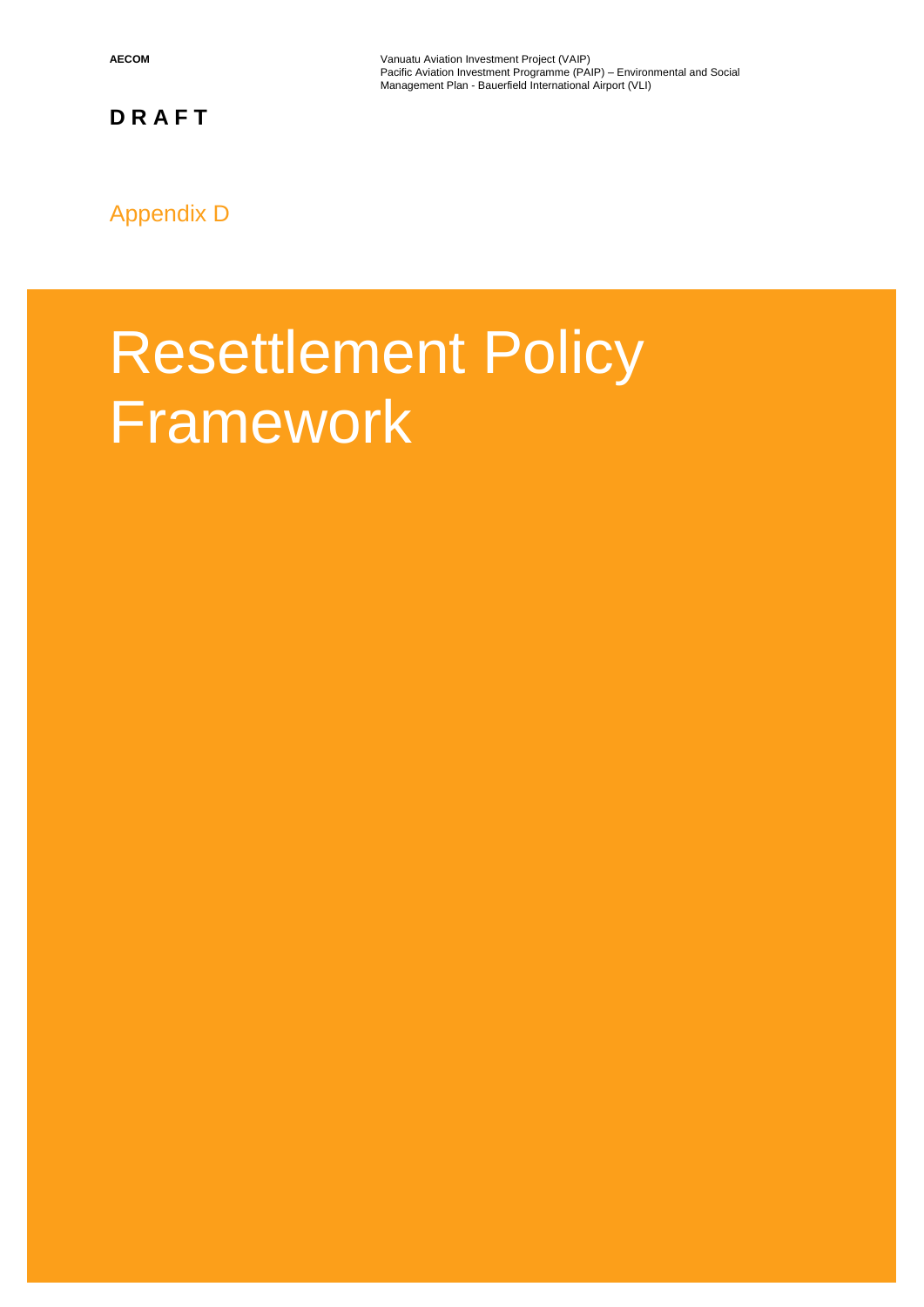#### **Appendix D Resettlement Policy Framework**

Should it be identified that additional land, for example a new quarry site or short term use of farmland is required for the VAIP project, the requirements of this Resettlement Policy Framework (RPF) will need to be implemented.

## **A. Project Description**

For project description, please refer to Sections 1 and 2.

#### **B. Justification for Preparing a Resettlement Policy Framework**

The exact nature of the investments, detailed design of the engineering works and precise siting of infrastructure works for the projects has not been determined, and will be decided taking in to account feedback from initial consultations with stakeholders and affected parties (APs). A Resettlement Policy Framework (RPF) has therefore been selected as the appropriate social safeguard instrument. As a Category B project, is not anticipated that there will be substantial resettlement requirements, and no physical displacement is envisaged in either project. The RPF describes the policies and procedures leading to development of the resettlement plan (RAP), which is to be completed in the detailed planning stages of the projects or sub-projects, prior to implementation of the civil works. The RAP will be developed in conformance with World Bank Operational Policy 4.12, Involuntary Resettlement, Annex A paragraphs 1 to21. If resettlement affects fewer than 200 people, and impacts are minor, an Abbreviated Resettlement Plan (ARAP) will be developed as per Operational Policy 4.12, Annex A paragraph 22. The RAP or ARAP will form part of the agreement between the GoV and the World Bank. For brevity, the term 'RAP/ARAP' will be used in this document to refer to whichever resettlement instrument is selected.

#### **C. Objectives, Definitions and Key Principles**

The guiding principles for the RAP are that involuntary resettlement is to be avoided or minimised. APs should be better off or at least as well off as before the project. All persons affected by the project are to be consulted throughout the project, have the opportunity to participate in planning, and to share in project benefits. The project should contribute to sustainable development.

These principles entrain a process of early identification of stakeholders, and in particular of APs; frank and effective public disclosure of any known impacts; consultation and participation to avoid or mitigate negative impacts identified, and to ensure that no person or impact is overlooked; fair, transparent and timely intervention to support APs during implementation, resettlement and restoration of livelihoods; and commitment where possible to improve upon the status quo, particularly for those who may be vulnerable by reason of poverty, ethnicity, gender, age, disability, or social status.

In the present projects, the policy objective to avoid, and where avoidance is not possible, to minimise impacts will inform the final technical design and implementation planning of the works. To ensure that the projects contribute to the objective of sustainable development, the implementing agency's (IA) plan comprehensive disclosure and consultation process that includes all stakeholders. The consultation process with APs will reveal all foreseeable impacts, and will elicit AP concepts of how mitigation options and resettlement planning can contribute to their aspirations for sustainable restoration or improvement of their livelihoods.

If there is loss of land, and land-based assets, the aim will be to replace like for like, and if this is not possible, to compensate for lost land, assets and income, and meet the costs of relocation and restoration of livelihoods. Restoration includes not only physical assets, but also social and cultural assets. If there is a risk of disruption of these values, which are often disproportionally encountered by women, the APs will contribute to selection of mitigation and resettlement options to ensure policy objectives are met.

## **D. Legal and Regulatory Framework**

A number of Vanuatu legal instruments are relevant for concepts or mechanisms that bear on resettlement planning.

#### **National Legislation**

For the full legal and regulatory framework, please refer to Section 3.

With regard to land laws in Vanuatu, the national land system is administered through numerous Lands Acts and the newly amended / introduced New Land Acts, as of the end of 2013 and those recently Gazetted in June 2014, that govern land administration in Vanuatu. The Land Acts comprise comprehensive laws including the following: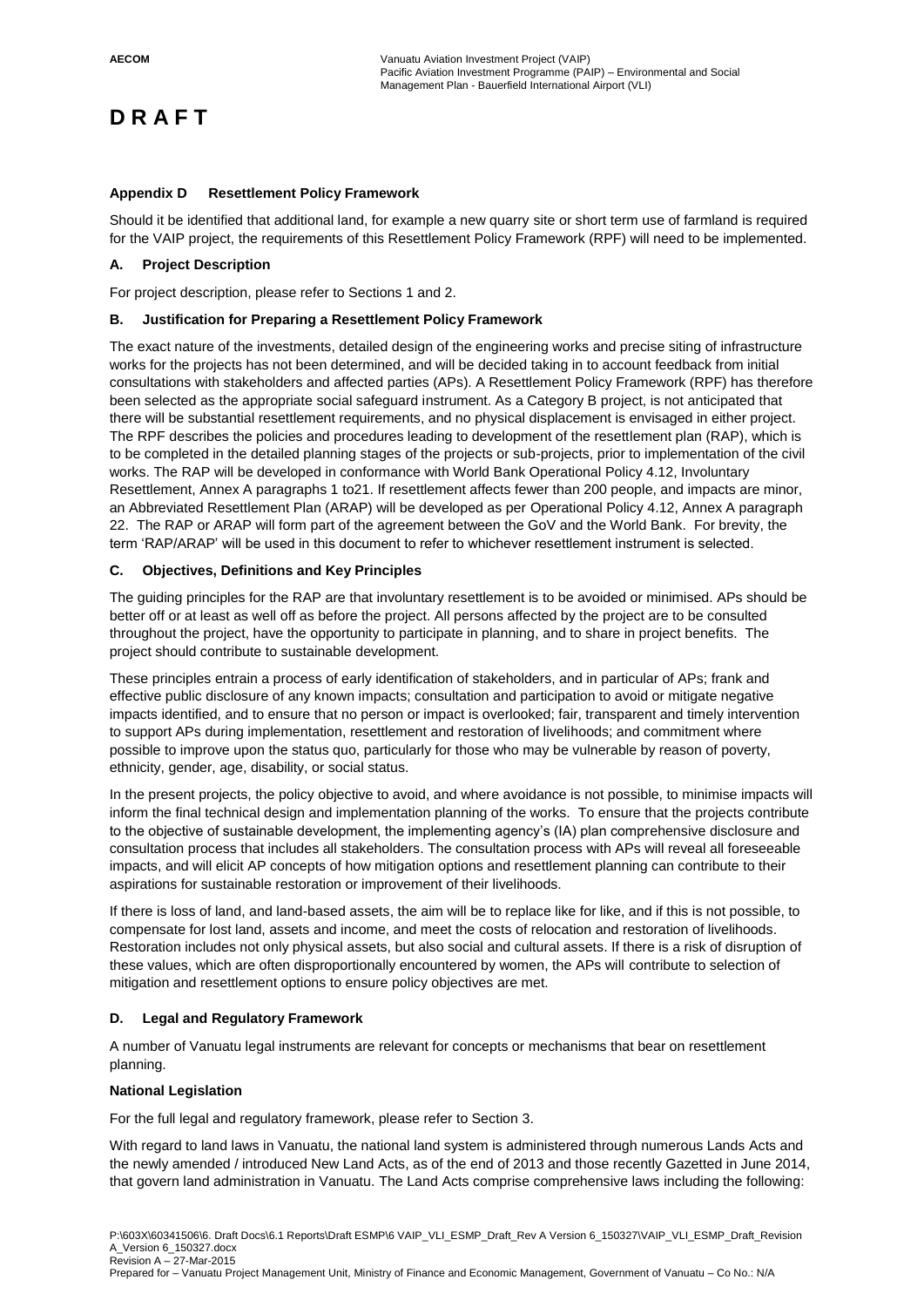- Alienated Land Act 12, 18 (1982).
- Customary Land Tribunal Act 7 (2001).
- Freehold Titles Act 13 (1994).
- Land Acquisition Act 5 (1992), 34 (Amendment) (2000).
- Land Leases Act 4 (1983), 32 (1985), 10 (1987), 30 (1988), 38 (1989), 24 (2003).
- Land Reform Act 31 (1980), 6 (1981), 10 (1983), 31 (1985), 6 (1992), 35 (2000).
- Land Survey Act (1984).
- Land Valuers Registration Act 23 (2002).
- Stata Titles Act 29 (2000).
- Valuation of Land Act 22 (2002).

The New Land Laws comprise the following:

- Customary Land Management (Amendment) Act (2014).
- Land Reform (Amendment) Act (2014).
- Customary Land Tribunal (Repeal) Act (2014).
- Custom Land Management Act (2013).
- Land Leases (Amendment) Act (2013).
- Land Reform (Amendment) Act (2013).
- Sixth Amendment of the Constitution (2013).

These laws impact the rights of custom owners, leaseholders and users of land. A full review of the legislative implications will be completed if additional land is required for the VAIP project and a RAP/ARAP is required to be implemented.

## **World Bank Policy**

WB resettlement policy starts from the principle of restoration or improvement of livelihoods at replacement cost, rather than current value, recognising not only financial and physical assets, but also the environmental, social, and cultural assets of an individual, irrespective of gender, ethnic or social status, in the resettlement context. Resettlement policy enjoins avoidance and minimisation of adverse impacts not only because it is less costly, but also because it avoids damage to the less tangible and hard-to-value aspects of livelihoods and cultures. WB resettlement policy has a positive objective of sustainable development, with particular regard for the vulnerable.

## **Gap Analysis**

Gap analysis between national laws covering involuntary resettlement and the Bank's OP/BP 4.12, will be included in any subsequent RAP/ARAP.

## **E. Preparing and Approving RAP/ARAP**

In the event that the RAP/ARP becomes necessary the following will preparation will be undertaken:

Responsibility for preparation, implementation and monitoring of RAPs/ARAPs (including responsibility for meeting all associated costs with their implementation), in accordance with this RPF, rests with the GoV (VPMU). The agency in the GoV (VPMU) with direct and overall responsibility for managing the land acquisition and involuntary resettlement process in this project is to be determined. As necessary, VPMU will exercise its authority to coordinate actions with any other agencies involved to ensure timely and effective RAP/ARAP implementation.

Preparation of the RAP/ARAP begins as soon as it is determined that involuntary resettlement is essential to complete any of the project activities and shall be finalized prior to the commencement of any works to carry out said project activities. The VPMU will carry out, or cause to be carried out, a census survey to identify and enumerate Displaced Persons and to identify and inventory land and other assets to be required. The census survey must cover 100% of the displaced persons. The census survey also establishes whether any displaced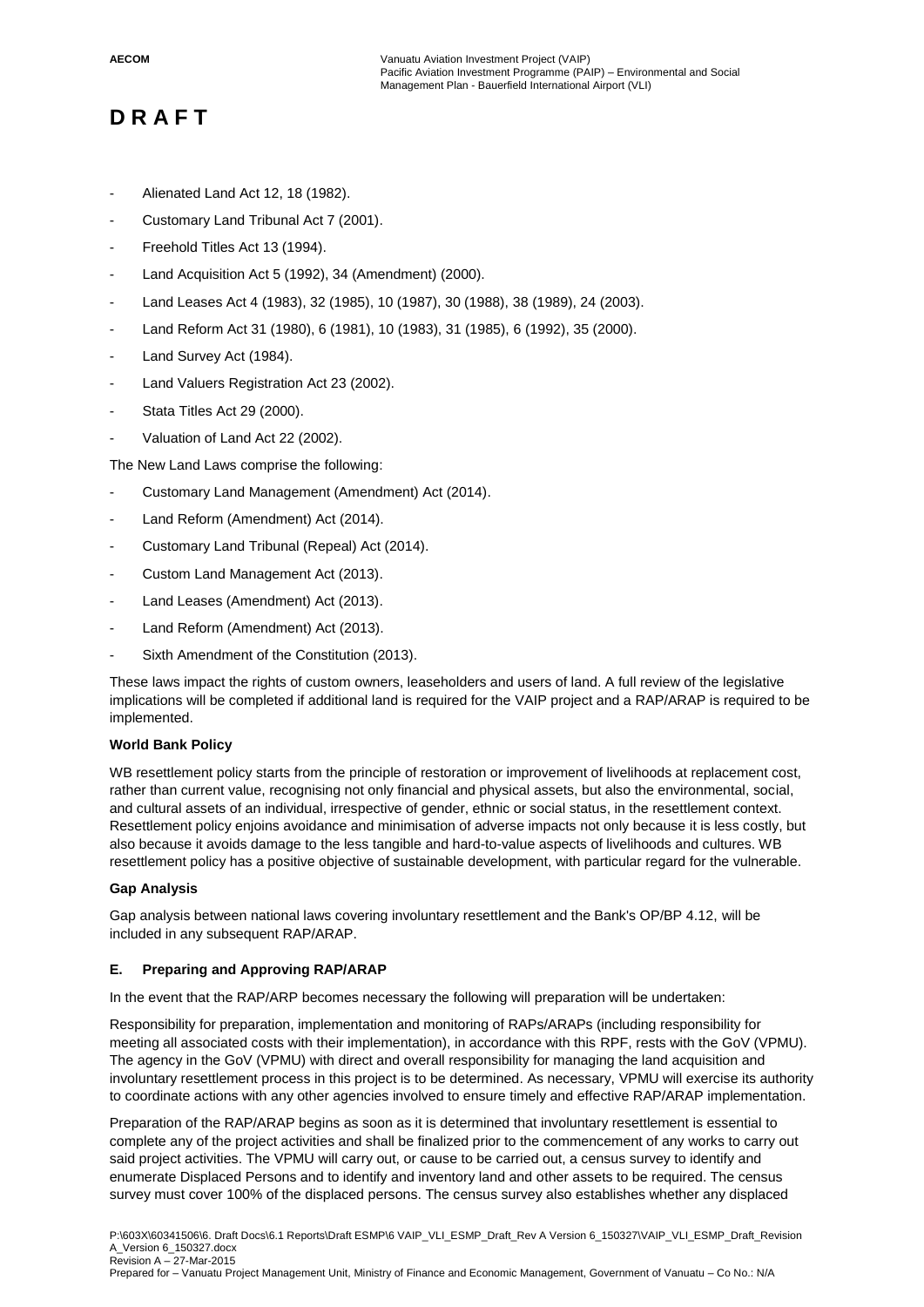persons are significantly affected by loss of productive land, whether any commercial enterprises are affected, or whether any households will be required to physically relocate.

If involuntary resettlement impacts are minor (i.e., affected people are not physically displaced and less than 10% of their productive assets are lost) or fewer than 200 people are displaced, the VPMU prepares one or more abbreviated resettlement plans (ARAP). If the resettlement impacts of the project are not minor or lead to the displacement of more than 200 people, the VPMU prepares one or more resettlement action plans (RAP).

The RAP/ARAP will be prepared in accordance with the policy, principles and planning and implementation arrangements set forth in this RPF. The RAP/ARAP is based on accurate baseline census and socioeconomic survey information, and establishes appropriate mitigation measures (e.g., compensation at full replacement cost for loss assets, transitional assistance for relocation, and transitional assistance for livelihood restoration, and transitional assistance for commercial enterprises) for all relevant categories of adverse impacts. Depending on the categories of impacts, the RAP/ARAP specifically addresses the following:

- Description of the project activity causing involuntary resettlement and explanation of efforts to avoid or minimize involuntary resettlement associated with the project (alternative project designs considered).
- Range and scope of potential adverse resettlement impacts.
- Socioeconomic survey and baseline census survey information.
- Review of relevant laws and regulations relating to land acquisition and involuntary resettlement (see section above on legal and regulatory framework for more details).
- Description of asset valuation procedures and specific compensation rates (or alternative measures) for all categories of affected assets.
- Other assistance measures, if any, necessary to provide opportunities for livelihood restoration for displaced persons.
- Assistance to affected commercial enterprises.
- Eligibility criteria for compensation and all other forms of assistance.
- Relocation arrangements, if necessary, including transitional support.
- Resettlement site selection, site preparation, and measures to mitigate impacts on host communities, if necessary.
- Restoration or replacement of community infrastructure and other services.
- Land donation arrangements and documentation requirements, if relevant.
- Organizational arrangements for implementation.
- Consultation and disclosure requirements and arrangements.
- Resettlement implementation schedule.
- Costs and budget.
- Monitoring arrangements.
- Grievance procedures.
- Summary entitlements matrix.

## **F. Eligibility Criteria**

#### **Criteria Defining Displaced Persons**

Eligibility of an individual for resettlement assistance will relate to their:

- Loss of land, whether an owner, lessee or informal occupant.
- Loss of trees or other plants, whether on owned, leased or informally accessed land.
- Loss of land-based improvements houses, shelters, business buildings, also irrespective of the ownership status of the land.

P:\603X\60341506\6. Draft Docs\6.1 Reports\Draft ESMP\6 VAIP\_VLI\_ESMP\_Draft\_Rev A Version 6\_150327\VAIP\_VLI\_ESMP\_Draft\_Revision A\_Version 6\_150327.docx Revision A – 27-Mar-2015

Prepared for – Vanuatu Project Management Unit, Ministry of Finance and Economic Management, Government of Vanuatu – Co No.: N/A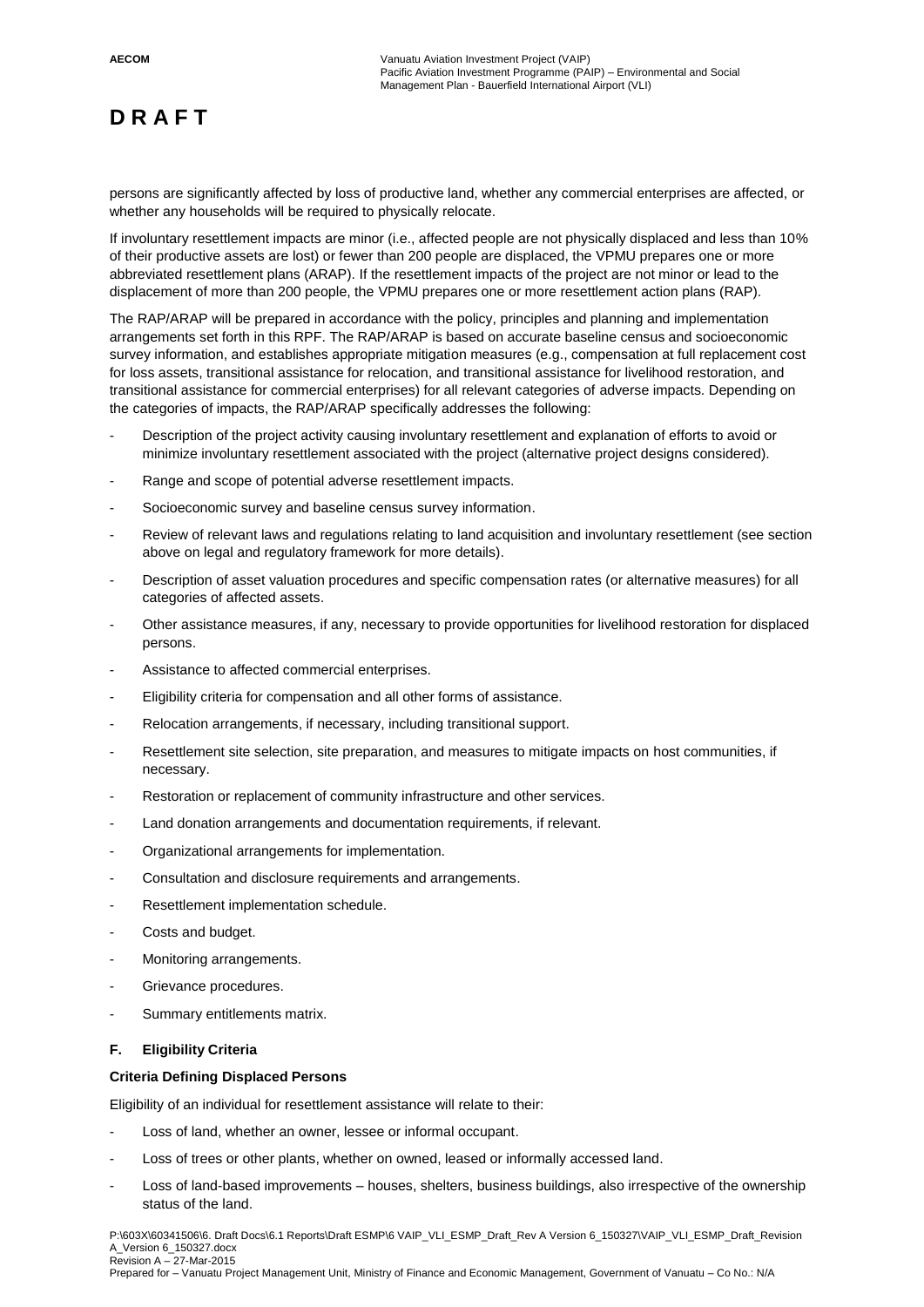Loss of access to commons and reserves, e.g. road reserves, whether or not legally encroached, and restricted areas.

Eligibility for loss of non-land assets, whether temporary or permanent, will be recognised for project-induced impacts on:

- An individual's business or income.
- Soil or water quality changes that impact the individual's livelihood activities in the direct or indirect impact area.
- Air, light or noise pollution, or restrictions on access to social or economic resources that impact property values and amenity.
- Access to resources due to quarrying operations.
- Any other assets or elements of livelihoods recognised in the Tuvalu law and in WB Operational Policy that may be discovered during disclosure and consultation.

Persons demonstrating that they will suffer losses from any of these causes as at the cut-off date for entitlements will be regarded as eligible for resettlement assistance. Losses from encroachments or activities commenced after the cut-off date for the respective projects will not be eligible.

#### **Nature of Impacts**

The nature of foreseeable impacts cannot be identified at this early stage in the VAIP project; this will be included in any subsequent RAP/ARAP.

#### **H. Communal Land Acquisition – Guiding Principles**

The following resettlement planning process will be reviewed and established:

- a) Alternatives to land acquisition are considered. Especially where replacement land is scarce or non-existent, or where customary land tenure is deemed inalienable, negotiated agreements for long-term lease, even for infrastructure siting, should be considered.
- b) Where communal land must be acquired, collective compensation may be appropriate. Under such conditions, compensation is used solely for appropriate community purposes, or is distributed equitably among community members. The RAP/ARAP describes arrangements for usage of collective compensation.
- c) Individual users and occupants of acquired communal land are identified in the census prepared for the RAP/ARAP and the RAP/ARAP describes mitigation measures or negotiated agreements providing for restoration of their livelihoods or living standards.
- d) Where replacement land does not exist, it will be impossible to establish a technical valuation for replacement cost. The RAP/ARAP describes alternative means used for valuation. This may include negotiated agreement with affected communities.
- e) Where negotiated agreements for land valuation, for long-term lease, or for provision of remedial assistance to users or occupants of acquired communal land, are to be established, the resettlement plan describes the methods by which affected communities are involved in the negotiations, and methods by which terms of negotiated agreements are fully disclosed to them, in a manner accessible to the affected community.
- f) If relevant, the RAP/ARAP describes any changes that may occur regarding land use and tenurial arrangements for remaining communal land in project-affected areas.
- g) The RAP/ARAP describes a process by which conflicting claims to ownership or use rights will be addressed.

#### **Implementation Arrangements**

Implementation arrangements such as a time-bound implementation schedule of all activities relating to involuntary resettlement shall be included at the development of a RAP/ARAP. Payment of compensation should be completed at least one month prior to involuntary resettlement. If there is a delay of one year or more between land or asset valuation and payment of compensation, compensation rates will be adjusted for inflation purposes.